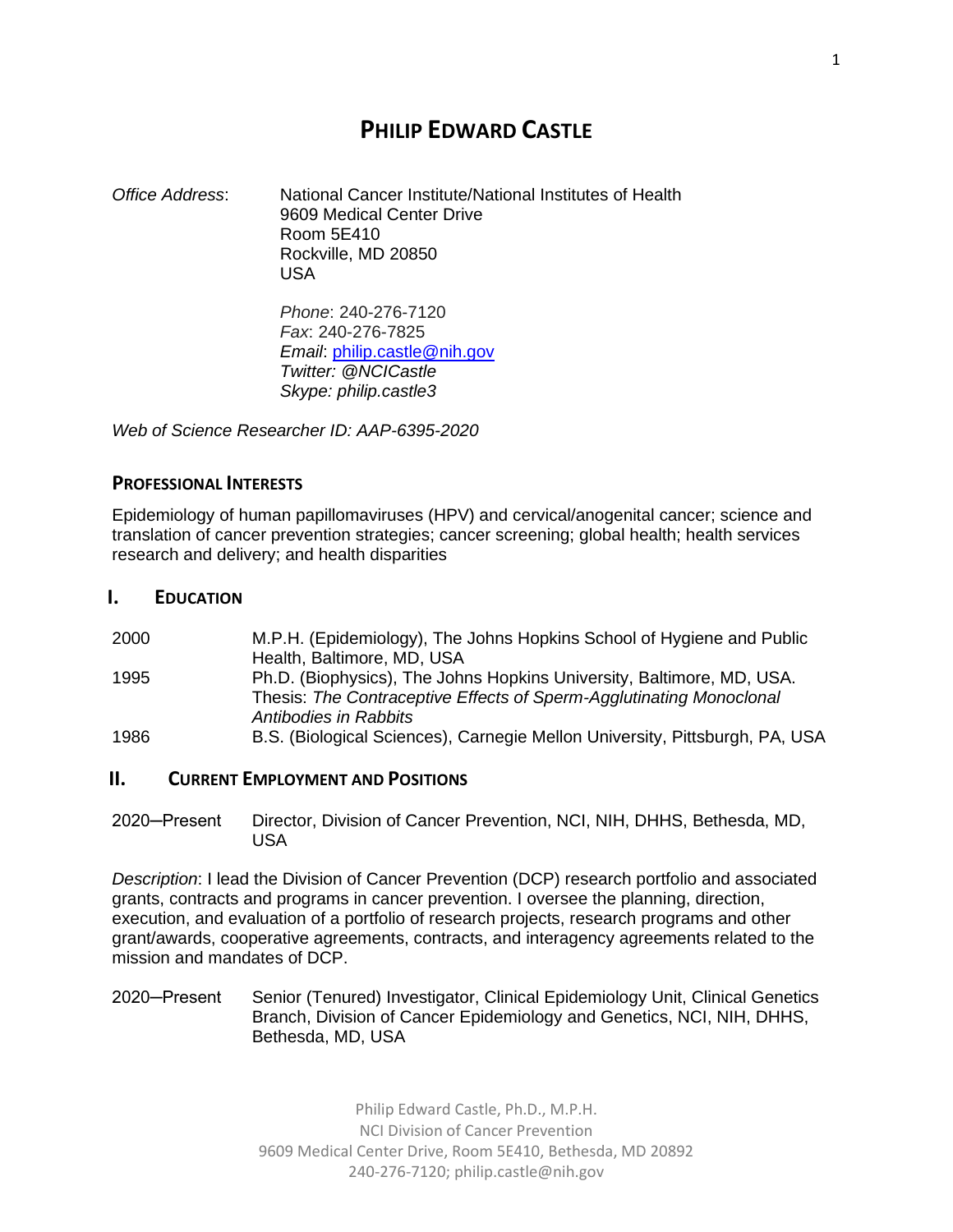*Description*: My research program and group are focused on discovery, development, and evaluation/validation of new technologies for the prevention of cancer. We are involved in the following studies: 1) natural history of anal and penile human papillomavirus (HPV) in men who have sex in men (MSM) living in Rwanda and Democratic Republic of Congo; 2) impact of prophylactic HPV vaccination of Rwandan women living with HIV (WLWH), 3) optimal cervical cancer screening strategies in Rwandan WLWH, 4) oral cavity cancer screening in Assam, India; 5) morphologic and genetic markers of gynecologic cancer; and 6) FDA registration trial for self-collection and HPV testing for cervical cancer screening in the US.

## **III.** PROFESSIONAL **HONORS AND RECOGNITIONS**

| 2020    | <b>ASCCP Service Recognition Award</b>                                                                                                                                                                              |
|---------|---------------------------------------------------------------------------------------------------------------------------------------------------------------------------------------------------------------------|
| 2017-18 | NCI Cancer Prevention Fellowship Distinguished Alumni                                                                                                                                                               |
| 2011    | Clinical Cancer Advances 2011: Annual Report on Progress against Cancer<br>from the American Society of Clinical Oncology. J Clin Oncol 2011 (Katki et<br>al., Lancet Onc, 2011)                                    |
| 2010    | Arthur S. Flemming Award for Government Service in Applied Science,<br>Engineering, and Mathematics (http://flemming.gwu.edu/) (also selected for<br>Basic Sciences but can receive the award only in one category) |
| 2010    | American Society for Colposcopy and Cervical Pathology (ASCCP)<br>Distinguished Scientific Achievement Award                                                                                                        |
| 2007    | NIH Merit Award (for leadership in guiding the translation of human<br>papillomavirus testing into cervical cancer screening for low-resource regions<br>of the United States)                                      |
| 2006    | European Research Organisation on Genital Infection and Neoplasia<br>(EUROGIN) Distinguished Service Award                                                                                                          |
| 2003    | Honorary Member of Argentina Association of Clinical Oncology                                                                                                                                                       |
| 2002    | Outstanding Research Paper by a Fellow (DCEG)                                                                                                                                                                       |
| 2001    | Intramural Research Award for the proposal, "Cytokine Profiles in Cervical<br>Secretions and their Relationship to HPV Persistence and Progression to<br>Neoplasia"                                                 |
| 1999    | New Investigator Award, American Society of Reproductive Immunology                                                                                                                                                 |
| 1991    | Student Merit Award, American Society of Andrology                                                                                                                                                                  |

# **IV. EMPLOYMENT HISTORY**

| $2014 - 20$ | Professor (with Tenure in 2019), Department of Epidemiology and Population<br>Health, Albert Einstein College of Medicine, Bronx, NY, USA                                        |
|-------------|----------------------------------------------------------------------------------------------------------------------------------------------------------------------------------|
| 2015-20     | Member, Albert Einstein Cancer Center, Bronx, NY, USA                                                                                                                            |
| 2018-20     | Visiting Professor, National University Health System of Singapore,<br>Singapore                                                                                                 |
| 2019-20     | Researcher, University of Oslo, Oslo, Norway                                                                                                                                     |
| 2015-17     | Associate Investigator, Division of Cancer Epidemiology and Genetics<br>(DCEG), National Cancer Institute (NCI), National Institutes of Health (NIH),<br>DHHS, Bethesda, MD, USA |
| 2012-16     | Co-Founder and Executive Director, Global Cancer Initiative, Inc.,<br>Chestertown, MD, USA                                                                                       |
| 2012-13     | Director, Clinical Development, ImmuneXpress, Inc., Seattle, WA (part-time)                                                                                                      |

Philip Edward Castle, Ph.D., M.P.H. NCI Division of Cancer Prevention 9609 Medical Center Drive, Room 5E410, Bethesda, MD 20892 240-276-7120; [philip.castle@nih.gov](mailto:philip.castle@nih.gov)

#### 2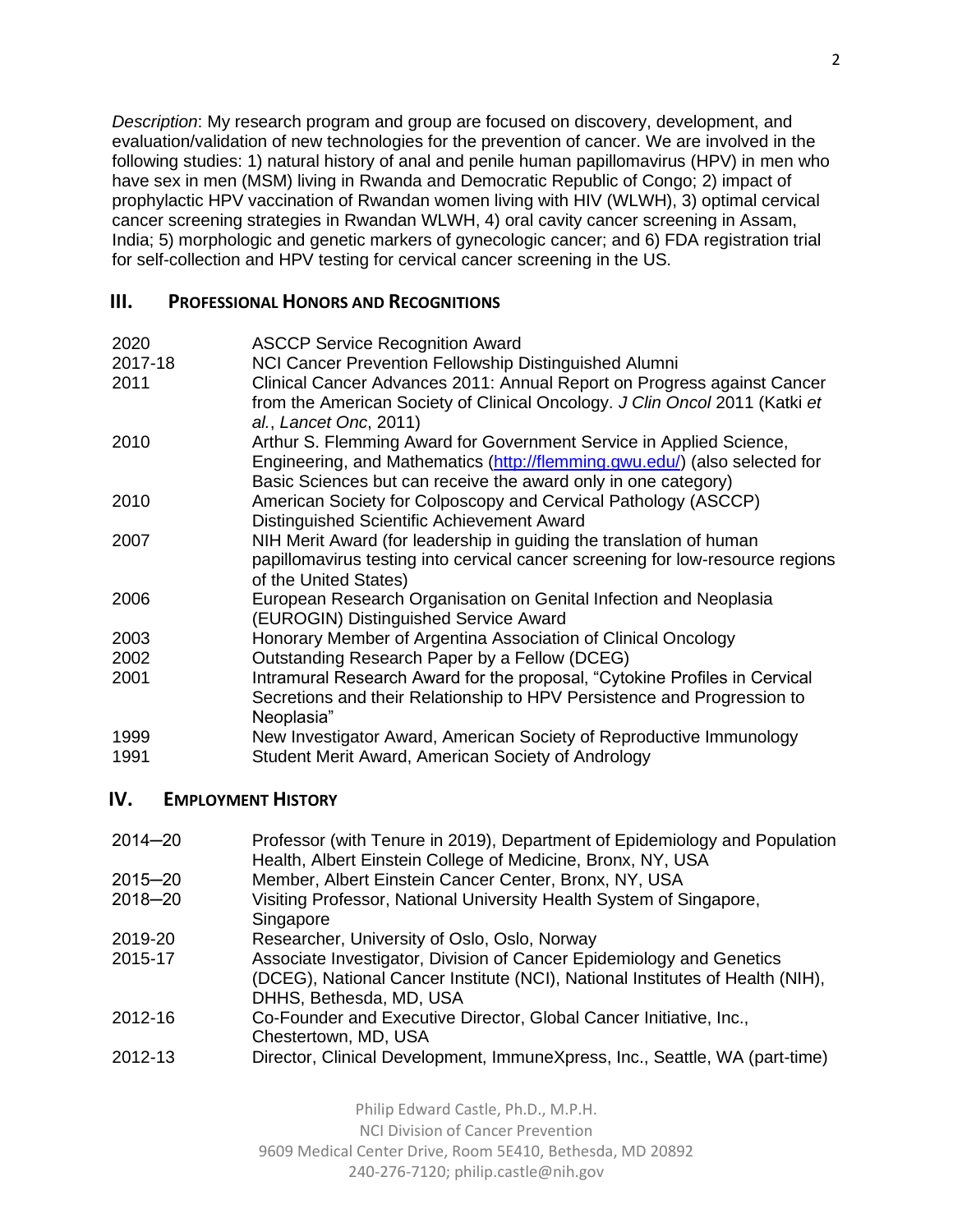| 2012    | Chief Scientific Officer, American Society for Clinical Pathology (ASCP),<br>Washington, DC, USA                                                                           |
|---------|----------------------------------------------------------------------------------------------------------------------------------------------------------------------------|
| 2011-12 | Executive Director, ASCP Institute, Washington, DC                                                                                                                         |
| 2010    | Senior (Tenured) Investigator, DCEG, NCI, NIH, DHHS, Bethesda, MD, USA                                                                                                     |
| 2003-10 | Tenure-Track Investigator, DCEG, NCI, NIH, DHHS, Bethesda, MD, USA                                                                                                         |
| 2002-13 | Research Fellow, DCEG, NCI, NIH, DHHS, Bethesda, MD, USA                                                                                                                   |
| 1999-02 | Cancer Prevention Fellow, Division of Cancer Prevention (DCP), NCI, NIH,<br>DHHS, Bethesda, MD, USA                                                                        |
| 1995-99 | Post-Doctoral Fellow, Laboratory of Cellular and Developmental Biology,<br>National Institute of Diabetes, Digestive, and Kidney Diseases, NIH, DHHS,<br>Bethesda, MD, USA |
| 1988-89 | Research Assistant, The Johns Hopkins University School of Medicine,<br>Baltimore, MD, USA                                                                                 |
| 1986-88 | Research Assistant, Sepracor, Inc., Marlborough, MA, USA                                                                                                                   |

# **V. PAST ACADEMIC APPOINTMENTS**

| 2014-16 | Honorary Professor, University of New South Wales, Sydney, Australia      |
|---------|---------------------------------------------------------------------------|
| 2011-18 | Visiting Professor, Cancer Institute/Hospital, Chinese Academy of Medical |
|         | Sciences and Peking Union Medical College, Beijing, P.R. China            |
| 2011-14 | Visiting Professor in Epidemiology and Population Health, Albert Einstein |
|         | College of Medicine, Bronx, NY, USA                                       |

# **VI. CURRENT/RECENT ACTIVITIES**

- Member, WHO Strategic Advisory Committee on in Vitro Diagnostics (SAGE IVD) [\(http://www.who.int/medical\\_devices/diagnostics/SAGE\\_IVD\\_2018\\_member\\_list/en/\)](http://www.who.int/medical_devices/diagnostics/SAGE_IVD_2018_member_list/en/)
- Expert Advisor, American Cancer Society (ACS) Guideline Development Group (GDG) for Cervical Cancer Screening
- Member, WHO Thermoablation for Cervical Treatment Guidelines Group [\(https://www.who.int/reproductivehealth/publications/thermal-ablation-for-cervical-pre](https://nam02.safelinks.protection.outlook.com/?url=https%3A%2F%2Fwww.who.int%2Freproductivehealth%2Fpublications%2Fthermal-ablation-for-cervical-pre-cancer-lesions%2Fen%2F&data=02%7C01%7Cphilip.castle%40einstein.yu.edu%7Cfce997fdea4c4b93e16a08d753cb1c2f%7C04c70eb48f2648079934e02e89266ad0%7C1%7C0%7C637070004143185767&sdata=%2FbxsX013T2wgMq9dSDqWrUeffZ1Fak2Tuw6pKZnJRIE%3D&reserved=0)[cancer-lesions/en/\)](https://nam02.safelinks.protection.outlook.com/?url=https%3A%2F%2Fwww.who.int%2Freproductivehealth%2Fpublications%2Fthermal-ablation-for-cervical-pre-cancer-lesions%2Fen%2F&data=02%7C01%7Cphilip.castle%40einstein.yu.edu%7Cfce997fdea4c4b93e16a08d753cb1c2f%7C04c70eb48f2648079934e02e89266ad0%7C1%7C0%7C637070004143185767&sdata=%2FbxsX013T2wgMq9dSDqWrUeffZ1Fak2Tuw6pKZnJRIE%3D&reserved=0)
- Consultant and Member of the Academic (Faglig) Panel for an implementation study of primary HPV testing of cervical cancer screening in 400,000 women living in Norway. The study is being directed by the Cancer Registry of Norway and Health Directorate of Norway [\(http://www.cancer.fi/rhs/006\\_2014\\_october/\)](http://www.cancer.fi/rhs/006_2014_october/). (Ended March 30, 2020)
- Technical Advisor to Basic Health International and MOH of El Salvador for the implementation of HPV-based screening in El Salvador
- Official Advisor on Cervical Cancer Prevention and Control to the Vietnam Ministry of **Health**
- Official Advisor on Cervical Cancer Prevention and Control to the Haiti Ministry of Public Health and Population
- Consultant and Member of Executive Leadership for *New Mexico HPV Outcomes: Practice Evaluations and Surveillance (NM-HOPES); Population-based Research Optimizing Screening through Personalized Regimens* (PROSPR); Steering Committee Member, NM HPV and Pap Registry (NMHPVPR)
- Co-Prinicpal Investigator, KPNC Guidelines Cohort
- Principal Researcher/Investigator on COMPASS: A Randomised Controlled Trial of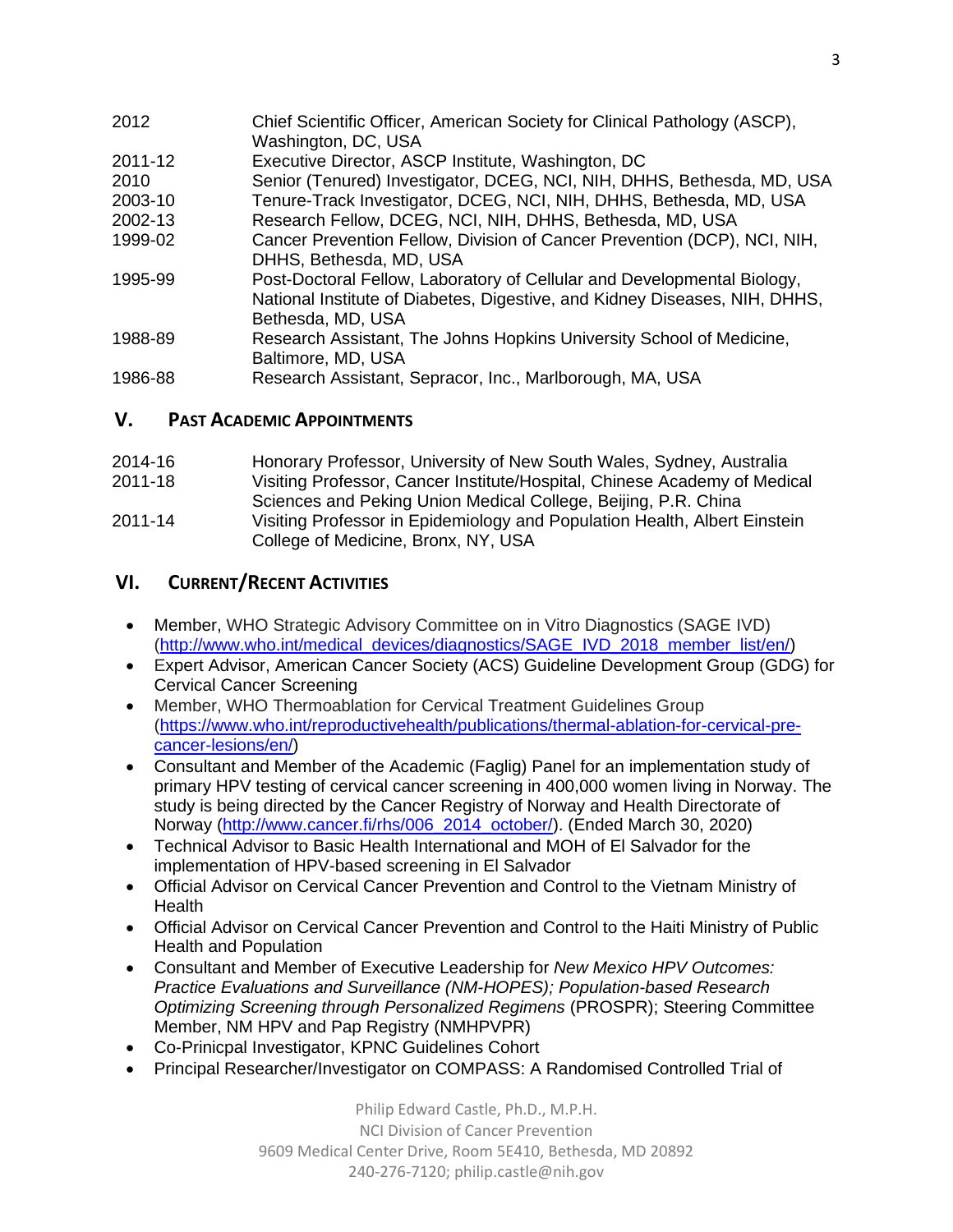Primary HPV Testing for Cervical Cancer Screening in Australia [\(https://clinicaltrials.gov/ct2/show/NCT02328872\)](https://clinicaltrials.gov/ct2/show/NCT02328872)

- Co-Investigator, "Using Project ECHO Telementoring to Increase Access to Diagnosis and Treatment of Pre-invasive Cervical Disease Along the Texas-Mexico Border" (CPRIT)(Kathleen Schmeler, PI)
- Investigator, Best practices for prevention and control of cervical cancer. FRIDA Study (PI, Jorge Salmeron)
- Investigator, Rapid reduction of cervical cancer in Mexico: a demonstration trial. FRIDA 2 Study (PI, Jorge Salmeron)
- Participant, Bill & Melinda Gates Foundation meeting on cervical cancer screening and preventive treatment tools for low resource populations
- Consultant to Bill & Melinda Gates Foundation on cervical cancer screening and prevention
- Albert Einstein Cancer Center Representative, North American Consortium for Global Cancer Medicine
- Member of Mentoring Committee, Dr. Salina Marie Torres for "p16/Ki-67: A pilot study to evaluate the stability of liquid-based cytology (LBC) specimens for assessment of proteinbased biomarker targets"
- Advisor, UOG-UHCC CPACHE (U54) Pilot: An Intervention to Increase Cervical Cancer Screening among Pacific Islanders Living in Guam (GU) and Hawaii (HI) (Dr. Neal Palafox, PI)
- AIDS Malignancy Consortium (AMC): Member (2016); Member, AMC HPV Working Group (2017); Member, Non-AIDS Defining Maligancies (2018); Steering Committee Member (2018-2020); Associate Chair of Cancer Prevention and Control (2019-2024)
- Technical Advisor on cervical cancer prevention to Rwanda, Uganda, Botswana, and Nicaragua
- Participant in WHO Expert Panel Meeting on HPV Testing and Prequalification (2017).
- Einstein/Rockefeller/CUNY (ERC)-CFAR (H. Goldstein, PI) Patient and Population Health Outcomes Research (PPHOR) Scientific Working Group and on the Clinical and Translational Investigations Core
- Member of HPV Test Characteristics Expert Panel for Cancer Care Ontario.
- Member and Chair, External Advisory Board, "Innovative Screening and Diagnosis of Oropharyngeal, Anal, and Cervical Cancers to Decrease the Morbidity, Mortality, and Costs of HPV-Related Cancer Care in Texas". (CPRIT)(Kathleen Schmeler, PI)
- Member, Medical Advisory Board, Prevent Cancer Foundation (2018-2019)
- Co-Founder and CEO, Global Coalition Against Cervical Cancer, Inc., Arlington, VA, USA (2013-9)
- Member, Bronx Community Cancer Advisory Board (2019-)
- Advisor, CervicalScreen Singapore Advisory Committee, Health Promotion Board, Singapore [https://www.sccps.org/wp-content/uploads/2019/03/CSS-Clinical-Mgt-](https://www.sccps.org/wp-content/uploads/2019/03/CSS-Clinical-Mgt-Guidelines-2019_March-Release.pdf)[Guidelines-2019\\_March-Release.pdf](https://www.sccps.org/wp-content/uploads/2019/03/CSS-Clinical-Mgt-Guidelines-2019_March-Release.pdf)
- Participant, Screen and Treat Guideline Development Group, World Health Organization (2019-2020) (ended March 7, 2020)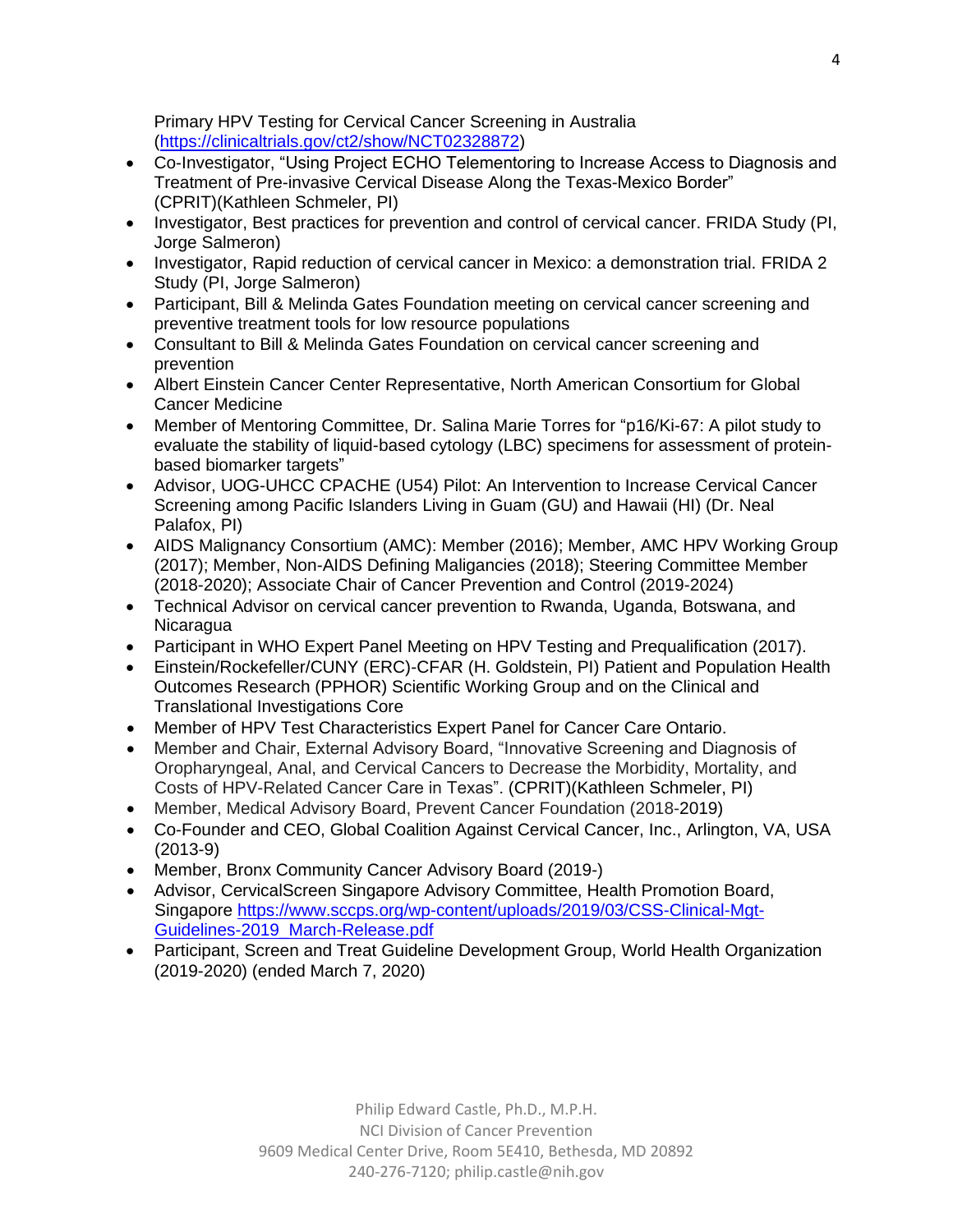# **VII. FORMER RESPONSIBILITIES**

# **American Society for Clinical Pathology**

I was functionally and then officially the Chief Scientific Officer for the ASCP, the largest membership organization for laboratory medicine in the world, during my tenure there. I developed of a health service research and delivery program for evidence-based use of clinical diagnostics for healthcare decisions. Foci include but not limited to: 1) HPV testing and cytology in anogenital cancer screening; 2) molecular pharmacology; 3) systematic and methodologic errors in clinical laboratory testing; and 4) guideline develop for use of laboratory diagnostics. During my time at ASCP, I was the acting PI of the PEPFAR contract for laboratory training in Africa. Accomplishments include directing ASCP's involvement in the Choosing Wisely Campaign, establishing a global pathology outreach program, leading several clinical guideline activities, and developing over 50 working relationships with science and medical organizations globally.

# **National Cancer Institute**

### *The HPV Persistence and Progression Cohort (The PaP Cohort) (PI)* (2007-present)

In collaboration with Kaiser Permanente Northern California, I initiated The PaP cohort, which is composed of approximately 35,000 carcinogenic HPV-positive women. The primary goal is to examine the HPV genotype-specific risk of, and other factors related to, persistence and progression to cervical precancer and cancer.

### *Anal Cancer Screening Study (PI)* (2009-2010)

In collaboration with the KPNC (Dr. Stephen Follansbee, Kaiser PI), we are evaluating the natural history of HPV and screening strategies for detection of anal precancer and cancer in HIV-infected men.

### *Development of a New, Low-Cost Self-Collection Device ("SELF")*

Provision patent 61/204,751 filed with the U.S. Patent and Trademark Office

### *Improvement in Screening and Management Practices for Cervical Cancer Prevention (PI)* (2008-present)

I am collaborating with a number of colleagues to evaluate current and newly introduced screening and diagnostics assays and methods in the U.S. to identify best practices:

- An Evaluation of the Clinical Utility of Endocervical Curettage for Detection of Cervical Precancer and Cancer. Together with Dr. Maire Duggan at the University of Calgary and Calgary Lab Services, we are undertaking a rigorous evaluation of the clinical utility and adequacy of endocervical curettage, which was conducted on all women attending colposcopy in the Calgary Health region from 2003-7.
- Quality Assurance/Quality Control Biomarkers for Improving Histopathologic Diagnosis of Cervical Biopsies. Together with Dr. Mark Stoler at the University of Virginia, we are evaluating novel biomarkers using immunohistochemistry on a large case series of cervical biopsies to improve the diagnostic accuracy and reproducibility of cervical histopathology.

### *Cervical Cancer Prevention Activities and Outcomes (at Kaiser Permanente Northern California) (PI)* (2008-present)

In collaboration with KPNC (Dr. Walter Kinney, Kaiser PI), we are evaluating the impact of introducing carcinogenic HPV testing into routine cervical cancer screening.

#### *Project Itoju: A Study of Unusual Age Trends in HPV Prevalence in Nigeria. (Investigator)* (2009-present)

A community-based cross-sectional study of ~1500 women in Southwestern Nigeria to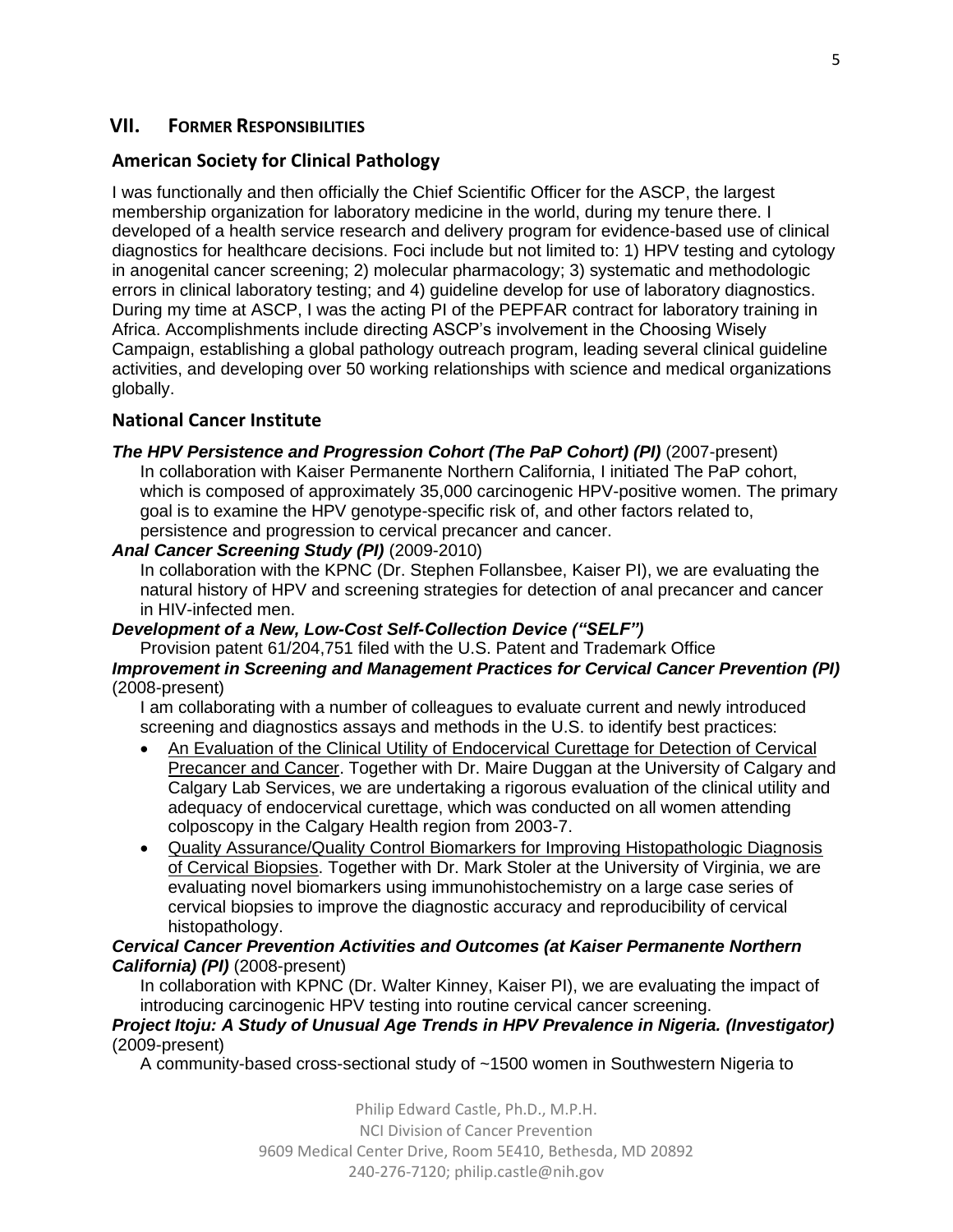understand the epidemiology of HPV infection and cervical neoplasia in West Africa, as exemplified by Nigeria, and to analyze how HPV-based screening might be optimized to fit the epidemiologic pattern.

# *Low-Cost Molecular Cervical Cancer Screening Study (PI)* (2010-present)

In collaboration with PATH and the Cancer Institute of the Chinese Academy of Medical Sciences (CICAMS; Beijing, China), I am conducting a study to 1) evaluate the clinical performance of two low-cost tests, careHPV and the Onco E6 Test, for detection of cervical precancer and cancer and 2) to determine the positive predictive value of visual inspection with acetic acid, the Onco E6 Test, and HPV16/18/45 detection among careHPV-positive women for cervical precancer and cancer.

### *HPV Testing to Improve Cervical Cancer Screening in the Mississippi Delta (Mississippi Delta Project) (PI)* (2007-present)

In collaboration with the NCI Center for Reducing Cancer Heath Disparities (CRCHD) and the University of Alabama, and with partial funding from CRCHD and the National Center for Minority Health and Health Disparities (NCMHD), my colleagues and I are developing strategies to implement sustainable HPV primary screening using self-collected cervicovaginal specimens for prevention of cervical cancer in underserved women living in the Mississippi Delta region.

### *Increase Participation of Women Living in the Mississippi Delta in Cervical Cancer Screening (PI)* (2009-present)

In collaboration with the NCI Center for Reducing Cancer Heath Disparities (CRCHD) and the University of Alabama, and with partial funding from CRCHD and the National Center for Minority Health and Health Disparities (NCMHD), we conducted a follow-up study to the Mississippi Delta Project to evaluate the preferences of under-screened women for two different approaches for participating in cervical cancer screening.

## *Cervical Immunity Study (PI)* (2005-2008)

This was a study of ~400 women from Guanacaste, Costa Rica who exited The Guanacaste Project with oncogenic HPV infection. The primary goal of the study is to examine the relationships of cervical immunity to HPV clearance and persistence.

# *Portland Kaiser Study (Co-PI)* (1989-2010)

I evaluated the results of a prospective study of ~20,000 women attending Northwest Kaiser Permanente in Portland, OR for incident cervical precancer and cancer.

### *ALTS Natural History (PI)* (1997-2010)

ALTS was a randomized clinical trial of ~5,000 women to evaluate management strategies for women with equivocal or mildly abnormal cytology. I served as PI from 2008-2010.

# **VIII. PAST GRANTS/CONTRACTS/SUBCONTRACTS:**

### **5U54CA190163-06 (Anastos, Mutesa, Castle)** 09/01/2014 – 08/31/2020

*Funding Agency*: NCI/NIH

*Project Title*: HIV/HPV cancer prevention, treatment, & pathogenesis: Rwanda/Einstein consortium ("Optimal Methods for Cervical Cancer Prevention in HIV+ Women in Low-Income Settings")

*Description*: The major goals of this study of 7,200 HIV-infected women are to 1) determine the most effective and cost-effective methods of cervical cancer screening in HIV-infected Rwandan women, 2) investigator the prevalence of anal HPV genotypes in HIV-infected Rwandan men who have sex with men (MSM), and 3) build pathology and laboratory medicine capacity. [https://projectreporter.nih.gov/project\\_info\\_description.cfm?aid=9552733&icde=46523401](https://projectreporter.nih.gov/project_info_description.cfm?aid=9552733&icde=46523401)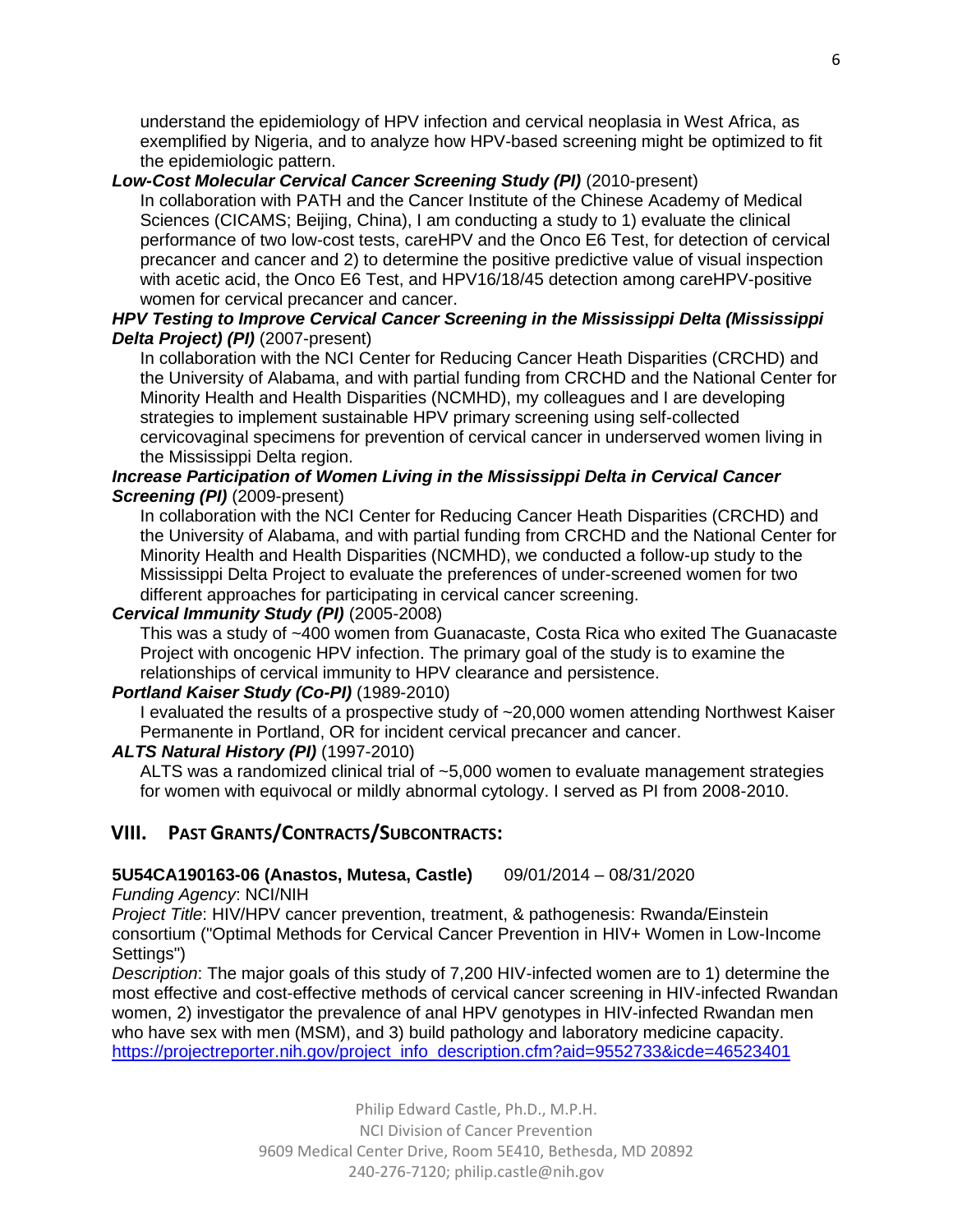#### *Role*: Principal Investigator

#### **5UH3CA189883-06 (Cremer)** 05/14/2015 – 08/31/2020

*Funding Agency*: NCI/NIH

*Project Title*: CryoPen: An Innovative Treatment for Cervical Precancer in Low-Resource Setting *Description*: The major goal of this study of 1,000 women diagnosed with cervical precancer is to demonstrate the efficacy of a next generation, low resource-adapted CryoPen for the treatment.

[https://projectreporter.nih.gov/project\\_info\\_description.cfm?aid=9553660&icde=46524096](https://projectreporter.nih.gov/project_info_description.cfm?aid=9553660&icde=46524096) *Role*: Co-Investigator

#### **5UH3EB024965-03 (Alatise, Fedorak, Kingham)** 04/15/2017 – 03/31/2022

*Funding Agency:* NIBIB/NIH

*Project Title*: Point-of-Care, Real-Time Urine Metabolomics Test to Diagnose Colorectal Cancers and Polyps in Low- and Middle-Income Countries

*Description*: The research, development, and validation of a urine metabolomics test to diagnosis colorectal cancer and polyps in high-risk patients such as those with bloody stools, first degree relatives of those diagnosed with colorectal cancer, and colorectal cancer survivors. [https://projectreporter.nih.gov/project\\_info\\_description.cfm?aid=9472322&icde=46524211](https://projectreporter.nih.gov/project_info_description.cfm?aid=9472322&icde=46524211) *Role*: Principal Investigator and Executive Committee Member

#### **5P20CA210284-03 (Castle, Ntirenganya)** 09/19/2017 – 08/31/2020

*Funding Agency*: NCI/NIH

*Project Title*: Building Research Capacity to Address the Challenge of Non-Communicable Diseases and Injuries in Rwanda – The GUKORANA Research Center *Description*: Establish a center of excellence in non-communicable disease and injury in Rwanda in response to the RFA "Planning for Regional Centers of Research Excellence in Noncommunicable Diseases in Low and Middle Income Countries (P20)" (RFA-CA-15-007) [https://projectreporter.nih.gov/project\\_info\\_description.cfm?aid=9580595&icde=46524233](https://projectreporter.nih.gov/project_info_description.cfm?aid=9580595&icde=46524233)

*Role*: Prinicpal Investigator

### **IPA Assignment (Castle)** 03/26/2019 – 03/26/2020

*Funding Agency*: NCI *Project Title*: The KPNC Guidelines Cohort *Description*: This project will focus on planning, conducting, and reporting the most important needed guidelines-related analyses of HPV-based cervical cancer screening and prevention with KPNC and NCI colleagues. *Role*: Principal Investigator

### **1R01CA230331-01 (Burk, Strickler)** 8/01/2018 – 7/31/2023

*Funding Agency:* NCI/NIH

*Project Title*: Next Generation Cervical Disease and HPV Research in HIV+ Women *Description*: The current project will for the first time use next-generation HPV DNA sequencing able to determine whether a given HPV type detected at two or more time points is the same exact viral infection versus different HPVs of the same type. These data will be used to comprehensively study: type-specific differences in HPV persistence and their relation with precancer; the occurrence of HPV reactivation and how often reactivated HPV persists and leads to precancer; the impact of immune status on each of these steps in HPV natural history; and whether HIV impacts precancer risk beyond its effects on HPV.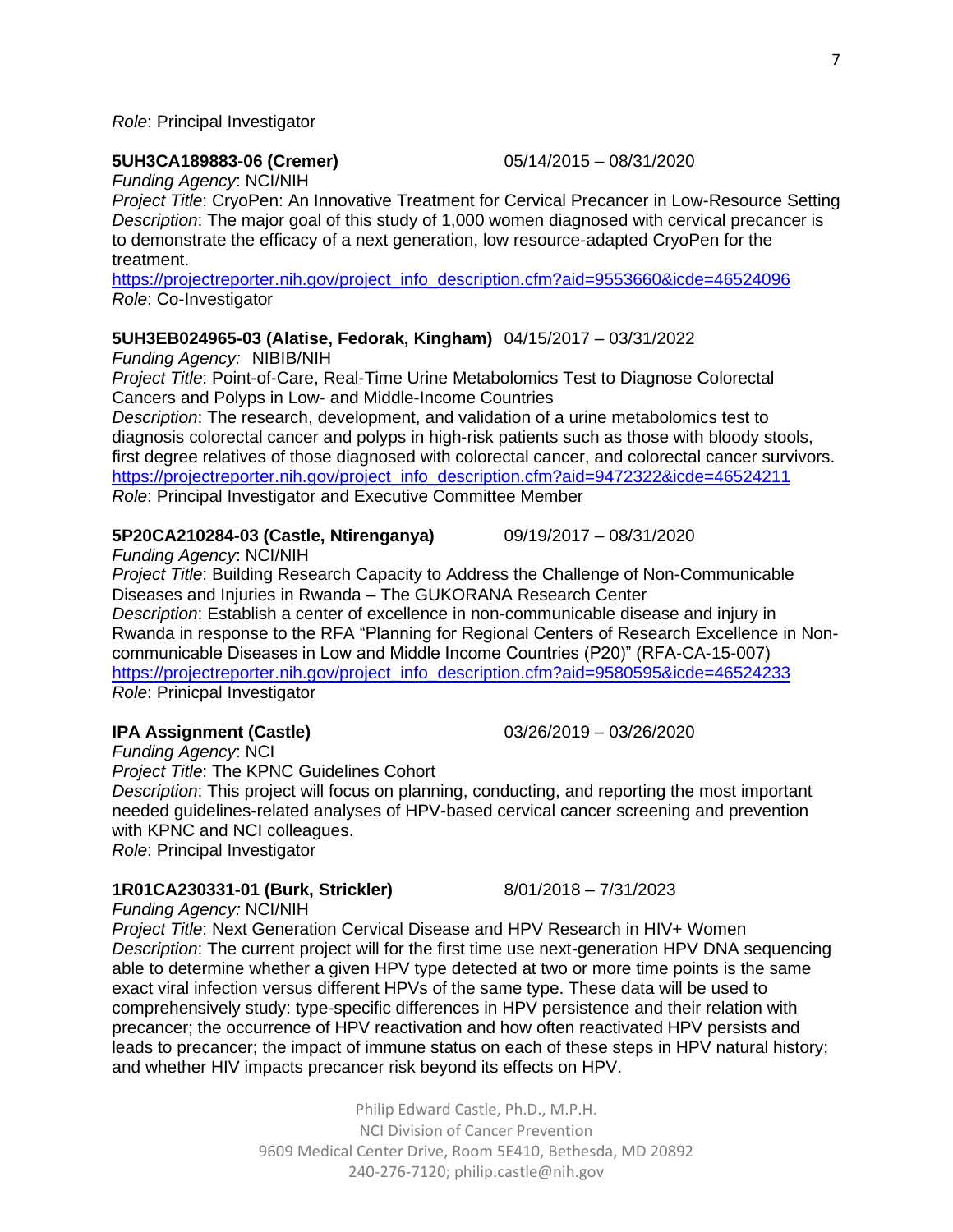[https://projectreporter.nih.gov/project\\_info\\_description.cfm?aid=9580595&icde=46524233](https://projectreporter.nih.gov/project_info_description.cfm?aid=9580595&icde=46524233) *Role*: Co-Investigator

#### **1R01CA218195-03 (Cremer)** 01/12/2018 – 12/31/2022

*Funding Agency:* NCI/NIH

*Project Title*: Development of an LMIC-Adapted Thermocoagulation Prototype for the Treatment of Cervical Pre-Cancer

*Description*: The major goal of this study of 1,000 women diagnosed with cervical precancer is to demonstrate efficacy of a next generation, low resources-adapted thermocoagulation system for ablative treatment.

[https://projectreporter.nih.gov/project\\_info\\_description.cfm?aid=9470179&icde=46524225](https://projectreporter.nih.gov/project_info_description.cfm?aid=9470179&icde=46524225) *Role:* Co-investigator

#### **NHMRC APP1104938 (Vallely)**

*Funding Agency*: National Health and Medical Research Council (Australia) *Project Title*: Point-of-care HPV-DNA testing for cervical cancer screening in high-burden, lowresource settings *Description*: A study of cervical cancer screening and treat strategies in 3,400 women living in Papua New Guinea *Role*: Associate Investigator (no support)

#### **NHMRC APP1109121 (Canfell)**

*Funding Agency*: National Health and Medical Research Council (Australia) *Project Title*: Effectiveness and Cost-Effectiveness of HPV Vaccination and HPV-Based Cervical Cancer Screening Strategies in China

*Description*: To evaluate the outcomes, resource utilisation, budget impact and costeffectiveness of HPV vaccination, and the threshold per-dose price at which vaccination would be cost-effective. To evaluate the outcomes, resource utilisation, budget impact and costeffectiveness of a range of primary HPV screening strategies in women aged 25-65 years. *Role*: Chief Investigator (no support)

#### (**Hansen**)

*Funding Agency*: Norwegian Cancer Society

*Project Title*: Equalscreen: Increasing participation and reducing inequities in cervical cancer screening *Description*:

*Role*: Unpaid Investigator

### **NHMRC APP1135172 (Canfell)**

*Funding Agency*: National Health and Medical Research Council (Australia) *Project Title*: Centre for Research Excellence in Cervical Cancer Control (C4) *Description*: *Role*: Chief Investigator (no support)

#### **NCS #182675 (Tropé)** 04/01/2017-03/31/2019

*Funding Agency*: Norweigan Cancer Society *Project Title*: Incremental improvement of cervical cancer screening: the balanceof benefits and harms

Description: evaluate the effect of different screening and management methods on both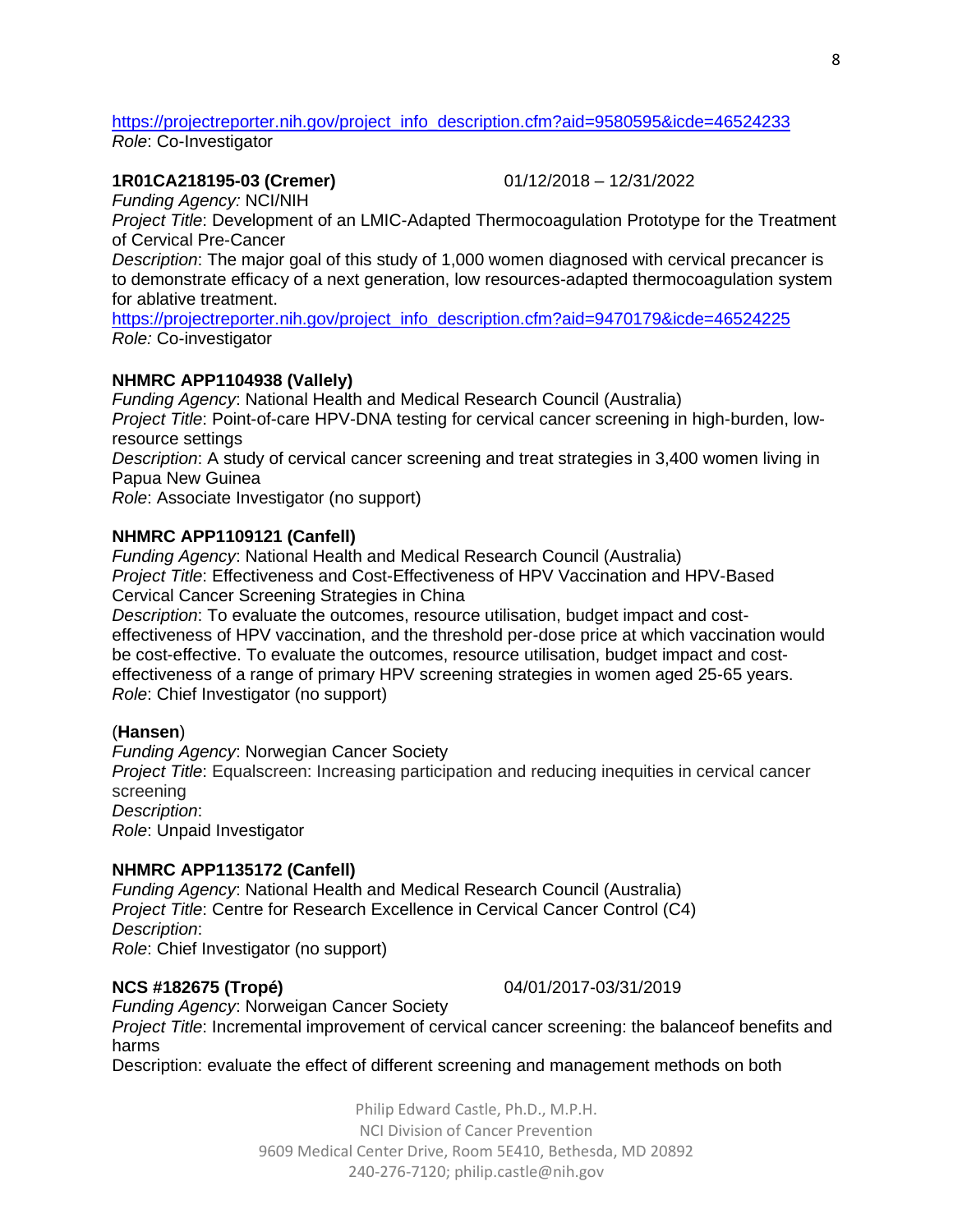benefits (cervical cancer preventive) and harms (such as premature labour) in order to improve future cervical cancer prevention strategy. Specifically, we will assess trends in the population of preventable cancer and detected precancerous lesions; the validity of different screening test methods and risk stratification algorithms; the effectiveness of post-diagnostic management protocols; and the harm-benefit profile of different treatment methods for precancerous lesions of the cervix. The project will capitalize on the unique data available at the Cancer Registry of Norway.

*Role*: Co-Investigator

**(Victoria Mango, PI)** 01/15/2019 – 01/15/2020

*Funding Agency*: Prevent Cancer Foundation *Project Title*: Feasibility of breast cancer screening in high-risk Nigerian women using a novel low-cost device *Role*: Co-Investigator

# **Expanding Cervical Cancer Screening and Preventive Therapy (CCS&PT) through Introducing New Technologies and Integrating with Voluntary Family Planning**

#### **(**<http://sites.nationalacademies.org/pga/peerccspt/index.htm>**) (Schmeler, PI)** 04/01/2019 – 03/31/2022

*Funding Agency*: USAID *Project Title*: Evaluating innovative technologies and approaches to addressing cervical cancer in the Republic of Mozambique *Description*: A program to investigate best strategies for integrating cervical screening into volunteer family planning. *Role*: Co-Principal Investigator

# **5UM1CA121947-13 (Mitsuyasu, PI)** 09/01/2019 - 08/31/2020

*Funding Agency*: NCI *Project Title*: AIDS Malignancy Consortium *Description*: Clinical trials cooperative group [https://projectreporter.nih.gov/project\\_info\\_description.cfm?aid=9788273&icde=46525858](https://projectreporter.nih.gov/project_info_description.cfm?aid=9788273&icde=46525858) *Role*: Associate Chair, Cancer Prevention and Control

# **1R21CA239784-01 (Sutton, Omisore)** 06/01/2019 – 05/31/2023 0.36 CM

*Funding Agency*: NCI *Project Title*: Tablet-based mobile health ultrasound for point-of-care breast cancer diagnosis in Nigeria *Description*: A study of developing and using tablet-based training for ultrasound detection breast cancer. [https://projectreporter.nih.gov/project\\_info\\_description.cfm?aid=9773812&icde=46520589](https://projectreporter.nih.gov/project_info_description.cfm?aid=9773812&icde=46520589) *Role*: Co-Investigator

# **U01CA238592 (Burk, Castle)** 010/01/2019 – 09/30/2023

*Funding Agency*: NCI *Project Title*: Investigations into the Molecular Pathogenesis of Cervical Glandular Neoplasias *Description*: A study of the molecular epidemiology and natural history of cervical adenocarcinoma *Role*: Co-Principal Investigator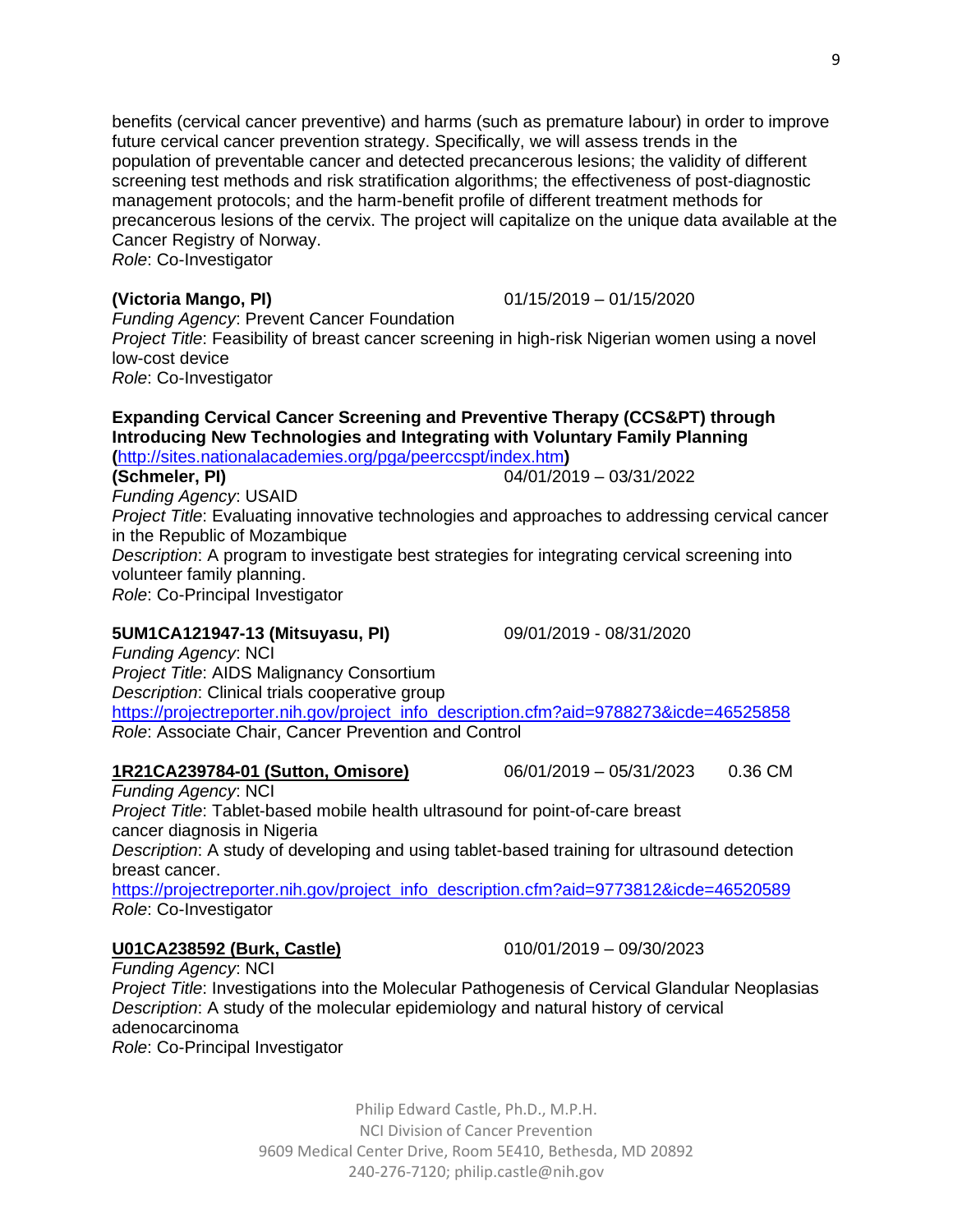# **R01CA239921 (Castle, Schmeler)** 06/01/2019 – 05/31/2024

*Funding Agency*: NCI

*Project Title*: A Randomized Clinical Trial to Assess the Effectiveness of Ablative Treatments for Cervical-Cancer Risk Reduction in HIV+ Women living in Mozambique

*Description*: Dr. Castle will lead a clinical trial to compare two methods of cervical ablation, cryotherapy vs. thermocoagulation, for cervical cancer risk reduction in HIV+ women living in Mozambique.

*Role*: Prinicipal Investigator

# **(Burger)** 09/01/2019 – 08/31/2022

*Funding Agency*: Norwegian Cancer Society

*Project Title*: Optimal Cervical Cancer Prevention Policies in the Era of HPV Vaccination (CC-PREVENT)

*Description*: To optimize resource-use and benefit-harm trade-offs within and between cervical cancer prevention programs (i.e., vaccination and screening programs) that continue to reduce the burden of cervical cancer for all social groups in Norway. *Role*: Collaborator

# **(T. Peter Kingham, PI)**

*Funding Agency*: Prevent Cancer Foundation *Project Title*: The Feasibility and Efficacy of Fecal Immunochemistry for Colorectal Cancer Screening in Nigeria *Role*: Co-Investigator

**R01 (Richards-Kortum)** 08/01/2020 – 07/31/2025

*Funding Agency*: NCI

*Project Title:* Low-cost mobile colposcopy and confocal imaging for global prevention of cervical cancer

*Description*: The major goal of this project is to develop a low-cost, point-of-care, accurate diagnostic to enable one-day screen, diagnosis, and treatment. *Role:* Co-Investigator

# **R01CA246620-01A1** (**Kingham, Du, Alatise**) 10/01/2020 - 09/30/2025

*Funding Agency*: NCI *Project Title*: Determining the unique biology and risk factors for colorectal cancer in Nigeria *Description*: A study of the epidemiology of colorectal cancer in Nigeria *Role*: Co-Investigator

# **U54CA254568 (Anastos, Castle, Mutesa, Yotebieng, Adedimeji)**

10/01/2020 - 09/30/2025

*Funding Agency*: NCI

*Project Title*: Rwanda/DRC/Einstein HIV-Associated HPV-Related Malignancies Research **Center** 

*Description*: A consortium of Albert Einstein College of Medicine (Einstein), the University of Rwanda (UR), the Rwanda Military Hospital (RMH), and the Congo Protestant University (CPU) to conduct HPV-related research projects, "Long-Term HPV Vaccination Effectiveness and Immunity in Rwandan Women Living with HIV" and "Prevalence and Incidence of HPV and Anal Disease in Rwandan and Congolese Men who have sex with Men". *Role*: MPI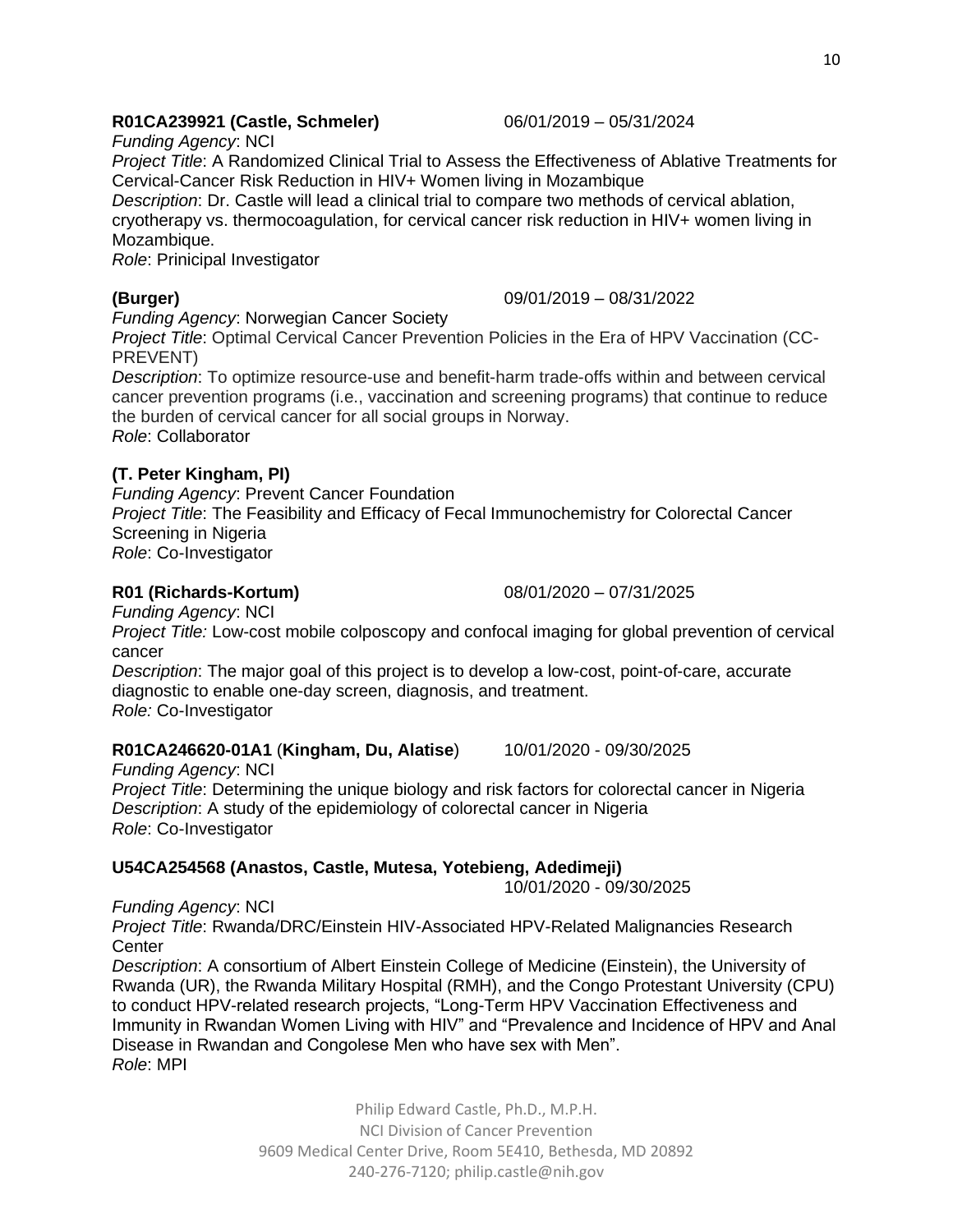### **1R01CA248757-01 (Hosgood, Castle, Rapkin)**

04/01/2020 - 03/31/2025 1.50 CM

#### *Funding Agency*: NCI

*Project Title*: Multilevel interventions to improve lung cancer screening uptake and guideline adherence

*Description*: Multi-level interventions to increase the uptake of and adherence to low-dose spiral CT-based screening for lung cancer. *Role*: MPI

### **R21 (Richards-Kortum)** 04/01/2020-03/31/2022 0.48 CM

*Funding Agency*: NCI

*Project Title:* Point-of-care HPV mRNA test for cervical cancer screening in low-resource settings

*Description:* The major goal of this project is to develop a low-cost, point-of-care, prototype mRNA assay for HPV16 and HPV18.

*Role*: Co-Investigator

**R01 (Richards-Kortum)** 12/01/2020 – 11/30/2025 0.90 CM

*Funding Agency*: NCI

*Project Title:* Sample-to-answer nucleic acid testing platform for use in low-resource settings *Description*: The major goal of this project is to develop a low-cost, point-of-care, accurate HPV test for use in lower-resource settings

*Role*: Co-Investigator

Acting PI for # 5 U2G PS001285-03, CDC Cooperative Agreement for Supporting Laboratory Training and Quality Improvement for Diagnosis and Laboratory Monitoring of HIV/AIDS Patient in Resource Limited Countries. (2011-2)

Contraceptive Research and Development Program (CONRAD) Pilot Subproject Grant entitled "Pan-Semen Monoclonal Antibodies for Vaginal Contraception" (1994-5)

**1007518 (Canfell)** 09/01/2012 – 06/30/2013

*Funding Agency*: NHMRC (Australia) *Project Title:* Evaluation of Primary HPV Testing for Cervical Cancer Screening in Australia

# **Women's Interagency HIV Study (WIHS) (Anastos)**

01/01/2014 – 12/31/2014

*Funding Agency*: NIAID, NICHD, NCI, NIDA (NIH) *Description*: The major goal of this U.S. cohort is to study the impact of HIV infection on the health of women. Specifically, the cervical cancer component of this cohort is focused on understanding the influence of HIV on the natural history of cervical HPV infections as well as determining the optimal cervical cancer screening and management strategies for these higher risk women.

*Role*: Co-Investigator

### **Pilot Collaborations with LMICs in Global Cancer Research or Global Health Research at NCI-Designated Cancer Centers (Schmeler)** 03/01/2014 – 02/28/2015 0.60 CM *Funding Agency*: NCI/NIH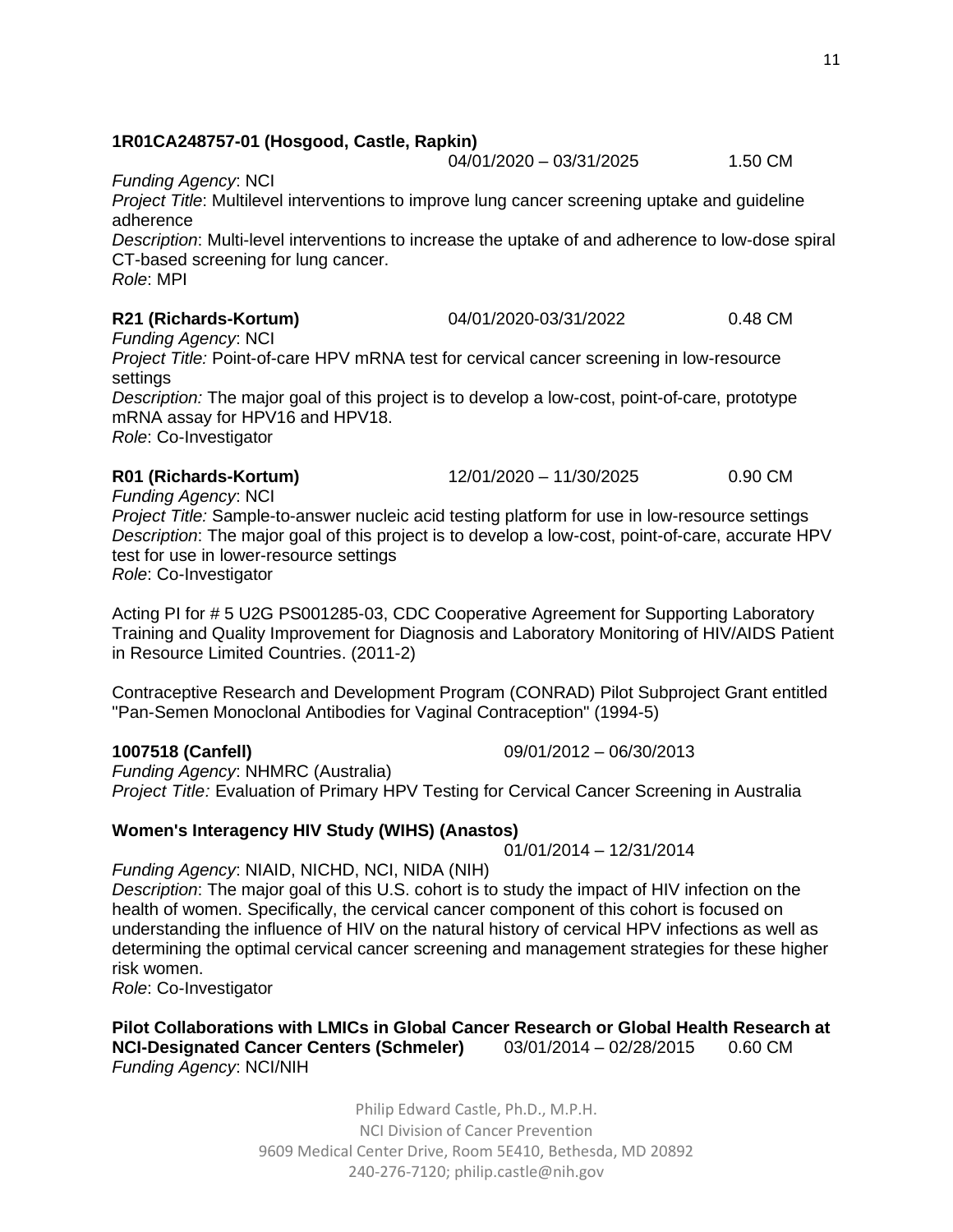Philip Edward Castle, Ph.D., M.P.H. NCI Division of Cancer Prevention 9609 Medical Center Drive, Room 5E410, Bethesda, MD 20892 240-276-7120; [philip.castle@nih.gov](mailto:philip.castle@nih.gov)

**3P30CA013148-43S2 (Scarinci)** 07/01/2015 – 06/30/2016 *Funding Agency*: NIAID/NIH

[\(http://www.forskningsradet.no/en/Funding/IKTPLUSS/1254004156292\)](http://www.forskningsradet.no/en/Funding/IKTPLUSS/1254004156292) *Description*: Planning grant to develop a clinical trial for evaluating the DigSys Pillcam for colorectal cancer screening. *Role*: Co-Investigator **1R01 CA174634-01A1 (Strickler)** 04/01/2013 – 03/31/2016

**(Pål Halvorsen & Michael Riegler)** 11/01/2015 – 05/30/2016

*Funding Agency*: NCI/NIH *Project Title*: Molecular Methods to Improve Cervical Cancer Screening in HIV+ Women *Description*: The major goal of this project is to investigate the use of new biomarkers to discriminate HPV infections associated with cancer risk from those benign HPV infections destined to clear in 1,000 HIV-positive women.

*Role*: Co-Investigator

# **ES543576 (Nygård)**

*Funding Agency*: GLOBVAC *Project Title*: Human papillomavirus vaccination as platform for adolescent sexual and reproductive healthcare delivery in Zambia *Description*: A planning grant to develop a research project to use HPV vaccination as a platform to improve the health of Zambian adolescents. *Role*: Investigator (unpaid)

*Funding Agency*: NCI/NIH

*Funding Agency*: Research Council of Norway *Project Title*: Lighthouse Projects: DigSys Pillcam

*Project Title*: New Mexico HPV Outcomes: Practice Evaluations and Surveillance (NM-HOPES); Population-based Research Optimizing Screening through Personalized Regimens (PROSPR) *Description*: The major goal, using a data from a statewide registry in New Mexico, is to assess real-world utilization health service delivery of cervical cancer screening and management. *Role*: Consultant and Member of Executive Leadership

# **OPP23519\_01: START-UP Project (Jeronimo, Castle)**

*Funding Agency*: Bill & Melinda Gates Foundation

*Project Title*: Low-Cost Molecular Cervical Cancer Screening Study (LMCCSS) (China); clinicaltrials.gov identifier: NCT01231945

*Project Title*: A Low-Cost Optical Imaging Tool for Cervical Cancer Prevention

colposcopy for cervical precancer and cancer in 600 women with abnormal Paps.

*Description*: The major goal of this project was to evaluate performance lower-cost HPV DNA and novel HPV E6 tests and management strategies of HPV-positive women in a clinical study of 7,500 women living in rural China.

*Description*: The major goal of this project is to conduct a pilot study to compare the diagnostic accuracy of high-resolution microendoscope (HRME) to visual inspection after acetic acid and

*Role*: PI of LMCCSS

*Role*: Consultant

# **1U54CA164336-01 (Wheeler)** 06/01/2012 – 05/31/2016

12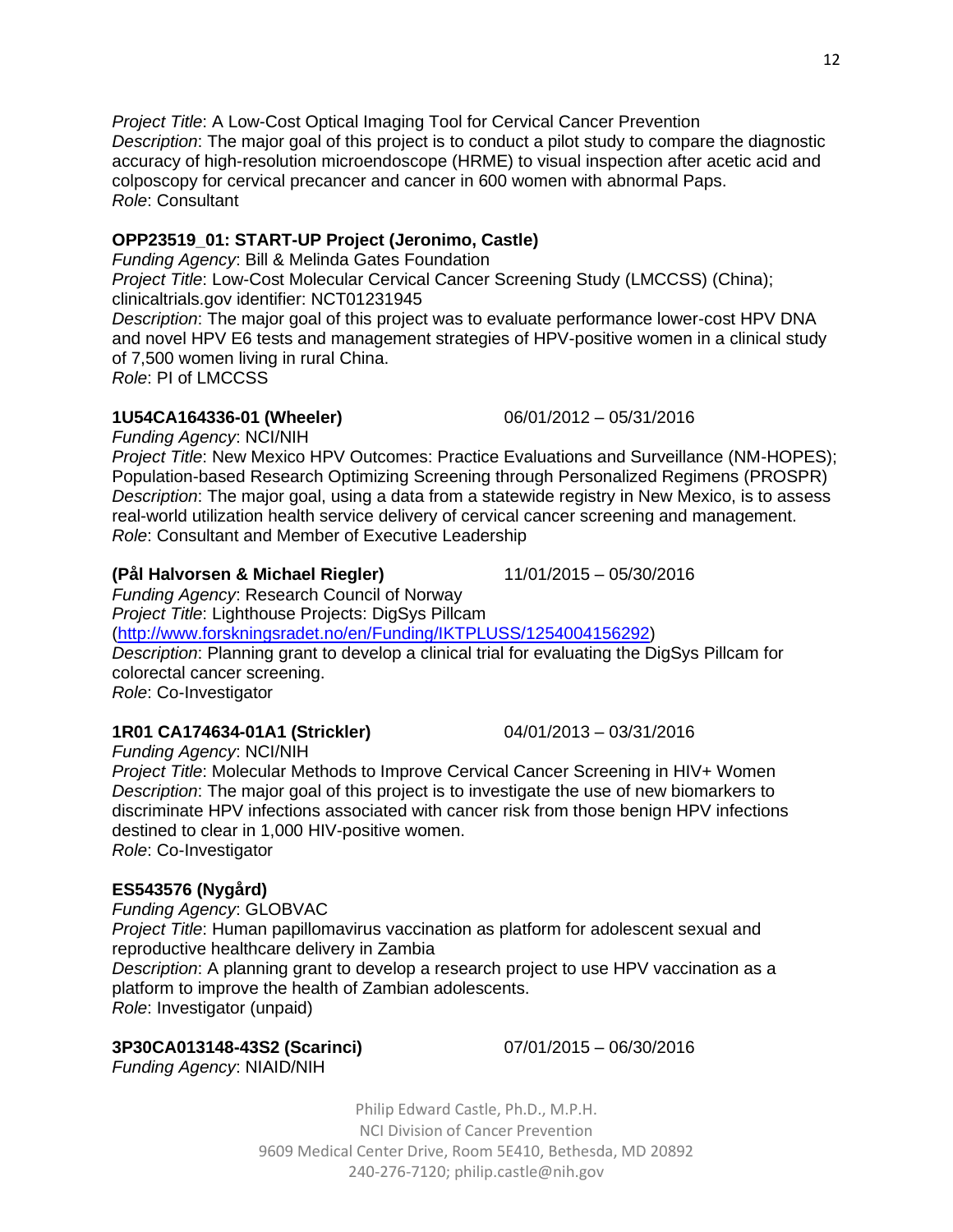13

*Project Title*: Self-collection & HPV testing in unscreened women: a feasibility study in Brazil *Description*: The major goal of this pilot project is compare in a randomized clinical trial the participation of under-screened Brazilian women in Pap screening, self-collection and HPV testing, or a choice of either for cervical cancer screening. *Role*: Co-Investigator

# **U54 EB015403-05 (R7K241) (Richards-Kortum, Castle, Schmeler)**

06/01/2016 – 05/31/2017

*Funding Agency*: Center for Future Technologies in Cancer Care (CFTCC), Boston University College of Engineering [\(http://www.bu.edu/cftcc/grants-and-funding/call-for-proposals/\)](http://www.bu.edu/cftcc/grants-and-funding/call-for-proposals/) *Project Title*: Lateral Flow HPV Test for Cervical Cancer Screening in Low-Resource Settings *Description*: Research and development of a pump-free, lateral flow, point-of-care, HPV DNA test.

*Role*: Co-Principal Investigator

# **NHMRC APP1065892 (Canfell)** 01/01/2014 – 12/31/2016

*Funding Agency*: National Health and Medical Research Council *Project Title*: Evaluation of next generation human papillomavirus (HPV) vaccination and associated HPV-based cervical cancer screening strategies in Australia

*Description*: This project involves using simulation modelling to predict the effect of the next generation human papillomavirus (HPV) vaccine, which will protect against infection with more strains of HPV. The investigators will use large datasets garnered from around the world to inform the assessment of the cost-effectiveness of this new vaccine in Australia and other key countries, and also to assess whether cervical screening will need to change in the future to account for the introduction of the new vaccine.

*Role*: Chief Investigator B (No Support)

*Funding Agency*: Prostate Cancer Foundation of Australia

*Project Title*: Epidemiological Modelling for PSA Testing and Management of Test-Detected Prostate Cancer

*Description*: To develop an Australian model for the ongoing epidemiologic and economic evaluation of changes in the detection, management and treatment of prostate cancer, and of the interactive effects of these changes on outcomes (including cancer incidence, mortality, and treatment-related morbidity) and costs.

*Role*: Associate Investigator G (No Support)

**COMPASS (Canfell)** 12/18/2012 – 12/31/2015 *Funding Agency*: Roche Molecular Systems, Inc. and Ventana Medical Systems, Inc. *Project Title*: Compass Trial of Primary HPV Screening for Cervical Cancer in Australia

*Description*: Conduct a Pilot for a randomised controlled trial of Primary HPV DNA testing for cervical cancer screening in Australia.

*Role*: Chief Investigator (No Support)

# **PP150012 (Schmeler)** 01/01/2015 – 12/31/2017

*Funding Agency*: CPRIT

*Project Title*: Improving Cervical Cancer Screening and Prevention in the Lower Rio Grande Valley through Public Outreach, Patient Navigation, and Telementoring

> Philip Edward Castle, Ph.D., M.P.H. NCI Division of Cancer Prevention 9609 Medical Center Drive, Room 5E410, Bethesda, MD 20892 240-276-7120; [philip.castle@nih.gov](mailto:philip.castle@nih.gov)

# **PG0113 (Canfell)** 06/30/2014 – 06/30/2015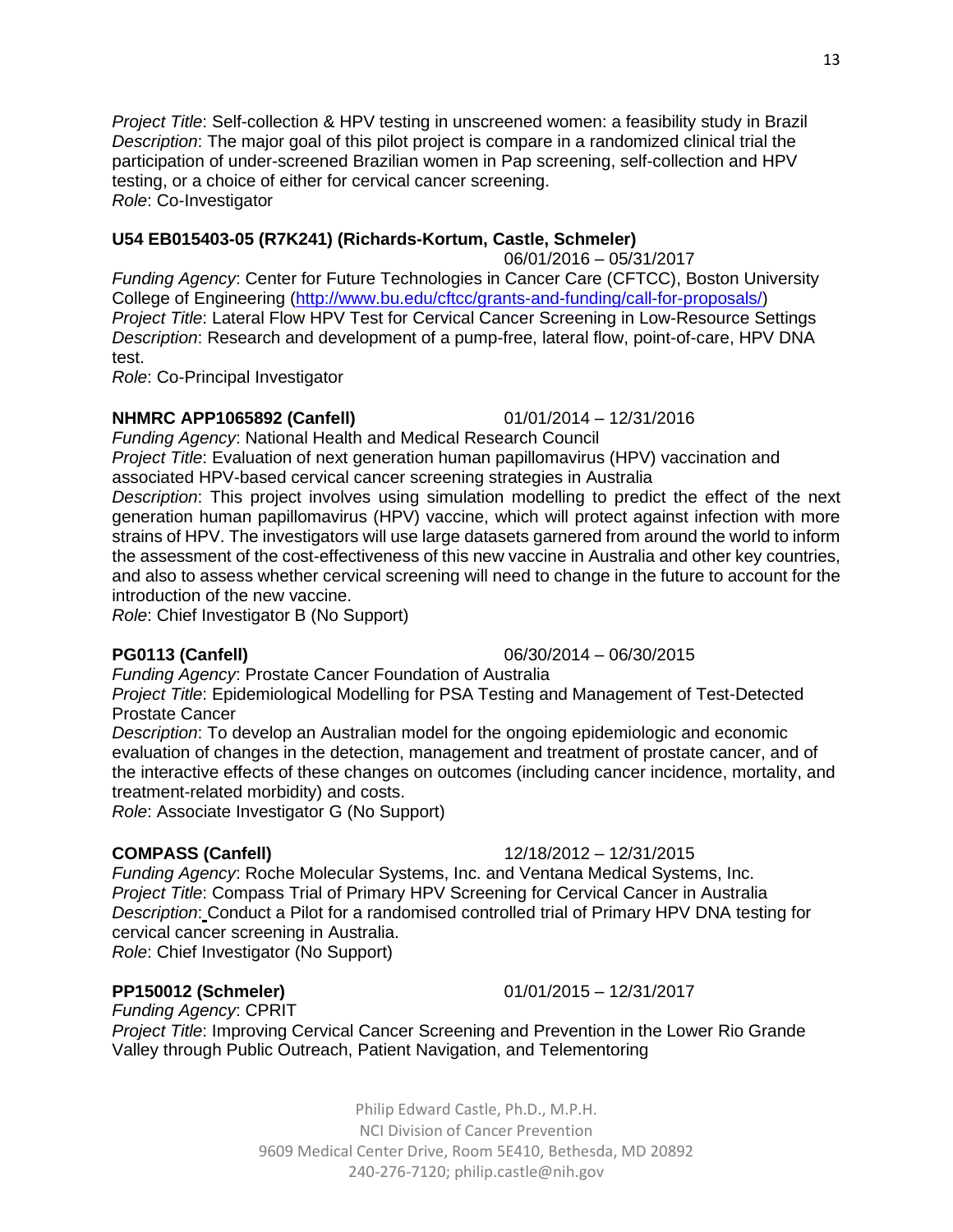*Description*: We are proposing to implement two innovative, evidence-based, complementary interventions in the LRGV to increase public participation in cervical cancer screening and expand the professional capacity for accurate diagnosis and treatment of precancerous lesions. *Role*: Unpaid Collaborator

### **(Sen)**

*Funding Agency*: Nordic Information for Action eScience Center of Excellence (NIASC) *Project Title*: SOIGNONS: SOcIetal Games to Nudge people intO attending cervical caNcer **Screening** 

*Description*: Developing and applying gamification strategies to improve participation of women living in Norway and Iceland in cervical cancer screening. The result has been the development of the "Fight HPV" App.

*Role*: Unpaid Collaborator



### **Special Community Grant Application June 2015 (Castle)**

*Funding Agency*: Prevent Cancer Foundation

*Project Title*: Optimizing for Cervical Cancer Prevention for HIV-Infected Women in Low-Resource Settings

*Description*: Evaluation of a smart-phone based digital colposcope in Rwanda cohort of 7,200 HIV-infected women.

*Role*: Prinicipal Investigator

# **3P30CA013330-43S1A (Castle)** 10/01/2015 – 09/30/2018

*Funding Agency*: NCI/NIH *Project Title*: Cervical Cancer Screening Strategies in HIV-Infected Women Living in Cameroon *Description*: A pilot study in 800 HIV-infected and 400 HIV-uninfected women living in Limbé, Cameroon examine cervical cancer screening and management strategies and build research and health service delivery capacities there.

*Role*: Project Co-Leader

# **5U01CA078527-19 (Burk)** 07/01/2014 – 06/30/2018

*Funding Agency*: NCI/NIH *Project Title*: Persistent HPV Infection in Women at Risk for Cervix Cancer *Description*: The major goal of this project is evaluate the relationship of viral genetic and epigenetic variation and the cervicovaginal microbiome on the risk of HPV-positive women developing cervical precancer and cancer. *Role*: Co-Investigator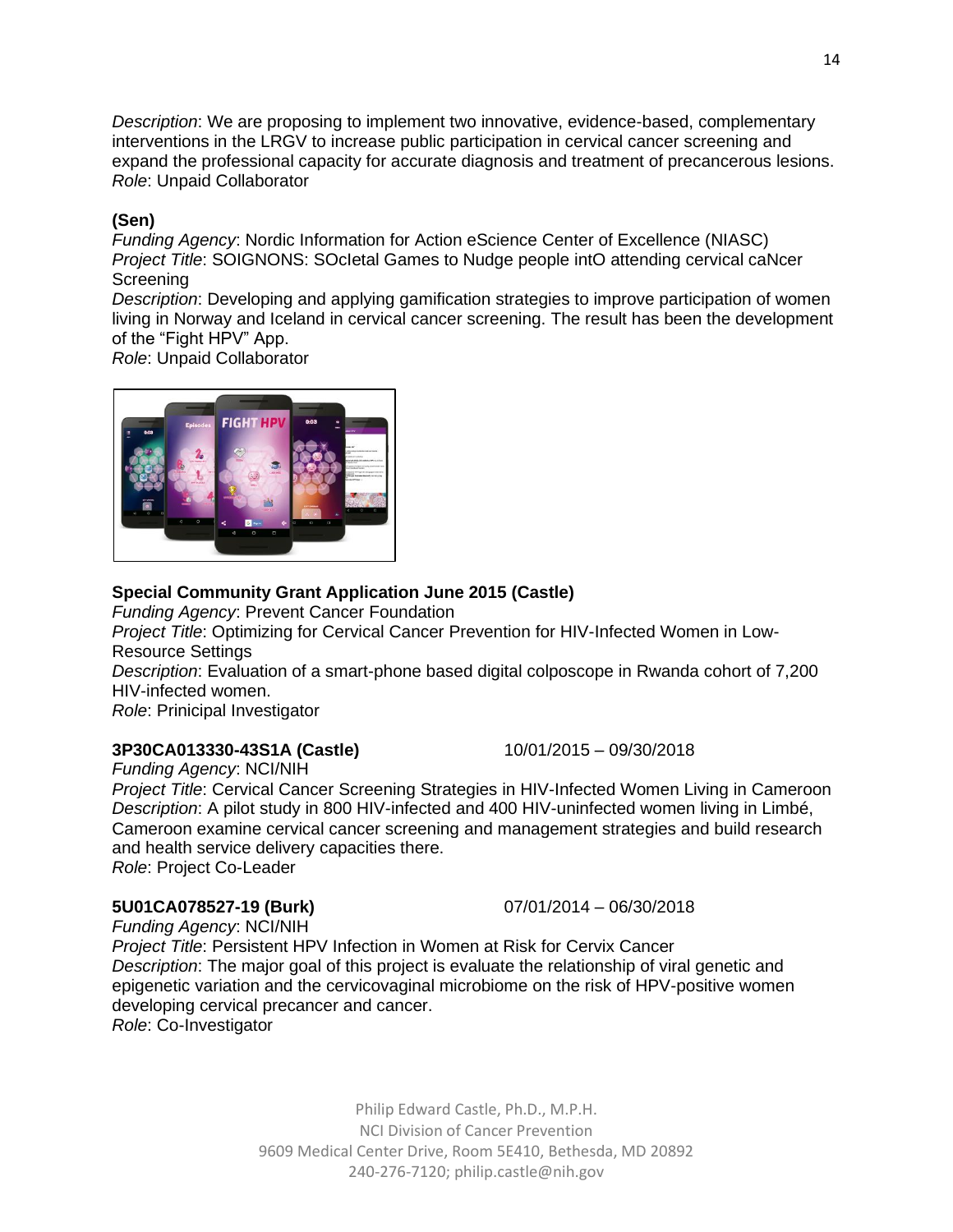*Funding Agency*: American Cancer Society

*Project Title*: Self-Sampling for HPV Testing in African American Women - Mississippi Delta *Description*: A cluster-randomization trial to compare participation of underserved women living in the Mississippi Delta in two community-based outreach interventions for cervical cancer screening, Pap only or a choice between Pap or self-sampling and HPV testing. <https://clinicaltrials.gov/ct2/show/NCT03713710>

*Role*: Co-Investigator

#### **5R01CA186132-05 (Richards-Kortum)** 09/01/2014 – 08/31/2019 0.80 CM

*Funding Agency*: NCI/NIH

*Project Title*: High resolution imaging & HPV oncoprotein detection for global prevention of cervical cancer

*Description*: The major goals of this study to 1) validate the use of a portable high-resolution microendoscope (HRME) for in situ diagnosis of cervical neoplasia in 3,000 women living in El Salvador and 2) develop a HPV E7-specific ELISA.

[https://projectreporter.nih.gov/project\\_info\\_description.cfm?aid=9324154&icde=46523433](https://projectreporter.nih.gov/project_info_description.cfm?aid=9324154&icde=46523433) *Role*: Co-Investigator

#### **5UH3CA189910-05 (Richards-Kortum, Schmeler)** 07/22/2014 – 08/31/2019 3.00 CM *Funding Agency*: NCI/NIH

*Project Title*: Point-of-Care Diagnostic Tools to Improve Global Cervical Cancer Control **Programs** 

*Description*: The major goal of this study of 10,000 women living in Barretos, Brazil is demonstrate accurate diagnosis of cervical precancer and cancer using high-resolution microendoscopy (HRME).

[https://projectreporter.nih.gov/project\\_info\\_description.cfm?aid=9553660&icde=46524096](https://projectreporter.nih.gov/project_info_description.cfm?aid=9553660&icde=46524096) *Role*: Co-Investigator

**5U01CA078527-20 (Burk)** 07/1/2014 – 06/30/2019 0.54 CM

*Funding Agency:* NCI/NIH

*Project Title*: Persistent HPV in Women at Risk for Cervix Cancer

*Description*: The major goal of this project is to evaluate the relationship of viral genetic and epigenetic variation and the cervicovaginal microbiome on the risk of HPV-postive women developing precancer and cancer.

*Role:* Co-Investigator

### **IX. FELLOWSHIPS AND SCHOLARSHIPS**

1989-95 NIH Pre-doctoral Fellowship, The Johns Hopkins University 2004-7 NIH General Research Scholarship

# **X. PREVIOUS SCIENTIFIC CONSULTATIONS/COLLABORATIONS**

- CDC's Cervical Cancer Study (C3): An Intervention Pilot Study of HPV in Illinois National Breast and Cervical Cancer Early Detection and Prevention. Centers for Disease Control and Prevention (Dr. Vicki Benard and Dr. Mona Saraiya, PIs) (2006-8)
- Bill & Melinda Gates Foundation: Global HPV Vaccine Policy Model. Harvard University (Dr. Sue Goldie, PI)

Philip Edward Castle, Ph.D., M.P.H. NCI Division of Cancer Prevention 9609 Medical Center Drive, Room 5E410, Bethesda, MD 20892 240-276-7120; [philip.castle@nih.gov](mailto:philip.castle@nih.gov)

#### **RSG-16-168-01-CPPB (Scarinci)** 01/01/2017 – 12/31/2019 1.38 CM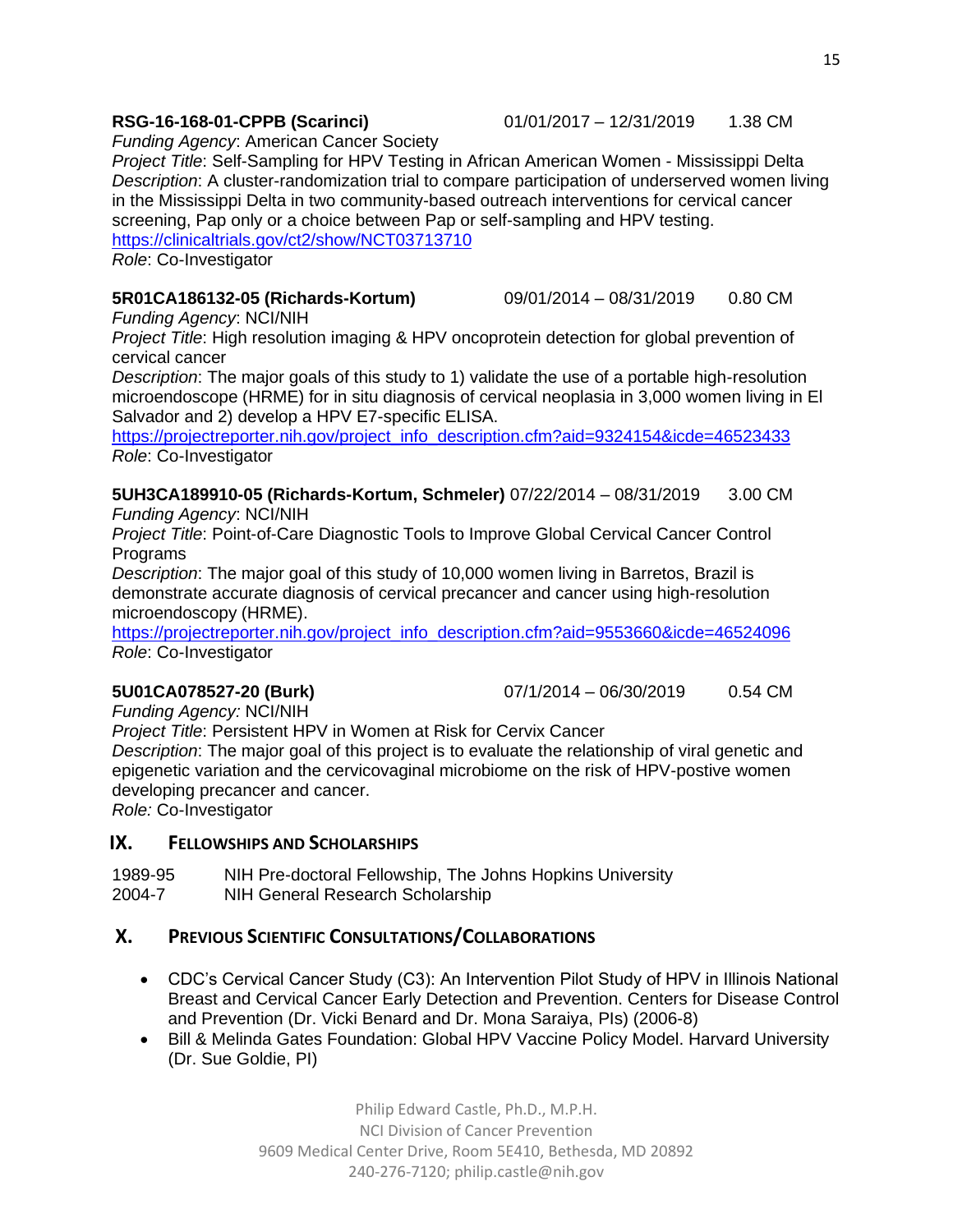- Department of Health and Human Services, National Vaccine Program Office: Development of a Rapid HPV Antibody Test. Program for Appropriate Technology in Health (Roger Peck, PI)
- NCI Supplemental Funding for the AIDS International Training and Research Program at the Albert Einstein College of Medicine (AECOM): Capacity building in cervical cancer research in HIV-infected Rwandan women; Capacity building in investigating mucosal immunity and HPV disease in Rwanda; and Developing a Population-Based Cancer Registry in Rwanda (Dr. Kathy Anastos, PI)
- Collaborator, The New Mexico HPV and Pap Registry (Dr. Cosette Wheeler, PI)
- Collaborator, Role of the insulin/IGF-axis in incident CIN-2+ (Dr. Howard Strickler, PI)
- Field Trial of HPV Screening for Cervical Cancer in Chile (Dr. Catterina Ferreccio, PI)
- Developing Rwandan Research Capacity in Cervical Cancer and other AIDS Malignancies (Dr. Kathryn Anastos, PI)
- Co-Applicant, Risk of cervical intraepithelial neoplasia following an incident high risk human papillomavirus (HR-HPV) infection among older women, Grant Application to Canadian Institutes of Health Research (Dr. Marie-Helene Mayrand, PI)
- Unpaid collaborator, Comparative and Cost-Effectiveness of Preventing HPV-Related Diseases (Dr. Jane Kim, PI)
- Chief Investigator, Evaluation of Primary HPV Testing for Cervical Screening in Australia. National Health and Medical Research Council. Project Grant: 2011-13. (Dr. Karen Canfell, PI)
- Chief Investigator, COMPASS: A Randomized Controlled Trial of Primary HPV Screening [\(http://www.compasstrial.org.au/main/about-compass/investigators-main\)](http://www.compasstrial.org.au/main/about-compass/investigators-main). (Dr. Karen Canfell, PI)
- Consultant, Cytology vs. at home HPV screening for detection of CIN 2, 3, CIS, NCI R01 (Dr. Shalini Kulasingham, PI) (2011)
- Improving Cervical Cancer Prevention among HIV-Infected Women Using Novel HPV-Based Biomarker Assays, NIH Intramural-to-India (I-to-I) program (Dr. Vikrant Sahasrabuddhe, PI)
- Development and evaluation of a human papillomavirus (HPV) methylation assay to study risk of cervical precancer, PI Innovation Award (Dr. Nicolas Wentzensen, PI)
- Consultant for Center for Global Health, U.S. National Cancer Institute on Cervical Cancer Research (2012)

# **XI. MENTORING**

- Ms. Michelle Khan (NCI) (2003-5)
- Dr. Aimee Kreimer (NCI) (2005-7)
- Dr. Melinda Butsch-Kovacic (NCI) (2005-6)
- Dr. Mahboobeh Safaeian (NCI) (2006-7)
- Dr. Nicolas Wentzensen (NCI) (2007-9)
- Dr. Jing Li (NCI) (2008)
- Dr. Laura Reimers (NCI) (2008)
- Dr. Julia Gage (NCI) (2008-10)
- Dr. Nicole Gastineau Campos (Harvard) (2008-present)
- Dr. Lauren Wilson (NCI) (2009-10)
- Dr. Hannah Yang (NCI) (2009-10)
- Dr. Hormuzd Katki (NCI) (2010)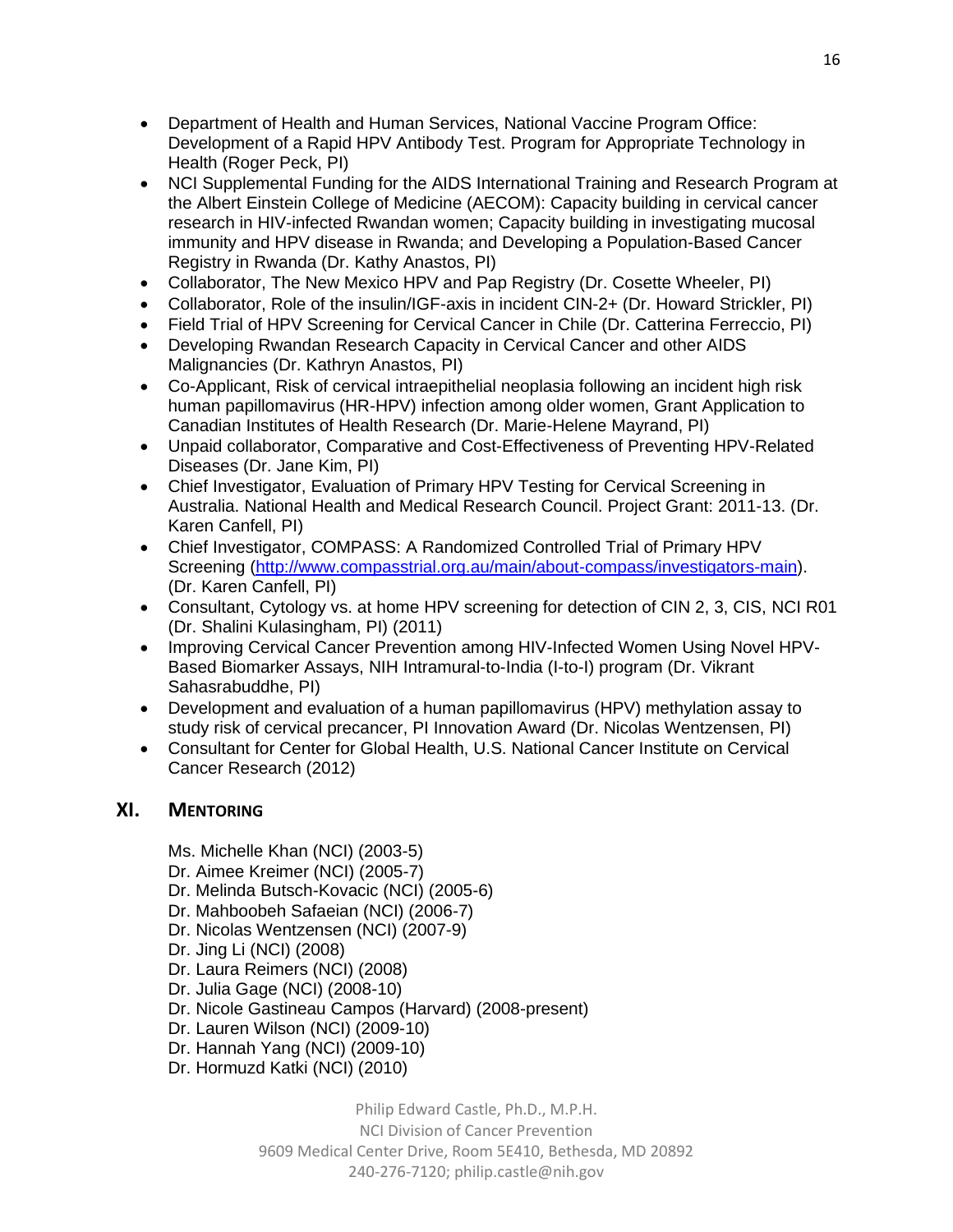Dr. Morgan Marks (JHU) (2010) Dr. Vikrant Sahasrabuddhe (NCI) (2010) Dr. Kate Rendle (NCI) (2015-6) Dr. Haejin In (Albert Einstein College of Medicine) (2017-2020) Ms. Dana Hashim (Norwegian Cancer Registry) (2017-2019) Dr. Diep Nguyen (University of New South Wales and New South Wales Cancer Council, Australia) (2015-9) Dr. Gad Murenzi (RMH) (2016-*present*) Ms. Kathryn Kunrod (Rice University)(2018-*present*) Mr. Brady Hunt (Rice University)(2017-2020) Dr. Dean Hosgood (2018-2020)

## **XII. ACTIVE PROFESSIONAL MEMBERSHIPS**

- International Papillomavirus Society (IPVSOC)
- African Organization for Training and Research on Cancer (AORTIC)
- International Cancer Screening Network (ICSN)
- American Society for Colposcopy and Cervical Pathology (ASCCP)

# **XIII. JOURNAL EDITORIAL SERVICE**

| 2002-2009 | Editorial Board, Journal of Applied Research                                 |
|-----------|------------------------------------------------------------------------------|
| 2007-2012 | <b>WHO SDI Website Literature Reviews</b>                                    |
| 2008-2020 | Editorial Board and Associate Editor, Journal of Lower Genital Tract Disease |
|           | https://journals.lww.com/jlgtd/Pages/editorialboard.aspx                     |
| 2004-2016 | Editorial Advisory Board, Journal of Infectious Diseases                     |
| 2015-2020 | Editorial Board, Papillomavirus Research                                     |
| 2015-2020 | <b>Editorial Board, Cancer Prevention Research</b>                           |
|           | http://cancerpreventionresearch.aacrjournals.org/site/misc/edboard.xhtml     |
| 2016-2018 | Editorial Board, Journal of Global Oncology                                  |

Reviewer for professional journals: American Journal of Epidemiology; American Journal of Obstetrics and Gynecology; Annals of Internal Medicine; BMC Medicine; Journal of Cancer; British Medical Journal; Cancer; Cancer Cytopathology; Cancer Epidemiology, Biomarkers, and Prevention, Epidemiology; Cancer Research; Cancer Prevention Research; Clinical Infectious Diseases; EBioMedicine; Gynecologic Oncology; International Journal of Cancer; International Journal of Gynecological Pathology; JAMA; JAMA Internal Medicine; Journal of Clinical Microbiology; Journal of Clinical Oncology; Journal of Infectious Diseases; Journal of Investigative Dermatology; Journal of Global Oncology; Journal of Lower Genital Tract Disease; Journal of the National Cancer Institute; Journal of Virological Methods; Lancet Infectious Diseases; Lancet Oncology; Lancet Global Health; Nature Clinical Practice Oncology; New England Journal of Medicine; Proceedings of the National Academy of Sciences of the United States of America; Obstetrics and Gynecology; Sexually Transmitted Diseas es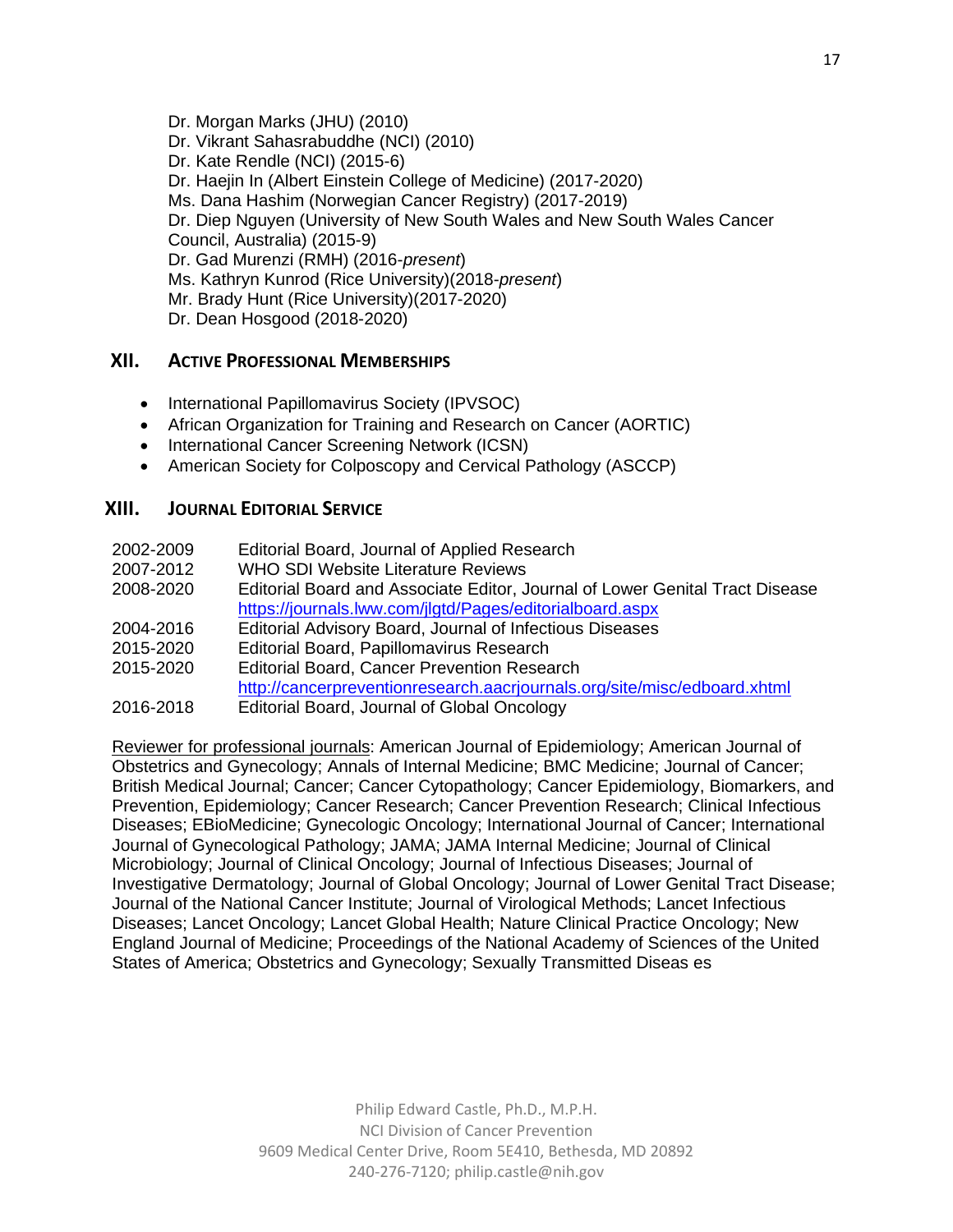# **XIV. SCIENTIFIC LEADERSHIP AND SERVICE**

# **NCI/NIH**

| 2002-03      | <b>DCEG Technical Evaluation of Protocols Committee</b>                                                                                                                                                                                                                                                                                                                                                                                             |
|--------------|-----------------------------------------------------------------------------------------------------------------------------------------------------------------------------------------------------------------------------------------------------------------------------------------------------------------------------------------------------------------------------------------------------------------------------------------------------|
| 2003-04      | <b>NCI Cancer Nanotechnology Working Group</b>                                                                                                                                                                                                                                                                                                                                                                                                      |
| 2004-05      | <b>DCEG Committee of Scientists</b>                                                                                                                                                                                                                                                                                                                                                                                                                 |
| 2004-15      | Annual Lecturer, Principles and Practice of Cancer Prevention and Control<br>Course, Cancer Prevention Fellowship Program: Cervical Cancer Epidemiology<br>and Prevention                                                                                                                                                                                                                                                                           |
| 2005-09      | NIH Academy Preceptor and Lecturer on Cervical Cancer Epidemiology and<br>Prevention                                                                                                                                                                                                                                                                                                                                                                |
| 2005-10      | Mentor and Lecturer, Undergraduate Scholarship Program                                                                                                                                                                                                                                                                                                                                                                                              |
| 2005-10      | Co-mentor, NIH Women's Health Postdoctoral Fellowship                                                                                                                                                                                                                                                                                                                                                                                               |
| 2006         | Co-chair (with Douglas Lowy), Symposium entitled "HPV and Cervical Cancer:<br>From Pathogenesis to Prevention", NIH Research Festival                                                                                                                                                                                                                                                                                                               |
| 2006         | NCI/NIH delegate to the ASCCP Consensus Guidelines Meeting                                                                                                                                                                                                                                                                                                                                                                                          |
| 2006-08      | <b>DCEG Biospecimen Repository Committee</b>                                                                                                                                                                                                                                                                                                                                                                                                        |
| 2008-10      | <b>DCEG Technology Transfer Committee</b>                                                                                                                                                                                                                                                                                                                                                                                                           |
| 2009-10      | DCEG Representative, Geographic Management of Cancer Health Disparities<br>Program (GMaP), Center for Reducing Cancer Health Disparities                                                                                                                                                                                                                                                                                                            |
| 2009-10      | DCEG Representative, NCI Strategic Plan (2009-13) for Reducing Cancer<br><b>Health Disparities</b>                                                                                                                                                                                                                                                                                                                                                  |
| 2009-10      | Member, Center for Reducing Cancer Health Disparities' Global Cancer Health<br><b>Disparities Working Group</b>                                                                                                                                                                                                                                                                                                                                     |
| <b>Other</b> |                                                                                                                                                                                                                                                                                                                                                                                                                                                     |
| 2002-05      | Member, Cancer Prevention and Control Committee, Gynecologic Oncology<br>Group                                                                                                                                                                                                                                                                                                                                                                      |
| 2004-08      | Consultant/Member of the technical advisory group of START (Screening<br>technologies to advance rapid testing for cervical cancer prevention) launched<br>by PATH (Program for Appropriate Technology in Health), Seattle, WA, USA                                                                                                                                                                                                                 |
| 2005-06      | <b>NIH-ASCCP Research Group</b>                                                                                                                                                                                                                                                                                                                                                                                                                     |
| 2005-10      | Lecturer and Consultant to the FDA on HPV natural history and diagnostics                                                                                                                                                                                                                                                                                                                                                                           |
| 2006-11      | EUROGIN Scientific Committee and Faculty: 2006 (Paris, France), 2007<br>(Monte Carlo, Monaco), 2008 (Nice, France), 2010 (Monte Carlo, Monaco), and                                                                                                                                                                                                                                                                                                 |
| 2006-20      | 2011 (Lisbon, Portugal). Resigned from service as of 2012<br>International Papillomavirus (IPV) Conference Scientific/Organizing Committee:<br>23rd (Prague, Czech Republic, 2006), 24th (Beijing, China, 2007), 25th (Malmö,<br>Sweden, 2009), 26 <sup>th</sup> (Montreal, Canada, 2010), 27 <sup>th</sup> (Berlin, Germany, 2011),<br>28 <sup>th</sup> (San Juan, Puerto Rico, 2012), 30 <sup>th</sup> (Lisbon, Portugal, 2015), 31 <sup>st</sup> |
|              | (Capetown, South Africa, 2017), 32 <sup>nd</sup> (Sydney, Australia, 2018), and 33 <sup>rd</sup><br>(Barcelona, Spain, 2020)                                                                                                                                                                                                                                                                                                                        |
| 2006-07      | Member, Ralph Lauren Cancer Center's Harlem HPV Vaccine Task Force                                                                                                                                                                                                                                                                                                                                                                                  |
| 2007-Present |                                                                                                                                                                                                                                                                                                                                                                                                                                                     |
| 2007         | Member, New Mexico HPV Pap Registry Steering Committee<br>Co-host, Meeting to Build Consensus on Approaches to Improving Cryotherapy                                                                                                                                                                                                                                                                                                                |
| 2008         | <b>Service Delivery</b><br>Invitee, NCI Translates: the NCI Translational Science Meeting                                                                                                                                                                                                                                                                                                                                                           |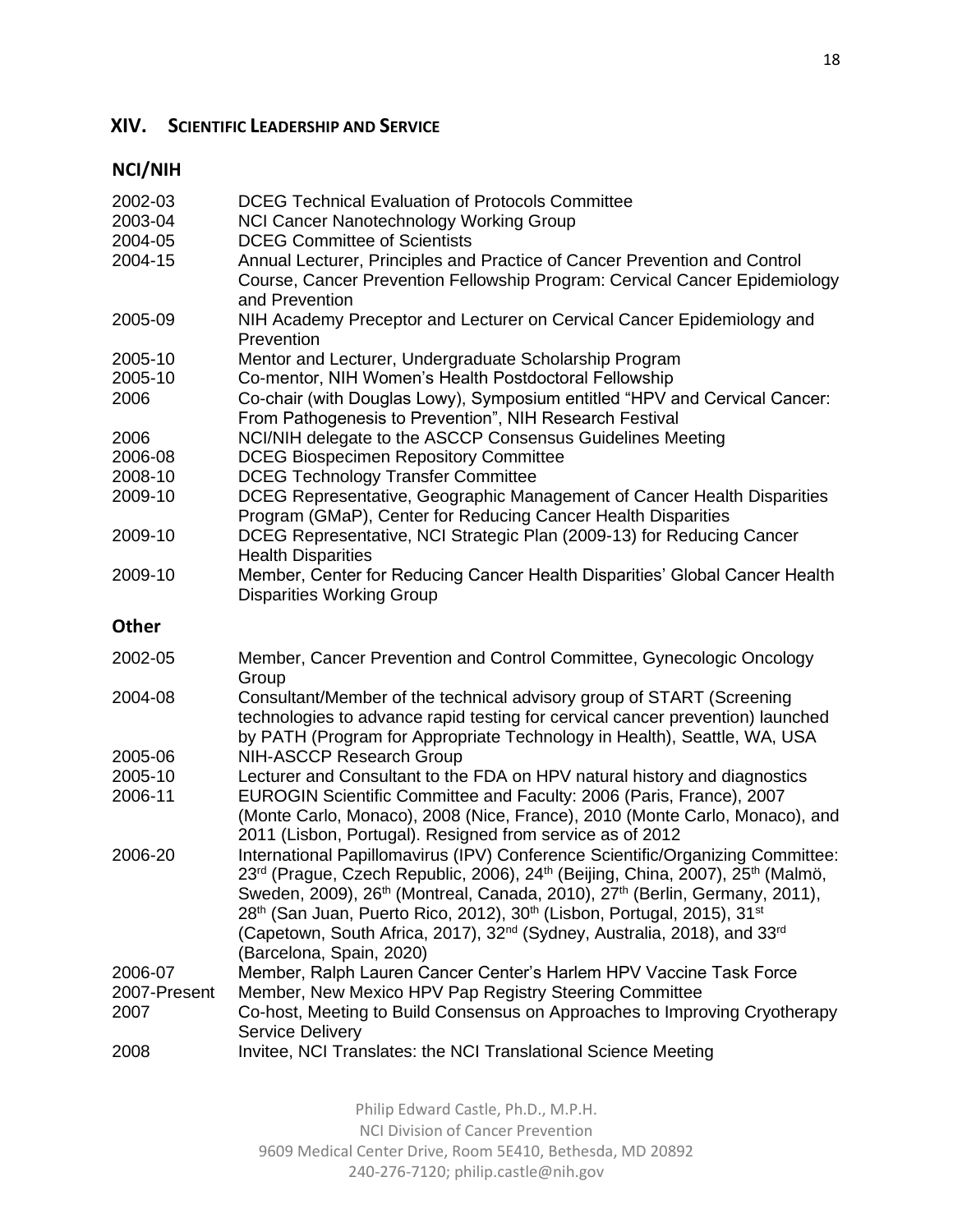- 2008 Founding Member, Practice Improvement in Cervical Cancer Screening and Management (PICSM), ASCCP
- 2008 Reviewer, European Guidelines for Quality Assurance in Cervical Cancer Screening – Supplements on HPV testing and HPV vaccination
- 2009 Presenter and Participant, PICSM Symposium on Cervical Cancer Screening and Management of Cervical Abnormalities in Adolescents and Young Women
- 2010 Senior Advisory Group, Evaluation and impact of screening and treatment approaches for the prevention of cervical neoplasia in HIV-positive women in Burkina Faso and South Africa: HPV in Africa Research Partnership (Dr. Phillippe Mayaud, PI)
- 2011 Advisor and technical consultant for the development of cervical cancer prevention program in Rwanda
- 2010 Cervical Cancer Initiative Advisory Group, Union for International Cancer Control (UICC) <http://www.uicc.org/cervicalcancer>
- 2011-14 Data & Safety Monitoring Committee, Merck Next Generation HPV Vaccine Program
- 2012-16 Member, Centers for Disease Control and Prevention's (CDC) National Breast and Cervical Cancer Early Detection and Prevention (NBCCEDP) Advisory **Committee**
- 2014-Present Member at Large, Board of Directors, American Society for Colposcopy and Cervical Pathology; Member of the Ethics Committee and Developmental **Committee**
- 2014 Technical Advisor, World Health Organization, Point-Of-Care Diagnostic Tests for Sexually Transmitted Infections
- 2014 Member, Pink Ribbon Red Ribbon (PRRR) SQS Task Group

# **XV. NATIONAL/PROFESSIONAL GUIDELINE DEVELOPMENT**

| 2006<br>2006 | American Cancer Society HPV Vaccine Guideline Workgroup<br>Member, HPV Working Group, ASCCP Consensus Guidelines Meeting                    |
|--------------|---------------------------------------------------------------------------------------------------------------------------------------------|
| 2009-12      | Steering Committee Member and Evidence Review Data Committee Co-Chair,<br>ACS/ASCCP Guideline Development for Cervical Cancer Screening and |
|              | Prevention: The Role of Molecular Testing                                                                                                   |
| 2011-12      | Work Group 5, Implications and Implementation of Standardization of                                                                         |
|              | Terminology for Squamous Neoplasia in the Lower Anogenital Tract: The LAST                                                                  |
|              | Project - Lower Anogenital Squamous Terminology. ASCP Delegate                                                                              |
| 2011-12      | ASCP Representative and Steering Committee Member, ASCP/CAP/AMP                                                                             |
|              | Guidelines for Use of Molecular Markers for Colorectal Cancer                                                                               |
| 2012         | Delegate, ASCCP Consensus Guidelines Meeting                                                                                                |
| 2013         | Member, expert work group meeting on cervical cancer screening in the U.S.                                                                  |
|              | <b>Territories and Pacific Island Jurisdictions</b>                                                                                         |
| 2015-18      | Panel and Steering Committee Member, American Society for Clinical                                                                          |
|              | Oncology (ASCO) resource-stratified guidelines on the secondary prevention of                                                               |
|              | cervical cancer                                                                                                                             |
| 2018-20      | Steering Committee Member and Co-Chair of the Surveillance Group, ASCCP                                                                     |
|              | Management Guidelines Committee,                                                                                                            |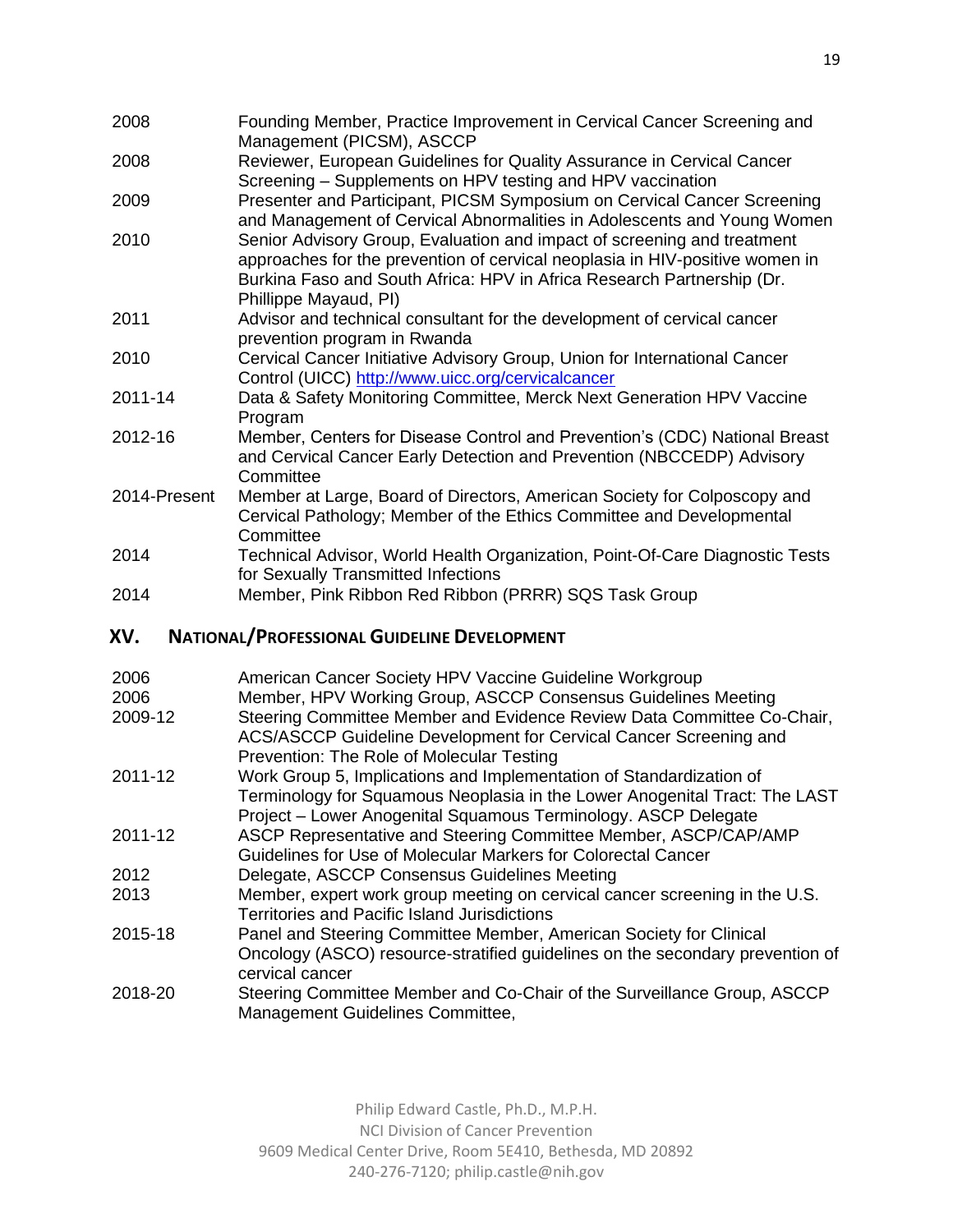# **XVI. GRANT REVIEWER**

Cancer Research UK Danish Cancer Society Medical Research Council UK U.S. NIH Study Sections

- Epidemiology of Cancer Study Section [EPIC] (*ad hoc*): 2012, 2013
- AIDS and Related Research IRG [AARR] (*ad hoc*): 2013
- Prevention of HPV-related Cancers in HIV-infected individuals (U54) (*ad hoc*): 2019

### **XVII. PROGRAM REVIEWER**

MRC National Institute for Medical Research (NIMR) UK

### **XVIII. PRESENTATIONS**

### **Invited Chair/Moderator**

- 2005 *Clinical Utility of Genomic HPV Testing*. 22nd International Papillomavirus Conference, Vancouver, BC, Canada
- 2006 *Current Knowledge and Clinical Use of HPV Genotyping*; *Molecular Markers of CIN and Cervical Carcinoma*; and *Genotyping for Clinical Practice*. EUROGIN 2006, Nice, France
- 2006 *Epidemiology: HPV and HIV Infection*. 23rd International Papillomavirus Conference, Prague, Czech Republic
- 2006 *Human Papillomavirus (HPV) and Cancer: From Pathogenesis to Prevention*. NIH Research Symposium, Bethesda, MD, USA
- 2007 *HPV Genotyping and Genotyping*. EUROGIN 2007, Monte Carlo, Monaco
- 2007 *HPV Genotyping*. 24<sup>th</sup> International Papillomavirus Conference and Clinical Workshop, Beijing, China
- 2008 *Genotyping*. EUROGIN 2008, Nice, France
- 2008 *Understanding and Eliminating Cervical and Ovarian Cancer Health Disparities*. NIH Science of Eliminating Health Disparities Summit*,* Baltimore, MD, USA
- 2009 *HPV-based screening II*. 25th International Papillomavirus Conference, Malmö, Sweden
- 2010 *Recent Advances and Major Gaps in Basic HPV Research; Genotyping*; and *CDC/NIH*. EUROGIN 2010, Monte Carlo, Monaco
- 2010 *Workshop on CIN2.* 26<sup>th</sup> International Papillomavirus Conference, Montreal, Canada
- 2011 *Recent advances and gaps in research*. EUROGIN 2011, Lisbon, Portugal
- 2011 *Natural History of HPV*, 27<sup>th</sup> International Papillomavirus Conference, Berlin, Germany
- 2011 *Short Course on Laboratory Diagnostic Error*. 4 th Diagnostic Errors in Medicine, Chicago, IL, USA
- 2012 *Should Anal Cancer Screening Be Standard of Care For All Women with HPV?* Debate Moderator, ASCCP Biennial Meeting, San Francisco, CA, USA
- 2012 *Community-Based Cancer Screening Programs – Breast and Cervical Cancer*. Cancer Prevention, Biomarkers and Screening Research in China and the United States: Opportunities for Collaboration. A Workshop Organized by: Cancer Institute/Hospital of the Chinese Academy of Medical Sciences & National Cancer Institute. Beijing, China
- 2012 *Co-Chair, Epidemiology and Public Health Track*; *Management of Abnormal Cytology*  and Histology; Workshop on Building Capacity for Cervical Cancer Prevention. 28<sup>th</sup>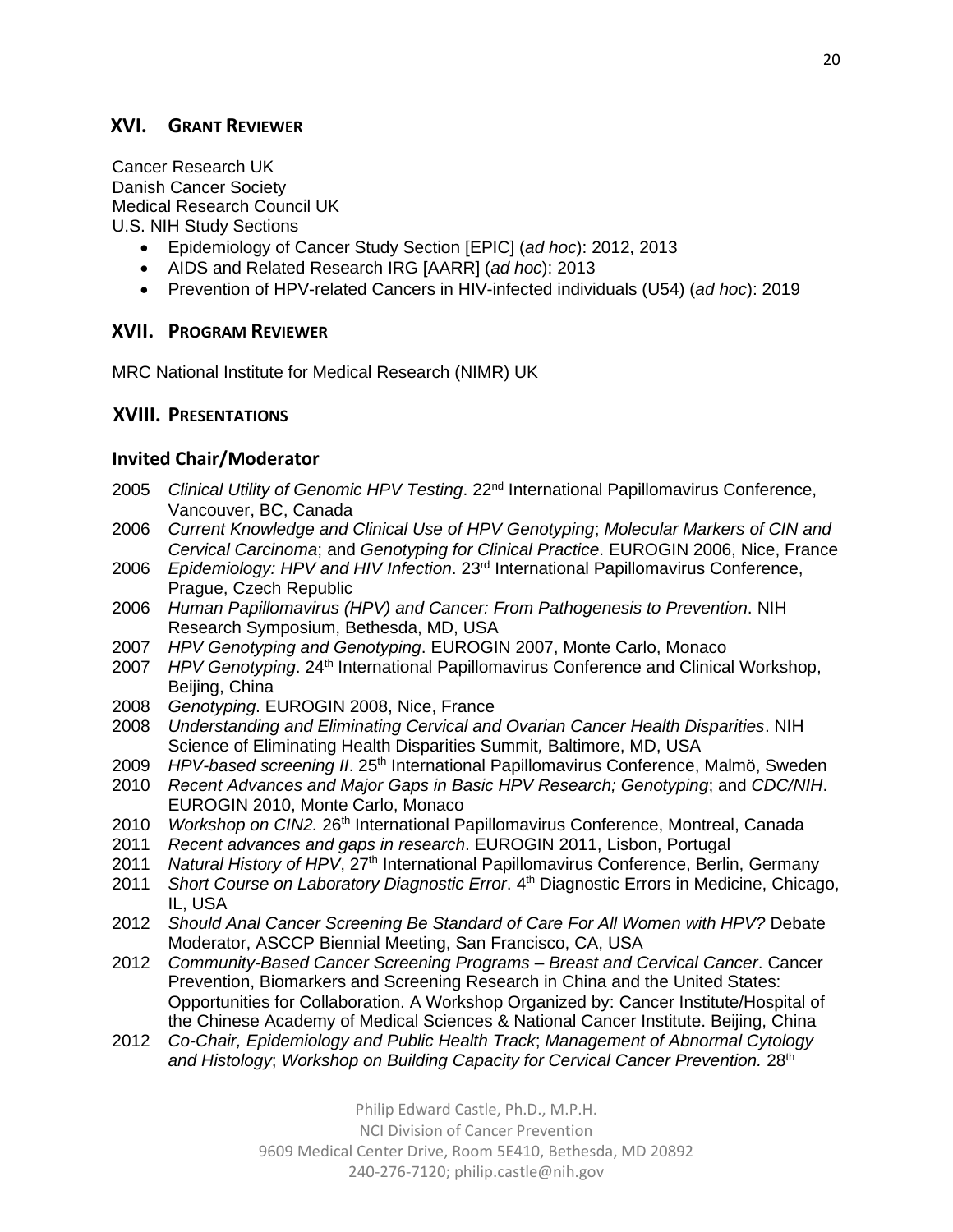International Papillomavirus Conference, San Jose, Puerto Rico

- 2013 Panelist, Session on Integrating Cervical Cancer Prevention and Control with Other Health Interventions, Global Forum on Cervical Cancer Prevention, Kuala Lumpur, Malaysia
- 2014 Co-Chair*, New Screening Technologies*. AOGIN, Beijing, China
- 2015 *Session Chair, Diagnostics and Screening*, 30th International Papillomavirus Conference, Lisbon, Portugal
- 2017 Co-Chair, Public Health Track: *Screening Programs: Implementation, Evaluation, and Impact II*. 31<sup>st</sup> International Papillomavirus Conference, Capetown, South Africa
- 2017 Moderator, *Screening/Diagnosis in low-income countries Part 1: Challenges and Successes*, IFCPC 2017 World Congress, Orlando, FL, USA
- 2017 Moderator, Research from Latin America, IFCPC 2017 World Congress, Orlando, FL
- 2018 Moderator, Plenary –Underscreened/Underserved Populations, ASCCP Annual Meeting, Las Vegas, NV, USA
- 2018 Co-Chair, *HPV testing in LMIC: providing hope to the pre-HPV vaccination cohorts*. International Papillomavirus Conference, Sydney, Australia
- 2019 Co-Chair, Cervical Cancer Screening Guidelines: U.S. and Beyond, ASCCP Annual Meeting, Atlanta, GA, USA
- 2020 Chair, Global Factors Involved in Reducing Cancer Incidence, Advances in the Science of Cancer Health Disparities, San Diego, CA, USA

### **Invited Talks/Lectures**

- 1998 *Sperm Numbers and Fertility in Rabbits*. New Models for Preclinical Evaluation of Vaginal Contraceptives, NIH, Bethesda, MD, USA
- 2002 *Cervical Immunity and Protection against Cervical Neoplasia*. Gynecologic Oncology Group, New Orleans, LA, USA
- 2002 *Where the Rubber Meets the Road: the Role of the Cervical Microenvironment in Cervical Carcinogenesis.* University of Arizona, Division of Cancer Prevention and Control, Tucson, AZ, USA
- 2002 *HPV Immunology: Can We Prevent Cervical Cancer?* Grand Rounds, Department of Obstetrics and Gynecology, University of Louisville, Louisville, KY, USA
- 2002 *Where the Rubber Meets the Road: the Role of the Cervical Microenvironment in Cervical Carcinogenesis.* University of Louisville Cancer Center, Louisville, KY, USA
- 2002 *Cervical Microenvironment and Cervical Cancer.* NCI meeting on the Epidemiology of HPV, Bethesda, MD, USA
- 2002 *Cytokine profiling of cervical secretions.* HPV Immunology Workshop, NCI/NIH, Bethesda, MD, USA
- 2002 *Human Papillomavirus and the Development of Cervical Pre-Cancer and Cancer.* DCEG, NCI, Bethesda, MD, USA
- 2002 *Human Papillomavirus and the Development of Cervical Pre-Cancer and Cancer.* The Johns Hopkins University School of Medicine, Baltimore, MD, USA
- 2002 *Human Papillomavirus and the Development of Cervical Pre-Cancer and Cancer.*  University of Maryland School of Medicine, Baltimore, MD, USA
- 2002 *Human Papillomavirus and the Development of Cervical Pre-Cancer and Cancer.* LCDI, CCR, NCI, Bethesda, MD, USA
- 2003 *Human Papillomavirus and the Development of Cervical Pre-Cancer and Cancer.* Scientific Session, Gynecologic Oncology Group, Savannah, GA, USA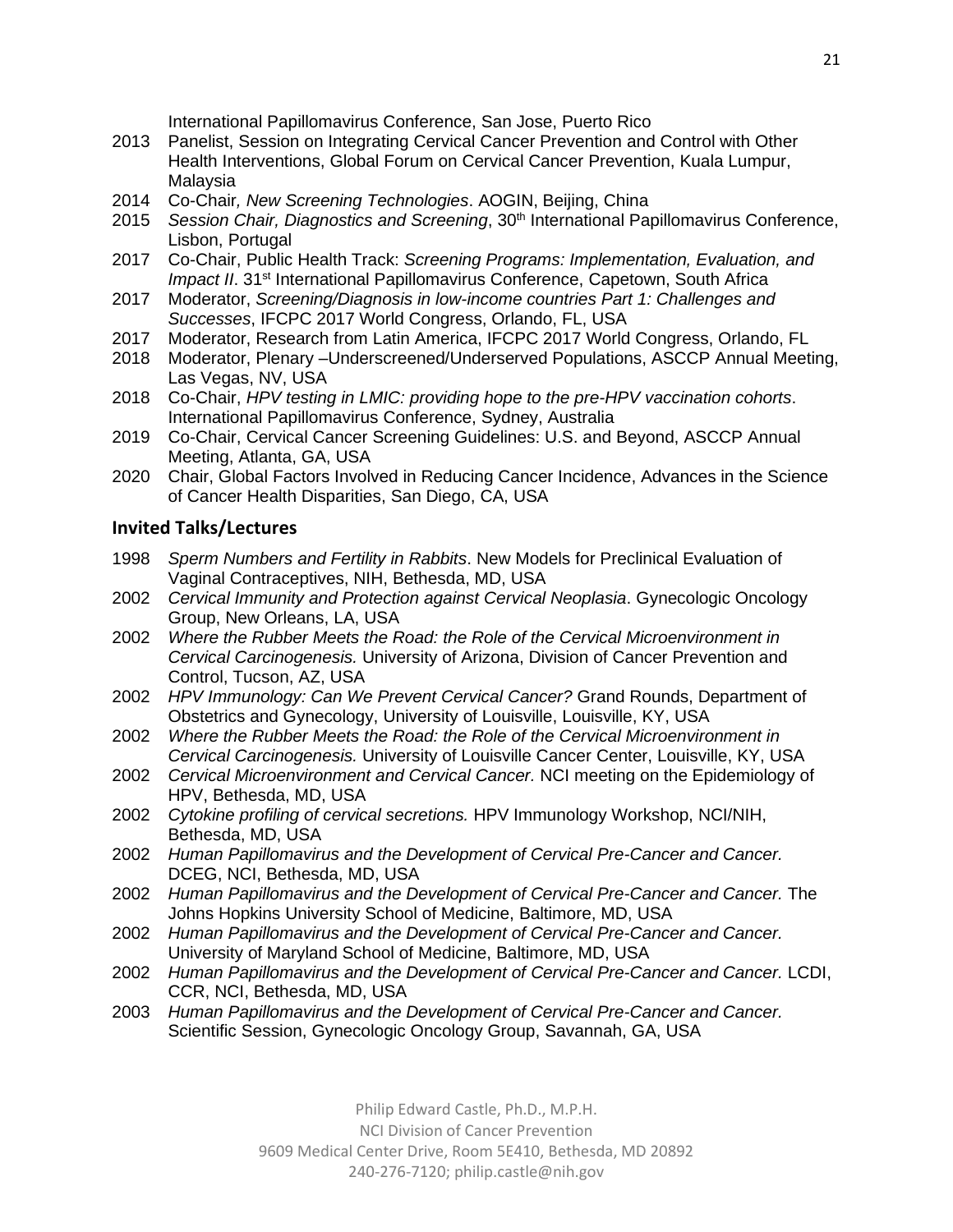- 2003 *Human Papillomavirus and the Development of Cervical Pre-Cancer and Cancer.* Department of Epidemiology, University of Michigan, Ann Arbor, MI, USA
- 2003 *Human Papillomavirus Infection and Immunity*. HIV and Cancer Virology Faculty and Vaccine Working Group, "Future Vaccines for Papilloma and AIDS Viruses", NCI/NIH, Bethesda, MD, USA
- 2003 *Human Papillomavirus and the Development of Cervical Pre-Cancer and Cancer.*  Department of Preventive Medicine & Community Health, Virginia Commonwealth University, Richmond, VA, USA
- 2003 *Human Papillomavirus and the Development of Cervical Pre-Cancer and Cancer.*  Department of Epidemiology, Emory University, Atlanta, GA, USA
- 2003 *Human Papillomavirus and the Development of Cervical Pre-Cancer and Cancer.*  Department of Obstetrics and Gynecology, Medical College of GA, Augusta, GA, USA
- 2003 *Human Papillomavirus and the Development of Cervical Pre-Cancer and Cancer.*  Department of Obstetrics and Gynecology, University of Texas Southwestern, Dallas, TX, USA
- 2003 *Human Papillomavirus and the Development of Cervical Pre-Cancer and Cancer.* The University of New Mexico, Albuquerque, NM, USA
- 2003 *Cervical Cancer Risk Factors and HPV Vaccines*. Oncología, UICC Symposia on Cervical Cancer, Córdoba, Argentina
- 2003 *Human Papillomavirus and the Development of Cervical Pre-Cancer and Cancer.* India Health Study and Rare Cancers, Rockville, MD**,** USA
- 2003 *HPV and Cervical Cancer: Traveling the Road from Etiology to Prevention*. University of Hawaii, Honolulu, HI, USA
- 2004 *Practical Applications Concerning HPV Carcinogenesis in Screening and Development: Vaccine Development.* International Association of Dental Research, Honolulu, HI (2004)
- 2004 *Immune Responses to HPV.* EUROGIN**:** International Expert Meeting on HPV Infection and Cervical Cancer Prevention. Nice, France
- 2005 *Developing Cervical Cancer Screening Programs For Underserved U.S. Populations Based On HPV DNA Testing.* All-Hands Meeting, Center for Disease Control and Prevention, Atlanta, GA, USA
- 2005 *Natural History of HPV Infection and the Role of the Cervical Microenvironment.* Brigham and Womens' Hospital, Harvard University, Boston, MA, USA
- 2005 *New Strategies for Cervical Cancer Prevention.* Community Networks Cancer Health Disparities Summit 2005, Rockville, MD, USA
- 2005 *HPV DNA testing in Cervical Cancer Screening*. Centers for Disease Control and Prevention, Atlanta, GA, USA
- 2005 *HPV Testing to Reduce Cervical Cancer Burden*. West Virginia Infectious Disease Conference. Charleston, WV, USA
- 2005 *Natural History of HPV and Cervical Cancer.* HPV Therapeutic Needs Assessment, Wyeth, McLean, VA, USA
- 2005 *Cervical Cancer*: *Epidemiology and Prevention*. NIH Academy, Bethesda, MD
- 2006 *Impact of HPV Type in the NCI Cohorts*. ASCCP Biennial Conference, Las Vegas, NV, USA
- 2006 *The Clinical Utility of HPV DNA Testing in Cervical Cancer Screening*. International Infectious Diseases Society for Obstetrics and Gynecology, Washington, DC, USA
- 2006 *Current Concepts in HPV Testing and Technology.* Post-Graduate Course, The American College of Obstetricians and Gynecologists Annual Meeting, Washington, DC, USA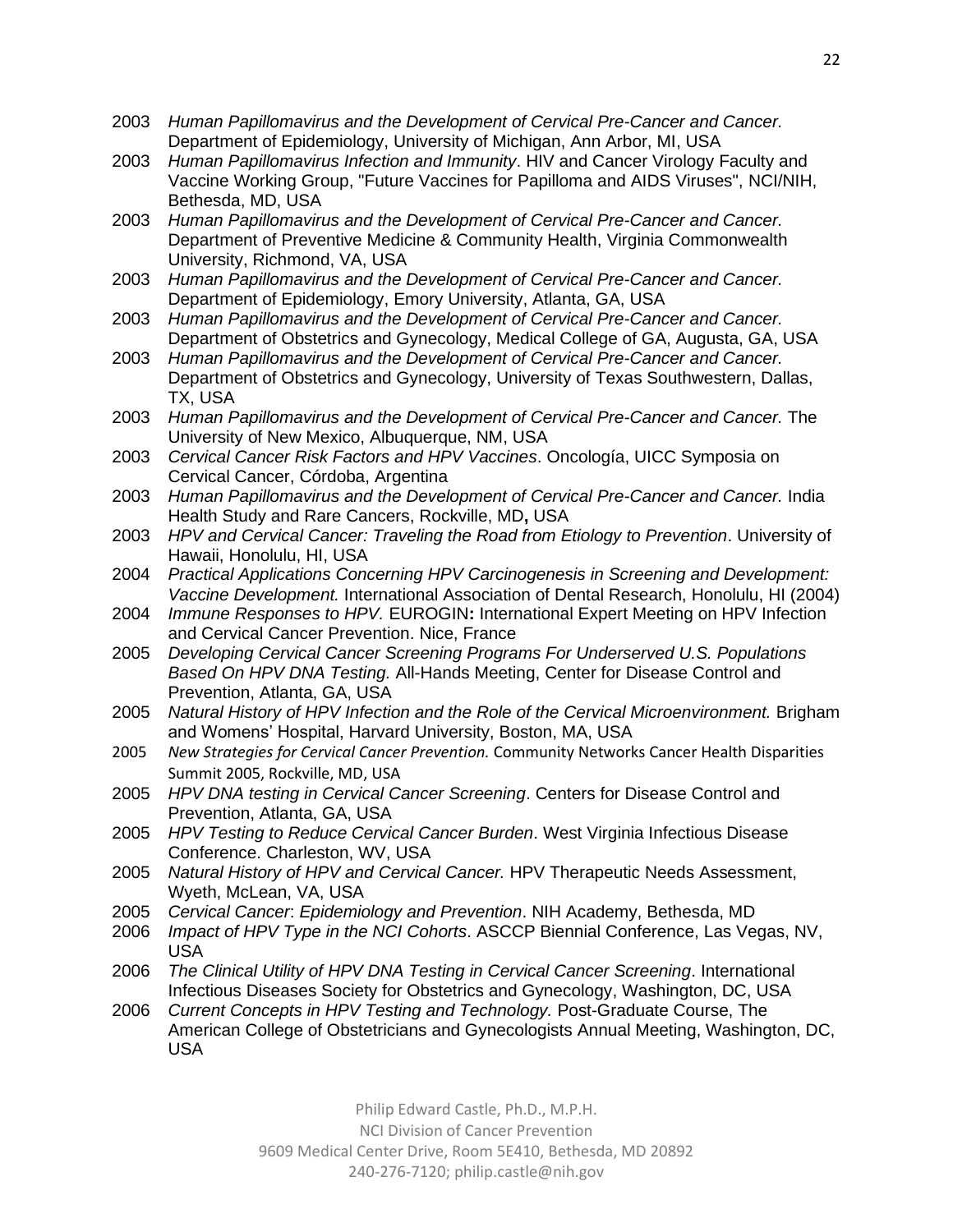- 2006 *Biomarkers for Cervical Cancer Testing.* Post-Graduate Course, The American College of Obstetricians and Gynecologists Annual Meeting, Washington, DC, USA
- 2006 *A Shot in the Arm? Cervical Cancer Prevention in the HPV Vaccine Era.* Grand Rounds, Obstetrics and Gynecology, University of South Dakota, USA
- 2007 *Cervical Cancer Prevention.* Grand Rounds, Obstetrics and Gynecology, Emory University, Atlanta, GA, USA
- 2007 *Updating Current Management Strategies: the Role of Genotyping and Molecular Markers*; *HPV Prophylactic Vaccines in Clinical Practice: Prophylactic vs. Therapeutic Effects;* and *Clinical utility of HPV Genotyping.* EUROGIN: International Expert Meeting on HPV Infection and Cervical Cancer Prevention. Monte Carlo, Monaco
- 2007 *A Shot in the Arm? Cervical Cancer Prevention in the HPV Vaccine Era.* AACR Frontiers in Cancer Prevention Research Conference, Philadelphia, PA, USA
- 2008 *Entering the Molecular Age of Cervical Cancer Prevention: What's New and How Do We Bring Order to the Chaos?* American Society of Cytopathology, USCAP Companion Meeting, Denver, CO, USA
- 2008 *Using Knowledge of HPV Natural History to Guide the Application of New Cervical Cancer Prevention Technologies.* Albert Einstein College of Medicine, Bronx, NY
- 2008 *Cervical Cancer Etiology and Prevention: It is all about (HPV) Persistence*. NIH Summer Lecture Series, Bethesda, MD, USA
- 2008 *Using Natural History of HPV to Guide Cervical Cancer Prevention Strategies*. Cervical Cancer Conference, American Cancer Society, Research Park, NC, USA
- 2008 *New Biomarkers for Detection of Cervical Precancer and Cancer; Risk Assessment of Cervical Cancer: Practical issues; and Self-Collection*. EUROGIN, Nice, France
- 2009 *Using HPV Natural History to Guide Cervical Cancer Prevention Strategies*. Distinguished Lecture Series, University of Miami Cancer Center, Miami, FL, USA
- 2009 *Getting the Most Bang for the Buck: How Our Understanding of HPV can Inform Cervical Cancer Prevention.* Second AACR Conference on The Science of Cancer Health Disparities in Racial/Ethnic Minorities and the Medically Underserved, Carefree, AZ, USA
- 2009 *Using HPV Natural History to Guide Cervical Cancer Prevention Strategies.* New York Academy of Sciences, New York, NY, USA
- 2009 *HPV Testing for the Triage of ASCUS and LSIL; Principles and Results.* 25<sup>th</sup> International Papillomavirus Conference, Malmö, Sweden
- 2010 *New Molecular Tests for Cervical Cancer Screening in Low-Resources Settings; Combined HPV-Cytology Screening (Co-testing) Versus Human Papillomavirus (HPV)- Only Based Screening;* and *HPV Testing: Which Test is the Best Choice for HPV Testing Technology for Clinical Practice Cervical Cancer Risk Stratification*. EUROGIN 2010, Monte Carlo, Monaco
- 2010 *Practice Improvement in Cervical Screening and Management (PICSM) Moving Forward: Update from the* NIH and *Risk Management: Principles and Practice*. ASCCP Biennial Meeting, Las Vegas, NV
- 2010 *New molecular markers for cervical cancer screening: distinguishing hype from hope* (Plenary Speaker); *HPV Testing for the Triage of ASCUS and LSIL; Principles and Results*; and *Integrating new technologies such as genotyping and molecular markers in the screening/diagnostic algorithm.* 26<sup>th</sup> International Papillomavirus Conference, Montreal, Canada
- 2010 *Exporting Cervical Cancer Prevention to the Developing World: The Promise and the Challenges*. Next Generation Dx Summit, Washington DC, USA
- 2011 *Preventing Cervical Cancer: What Are We Waiting For?* University of Arizona Cancer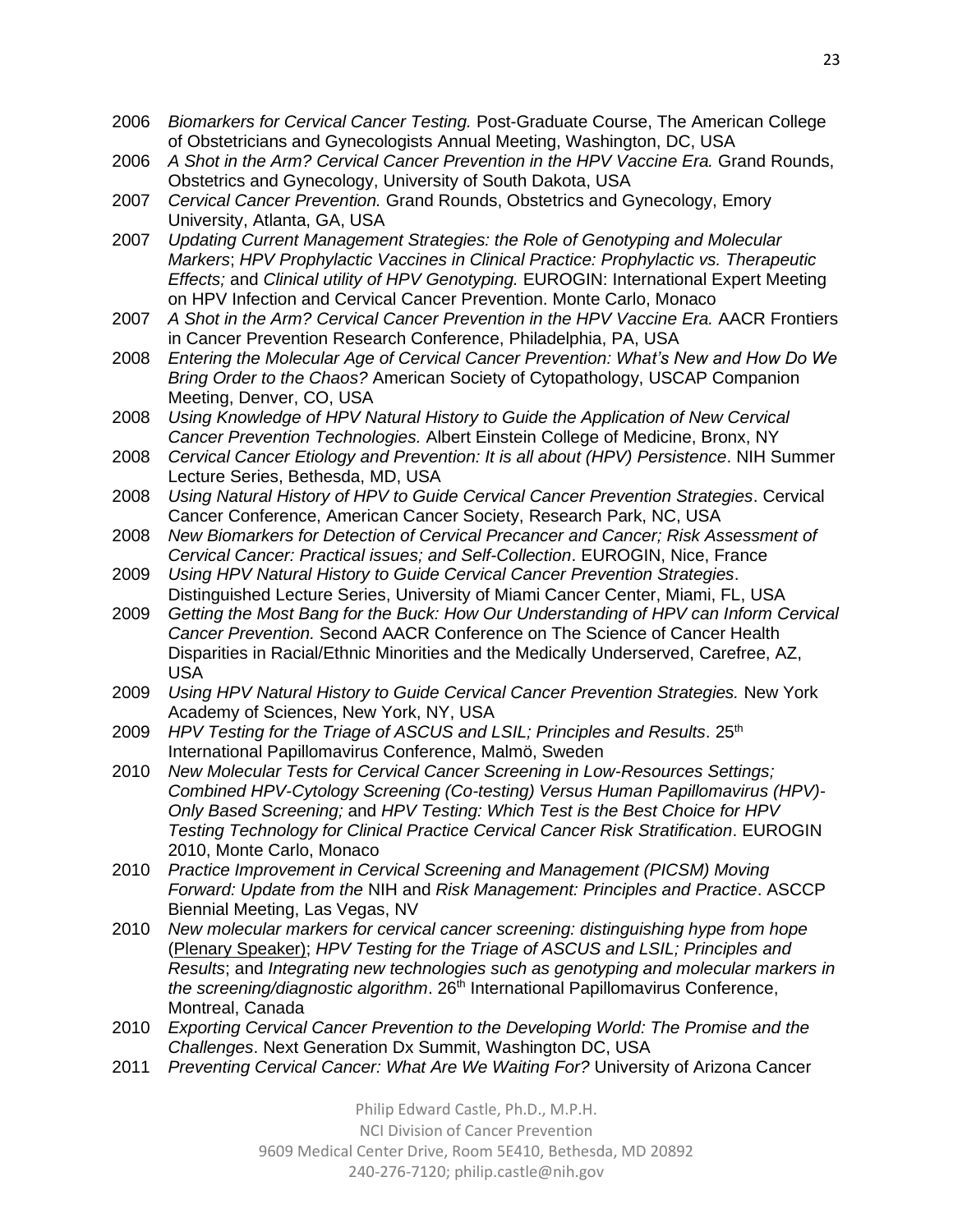Center Cancer Prevention and Control Seminar, Tucson, AZ, USA

- 2011 *An Overview of Women's Cancers in Africa and Rwanda: the Opportunity for Prevention* and *HPV Testing in the Prevention of Cervical Cancer*. Women Cancer Summit, Kigali, Rwanda
- 2011 *Separating the Wheat from the Chaff: The Paradigm of Human Papillomavirus (HPV) and Cervical Cancer*. The Henderson Lecture, Department of Obstetrics and Gynaecology Research Day, University of Toronto, Toronto, Canada
- 2011 *Management of Cyto-Negative / HPV-Positive Women*; *Significance of Molecular Testing/Markers and Age of Exposure to HPV*; and *Moving from Algorithms to Risk-Based Management: Is it of Value for the Clinician? Yes*. EUROGIN 2011, Lisbon, **Portugal**
- 2011 *Population Application of HPV Testing*. Canadian Network on HPV Prevention's HPV Webinar on HPV Testing Technologies: Current Evidence and New Advancements
- 2011 *A 21st Century Road Map for Cervical Cancer Prevention*? National Women's Hospital, Auckland, New Zealand and New South Wales Cancer Center, Sydney, Australia
- 2011 *A Brave New World? The Rationale for, and Barriers to, Adopting Molecular Testing for Cervical Cancer Prevention* and *Using Population Risks to Guide the Implementation of New Algorithms for Cervical Cancer Prevention*. Keynote Speaker, Preventing Cervical Cancer 2011. Melbourne, Australia
- 2011 *Risk Management and Assessment using HPV Genotyping* and *A Risk-Based Model for Integrating New Technologies: HPV Vaccination and New Biomarkers*. 2nd Colposcopy and Cervical Pathologies Congress, Antalya, Turkey
- 2012 *Talking the Talk, Walking the Walk: How Do Make Global Cervical Cancer Prevention a Reality?* Global Oncology Lecture, MD Anderson, Houston, TX, USA
- 2012 *HPV Molecular Diagnostics and Cervical Cytology*. ASCCP Biennial Meeting, San Francisco, CA, USA
- 2012 *The Natural History of HPV as the Rationale Basis for Cervical Cancer Prevention*. Papanicolaou Society of Cytopathology Symposium, USCAP Annual Meeting, Vancouver, Canada
- 2012 A presentation to USCAP's Friends of Africa on the ASCP's plans for capacity building for pathology services in Africa. USCAP Annual Meeting, Vancouver, Canada
- 2012 *Global Prospective of Cervical Cancer Prevention and Control* and *The U.S. Screening Guidelines and the Use of HPV Genotyping in Clinical Management*. Keynote Speaker, Chinese National Cervical Cancer Consortium Annual Conference, Beijing, China
- 2012 *Biomarkers of Cervical Cancer*. Cancer Prevention, Biomarkers and Screening Research in China and the United States: Opportunities for Collaboration. A Workshop Organized by: Cancer Institute/Hospital of the Chinese Academy of Medical Sciences & National Cancer Institute. Beijing, China
- 2012 *Cervical Cancer Screening: A 2012 Update.* Grand Rounds, Duke University, Rayleigh, NC, USA
- 2012 *U.S. Cervical Cancer Screening Guidelines*. 2012 Annual Meeting of the Italian Cervical Cancer Screening Society, L'Aquila, Italy
- 2012 *The Half-Paved Road from Etiology to the Prevention of Cervical Cancer*. Institute for Oncology and Radiology, Belgrade, Serbia
- 2012 *Delivering on the Promise of Cervical Cancer Prevention*. Keynote Speaker, Asian Pacific Regional Conference of the International Federation of Midwives, Hanoi, Vietnam
- 2012 President's Cancer Panel, Chicago, IL, USA
- 2012 *A User-Friendly Guide for Cervical Cancer Prevention*. Maryland State Council on Cancer Control Annual Cancer Conference, MD, USA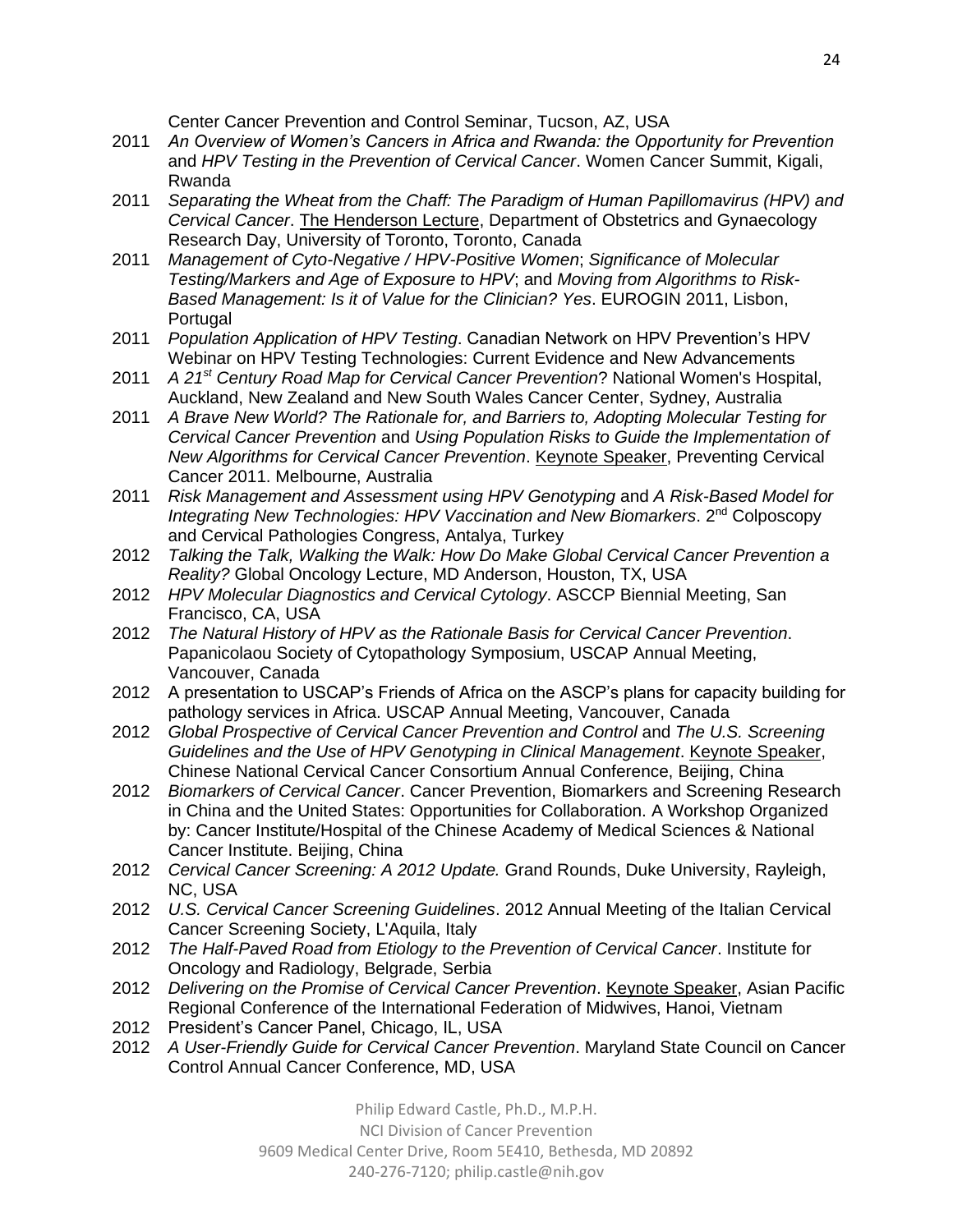- 2013 *Natural History and Epidemiology of Cervical Cancer*. Prevent Cancer Foundation Dialogue for Action, Baltimore, MD, USA
- 2013 *We have Effective Vaccines and Screening: Why Continue to Study Cervical Cancer*? McKelvey Lectureship in Gynecologic Oncology, University of Minnesota Masonic Cancer Center, Minneapolis, MN, USA
- 2013 *Here, There, Everywhere---Cervical Cancer as a Model for Global Cancer Health*. GAP Conference, MD Anderson Cancer Center, Houston, TX, USA
- 2013 *We have Effective Vaccines and Screening: Why Continue to Study Cervical Cancer?* MRC National Institute of Medical Research, London, England
- 2013 *The Storm Before the Calm: The Rapid Evolution in Cervical Cancer Prevention*. Society of Canadian Colposcopists and Society of Obstetricians & Gynecologists of Canada. Calgary, Alberta, Canada
- 2013 *International Perspectives on Cervical Cancer Prevention*. Asociacion Antioqueña de Obstetricia y Ginecologia, Medellin, Colombia and Instituto Nacional de Cancerologia, Bogota, Colombia
- 2014 *Advancing cervical cancer prevention by targeting the necessary cause – human papillomavirus.* 8th All-Russia Research and Practical Conference with international participation "MOLECULAR DIAGNOSTICS 2014". Moscow, Russia
- 2014 *The implementation of the screening technologies in developing countries*. AOGIN, Beijing, China
- 2014 *The Paradigm Shift from Pap to Molecular HPV and Biomarker Testing for Cervical Cancer Screening*. The 18th Japan-Korea-Taiwan Joint Conference for Gynecological Pathology. Taipei, Taiwan
- 2014 *Equal Management for Equal Risk: Using Risk to Guide Optimal Clinical Management of Screen-Positive Women*. The 18th Japan-Korea-Taiwan Joint Conference for Gynecological Pathology. Taipei, Taiwan
- 2014 *A Paradigm Shift from Pap to HPV Testing for Cervical Cancer Screening: The Good, the Bad, and the Ugly*. Southern Ob/Gyn Conference, Asheville, NC, USA
- 2014 *Equal Management for Equal Risk: Using Risk to Guide Optimal Clinical Management of Screen-Positive Women*. Southern Ob/Gyn Conference, Asheville, NC, USA
- 2014 *Cervical Cancer Prevention: Screen 1st, Vaccinate 2nd* . EiP 2014 Conference, Dubai, UAE
- 2015 *CERVIVOR School: Global Impact of Cervical Cancer (& Shouldn't We Do Something About It?!)*. Austin, TX, USA
- 2015 *Quality and Safety Monitoring of the Renewed Program*. PCC2015 Conference, Melbourne, Australia
- 2015 *Global Cervical Cancer Control, PCC2015 Conference*, Melbourne, Australia
- 2015 *Natural History and Epidemiology of Cervical Cancer: The Case for Global Cervical Cancer Prevention*. 2015 Dialogue for Action on Cancer Screening, The Prevent Cancer Foundation, Baltimore, MD, USA
- 2015 *Risk-based approach to cervical cancer screening and management*. 63rd Annual Meeting of the American Society of Cytopathology, Chicago, IL, USA
- 2015 *Epidemiology of human papillomaviruses (HPV) and cervical/anogenital cancer - from*  science to cancer prevention strategies. 7<sup>th</sup> Annual Meeting of the Excellence in Pediatrics, London, UK
- *2016 Natural History and Epidemiology of Cervical Cancer: The Case for Global Cervical Cancer Prevention*. 2016 Dialogue for Action on Cancer Screening, The Prevent Cancer Foundation, Baltimore, MD, USA
- 2016 *Cervical cancer prevention―HPV vaccination and screening*, 68th Annual Japanese Society for Obstetics and Gynecology, Tokyo, Japan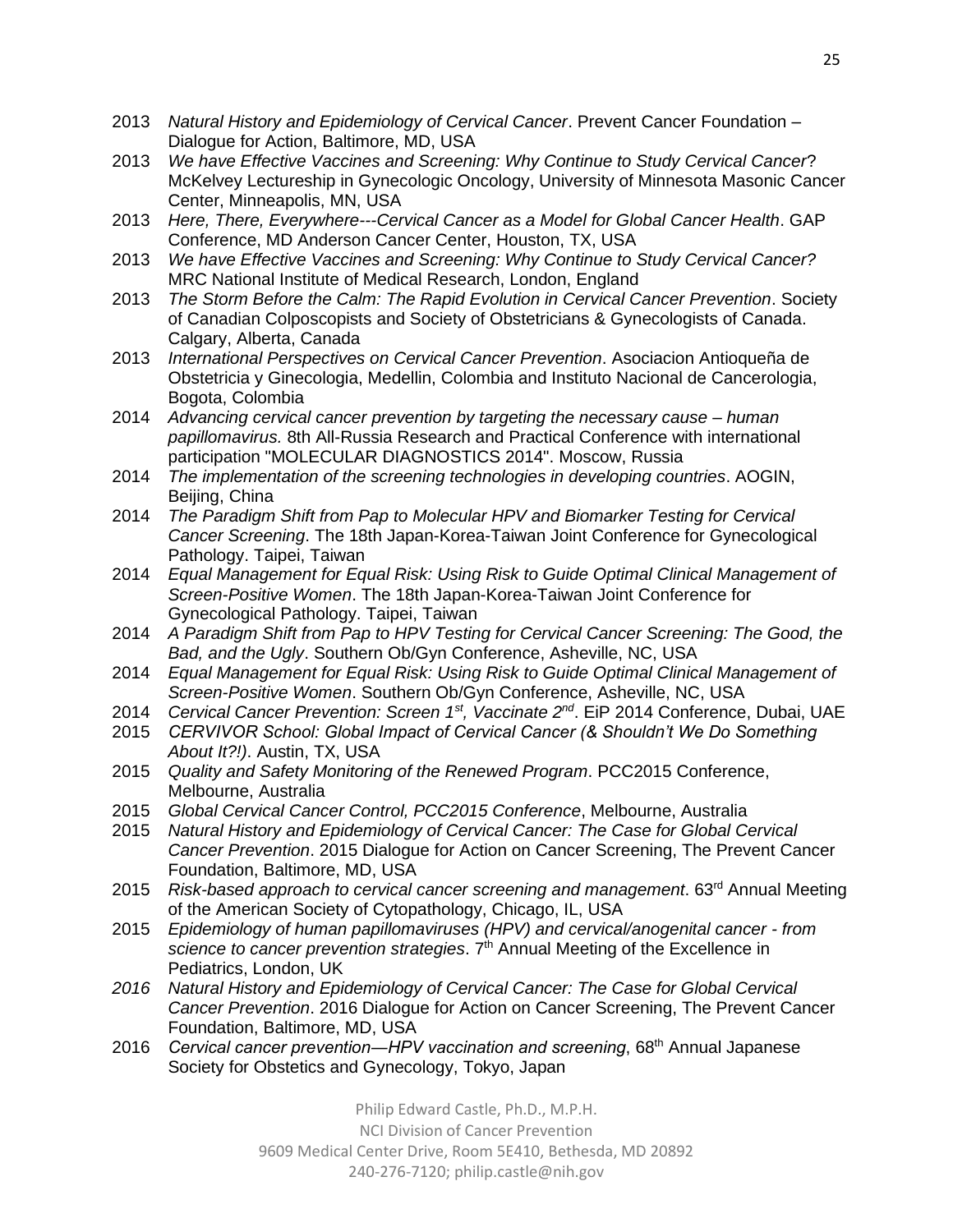- 2016 *HPV Primary Screening Strategy and Algorithm in LMIC*, 14th Annual Meeting of National Cervical Cancer Consortium, Beijing, China
- 2016 *The Promise of Global Cervical Cancer Prevention*, Annual Oration of the Society of Colposcopy and Cervical Pathology Singapore (SCCPS), Singapore
- 2016 *Perspective Lecture: Challenges of Cervical Cancer Prevention Beyond Medical Innovations*. AOGIN, Singapore
- 2016 *The Case for Primary HPV Testing*. AOGIN, Singapore
- 2016 Safety, efficacy and barriers for implementation of HPV vaccine. 5<sup>th</sup> Jornadas de Investigation en Cáncer. Cali, Colombia
- 2016 *Challenges of implementation of HPV-based screening in low-middle income countries*. 5<sup>th</sup> Jornadas de Investigation en Cáncer. Cali, Colombia
- 2016 *Cervical Cancer Prevention: State of the Art and State of the "Union*". I Workshop Brasil-Estados Unidos Em Auto Coleta Para O Cervical Cancer. Maringá, Brazil
- 2016 *Globlization of Cervical (Pre)Cancer Screening as a Model for Addressing Global Cancer Health Disparities. Survivorship, Outcomes, and Risk (SOAR) Program, Memorial Sloan Kettering Cancer* Center, NY, NY, USA
- 2016 *HPV Vaccination: Facts, Fiction, and Why a Pediatrician Should Care.* 8<sup>th</sup> Excellence in Pediatrics. London, England
- 2017 HPV Vaccination Challenges and Solutions; Africa: Opportunities, IFCPC 2017 World Congress, Orlando, FL, USA
- 2017 Stratifying Risk in Cervical Cancer Screening, IFCPC 2017 World Congress, Orlando, FL
- 2017 Closing Keynote: *Mobilizing for Global Prevention and Early Detection of Cervical Cancer*. 2017 Dialogue for Action on Cancer Screening, The Prevent Cancer Foundation, Vienna, VA, USA
- 2017 *Global Eradication of Cervical Cancer. Why Not?* Annette L. Boman Cancer Research Symposium, University of Minnesota Duluth, Duluth, MN, USA
- 2018 *Evidence for 1 vs. 2 vs. 3 Doses*, ASCCP Annual Meeting, Las Vegas, NV
- 2018 *Should we be using Self-Collection in the U.S.? (Con)* , ASCCP Annual Meeting, Las Vegas, NV, USA
- 2018 *Epidemiology of Health Disparities*, ASCCP Annual Meeting, Las Vegas, NV
- 2019 *HPV and Cytology Cotesting vs. HPV Testing for Secondary Cervical Cancer Prevention: Is the Juice Worth the Squeeze?* Dialogue for Action, Prevent Cancer Foundation, Arlington, VA, USA
- 2019 *Cervical cancer prevention in the age of modern antiretrovirals and the AIDS Malignancy Consortium*, The CIHR Canadian HIV Trials Network Semi-Annual Meetings, Saskatoon, Saskatchuan, Canada
- 2020 *Globalization of Cervical Cancer Prevention*, Grand Rounds, Department of Obstetrics and Gynecology, Montefiore Medical Center

# **Oral Presentations (Abstracts)**

- 1991 **Castle PE**, Whaley KJ, Moench TR, Hildreth JE, Saltzman WM, Radomsky ML, Hoen TE, Cone RA. Monoclonal IgM antibodies against rabbit sperm for vaginal contraception. American Society of Andrology, Montreal, Canada
- 1999 **Castle PE**, Dean J. Mice with "humanized" zona pellucida: a model for zona pellucidatargeted immunocontraception. 19<sup>th</sup> Annual Meeting of the American Society of Reproductive Immunology, Cooperstown, NY, USA
- 2000 **Castle PE**, Schiffman MH, Hillier SL, Rabe L, Hildesheim A, Herrero R, Bratti MC, Sherman ME, Burk RD, et al. Inflammation and co-infection with STDs other than HPV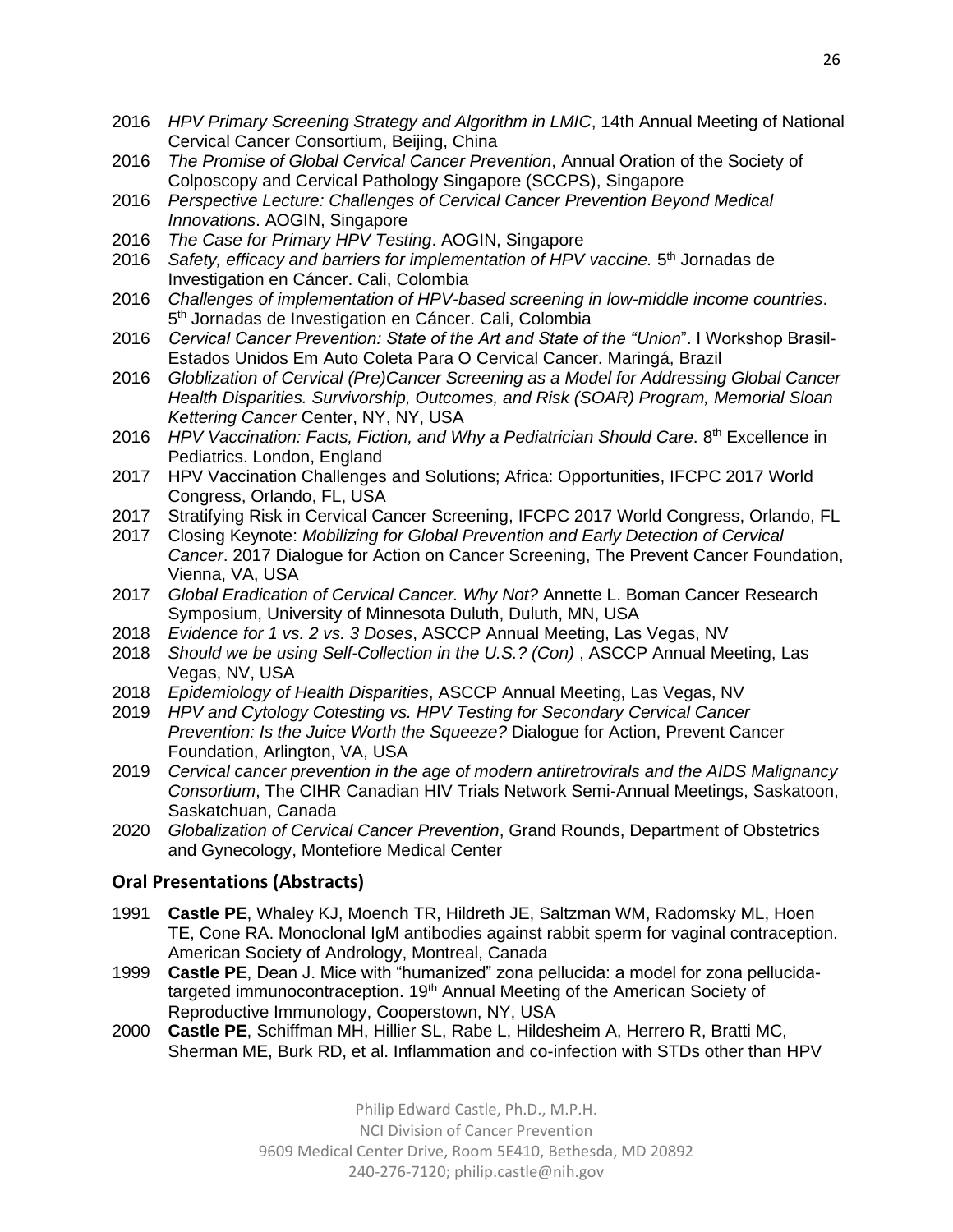as risk factors for progression of HPV infections to high-grade squamous intraepithelial lesions and cervical cancer. 18<sup>th</sup> International Papillomavirus Conference, Barcelona, Spain

- 2001 **Castle PE**, Sherman ME, Lorincz AT, Mielzynska-Lohnas I, Scott DR, Glass AG, Schiffman M. The diagnostic and prognostic value of a single HPV DNA test for CIN3+ in a 10-year prospective study. 19<sup>th</sup> International Papillomavirus Conference, Florianopolis, Brazil
- 2002 **Castle PE**, Lorincz AT, Scott DR, Sherman ME, Glass AG, Rush BB, Schussler JE, Wacholder S, Anthony J, Schiffman M. A comparison of Hybrid Capture 3 to Hybrid Capture 2 for the detection of oncogenic HPV DNA. 20<sup>th</sup> International Papillomavirus Conference, Paris, France
- 2002 **Castle PE**, Schiffman M, Bratti MC, Hildesheim A, Herrero R, Rodríguez AC, Sherman ME, Wacholder S, Schussler JE, Burk RD. HPV type-specific persistence and progression to high-grade cervical neoplasia. 20<sup>th</sup> International Papillomavirus Conference, Paris, France
- 2002 **Castle PE**, Escoffery C, Schachter J, Rattray C, Schiffman M, Moncada J, Sugai K, Brown C, Cranston B, Hanchard B, Stephens RS, Palefsky JM, Burk RD, Hutchinson ML, Strickler HD. *C. trachomatis*, HSV-2 and HTLV-I are not associated with grade of cervical neoplasia in Jamaican colposcopy patients. 20<sup>th</sup> International Papillomavirus Conference, Paris, France
- 2004 **Castle PE**, Schiffman M, Herrero R, Hildesheim A, Bratti MC, Wacholder S, Pfeiffer R, Rodríguez AC, Burk RD. Type-specific HPV DNA age patterns and determinants: evidence for phylogenetic clade-specific tropism for epithelial cell types. 21<sup>st</sup> International Papillomavirus Conference, Mexico City, Mexico
- 2005 **Castle PE**, Solomon D, Schiffman M, Wheeler CM. HPV16 infection and the two-year absolute risk of cervical precancer in women with equivocal or mild cytologic abnormalities. 22<sup>nd</sup> International Papillomavirus Conference, Vancouver, Canada
- 2005 **Castle PE**, Dasgupta A, Wheeler CM, Solomon D, Schiffman M. A comparison of the Line Blot Assay and Hybrid Capture 2 in ALTS. 22<sup>nd</sup> International Papillomavirus Conference, Vancouver, Canada
- 2007 **Castle PE**, Gravitt PE, Solomon D, Wheeler CM, Schiffman M. A comparison of Line Blot Assay and Linear Array. EUROGIN: International Expert Meeting on HPV Infection and Cervical Cancer Prevention. Monte Carlo, Monaco
- 2007 **Castle PE**, Gravitt PE, Solomon D, Wheeler CM, Schiffman M. A comparison of Linear Array and Line Blot Assay for Detection of Cervical Precancer. 24<sup>th</sup> International Papillomavirus Conference, Beijing, China
- 2007 **Castle PE**, Cox JT, Solomon D, Schiffman M. A descriptive analysis of carcinogenic human papillomavirus DNA-negative cervical precancers in ALTS, 24<sup>th</sup> International Papillomavirus Conference, Beijing, China
- 2009 **Castle PE**, Rodríguez AC, Burk RD, Herrero R, Hildesheim A, Sherman ME, Solomon D, Alfaro M, Morales J, Guillen D, Wacholder S, Schiffman M. Negative screening tests and colposcopy do not provide absolute reassurance against cervical cancer.  $25<sup>th</sup>$ International Papillomavirus Conference, Malmö, Sweden
- 2014 Zhao F-H, Katki H, Kinney W, Cheung L, Schiffman M, Fetterman B, Poitras N, Lorey T, **Castle PE**. Cervical cancer risk for following multiple rounds of human papillomavirus and cytology cotesting in a one million-women cohort. 29<sup>th</sup> International Papillomavirus Conference, Seattle, WA, USA
- 2015 **Castle PE**, Zhao F-H, Kinney W, Cheung L, Schiffman M, Fetterman B, Poitras N, Lorey T, Katki H. Cervical cancer risk for following multiple rounds of human papillomavirus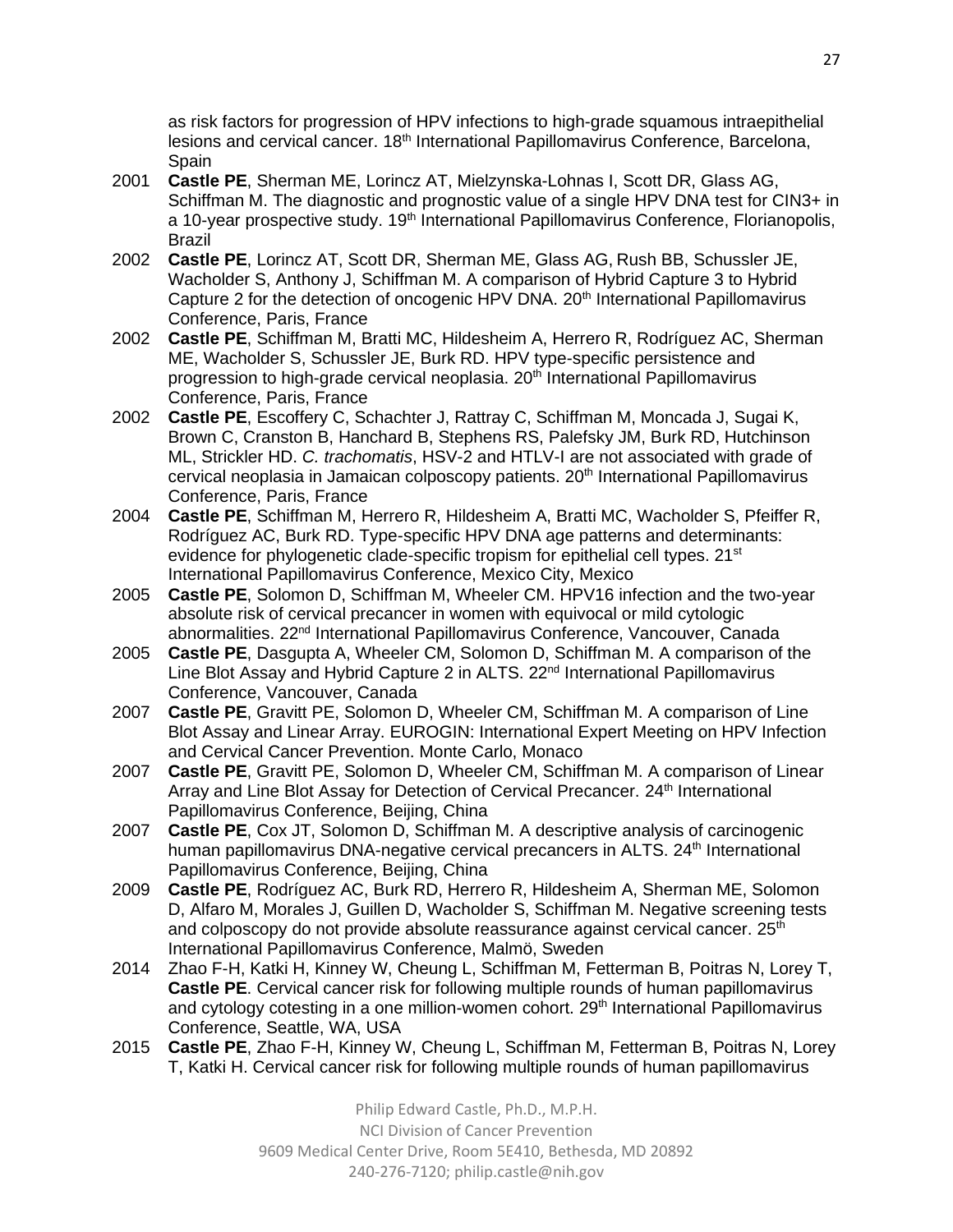and cytology cotesting in a one million-women cohort. Annual Meeting on Women's Cancers, Society of Gynecologic Oncology, Chicago, IL, USA

- 2015 Burger EA, **Castle PE**, Kim JJ. The optimal age for vaccinated women to initiate cervical cancer screening in the United States.  $30<sup>th</sup>$  International Papillomavirus Conference, Lisbon, Portugal
- 2015 **Castle PE**, Yap P-S, Behrens C. Cervical precancer and cancer risk by human papillomavirus status and cytologic interpretation: implications for risk-based management. 30<sup>th</sup> International Papillomavirus Conference, Lisbon, Portugal
- 2015 Campos NG, Jeronimo J, **Castle PE**, Tsu V, Mvundura M, Lee K, Geng F, Kim JJ. Optimizing performance characteristics of careHPV in Uganda: a cost-effectiveness analysis. 30<sup>th</sup> International Papillomavirus Conference, Lisbon, Portugal
- 2015 Schiffman M, Vaughan L, Raine-Bennett T, Wilhelm P, Malinowski D, Katki H, Gage J, **Castle PE**, Wentzensen N. Cohort study of combined HPV testing and focalpoint cytology for automated cervical cancer screening and triage: "equal management of equal risk". 30<sup>th</sup> International Papillomavirus Conference, Lisbon, Portugal
- 2015 Keller MJ, Burk RD, Massad LS, Eltoum IE, Hessol N, **Castle PE**, Anastos K, Xie X, Minkoff H, Xue X, D'Souza G, Flowers L, Levine AM, Colie C, Rahangdale L, Palefsky JM, Strickler HD. Cervical precancer risk in HIV-infected women who test positive for oncogenic human papillomavirus despite a normal Pap test. 30<sup>th</sup> International Papillomavirus Conference, Lisbon, Portugal
- 2015 Cremer M, Alfaro K, Maza M, Morales M, Masch M, Kim JJ, Gage JC, **Castle PE**, Felix JC. Programmatic results of phase 2 of HPV testing implementation in El Salvador.  $30<sup>th</sup>$ International Papillomavirus Conference, Lisbon, Portugal
- 2016 Engesæter B, van Diermen Hidle B, Hansen M, Moltu P, Staby KM, Borchgrevink-Pedersen S, Vintermyr O, Eide ML, Lönnberg S, Nygård M, Janssen EAM, **Castle P**, Christiansen IK. Quality assurance of HPV testing in the implementation of HPV primary screening in Norway. EUROGIN 2016, Salzburg, Austria
- 2017 Yeager M, Cullen M, Boland JF, Wentzensen N, Burdett L, Yu K, Dean M, Yang Q, Chen Z, Bass S, Steinburg M, Raine-Bennett TR, Lorey T, **Castle PE**, Gonzalez P, Hildesheim A, Kreimer AR, Burk RR, Schiffman M, Mirabello L. Limited HPV16 genetic variability within women with multi-site infections, and large variatibility between women. 31<sup>st</sup> International Papillomavirus Conference, Capetown, South Africa
- 2017 Mirabello L, Yeager M, Wentzensen N, Clifford C, Cullen M, Boland JF, Yu K, Xiao Y, Chen Z, Yang Q, Bass S, Steinberg M, Raine-Bennett T, Lorey T, Franceschi S, Walker J, Zuna R, **Castle PE**, Burk RD, Schiffman M. E7 conservation is critical to HPV16 carcinogenicity. 31<sup>st</sup> International Papillomavirus Conference, Capetown, South Africa
- 2017 Campos NG, Jeronimo J, Tsu V, **Castle PE**, Mvundura M, Kim JJ. The Cost-Effectiveness of Visual Triage of Human Papillonavirus-Positive Women in Three Lowand Middle-Income Countries. 31<sup>st</sup> International Papillomavirus Conference, Capetown, South Africa
- 2017 Burger EA, Kim JJ, Sy S, **Castle PE**. Exposing the Insulting Infection: Leveraging Models to Explore the Natural History of the Cancer-Causing Human Papillomavirus (HPV) Infection. 31<sup>st</sup> International Papillomavirus Conference, Capetown, South Africa
- 2017 Clarke MA, Fetterman B, Demarco M, Gage JC, Raine-Bennett TR, Silver M, Hyun N, Lorey T, Poitras N, **Castle P**, Befano B, Wentzensen N, Schiffman M. Clarifying the role of obesity in HPV natural history and multi-stage cervical carcinogenesis. 31<sup>st</sup> International Papillomavirus Conference, Capetown, South Africa
- 2017 Wentzensen N, Fetterman B, Bremer R, **Castle P**, Tokugawa D, Poitras N, Hosfield E, Marlowe E, Lorey T, Schiffman M, Kinney W. Evaluation of p16/Ki-67 dual stain and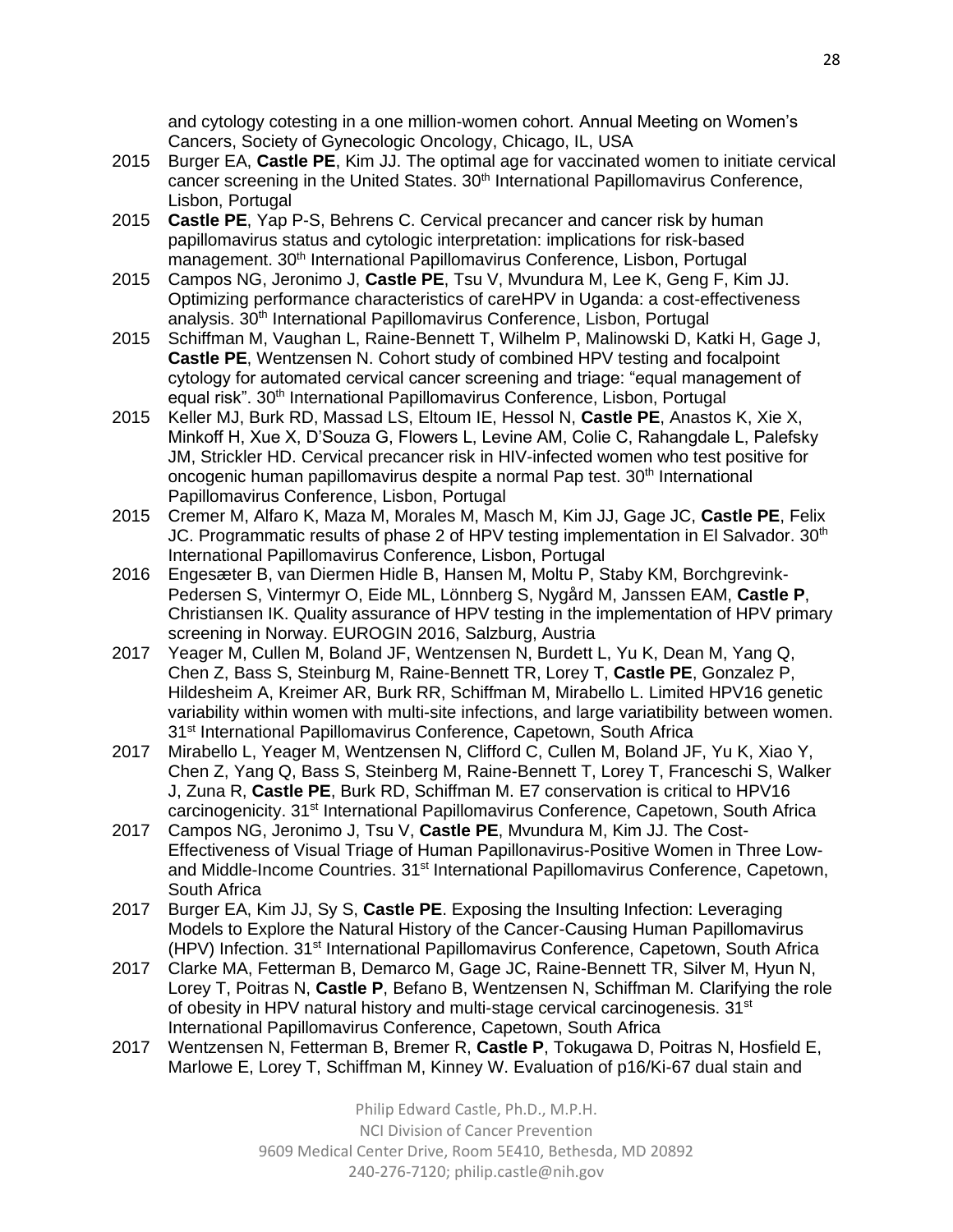HPV16/18 genotyping in a large population of HPV-positive women. 31<sup>st</sup> International Papillomavirus Conference, Capetown, South Africa

# **Conference Abstracts (Posters) (Last 5 Years)**

- Wright TC, **Castle PE**, Apple R, Sharma A, Behrens CM, Huh WK. Risk of >CIN3 After 3 years of Follow-up of 42,209 Screened Women: End of Study Results from ATHENA. Society for Gynecologic Oncology, Las Angeles, CA, USA (2013)
- Campos NG, Castle PE, Wright TC, Kim JJ. Cervical Cancer Screening in Resource-Limited Settings: Evaluating Tradeoffs between Test Performance and Programmatic Considerations. The 35th Annual Meeting of the Society for Medical Decision Making (2013)
- Cremer M, Gage J, Maza M, Alfaro K, Rosenbaum A, Ditzian L, Felix J, **Castle PE**. Adherence to recommended follow-up among women testing careHPV+: a comparison of two follow-up strategies. (2013)
- Alfaro K, Gage J, Rosenbaum A, Ditzian L, Maza M, **Castle PE**, Cremer M. Factors affecting attendance to cervical cancer screening among women in the Paracentral Region of El Salvador. (2013)
- Rosenbaum A, Gage J, Alfaro K, Ditzian L, Maza M, Scarinci I, **Castle PE**, Cremer M. Acceptability of self-collected vs. provider-collected sampling for HPV DNA testing among women in El Salvador. (2013)
- Schiffman M, Boyle S, Raine-Bennett T, Katki H, Gage JC, Wentzensen N, Kornegay J, Apple R, Aldrich C, Tam T, Befano B, **Castle PE**. A Large-Scale Validation Study of the Roche cobas™ HPV Assay. 29<sup>th</sup> International Papillomavirus Conference, Seattle, WA (2014)
- Schiffman M, **Castle PE**, Raine-Bennett T, Katki H, Gage JC, Befano, Wentzensen N, Vaughan L. A Study of HPV Typing by BD Onclarity™ for the Triage of HPV-Positive ASC-US. 29<sup>th</sup> International Papillomavirus Conference, Seattle, WA (2014)
- Zhao F-H, Katki H, Kinney W, Cheung L, Schiffman M, Fetterman B, Poitras N, Lorey T, **Castle PE**. Cervical Cancer Risk for Following Multiple Rounds of Human Papillomavirus and Cytology Cotesting in a One Million-Women Cohort. 29<sup>th</sup> International Papillomavirus Conference, Seattle, WA (2014)
- Gage JC, Schiffman M, Katki HA, **Castle PE**, Fetterman B, Wentzensen N, Poitras NE, Lorey T, Cheung LC, Kinney WK. Potential safety of Primary HPV Testing: Evidence from 1 Million Women Undergoing HPV and Pap Testing in Routine Cervical Cancer Screening since 2003. 29<sup>th</sup> International Papillomavirus Conference, Seattle, WA (2014)
- Katki HA, Schiffman M, **Castle PE**, Fetterman B, Lorey TS, Poitras NE, Cheung LC, Raine-Bennett TR, Gage JC, Kinney WK. How cervical precancer and cancer risks based on 1 million women were used to develop the new 2013 US screening and management guidelines incorporating HPV testing. 29<sup>th</sup> International Papillomavirus Conference, Seattle, WA (2014)
- Ndiaye C, Trottier H, Schiffman M, Coutlée F, Ptaszynski S, Gage J, **Castle PE**, Burke, Raine Bennett TR, Mayrand MH. Risk of High-Grade Squamous Intraepithelial Lesions in Older Women Newly Infected by High-Risk Human Papillomaviruses. 29<sup>th</sup> International Papillomavirus Conference, Seattle, WA (2014)
- Cullen M, Boland J, Mirabello L, Mitchell J, Bass S, Zhang X, Yeager M, Andersen M, Osentoski M, Laptewicz M, Wentzensen N, Yu K, Chen Z, Raine-Bennett TR, **Castle PE**, Schiffman M, Burk RD. High Depth HPV16 Whole Genome Sequencing of 830 PaP Cohort Specimens using Crude Exfoliated Cervical Exacts. 29<sup>th</sup> International Papillomavirus Conference, Seattle, WA (2014)
- Cremer M *et al*. Introducing careHPV into a Public Sector Screening Program in El Salvador. 29<sup>th</sup> International Papillomavirus Conference, Seattle, WA (2014)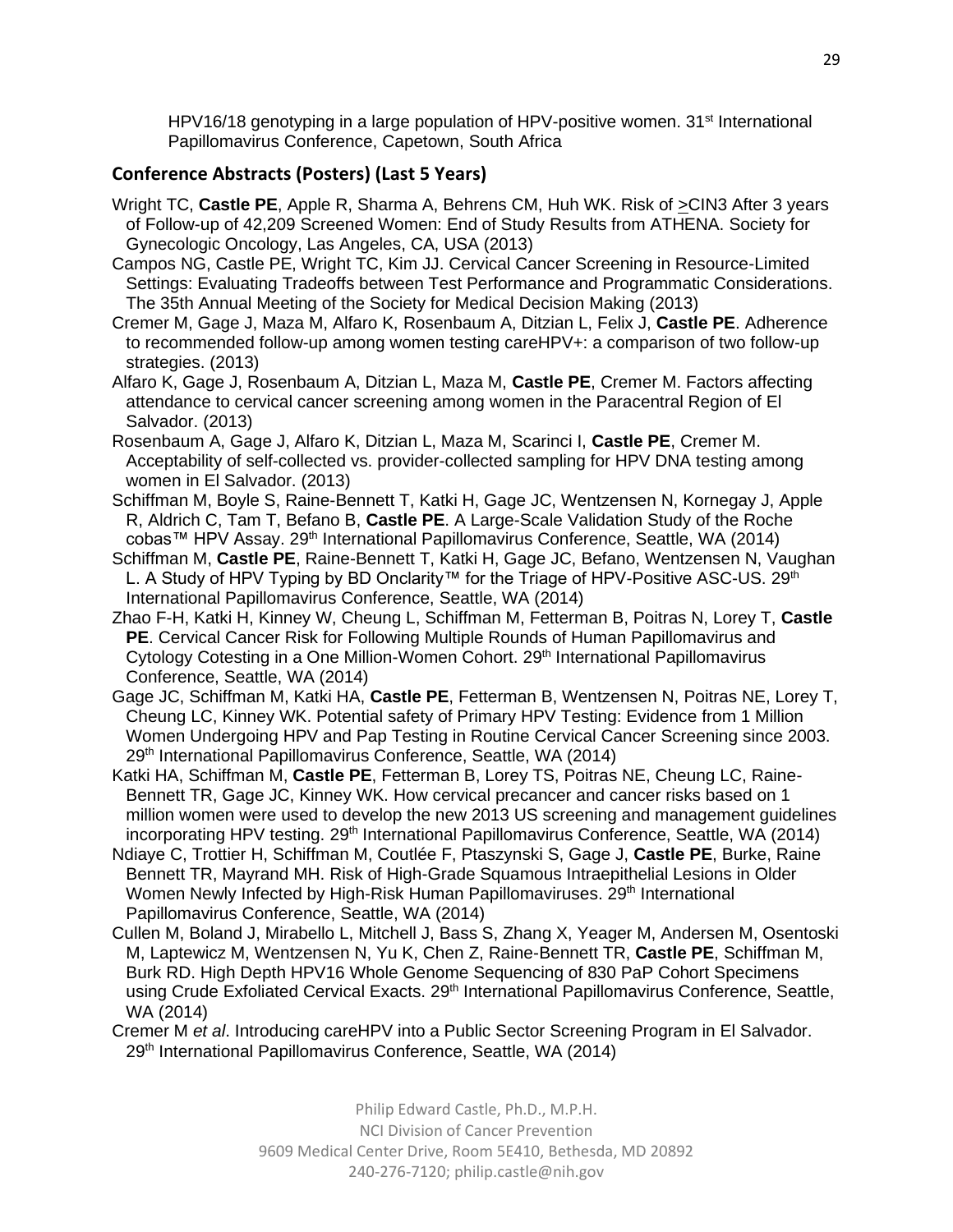- Maza M, Alfaro K, Gage JC, **Castle P**, Morales M, Velis JM, Kim J, Felix J, Cremer M.A Demonstration of Population-Based Screening in El Salvador Using careHPV.
- Cheung LC, Gage JC, Katki HA, Schiffman M, Fetterman B, Poitras NE, Lorey T, **Castle PE**, Kinney WK. Age-Stratified 5-Year Risks of Cervical Precancer and Cancer among Women with Enrollment and Newly Detected HPV Infection. 29<sup>th</sup> International Papillomavirus Conference, Seattle, WA (2014)
- Sahasrabuddhe VV, Gravitt PE, Dunn TS, Robbins D, Brown D, Allen RA, Eby YJ, Smith KM, Zuna RE, Zhang RR, Gold MA, Schiffman M, Walter JL, **Castle PE**, Wentzensen N. Evaluation of Two Urine-Based HPV Assay in Comparison to Cervical HPV Detection and High-Grade CIN among Women Attending a Colposcopy Clinic. 29<sup>th</sup> International Papillomavirus Conference, Seattle, WA (2014)
- Wentzensen N, Bee K, Schiffman M, Hariri A, Mirabello L, Wacholder S, Raine-Bennett T, **Castle PE**, Kinney W, Burk RD. Methylation of Six Carcinogenic HPV Types is Associated with Cervical Precancer. 29<sup>th</sup> International Papillomavirus Conference, Seattle, WA (2014)
- Wentzensen W, Fetterman B, **Castle PE**, Wood S, Stiemerling E, Tokugawa D, Poitras N, Lorey T, Schiffman M, Kinney W. Evaluation of p16/Ki-67 Cytology for Triage of HPV-Positive Women in a Large Population of Women undergoing Co-Testing. 29<sup>th</sup> International Papillomavirus Conference, Seattle, WA (2014)
- Silver, J, Berard-Bergery, M, Mahoney, C, Tajan, E, Theobald, J, Yim, A, **Castle, PE**, Jeronimo, J, Qiao, YL, Lu, P, Schweizer, J. Clinical Performance of the OncoE6™ Cervical Test and 8- HPV Type E6/E7 Prototype. 29th International Papillomavirus Conference, Seattle, WA (2014)
- Mirabello L, Schiffman M, Yu K, Cullen M, Boland J, Wentzensen N, Yang Q, Zhang X, Raine-Bennet T, **Castle PE**, Chen Z, Yeager M, Burk R. Novel HPV16 Genetic Polymorphisms are Associated with an Increased Risk of CIN3+ in Women Infected with European Lineage (A) Variants. 29<sup>th</sup> International Papillomavirus Conference, Seattle, WA (2014)
- Mirabello L, Schiffman M, Yu K, Cullen M, Boland J, Wentzensen N, Yang Q, Zhang X, Raine-Bennet T, **Castle PE**, Chen Z, Yeager M, Burk R. Mirabello L, Schiffman M, Yu K, Cullen M, Boland J, Wentzensen N, Yang Q, Zhang X, Raine-Bennet T, Castle PE, Chen Z, Yeager M, Burk R. Detection of HPV16 Variant Lineage Co-Infections of the Cervix using a Sensitive Next-Generation Sequencing Method. 29<sup>th</sup> International Papillomavirus Conference, Seattle, WA (2014)
- **Castle PE**, Zhao F-H, Kinney W, Cheung L, Schiffman M, Fetterman B, Poitras N, Lorey T, Katki H. Cervical Cancer Risk for Following Three Rounds of Human Papillomavirus and Cytology Cotesting in a One Million-Women Cohort. Society for Gynecologic Oncology Annual Meeting on Women's Cancers, Chicago, IL (2015)
- Schmeler KM, Fregnani JHTG, Grant B, Resende JP, Scapulatempo-Neto C, Macedo G, Stoler MH, **Castle PE**, Richards-Kortum R.High-Resolution Microendoscopy (HRME): A low-cost, point-of-care alternative to colposcopy and biopsies? Society for Gynecologic Oncology Annual Meeting on Women's Cancers, Chicago, IL (2015)
- Mills A, Paquette C, **Castle P**, Stoler M. The Risk Stratification By p16 Immunostaining of CIN1 Biopsies: A report from the Gardasil Vaccine trials database. USCAP Annual Meeting, Boston, MA (2015)
- Canfell K, Darlington Brown J, **Castle P**, Gertig D, Brotherton J, Heley S, Wrede D, Tan J, Caruana M, Saville M. COMPASS: Phase I findings from a randomized controlled trial of primary HPV screening in unvaccinated and vaccinated women in Australia. EUROGIN, Seville, Spain (2015)
- Eldridge RC, Pawlita M, Wilson L, **Castle PE**, Waterboer T, Gravitt PE, Schiffman M, Wentzensen N. AACR, Philadelphia, PA, USA (2015)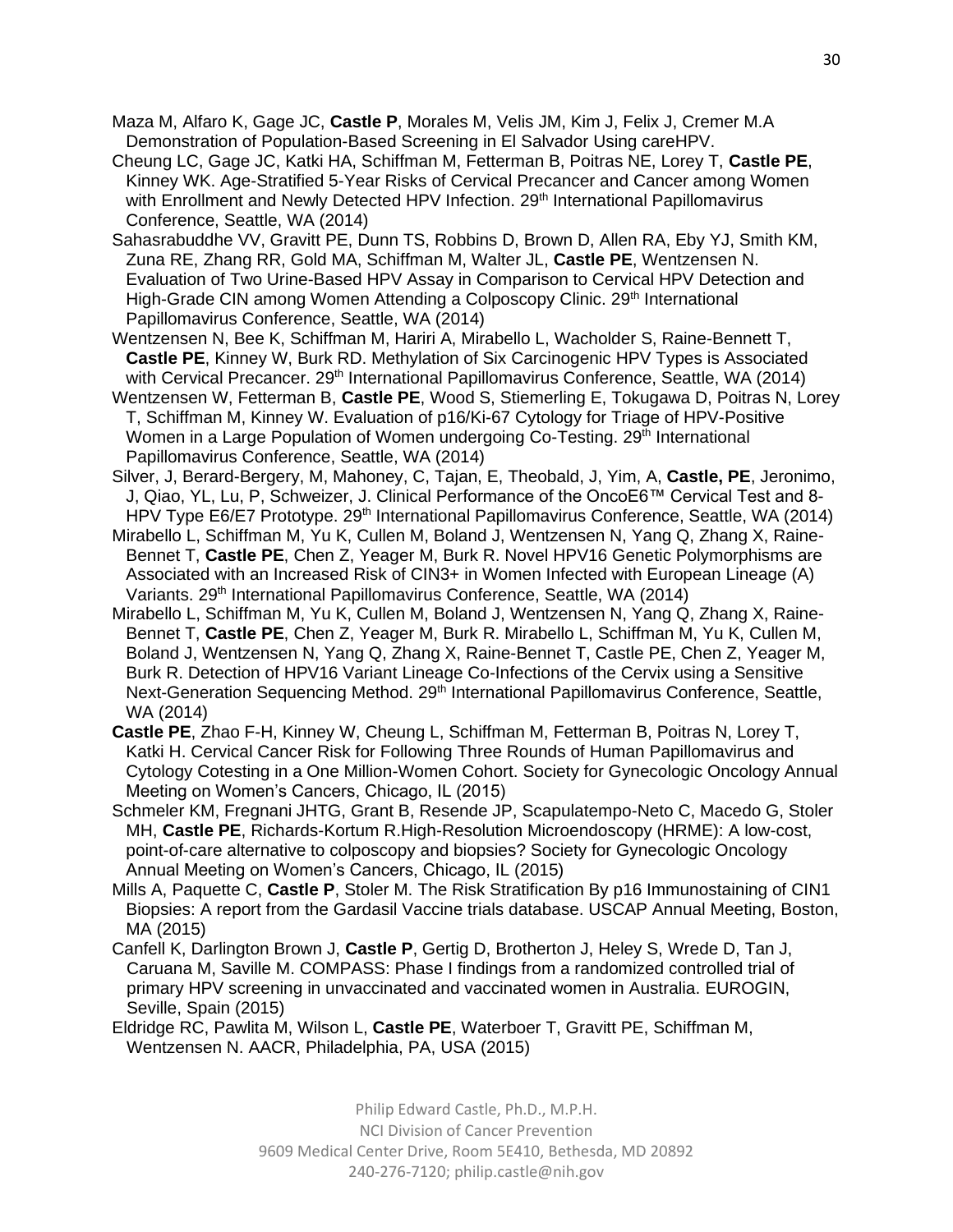- Ramírez AT, López C, Posada G, Buitrago CA, Castañeda M, Agudelo MC, Barrera L, Baena A, **Castle PE**, Sánchez GI. p16/Kki-67 staining of conventional cytology for reflex testing of HPVpositive women referred to colposcopy in Medellin, Colombia. 30<sup>th</sup> International Papillomavirus Conference, Lisbon, Portugal (2015)
- Gage JC, Katki HA, Wentzensen N, Fetterman B, **Castle PE**, Cheung LC, Boyle S, Raine-Bennett T, Burk R, Stiemerling E, Tokugawa D, Poitras NE, Lorey T, Schiffman M. Improving clinical management of women screening HPV-positive/cytology negative: The U.S. experience using risk benchmarking to evaluate new biomarkers.  $30<sup>th</sup>$  International Papillomavirus Conference, Lisbon, Portugal (2015)
- Mirabello L, Yeager M, Yu K, Wentzensen N, Cullen M, Boland JF, Zhang X, Yang Q, Mitchell J, Roberson D, Bass S, Burdette L, Feldman A, Wacholder S, Raine-Bennett T, Lorey T, **Castle PE**, Burk R, Schiffman M. Using next-generation whole-genome sequencing of 3500 HPV16 infected women to extend understand of cervical HPV16 epidemiology and carcinogenesis. 30<sup>th</sup> International Papillomavirus Conference, Lisbon, Portugal (2015)
- Gage JC, Raine-Bennett T, Schiffman M, Katki HA, Fetterman B, **Castle PE**, Poitras NE, Lorey T, Befano B, Wentzensen N. Rationale and Design of a Large Prospective Cohort Study to Evaluate Biomarkers for Cervical Cancer Screening. 30<sup>th</sup> International Papillomavirus Conference, Lisbon, Portugal (2015)
- Gage J, Felix J, Morales M, Maza M, Alfaro K, **Castle PE**, Kim J, Masch R, Cremer M. Histopathology variability in a regional cervical cancer screening program in El Salvador. 30<sup>th</sup> International Papillomavirus Conference, Lisbon, Portugal (2015)
- Canfell K, Caruana M, **Castle PE**, Brotherton J, Gertig D, Heley S, Darlington-Brown J, Garland S, Tan J, Wrede D, Savile M. First evidence of a fall in prevalence of vaccine-included HPV types in women  $25+$  years: Results from the Compass trial in Australia.  $30<sup>th</sup>$  International Papillomavirus Conference, Lisbon, Portugal (2015)
- Yeager M, Schiffman M, Machado M, Yu K, Wentzensen N, Cullen M, Boland JF, Zhang X, Yang Q, Mitchell J, Roberson D, Bass S, Burdett L, Wacholder S, Raine-Bennett T, Lorey T, **Castle PE**, Burk R, Mirabello L. HPV16 variant risk lineage is modified by a women's ancestry. 30<sup>th</sup> International Papillomavirus Conference, Lisbon, Portugal (2015)
- Nygård M, Lönnberg S, **Castle PE**, on behalf of the expert group on HPV in primary screening in Norway. Randomized implementation of changes primary HPV testing for in cervical cancer screening in Norway. 30<sup>th</sup> International Papillomavirus Conference, Lisbon, Portugal (2015)
- Wentzensen N, Lahrmann B, Wood S, Zuna R, Walker J, **Castle PE**, Schiffman M, Grabe N. Automated evaluation of  $p16/Ki-67$  stained cervical and anal cytology slides.  $30<sup>th</sup>$  International Papillomavirus Conference, Lisbon, Portugal (2015)
- Cullen M, Boland JF, Zhang X, Yang Q, Mitchell J, Roberson D, Bass S, Wagner S, Wentzensen N, Dunn ST, Zuna R, Walker J, Braunlin M, Raine-Bennett T, Lorey T, **Castle PE**, Schiffman M, Burk R, Mirabello L, Yeager M. Development of a universal HPV whole genome sequencing assay targeting the 13 high-risk types. 30<sup>th</sup> International Papillomavirus Conference, Lisbon, Portugal (2015)
- Saville M, Caruana M, Castle P, Brotherton J, Gertig D, Heley S, Darlington-Brown J, Hawkes D, Tan J, Wrede CD, Canfell K. Will starting HPV screening at age 25 increase colposcopy referrals after HPV vaccination? Results from the COMPASS trial in Australia. 30<sup>th</sup> International Papillomavirus Conference, Lisbon, Portugal (2015)
- Adedimeji AA, Sinayobye JD, Asiimwe-Kateera B, Gitembagara A, Chaudhry J, Murenzi G, Zawadi T, Murchison L, Mugenzi P, Patel V, **Castle PE**, Mutesa L, Palefsky J, Anastos KA, for the Rwanda-Einstein Research Consortium. The social context of concurrent and multiple partnerships among Rwandan Men who have Sex with Men (MSM): Implications the spread of for HIV/HPV and other STIs. 21<sup>st</sup> International AIDS Conference, Durban, South Africa (2016)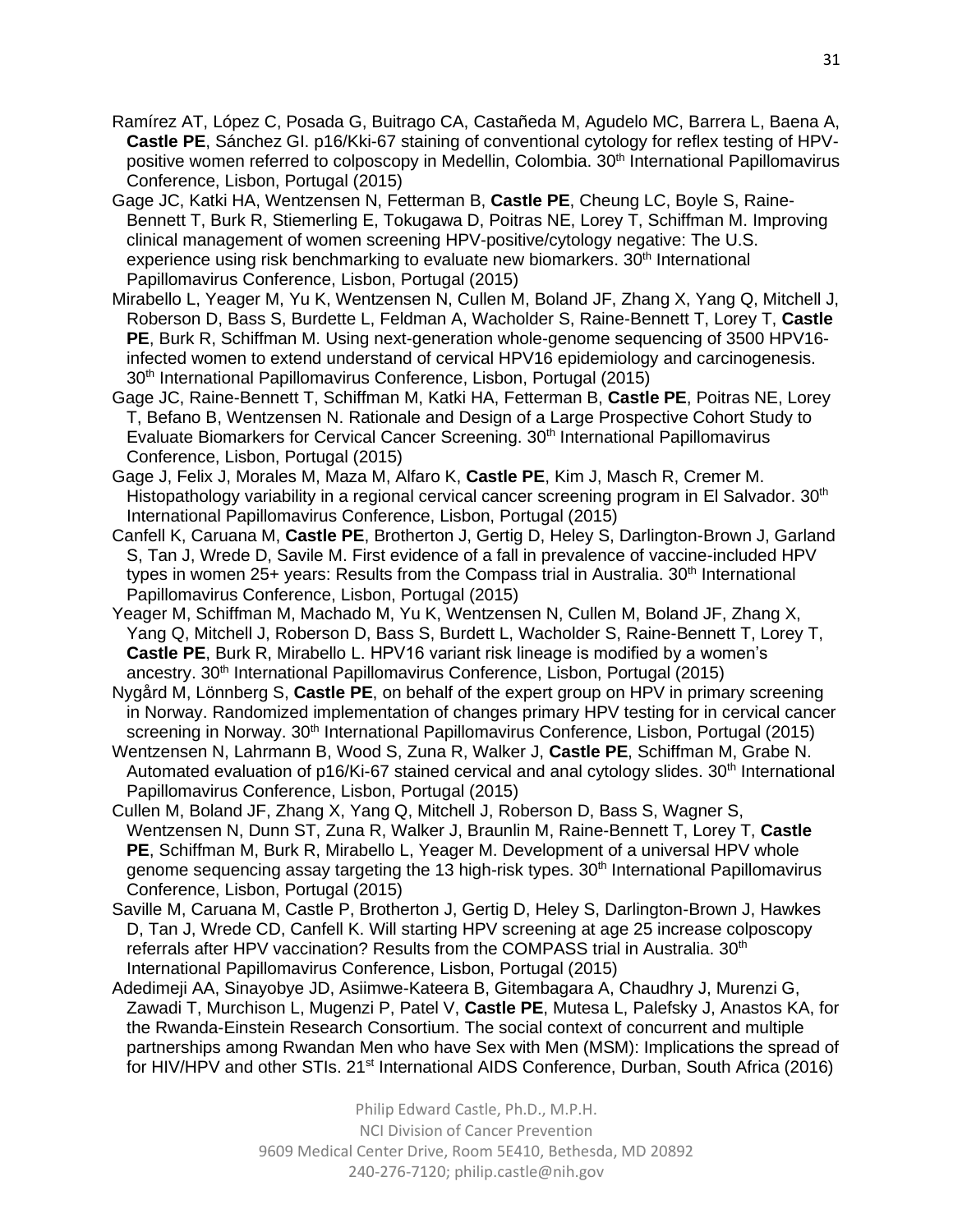- Adedimeji AA, Asiimwe-Kateera B, Sinayobye JD, Gitembagara A, Chaudhry J, Murenzi G, Zawadi T, Murchison L, Mugenzi P, Patel V, **Castle PE**, Anastos KA, Mutesa L, Palefsky J, for the Rwanda-Einstein Research Consortium. 21<sup>st</sup> International AIDS Conference, Durban, South Africa (2016)
- Chaudhry J, Sinayobye JD, Asiimwe-Kateera B, Gitembagara A, Murenzi G, Zawadi T, Murchison L, Mugenzi P, Patel V, **Castle PE**, Palefsky J, Anastos KA, Mutesa L, Adedimeji AA, for the Rwanda-Einstein Research Consortium. An exploratory qualitative investigation into the uses and role of social media for designing public health interventions among Rwandan Men who have Sex with Men. 21<sup>st</sup> International AIDS Conference, Durban, South Africa (2016)
- Sinayobye JD, Asiimwe-Kateera B, Gitembagara A, Murenzi G, Zawadi T, Murchison L, Mugenzi P, Gatsinzi V, Mutamuliza J, **Castle PE**, Palefsky JM, Anastos K, Mutesa L, Adedimeji A, for the Rwanda-Einstein Research Consortium. Exploring the socio-structural context, determinants, barriers and facilitators for the prevention and control of anal human papillomavirus (HPV) among Rwandan men who have sex with men (MSM). 21<sup>st</sup> International AIDS Conference, Durban, South Africa (2016)
- Campos NG, Maza M, Alfaro K, Gage JC, **Castle PE**, Felix JC, Cremer M, Kim JJ. Cervical Cancer Prevention in El Salvador: Costs and Cost-Effectiveness of careHPV testing in a public sector program. Internation. 31<sup>st</sup> International Papillomavirus Conference, Capetown, South Africa (2017)
- **Castle PE**, Kinney WK, Cheung LC, Gage JC, Barbara Fetterman B, Poitras NE, Lorey TS, Wentzensen N, Befano B, Schussler J, Schiffman M. Cervical cancer screening by triennial HPV and Pap cotesting: program performance among a million women at Kaiser Permanente Northern California, 2003-2013. 31<sup>st</sup> International Papillomavirus Conference, Capetown, South Africa (2017)
- **Castle PE**, Kinney WK, Cheung LC, Gage JC, Barbara Fetterman B, Poitras NE, Lorey TS, Wentzensen N, Befano B, Schussler J, Schiffman M. Impact of a History of Negative Cotests on Positive Screening Test Performance. 31st International Papillomavirus Conference, Capetown, South Africa (2017)
- Gage JC, Raine-Bennett TR, Demarco M, Silver M, Clarke M, Hyun N, Lorey T, Fetterman B, Poitras N, **Castle PE**, Wentzensen N, Befano B, Schiffman M. Racial/ethnic variation in risks associated with HPV16 infection vs. other high risk genotypes in a large U.S. population.  $31<sup>st</sup>$ International Papillomavirus Conference, Capetown, South Africa (2017)
- Kinney W, Fetterman B, Poitras N, Lorey, **Castle P**. Secondary triage of abnormal results will be essential for screening of vaccinated women. 31<sup>st</sup> International Papillomavirus Conference, Capetown, South Africa (2017)
- Demarco M, Hyun N, Katki H, Befano B, Cheung L, Raine-Bennett TR, Lorey T, Fetterman B, Poitras N, Gage JC, **Castle P**, Wentzensen N, Schiffman M. Risk-based clinical management of HPV-infected women: which predictors are worth considering? 31<sup>st</sup> International Papillomavirus Conference, Capetown, South Africa (2017)
- Demarco M, Hyun N, Katki H, Befano B, Cheung L, Raine-Bennett TR, Lorey T, Fetterman B, Poitras N, Gage JC, **Castle P**, Wentzensen N, Schiffman M. Independent validation of Onclarity (BD) partial typing. 31<sup>st</sup> International Papillomavirus Conference, Capetown, South Africa (2017)
- Engesæter B, Berland J, Tropé A, **Castle P**, Nygård M. Evaluation of cancer cases identified in a randomized implementation of primary HPV testing in the Norwegian cervical cancer screening programme. 31<sup>st</sup> International Papillomavirus Conference, Capetown, South Africa (2017)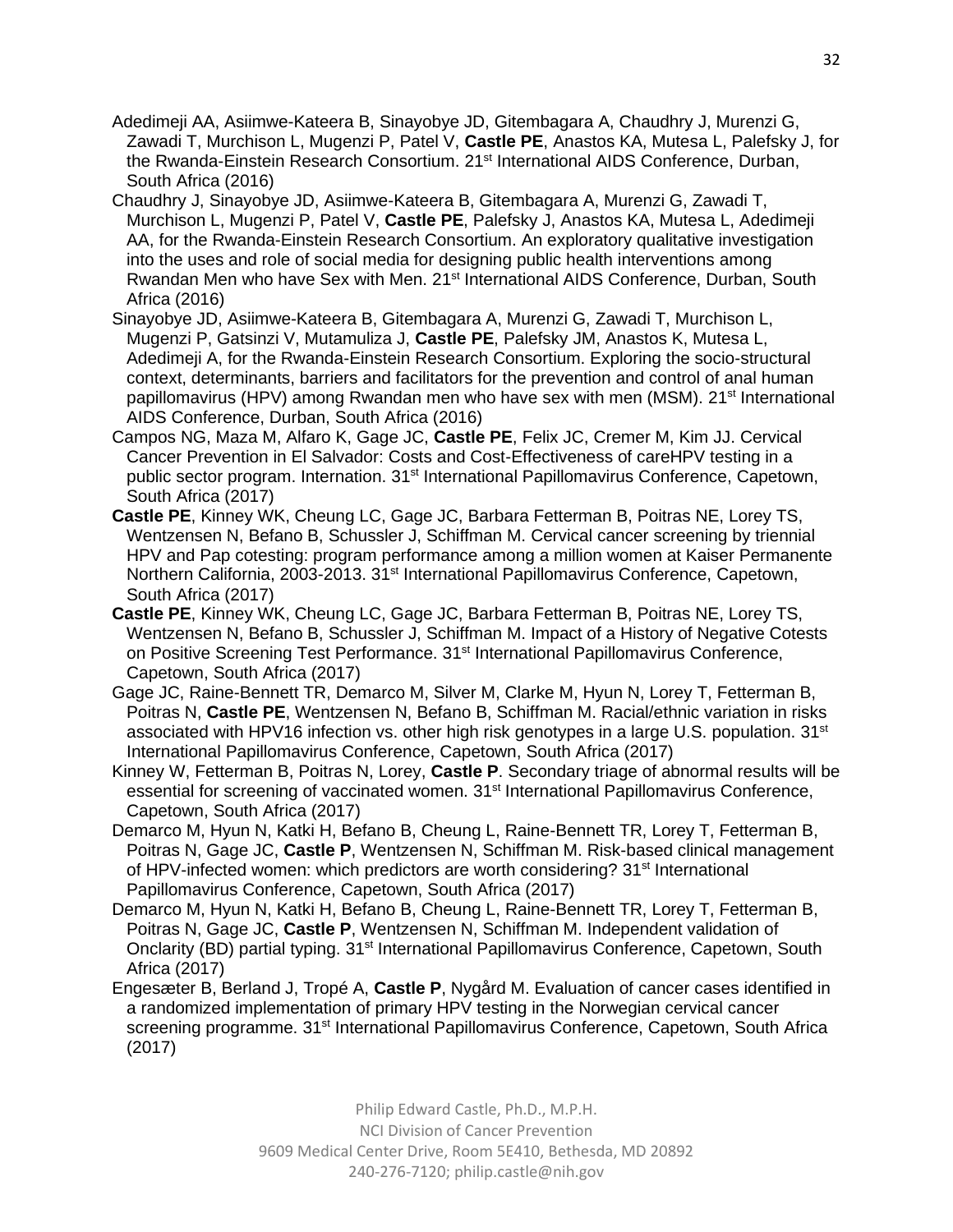- Wentzensen N, Lahrmann B, Fetterman B, Zuna R, Kinney W, Lorey T, Tokugawa D, Walker J, **Castle PE**, Schiffman M, Grabe N. An integrated system for automated evaluation of p16/Ki-67 stained cytology slides (Cytoreader). 31<sup>st</sup> International Papillomavirus Conference, Capetown, South Africa (2017)
- Arbyn M, Poljak M, Meijer C, Cuschieri K, Heard I, Bogers J-P, Bonde J, Tommasino M, Iftner T, Sasieni P, Wentzensen N, Castle P, de Sanjosé S, Qiao Y-L, Williamson A-L, Saville M, Canfell K, Quint W, Franco E, Dillner J. Update of the list of HPV assays that fulfill requirements for primary cervical cancer screening. 31<sup>st</sup> International Papillomavirus Conference, Capetown, South Africa (2017)
- Adedimeji A, Kampambwe S, Sen S, Ruiz-Lopez T, **Castle P**, Nygard M. Using mobile gaming application as an educational platform for increasing human papillomavirus vaccination and improving sexual health among Zambian adolescents. 31<sup>st</sup> International Papillomavirus Conference, Capetown, South Africa (2017)
- Mirabello L, Yeager M, Cullen M, Boland JF, Chen Z, Wentzensen N, Xiao Y, Yu K, Yang Q, Steinberg M, Bass S, Burdett L, Raine-Bennett T, Lorey T, **Castle PE**, Burk R, Schiffman. HPV31 genetic variation using 2,001 whole-genome sequences and associations with cervical carcinogenesis. 31<sup>th</sup> International Papillomavirus Conference, Capetown, South Africa (2017)
- Killen J, Simms K, Nguyen D, Caruana M, Smith M, **Castle P**, Canfell K. Impact of maternal cervical cancer mortality on childhood deaths in low resource settings. 31<sup>st</sup> International Papillomavirus Conference, Capetown, South Africa (2017)
- Nguyen D, Simms K, Hughes S, Egger S, **Castle P**, Canfell K. Systematic review and metaanalysis of childhood mortality after maternal death in low-resource settings: implications for cervical cancer prevention. 31<sup>st</sup> International Papillomavirus Conference, Capetown, South Africa (2017)
- Simms K, Nguyen D, Caruana M, Smith M, Bray F, **Castle P**, Canfell K. The projected 50-year global burden of cervical cancer given alternate HPV vaccination and cervical cancer screening scenarios: by human development index. 31<sup>st</sup> International Papillomavirus Conference, Capetown, South Africa (2017)
- Canfell K, Caruna M, Gebski V, Darlington-Brown J, Heley S, Brotherton J, Jennett C, Farnsworth A, Tan J, Wrede CD, Castle PE, Saville M. Effectiveness of primary HPV screening with partial genotyping compared to cytology-based screening: baseline findings from the COMPASS trial. 31<sup>st</sup> International Papillomavirus Conference, Capetown, South Africa (2017)
- Smith M, Caruna M, Hawkes D, Tan G, Castle P, Saville M, Canfell K. Clinical performance of dual-stained cytology for triage of HPV-positive women in a partially vaccinated population: data from the COMPASS trial. 31st International Papillomavirus Conference, Capetown, South Africa (2017)
- Silver MI, Gage JC, Kinney WK, Schiffman M, Fetterman B, Poitras NE, Lorey T, Cheung LC, Raine-Bennett TR, **Castle PE**. Clinical outcomes after conservative management of CIN2 in 2,035 women aged 21-39 years. 31<sup>st</sup> International Papillomavirus Conference, Capetown, South Africa (2017)
- Nygård M, Engesæter B, **Castle PE**, Troupe A. Randomized implementation of primary highrisk papillomavirus testing for cervical cancer screening in Norway. 31<sup>st</sup> International Papillomavirus Conference, Capetown, South Africa (2017)
- Murenzi G, Sinayobye JD, Mugenzi P, Dusingize JC, Murangwa A, Rurangwa T, Anastos K, Mutesa L, Adedimeji A, Asiimwe-Kateera B, Zawadi T, **Castle PE**. Optimal methods for cervical cancer prevention in HIV-infected women in low-income settings. 31<sup>st</sup> International Papillomavirus Conference, Capetown, South Africa (2017)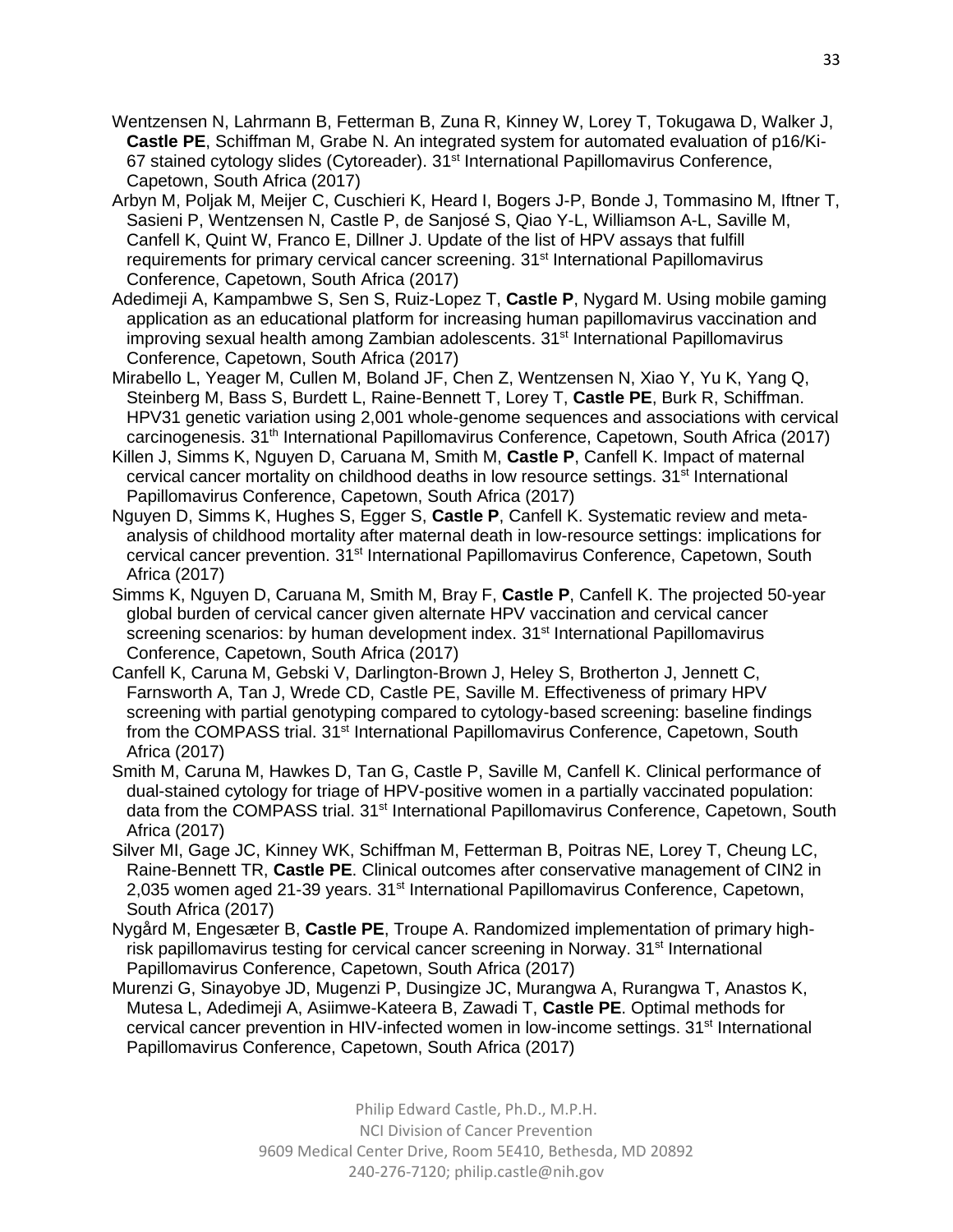Final phase of a public sector HPV testing-based cervical cancer screening project in El Salvador. 31<sup>st</sup> International Papillomavirus Conference, Capetown, South Africa (2017)

- Depth of necrosis using different ablation technicquest in health cervical tissue.  $31<sup>st</sup>$ International Papillomavirus Conference, Capetown, South Africa (2017)
- Pain with different ablation techniquest in health cervical tissue. 31<sup>st</sup> International Papillomavirus Conference, Capetown, South Africa (2017)
- Bench testing comparing a standard cryotherapy device and the Cryopen® adapted for low- and middle-income countries. 31<sup>st</sup> International Papillomavirus Conference, Capetown, South Africa (2017)
- 1, 2, 3….The American Society for Clinical Oncology's Resource-Stratified Guidelines for Primary, Secondary, and Tertiary Prevention of Cervical Cancer. **Castle PE**, de Sanjose S, Chuang LT. AORTIC, Kigali, Rwanda (2017)
- Keane A, Shi J, Simms K, Liu Y, Lew J, Mazariego C, Yuill S, Jeronimo J, **Castle P**, Qiao Y, Canfell K. Strategies for cervical cancer prevention in urban China, using Shenzhen City as an example. 32nd International Papillomavirus Conference, Sydney, Australia
- Killen J, Nguyen D, Simms K, Caruana M, Smith M, Canfell K, **Castle P**. The added benefit of scaling up HPV vaccination in GAVI eligible countries: flow-on effects of lost of a mother on the family. 32<sup>nd</sup> International Papillomavirus Conference, Sydney, Australia
- Liu Y, Keane A, Simms K, Lew J, Shi J, Mazariego C, Yuill S, **Castle P**, Jeronimo J, Qiao Y, Canfell K. Development and application of a framework to estimate health care costs in China: the cervical cancer example. 32<sup>nd</sup> International Papillomavirus Conference, Sydney, Australia
- León-Maldonado L, Salmerón J, Lazcano-Ponce E, Torres-Ibarra L, Bosch F, Cuzick J, Lörincz A, Wheeler C, **Castle P**, Allen-Leigh B, Huerta-Ávila E, Bruni L, FASTER-Tlalpan Study Group. HPV vaccine acceptability within an HPV-based cervical cancer screening program in Mexico City. 32<sup>nd</sup> International Papillomavirus Conference, Sydney, Australia
- Salmerón J, Lazcano-Ponce E, León-Maldonado L, Torres-Ibarra L, Bosch F, Cuzick J, Lörincz A, Wheeler C, **Castle P**, Huerta-Ávila E, Bruni L, FASTER-Tlalpan Study Group. Methods of the FASTER-Tlalpan study in Mexico. 32<sup>nd</sup> International Papillomavirus Conference, Sydney, Australia
- Cremer M, Alfaro K, Maza M, Zevallos A, Taxa L, Diaz A, **Castle P**, Alonzo T, Masch R, Conzuelo- Rodriguez G, Soler M, Gage J, Felix J. Development of an LMIC-adapted thermoablator. 32nd International Papillomavirus Conference, Sydney, Australia
- Clarke M, **Castle P**, Lorey T, Tokugawa D, Gage J, Darragh T, Hare B, Wentzensen. Long-term performance of HPV genotyping, HPV E6/E7 mRNA expression, and p16/Ki-67 cytology for detection of anal precancer in HIV+ MSM. 32<sup>nd</sup> International Papillomavirus Conference, Sydney, Australia
- Velentzi L, Smith M, Simms K, Hall M, Brotherton J, Skinner S, Brand A, Roeske L, Heley S, Carter J, Bateson D, Frazer I, Garland S, Hammond I, Guy R, Arbyn M, **Castle P**, Saville M, Armstrong B, Canfell K. Maximizing the future impact of interventions on cervical cancer in Australia through modelling: the pathways-cervix program. 32<sup>nd</sup> International Papillomavirus Conference, Sydney, Australia
- A. Tropé A, Hashim D, Engesaeter B, **Castle P**, Nygård M. Risk-based evaluation of the cervical cancer screening algorithm in Norway.  $32<sup>nd</sup>$  International Papillomavirus Conference, Sydney, Australia
- Pinheiro N, Schiffman M, Yeager M, Cullen M, Joseph B, Raine-Bennett T, Wentzensen N, Steinberg M, Bass S, Difei W, Xiao Y, Yu K, Zhu B, Chen Z, Dean M, Roberson D, Lorey T, **Castle P**, Burk R, Mirabello L. HPV whole-genome sequencing of 6,096 women with cervical HPV infections: insights into alpha 9 carcinogenesis. 32<sup>nd</sup> International Papillomavirus Conference, Sydney, Australia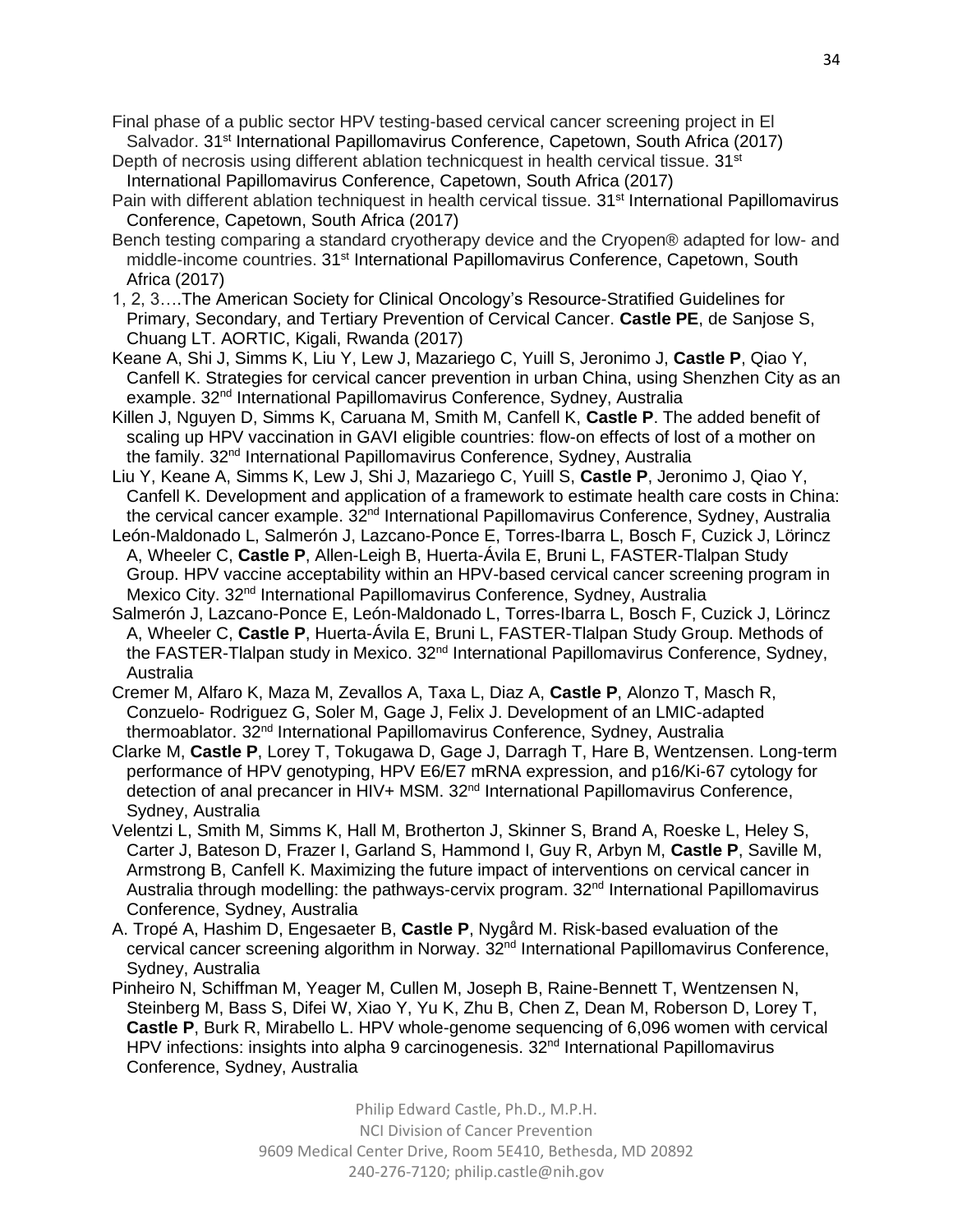Sinayobye J, Adedimeji A, Viraj V, Hae Y, Donald R, Qiuhu S, **Castle P**, Mutesa L, Murenzi G, Mugenzi P, Munyaneza A, Anastos K, Palefsky J. Anogenital human papillomavirus (HPV) infection in HIV-infected and HIV-uninfected men who have sex with men (MSM) in Rwanda. 32<sup>nd</sup> International Papillomavirus Conference, Sydney, Australia

### **XIX. BIBLIOGRAPHY**

**(**http://www.ncbi.nlm.nih.gov/sites/myncbi/1 q0ng545uq5g/bibliography/41662611/public/?sort=date&direction=ascending**)**

### **XIX.A. Peer-Reviewed Articles**

- 1. Luby-Phelps K, **Castle PE**, Taylor DL, Lanni F. Hindered diffusion of inert tracer particles in the cytoplasm of mouse 3T3 cells. *Proc Natl Acad Sci USA* 1987;84:4910-3. PMID: 3474634
- 2. **Castle PE**, Whaley KJ, Hoen TE, Moench TR, Cone RA. Contraceptive effect of spermagglutinating monoclonal antibodies in rabbits. *Biol Reprod* 1997;56:153-9. PMID: 9002644
- 3. Rankin TL, Tong ZB, **Castle PE**, Lee E, Gore-Langton R, Nelson LM, Dean J. Human ZP3 restores fertility in Zp3 null mice without affecting order-specific sperm binding. *Development* 1998;125:2415-24. PMID: 9609824
- 4. **Castle PE**, Hoen TE, Whaley KJ, Cone RA. Contraceptive testing of vaginal agents in rabbits. *Contraception* 1998;58:51-60. PMID: 9743897
- 5. Zeitlin L, **Castle PE**, Whaley KJ, Moench TR, Cone RA. Comparison of an anti-HSV-2 monoclonal IgG and its IgA switch variant for topical immunoprotection of the mouse vagina. *J Reprod Immunol* 1998;40:93-101. PMID: 9862259
- 6. Greenhouse S, **Castle PE**, Dean J. Antibodies to human ZP3 induce reversible contraception in transgenic mice with 'humanized' zonae pellucidae. *Hum Reprod* 1999;14:593-600. PMID: 10221681
- 7. Saltzman WM, Sherwood JK, Adams DR, **Castle P**, Haller P. Long-term vaginal antibody delivery: delivery systems and biodistribution. *Biotechnol Bioeng* 2000;67:253-64. Erratum in *Biotechnol Bioeng* 2001;75:495. PMID: 10620255
- 8. **Castle PE**, Zemlo TR, Burk RD, Scott DR, Sherman ME, Lorincz AT, Kurman RJ, Glass AG, Rush BB, Liaw K-L, Schiffman M. Cervical HPV DNA detection as a predictor of a recurrent SIL diagnosis among untreated women. *J Low Genit Tract Dis* 2001;5:138-43. PMID: 17050958
- 9. Hildesheim A, Herrero R, **Castle PE**, Wacholder S, Bratti MC, Sherman ME, Lorincz AT, Burk RD, Morales J, Rodríguez AC, Helgesen K, Alfaro M, Hutchinson M, Balmaceda I, Greenberg M, Schiffman M. HPV co-factors related to the development of cervical cancer: results from a population-based study in Costa Rica. *Br J Cancer* 2001;84:1219-26. PMID: 11336474
- 10. **Castle PE**, Hillier SL, Rabe LK, Hildesheim A, Herrero R, Bratti MC, Sherman ME, Burk RD, Rodríguez AC, Alfaro M, Hutchinson ML, Morales J, Schiffman M. An association of cervical inflammation with high-grade cervical neoplasia in women infected with oncogenic human papillomavirus (HPV). *Cancer Epidemiol Biomarkers Prev* 2001;10:1021-7. PMID: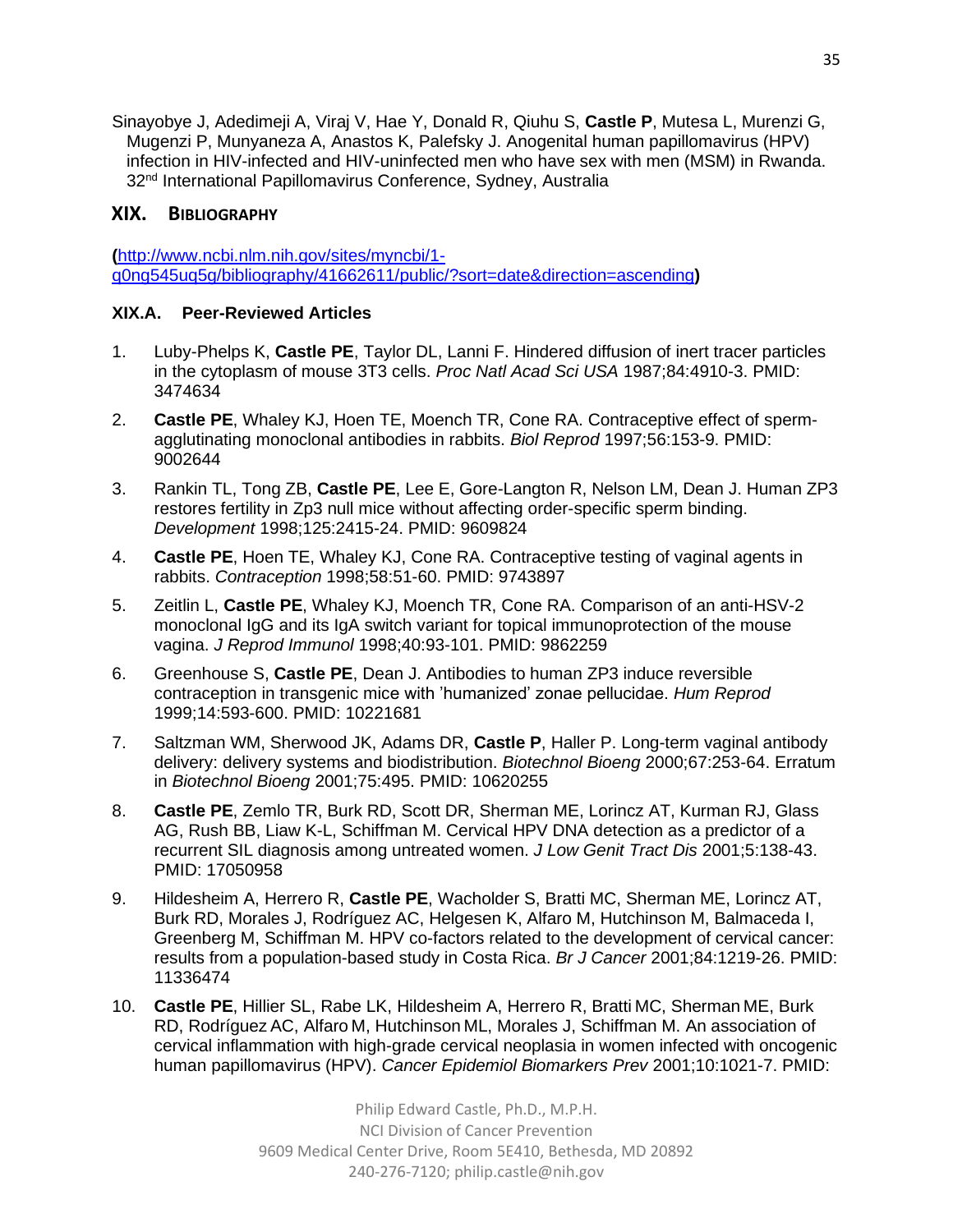11588127

- 11. **Castle PE**, Shields T, Kirnbauer R, Manos MM, Burk RD, Glass AG, Scott DR, Sherman ME, Schiffman M. Sexual behavior, human papillomavirus type 16 (HPV 16) infection, and HPV 16 seropositivity. *Sex Transm Dis* 2002;29:182-7. PMID: 11875380
- 12. **Castle PE**, Lorincz AT, Mielzynska-Lohnas I, Scott DR, Glass AG, Sherman ME, Schussler JE, Schiffman M. Results of human papillomavirus DNA testing with the Hybrid Capture 2 assay are reproducible. *J Clin Microbiol* 2002;40:1088-90. PMID: 11880448
- 13. El-Mestrah M, **Castle PE**, Borossa G, Kan FW. Subcellular distribution of ZP1, ZP2 and ZP3 glycoproteins during folliculogenesis and demonstration of their topographical disposition within the zona matrix of mouse ovarian oocytes. *Biol Reprod* 2002;66:866-76. PMID: 11906903
- 14. **Castle PE**, Hildesheim A, Bowman FP, Strickler HD, Walker JL, Pustilnik T, Edwards RP, Crowley-Nowick PA. Cervical concentrations of interleukin-10 and interleukin-12 do not correlate with plasma levels. *J Clin Immunol* 2002;22:23-7. PMID: 11958590
- 15. **Castle PE**, Karp D, Zeitlin L, Garcia-Moreno EB, Moench TR, Whaley KJ, Cone RA. Human monoclonal antibody stability and activity at vaginal pH. *J Reprod Immunol* 2002;56:61-76. PMID: 12106884
- 16. Lorincz AT, **Castle PE,** Sherman ME, Scott DR, Glass AG, Wacholder S, Rush BB, Gravitt PE, Schussler JE, Schiffman M. Viral load of human papillomavirus and risk of CIN3 or cervical cancer. *Lancet* 2002;360:228-9. PMID: 12133661
- 17. **Castle PE**, Schiffman M, Gravitt PE, Kendall H, Fishman S, Dong H, Hildesheim A, Herrero R, Bratti MC, Sherman ME, Lorincz A, Schussler JE, Burk RD. Comparisons of HPV DNA detection by MY09/11 PCR methods. *J Med Virol* 2002;68:417-23. PMID: 12226831
- 18. **Castle PE**, Wacholder S, Lorincz AT, Scott DR, Sherman ME, Glass AG, Rush BB, Schussler JE, Schiffman M. A prospective study of high-grade cervical neoplasia risk among human papillomavirus-infected women. *J Natl Cancer Inst* 2002;94:1406-14. PMID: 12237286
- 19. Schiffman M, Wheeler CM, **Castle PE**; Atypical Squamous Cells of Undetermined Significance/Low-Grade Squamous Intraepithelial Lesion Triage Study Group. Human papillomavirus DNA remains detectable longer than related cervical cytologic abnormalities. *J Infect Dis* 2002;186:1169-72. PMID: 12355370
- 20. **Castle PE**, Wacholder S, Sherman ME, Lorincz AT, Glass AG, Scott DR, Rush BB, Demuth F, Schiffman M. Absolute risk of a subsequent abnormal pap among oncogenic human papillomavirus DNA-positive, cytologically negative women. *Cancer* 2002;95:2145- 51. PMID: 12412168
- 21. **Castle PE**, Schiffman M, Burk RD, Wacholder S, Hildesheim A, Herrero R, Bratti MC, Sherman ME, Lorincz A. Restricted cross-reactivity of Hybrid Capture 2 with nononcogenic human papillomavirus types. *Cancer Epidemiol Biomarkers Prev* 2002;11:1394-9. PMID: 12433717
- 22. Hildesheim A, Ryan RL, Rinehart E, Nayak S, Wallace D, **Castle PE**, Niwa S, Kopp W. Simultaneous measurement of several cytokines using small volumes of biospecimens. *Cancer Epidemiol Biomarkers Prev* 2002;11:1477-84. PMID: 12433730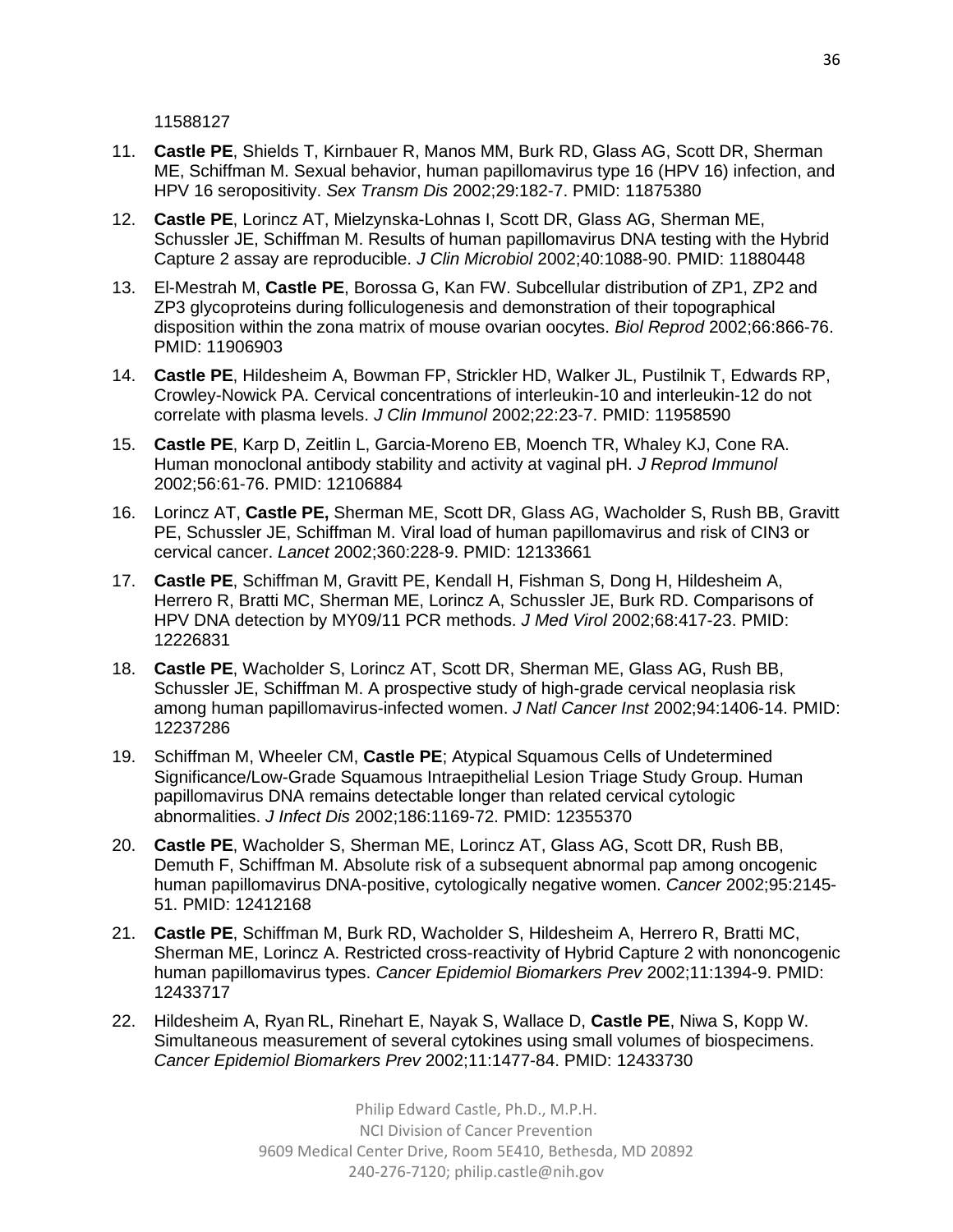- 23. Sherman ME, Lorincz AT, Scott DR, Wacholder S, **Castle PE**, Glass AG, Mielzynska-Lohnas I, Rush BB, Schiffman M. Baseline cytology, human papillomavirus testing, and risk for cervical neoplasia: a 10-year cohort analysis. *J Natl Cancer Inst* 2003;95:46-52. PMID: 12509400
- 24. Schiffman MH**, Castle P**. Epidemiologic studies of a necessary causal risk factor: human papillomavirus (HPV) infection and cervical neoplasia. *J Natl Cancer Inst* 2003;95:E2. PMID: 12644550
- 25. **Castle PE**, Solomon D, Hildesheim A, Herrero R, Bratti MC, Sherman ME, Rodríguez AC, Alfaro M, Hutchinson ML, Dunn ST, Kuypers J, Schiffman M. Stability of archived liquidbased cervical cytologic specimens. *Cancer* 2003;99:89-96. PMID: 12704688
- 26. **Castle PE**, Escoffery C, Schachter J, Rattray C, Schiffman M, Moncada J, Sugai K, Brown C, Cranston B, Hanchard B, Palefsky JM, Burk RD, Hutchinson ML, Strickler HD. Chlamydia trachomatis, herpes simplex virus 2, and human T-cell lymphotrophic virus type 1 are not associated with grade of cervical neoplasia in Jamaican colposcopy patients. *Sex Transm Dis* 2003;30:575-80. PMID: 12838087
- 27. Rankin TL, Coleman JS, Epifano O, Hoodbhoy T, Turner SG, **Castle PE**, Lee E, Gore-Langton R, Dean J. Fertility and taxon-specific sperm binding persist after replacement of mouse sperm receptors with human homologs. *Dev Cell* 2003;5:33-43. PMID: 12852850
- 28. Pinto LA, Edwards J, **Castle PE**, Harro CD, Lowy DR, Schiller JT, Wallace D, Kopp W, Adelsberger JW, Baseler MW, Berzofsky JA, Hildesheim A. Cellular immune responses to human papillomavirus (HPV)-16 L1 in healthy volunteers immunized with recombinant HPV-16 L1 virus-like particles. *J Infect Dis* 2003;188:327-38. PMID: 12854090
- 29. Jeronimo J, **Castle PE**, Herrero R, Sherman ME, Bratti MC, Hildesheim A, Alfaro M, Morales J, Hutchinson ML, Burk RD, Lorincz A, Wacholder S, Rodríguez AC, Schiffman M. Right-sided ectocervical lesions may be associated with false-negative cytology among women with histologic cervical intraepithelial neoplasia 2 or 3. *J Low Genit Tract Dis* 2003;7:175-83. PMID: 17051065
- 30. **Castle PE**, García-Closas M, Franklin T, Chanock S, Puri V, Welch R, Rothman N, Vaught J. Effects of electron-beam irradiation on buccal-cell DNA. *Am J Hum Genet* 2003;73:646- 51. Erratum in *Am J Hum Genet* 2003;73:1477. PMID: 12917795
- 31. **Castle PE**, Lorincz AT, Scott DR, Sherman ME, Glass AG, Rush BB, Wacholder S, Burk RD, Manos MM, Schussler JE, Macomber P, Schiffman M. Comparison between prototype Hybrid Capture 3 and Hybrid Capture 2 human papillomavirus DNA assays for detection of high-grade cervical intraepithelial neoplasia and cancer. *J Clin Microbiol* 2003;41:4022-30. PMID: 12958220
- 32. Heselmeyer-Haddad K, Janz V, **Castle PE**, Chaudhri N, White N, Wilber K, Morrison LE, Auer G, Burroughs FH, Sherman ME, Ried T. Detection of genomic amplification of the human telomerase gene (TERC) in cytologic specimens as a genetic test for the diagnosis of cervical dysplasia. *Am J Pathol* 2003;163:1405-16. PMID: 14507648
- 33. Wang SS, Schiffman M, Shields TS, Herrero R, Hildesheim A, Bratti MC, Sherman ME, Rodríguez AC, **Castle PE**, Morales J, Alfaro M, Wright T, Chen S, Clayman B, Burk RD, Viscidi RP. Seroprevalence of human papillomavirus-16, -18, -31, and -45 in a populationbased cohort of 10,000 women in Costa Rica. *Br J Cancer* 2003;89:1248-54. PMID: 14520455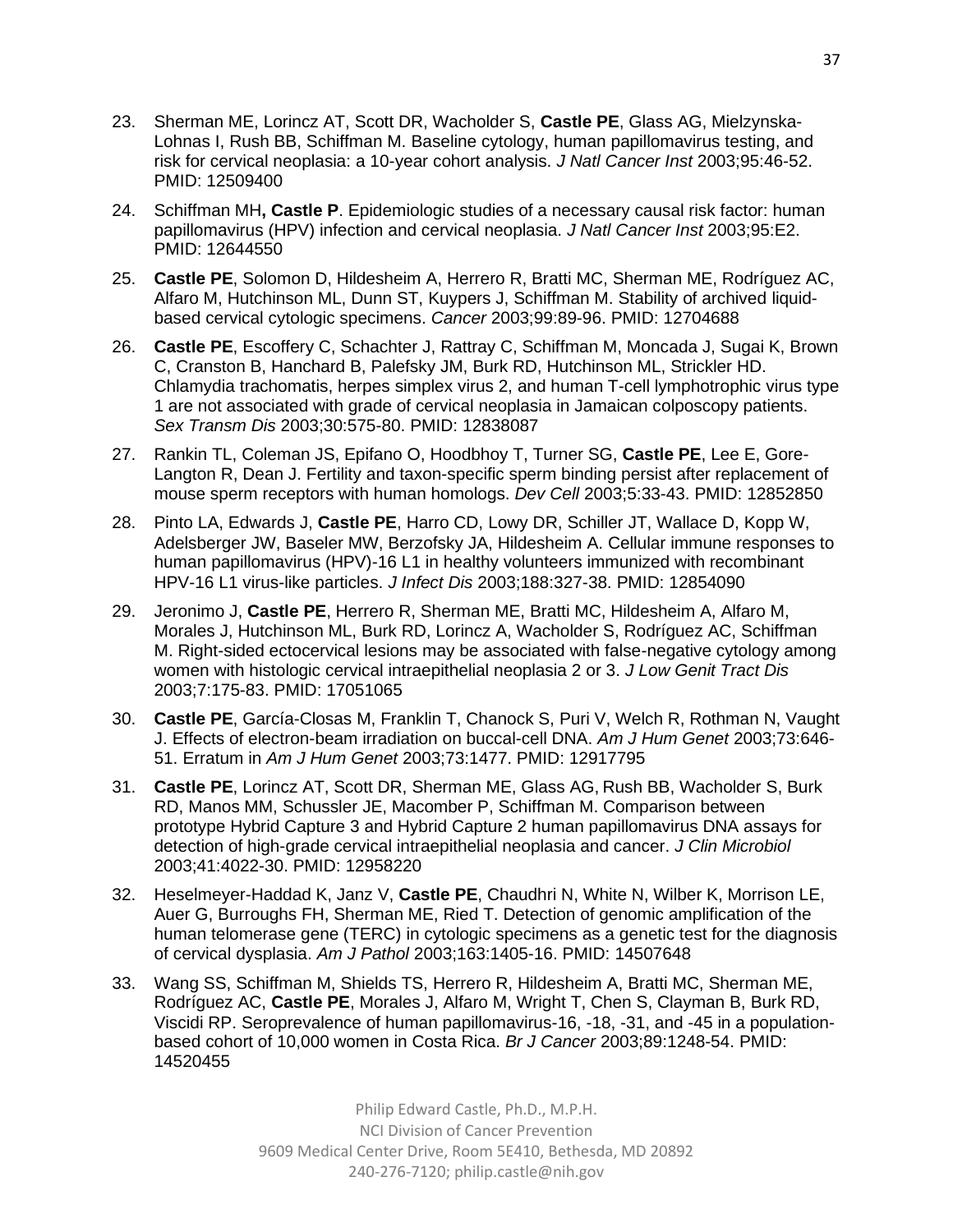- 34. **Castle PE**, Hildesheim A, Schiffman M, Gaydos CA, Cullen A, Herrero R, Bratti MC, Freer E. Stability of archived liquid-based cytologic specimens. *Cancer* 2003;99:320-2. PMID: 14579301
- 35. Jeronimo J, **Castle PE**, Herrero R, Burk RD, Schiffman M. HPV testing and visual inspection for cervical cancer screening in resource-poor regions. *Int J Gynaecol Obstet* 2003;83:311-3. PMID: 14643047
- 36. Rodríguez AC, **Castle PE**, Smith JS, Bratti C, Hildesheim A, Schiffman M, Viscidi R, Burk RD, Ashley RL, Castellsagué X, Herrero R. A population-based study of herpes simplex virus 2 seroprevalence in rural Costa Rica. *Sex Transm Infect* 2003;79:460-5. PMID: 14663121
- 37. **Castle PE**, Phillips TM, Hildesheim A, Herrero R, Bratti MC, Rodríguez AC, Morera LA, Pfeiffer R, Hutchinson ML, Pinto LA, Schiffman M. Immune profiling of plasma and cervical secretions using recycling immunoaffinity chromatography. *Cancer Epidemiol Biomarkers Prev* 2003;12:1449-56. PMID: 14693736
- 38. Viscidi RP, Schiffman M, Hildesheim A, Herrero R, **Castle PE**, Bratti MC, Rodríguez AC, Sherman ME, Wang S, Clayman B, Burk RD. Seroreactivity to human papillomavirus (HPV) types 16, 18, or 31 and risk of subsequent HPV infection: results from a populationbased study in Costa Rica. *Cancer Epidemiol Biomarkers Prev* 2004;13:324-7. PMID: 14973086
- 39. **Castle PE**, Rodríguez AC, Bowman FP, Herrero R, Schiffman M, Bratti MC, Morera LA, Schust D, Crowley-Nowick P, Hildesheim A. Comparison of ophthalmic sponges for measurements of immune markers from cervical secretions. *Clin Diagn Lab Immu*nol 2004;11:399-405. PMID: 15013994
- 40. Tanaka Y, Pfeiffer R, Yeo AET, Mizokami M, Edlin BR, **Castle P**, O'Brien TR, Alter HJ, Shih JW-K. PCR-probe capture hybridization assay and statistical model for SEN virus prevalence estimation. *J Med Virol* 2004;73:123-30. PMID: 15042659
- 41. Pastrana DV, Buck CB, Pang YY, Thompson CD, **Castle PE**, FitzGerald PC, Krüger Kjaer S, Lowy DR, Schiller JT. Reactivity of human sera in a sensitive, high-throughput pseudovirus-based papillomavirus neutralization assay for HPV16 and HPV18. *Virology* 2004;321:205-16. PMID: 15051381
- 42. Rodríguez AC, Morera LA, Bratti C, Herrero R, Cox JT, Morales J, Alfaro M, Hutchinson M, **Castle PE**, Hildesheim A, Schiffman M. Performance of direct visual inspection of the cervix with acetic acid and magnification in a previously screened population. *J Low Genit Tract Dis* 2004;8:132-8. PMID: 15874851
- 43. **Castle PE**, Schiffman M, Bratti MC, Hildesheim A, Herrero R, Hutchinson ML, Rodríguez AC, Wacholder S, Sherman ME, Kendall H, Viscidi RP, Jeronimo J, Schussler JE, Burk RD. A population-based study of vaginal human papillomavirus in hysterectomized women. *J Infect Dis* 2004;190:458-67. PMID: 15243917
- 44. **Castle PE**. Re: Human papillomavirus in oral exfoliated cells and risk of head and neck cancer. *J Natl Cancer Inst* 2004;96:1181-2. PMID: 15292390
- 45. **Castle PE**, Wheeler CM, Solomon D, Schiffman M, Peyton CL; ALTS Group. Interlaboratory reliability of Hybrid Capture 2. *Am J Clin Pathol* 2004;122:238-45. PMID: 15323141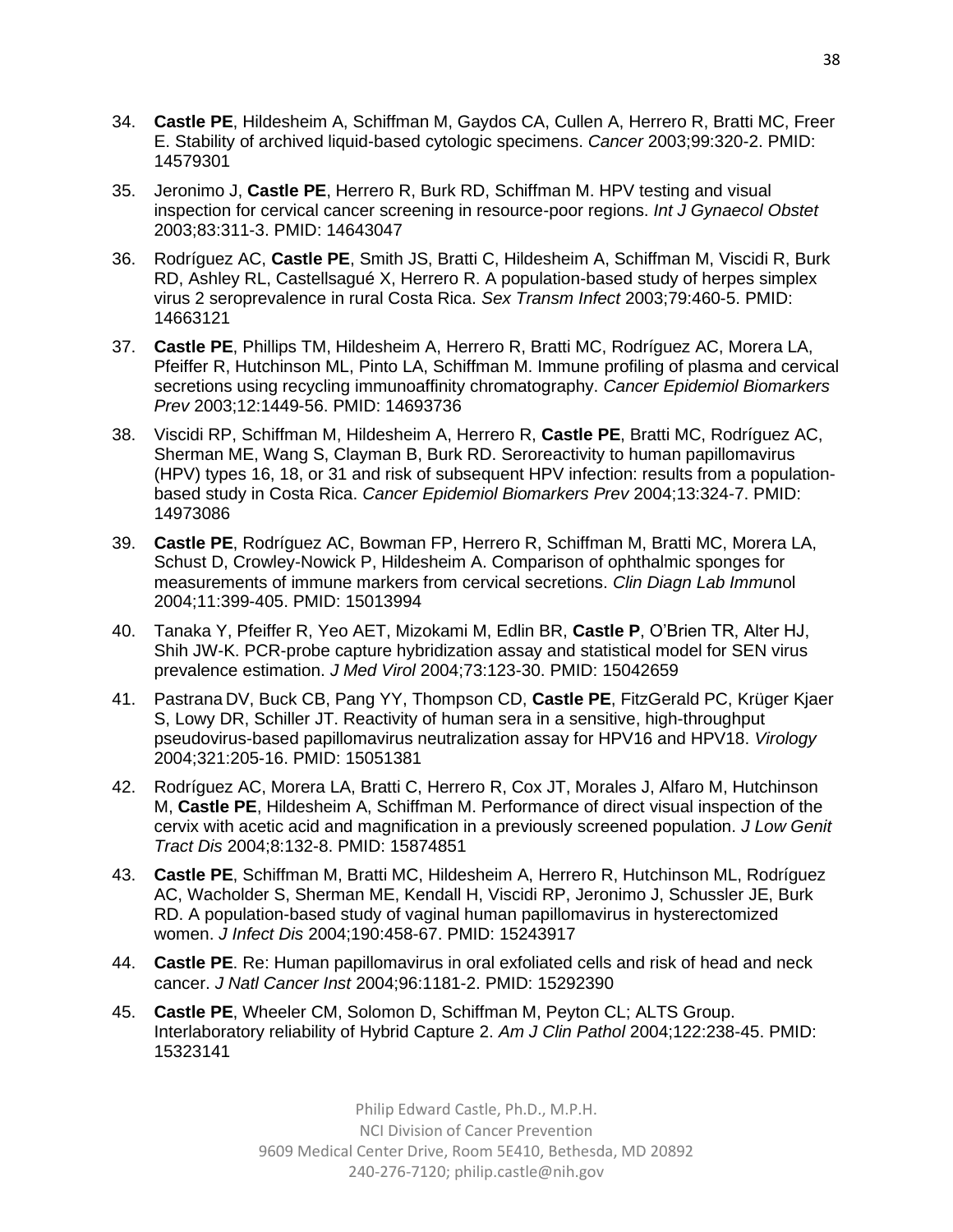- 46. **Castle PE**, Schiffman M, Wheeler CM, ALTS Group. Hybrid capture 2 viral load and the 2 year cumulative risk of cervical intraepithelial neoplasia grade 3 or cancer. *Am J Obstet Gynecol* 2004;191:1590-7. PMID: 15547529
- 47. Schiffman M, Khan MJ, Solomon D, Herrero R, Wacholder S, Hildesheim A, Rodríguez AC, Bratti MC, Wheeler CM, Burk RD; PEG Group; **ALTS Group**. A study of the impact of adding HPV types to cervical cancer screening and triage tests. *J Natl Cancer Inst* 2005;97:147-50. PMID: 15657345
- 48. **Castle PE**, Schiffman M, Herrero R, Hildesheim A, Rodríguez AC, Bratti MC, Wacholder S, Kendal H, Breheny AM, Prior A, Pfeiffer R, Burk RD. PCR testing of pooled longitudinally collected cervical specimens of women to increase the efficiency of studying human papillomavirus infection. *Cancer Epidemiol Biomarkers Prev* 2005;14:256-60. PMID: 15668503
- 49. Bergen AW, Qi Y, Haque KA, Welch RA, García-Closas M, Chanock SJ, Vaught J, **Castle PE**. Effects of electron-beam irradiation on whole genome amplification. *Cancer Epidemiol Biomarkers Prev* 2005;14:1016-9. PMID: 15824182
- 50. **Castle PE**, Garcia-Meijide M, Holladay EB, Chuke R, Payne J, Long A, Siefers H, Demuth F, Lorincz AT. A novel filtration-based processing method of liquid cytology specimens for human papillomavirus DNA testing by Hybrid Capture II. *Am J Clin Pathol* 2005;123:250-5. PMID: 15842050
- 51. **Castle PE**, Schiffman M, Herrero R, Hildesheim A, Rodríguez AC, Bratti MC, Sherman ME, Wacholder S, Tarone R, Burk RD. A prospective study of age trends in cervical human papillomavirus acquisition and persistence in Guanacaste, Costa Rica. *J Infect Dis* 2005;191:1808-16. PMID: 15871112
- 52. **Castle PE**. Beyond human papillomavirus: the cervix, exogenous secondary factors, and the development of cervical precancer and cancer. *J Low Genit Tract Dis* 2004;8:224-30. PMID: 15874868
- 53. Herrero R, Castle PE<sup>†</sup>, Schiffman M, Bratti MC, Hildesheim A, Morales J, Alfaro M, Sherman ME, Wacholder S, Chen S, Rodríguez AC, Burk RD. Epidemiologic profile of type-specific human papillomavirus infection and cervical neoplasia in Guanacaste, Costa Rica. *J Infect Dis* 2005;191:1796-807. †Co-1 st author. PMID: 15871111
- 54. Pinto LA, **Castle PE**, Roden RB, Harro CD, Lowy DR, Schiller JT, Wallace D, Williams M, Kopp W, Frazer IH, Berzofsky JA, Hildesheim A. HPV-16 L1 VLP vaccine elicits a broadspectrum of cytokine responses in whole blood. *Vaccine* 2005;23:3555-64. PMID: 15855014
- 55. **Castle PE**, Schiffman M, Scott DR, Sherman ME, Glass AG, Rush BB, Schussler JE, Wacholder S, Lorincz AT. Semiquantitative human papillomavirus type 16 viral load and the prospective risk of cervical precancer and cancer. *Cancer Epidemiol Biomarkers Prev*  2005;14:1311-4. PMID: 15894692
- 56. McIntyre-Seltman K, **Castle PE**† , Guido R, Schiffman M, Wheeler CM, ALTS Group. Smoking is a risk factor for cervical intraepithelial neoplasia grade 3 among oncogenic human papillomavirus DNA-positive women with equivocal or mildly abnormal cytology. *Cancer Epidemiol Biomarkers Prev* 2005;14:1165-70. †Corresponding author. PMID: 15894667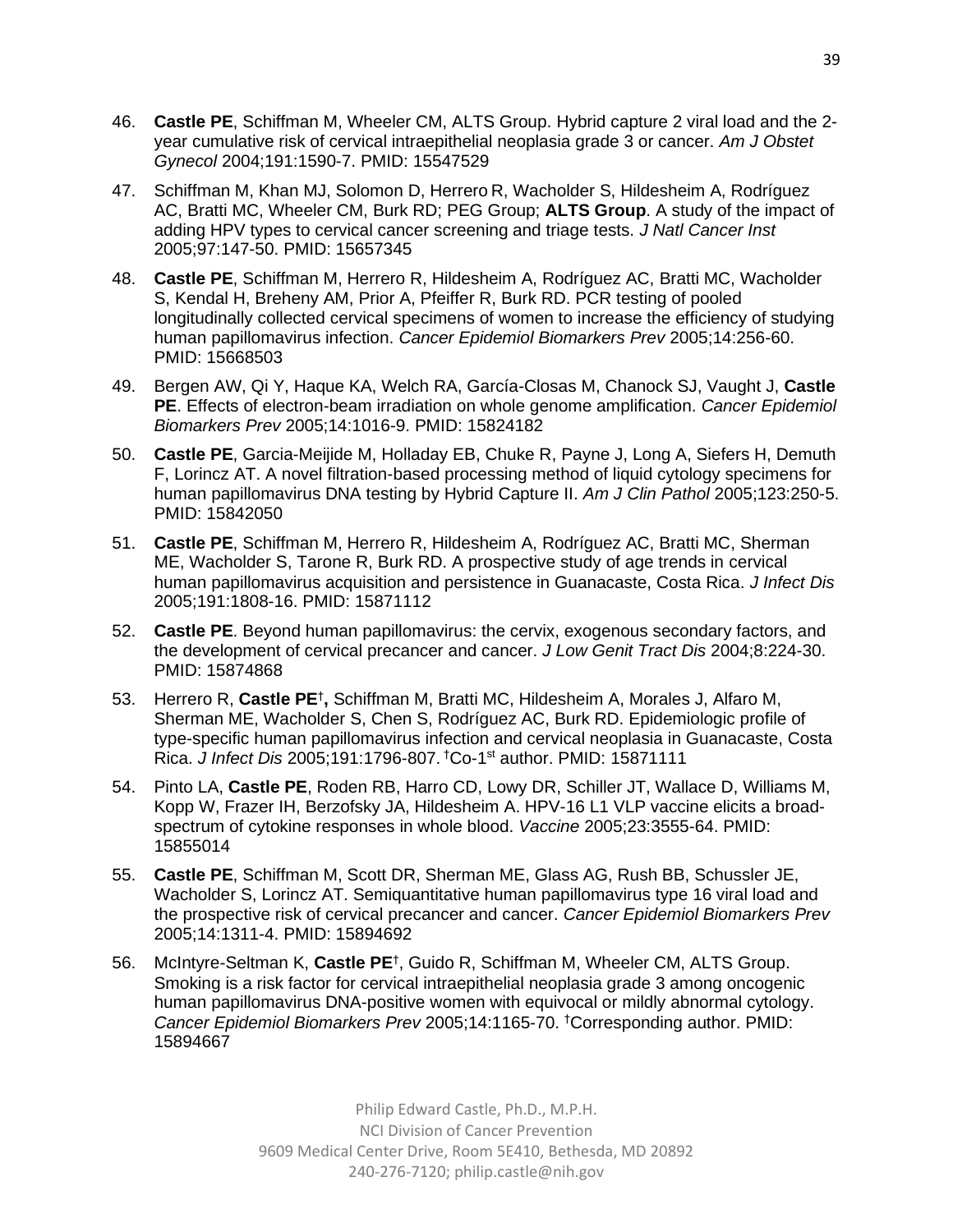- 57. Schiffman M, Herrero R, DeSalle R, Hildesheim A, Wacholder S, Rodríguez AC, Bratti MC, Sherman ME, Morales J, Guillen D, Alfaro M, Hutchinson M, Wright TC, Solomon D, Chen Z, Schussler J, **Castle PE**, Burk RD. The carcinogenicity of human papillomavirus types reflects viral evolution. *Virology* 2005;337:76-84. PMID: 15914222
- 58. **Castle PE**, Walker JL, Schiffman M, Wheeler CM. Hormonal contraceptive use, pregnancy and parity, and the risk of cervical intraepithelial neoplasia grade 3 among oncogenic HPV DNA-positive women with equivocal or mildly abnormal cytology. *Int J Cancer* 2005;117:1007–12. PMID: 15986443
- 59. **Castle PE**, Solomon D, Schiffman M, Wheeler CM. Human papillomavirus type 16 infections and 2-year absolute risk of cervical precancer in women with equivocal or mild cytologic abnormalities. *J Natl Cancer Inst* 2005;97:1066-71. PMID: 16030304
- 60. Khan MJ, **Castle PE**† , Lorincz AT, Wacholder S, Sherman M, Scott DR, Rush BB, Glass AG, Schiffman M. The elevated 10-year risk of cervical precancer and cancer in women with human papillomavirus (HPV) type 16 or 18 and the possible utility of type-specific HPV testing in clinical practice. *J Natl Cancer Inst* 2005;97:1072-9. †Corresponding author. PMID: 16030305
- 61. McGlynn KA, Devesa SS, Graubard BI, **Castle PE**. Increasing incidence of testicular germ cell tumors among black men in the United States. *J Clin Oncol* 2005;23:5757-61. PMID: 16110032
- 62. **Castle PE**, Ashfaq R, Ansari F, Muller CY. Immunohistochemical evaluation of heat shock proteins in normal and preinvasive lesions of the cervix. *Cancer Lett* 2005;229:245-52. PMID: 16112431
- 63. Schiffman M, Wheeler CM, Dasgupta A, Solomon D, **Castle PE**; ALTS Group. A comparison of a prototype PCR assay and Hybrid Capture 2 for detection of carcinogenic human papillomavirus DNA in women with equivocal or mildly abnormal papanicolaou smears. *Am J Clin Pathol* 2005;124:722-32. PMID: 16203281
- 64. Jeronimo J, Long R, Neve L, Ferris D, Noller K, Spitzer M, Mitra S, Guo J, Nutter B, **Castle P**, Herrero R, Rodriguez AC, Schiffman M. Preparing digitized cervigrams for colposcopy research and education: determination of optimal resolution and compression parameters. *J Low Genit Tract Dis* 2006;10:39-44. PMID: 16378030
- 65. **Castle PE**, Jeronimo J, Schiffman M, Herrero R, Rodríguez AC, Bratti MC, Hildesheim A, Wacholder S, Long LR, Neve L, Pfeiffer R, Burk RD. Age-related changes of the cervix influence human papillomavirus type distribution. *Cancer Res* 2006;66:1218-24. PMID: 16424061
- 66. Sherman ME, **Castle PE**, Solomon D; ALTS group. Cervical cytology of atypical squamous cells–cannot exclude high-grade squamous intraepithelial lesion (ASC-H): characteristics and histologic outcomes. *Cancer* 2006;108:298-303. PMID: 16544318
- 67. Atkins KA, Jeronimo J, Stoler MH; ALTS group (including **Castle PE**). Description of patients with squamous cell carcinoma in the Atypical Squamous Cells of Undetermined Significance/Low-grade Squamous Intraepithelial Lesion Triage Study. *Cancer* 2006;108:212-21. PMID: 16680733
- 68. Kreimer AR, Guido RS, Solomon D, Schiffman M, Wacholder S, Jeronimo J, Wheeler CM, **Castle PE**. Human papillomavirus testing following loop electrosurgical excision procedure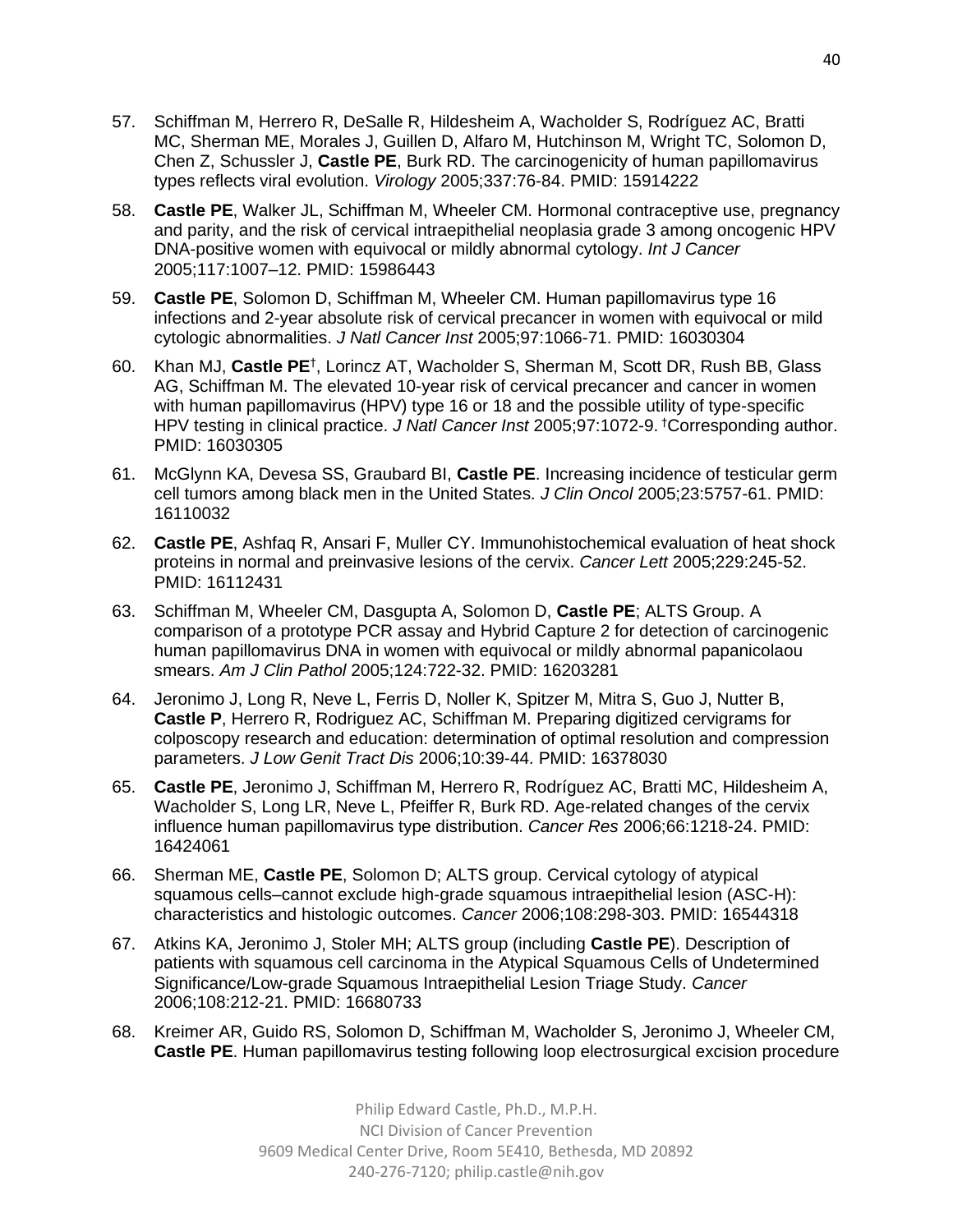identifies women at risk for posttreatment cervical intraepithelial neoplasia grade 2 or 3 disease. *Cancer Epidemiol Biomarkers Prev* 2006;15:908-14. PMID: 16702369

- 69. **Castle PE**, Aftab A, Saint-Jean G, Mendez L. Detection of carcinogenic human papillomavirus in specimens collected with a novel self-sampling device. *J Clin Microbiol* 2006;44:2158-9. PMID: 16757614
- 70. **Castle PE**, Sadorra M, Garcia F, Holladay EB, Kornegay J. Pilot study of a commercialized human papillomavirus (HPV) genotyping assay: comparison of HPV risk group to cytology and histology. *J Clin Microbiol* 2006;44:3915-7. PMID: 16971652
- 71. Wheeler CM, Hunt WC, Schiffman M, **Castle PE**; Atypical Squamous Cells of Undetermined Significance/Low-Grade Squamous Intraepithelial Lesions Triage Study Group. Human papillomavirus genotypes and the cumulative 2-year risk of cervical precancer. *J Infect Dis* 2006;194:1291-9. PMID: 17041856
- 72. Kovacic MB, **Castle PE**, Herrero R, Schiffman M, Sherman ME, Wacholder S, Rodríguez AC, Hutchinson ML, Bratti MC, Hildesheim A, Morales J, Alfaro M, Burk RD. Relationships of human papillomavirus type, qualitative viral load, and age with cytologic abnormality. *Cancer Res* 2006;66:10112-9. PMID: 17047075
- 73. **Castle PE**, Schiffman M, Glass AG, Rush BB, Scott DR, Wacholder S, Dunn A, Burk RD. Human papillomavirus prevalence in women who have and have not undergone hysterectomies. *J Infect Dis* 2006;194:1702-5. PMID: 17109342
- 74. Kreimer AR, Katki HA, Schiffman M, Wheeler CM, **Castle PE**; ASCUS-LSIL Triage Study Group. Viral determinants of human papillomavirus persistence following loop electrical excision procedure treatment for cervical intraepithelial neoplasia grade 2 or 3. *Cancer Epidemiol Biomarkers Prev* 2007;16:11-6. PMID: 17220326
- 75. C**astle PE**, Sadorra M, Garcia FAR, Cullen AP, Lorincz AT, Mitchell AL, Whitby D, Chuke R Kornegay JR. Mouthwash as a low-cost and safe specimen transport medium for human papillomavirus DNA testing of cervicovaginal specimens. *Cancer Epidemiol Biomarkers Prev* 2007;16:840-3. PMID: 17416781
- 76. **Castle PE**, Stoler MH, Solomon D, Schiffman M. The relationship of community biopsydiagnosed cervical intraepithelial neoplasia grade 2 to the quality control pathologyreviewed diagnoses: an ALTS report. *Am J Clin Pathol* 2007;127:805-15. PMID: 17439841
- 77. Safaeian M, Herrero R, Hildesheim A, Quint W, Freer E, Van Doorn LJ, Porras C, Silva S, González P, Bratti MC, Rodríguez AC, **Castle P**, Costa Rican Vaccine Trial Group. Comparison of the SPF10-LiPA system to the Hybrid Capture 2 assay for detection of carcinogenic human papillomavirus genotypes among 5,683 young women in Guanacaste, Costa Rica. *J Clin Microbiol* 2007;45:1447-54. PMID: 17344361
- 78. Moore LE, Bergen AW, Haque KA, Qi Y, **Castle P**, Chanock SJ, Egan K, Newcomb P, Titus-Ernstoff L, Alguacil J, Rothman N, Garcia-Closas M. Whole genome amplification of buccal cytobrush DNA collected for molecular epidemiology studies. *Biomarkers* 2007; 12:303-12. PMID: 17453743
- 79. Plummer M, Schiffman M, **Castle PE**, Maucort-Boulch D, Wheeler CM; ALTS Group. A 2 year prospective study of human papillomavirus persistence among women with a cytological diagnosis of atypical squamous cells of undetermined significance or low-grade squamous intraepithelial lesion. *J Infect Dis* 2007;195:1582-9. PMID: 17471427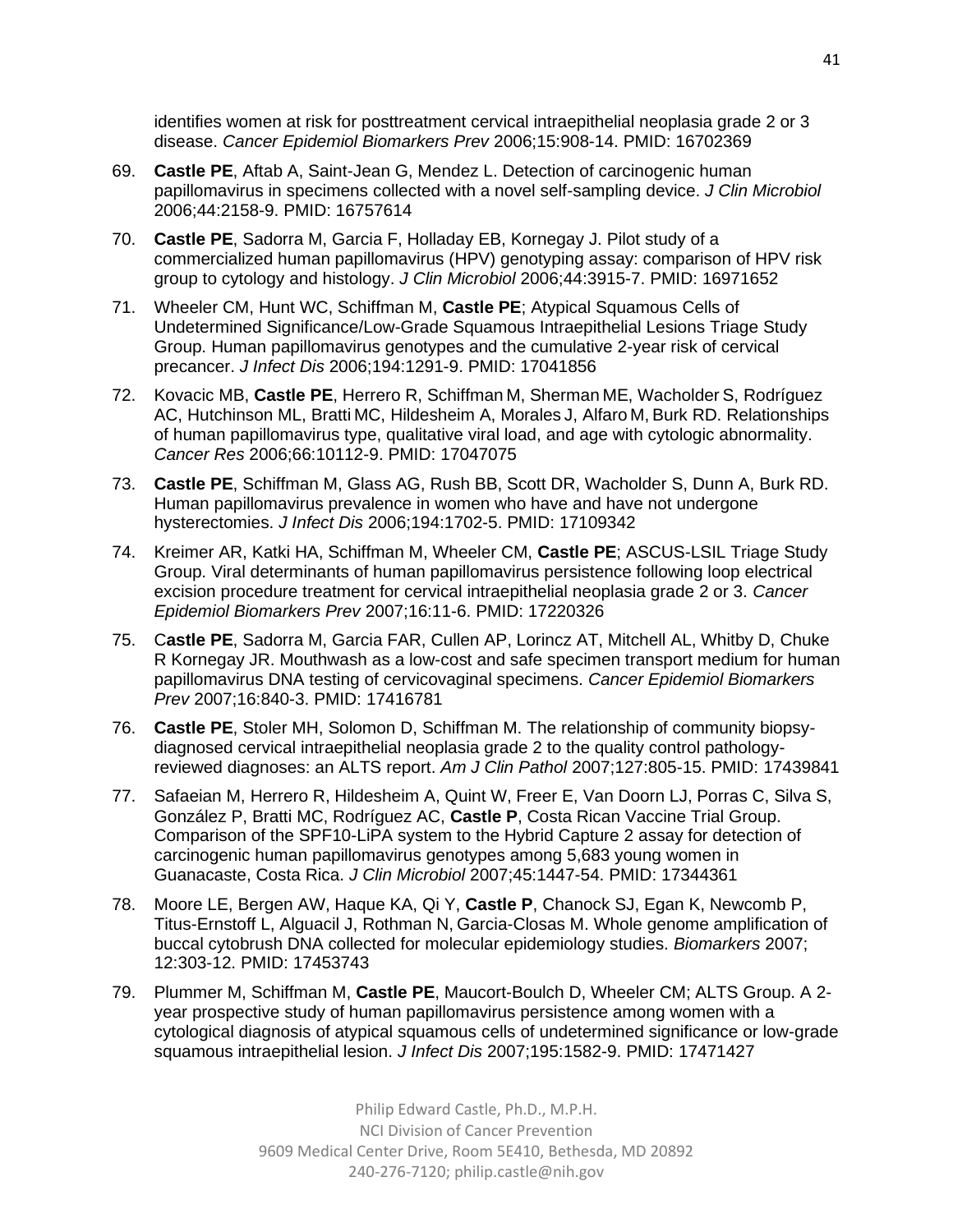- 80. **Castle PE**, Dockter J, Giachetti C, Garcia FAR, McCormick MK, Mitchell AL, Holladay EB, Kolk DP. A cross-sectional study of a prototype carcinogenic human papillomavirus E6/E7 messenger RNA assay for detection of cervical precancer and cancer. *Clin Cancer Res* 2007;13:2599-605. PMID: 17473189
- 81. Safaeian M, Solomon D, Wacholder S, Schiffman M, **Castle P**. Risk of precancer and follow-up management strategies for women with human papillomavirus-negative atypical squamous cells of undetermined significance. *Obstet Gynecol* 2007;109:1325-31. PMID: 17540804
- 82. Pratt MM, Sirajuddin P, Poirier MC, Schiffman M, Glass AG, Scott DR, Rush BB, Olivero OA, **Castle PE**. Polycyclic aromatic hydrocarbon-DNA adducts in cervix of women infected with carcinogenic human papillomavirus types: an immunohistochemistry study. *Mutat Res* 2007;624:114-23. PMID: 17583755; PMCID:PMC4383290
- 83. Jeronimo J, Massad LS, Schiffman M; National Institutes of Health/American Society for Colposcopy and **Cervical Pathology (NIH/ASCCP) Research Group**. Visual appearance of the uterine cervix: correlation with human papillomavirus detection and type. *Am J Obstet Gynecol* 2007;197:47.e1-8. PMID: 17618753
- 84. **Castle PE**, Rodríguez AC, Porras C, Herrero R, Schiffman M, Gonzalez P, Hildesheim A, Burk RD. A comparison of cervical and vaginal human papillomavirus. *Sex Transm Dis* 2007;34:849-55. PMID: 17621246; PMCID:PMC3962831
- 85. Solomon D, Stoler M, Jeronimo J, Khan M, **Castle P**, Schiffman M. Diagnostic utility of endocervical curettage in women undergoing colposcopy for equivocal or low-grade cytologic abnormalities. *Obstet Gynecol* 2007;110:288-95. PMID: 17666602
- 86. LaMere BJ, Kornegay J, Fetterman B, Sadorra M, **Castle PE**; PaP Cohort Study Group. Human papillomavirus genotyping after denaturation of specimens for Hybrid Capture 2 testing: feasibility study for the HPV persistence and progression cohort. *J Virol Methods* 2007;146:80-5. PMID: 17673302; PMCID:PMC2683347
- 87. Mariategui J, Santos C, Taxa L, Jeronimo J, **Castle PE**. Comparison of depth of necrosis achieved by CO<sub>2</sub>- and N<sub>2</sub>O-cryotherapy. *Int J Gynaecol Obstet* 2008;100:24-6. PMID: 17897647
- 88. Schiffman M, **Castle PE**, Jeronimo J, Rodríguez AC, Wacholder S. Human papillomavirus and cervical cancer. *Lancet* 2007;370:890-907. PMID: 17826171
- 89. Jeronimo J, Massad LS, **Castle PE**, Wacholder S, Schiffman M; National Institutes of Health (NIH)-American Society for Colposcopy and Cervical Pathology (ASCCP) Research Group. Interobserver agreement in the evaluation of digitized cervical images. *Obstet Gynecol* 2007;110:833-40. PMID: 17906017
- 90. Seamans Y, Loesel C, Jeronimo J, Sellors J, **Castle PE**. Effect of cough technique and cryogen gas on temperatures achieved during simulated cryotherapy. *BMC Womens Health* 2007;7:16. PMID: 17908317; PMCID:PMC2048944
- 91. **Castle PE**, Gravitt PE, Solomon D, Wheeler CM, Schiffman M. Comparison of linear array and line blot assay for detection of human papillomavirus and diagnosis of cervical precancer and cancer in the Atypical Squamous Cells of Undetermined Significance and Low-grade Squamous Intraepithelial Lesion Triage Study. *J Clin Microbiol* 2008;46:109-17. PMID: 17989194; PMCID:PMC2224265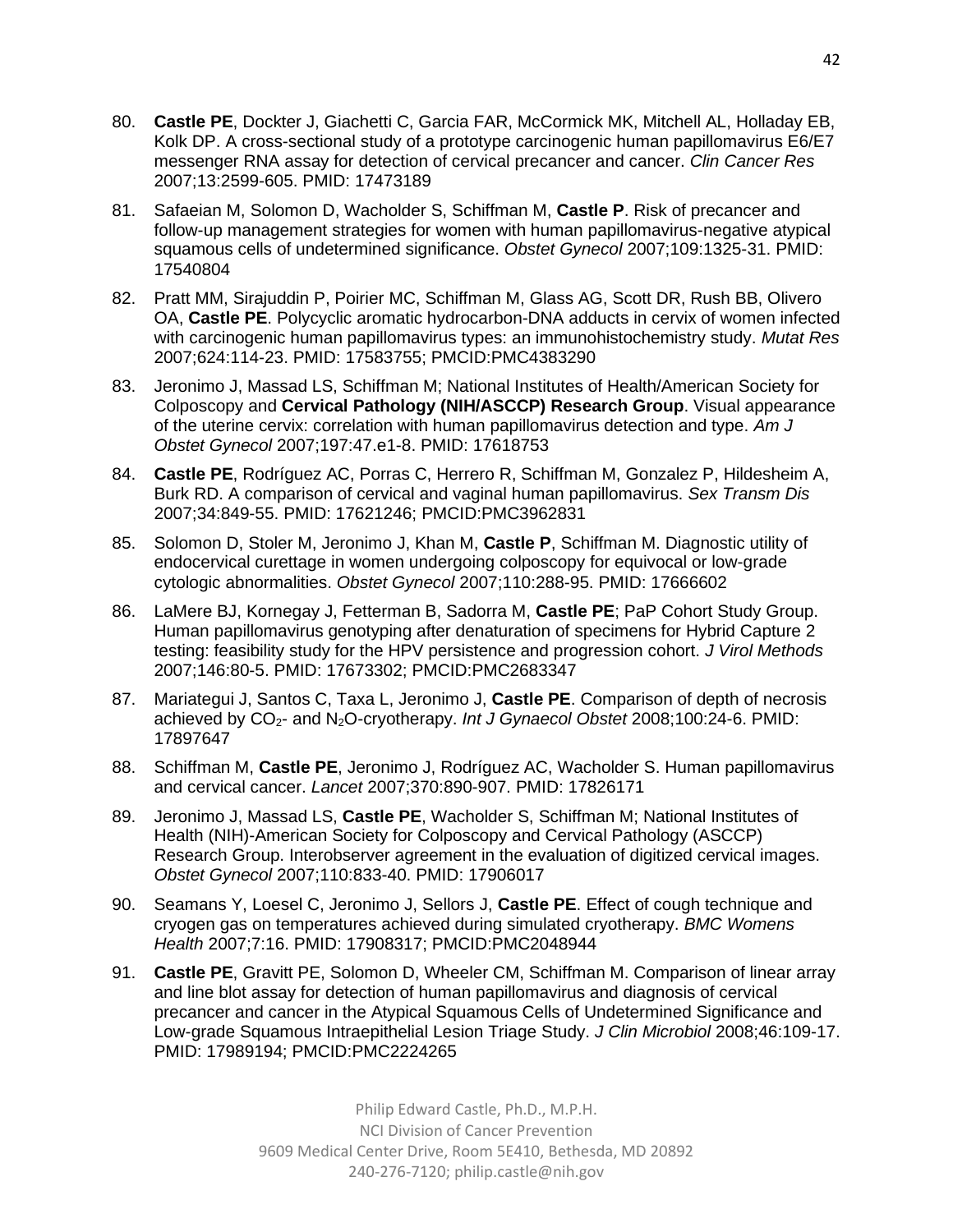- 92. **Castle PE**, Sideri M, Jeronimo J, Solomon D, Schiffman M. Risk assessment to guide the prevention of cervical cancer. *Am J Obstet Gynecol* 2007;197:356.e1-e6. PMID: 17904958; *J Low Genit Tract Dis* 2008;12:1-7. PMID: 18162804; PMCID:PMC2128712
- 93. Rodríguez AC, Schiffman M, Herrero R, Wacholder S, Hildesheim A, **Castle PE**, Solomon D, Burk RD, Proyecto Epidemiológico Guanacaste Group. Rapid clearance of human papillomavirus and implications for clinical focus on persistent infections. *J Natl Cancer Inst* 2008;100:513-7. PMID: 18364507; PMCID:PMC3705579
- 94. **Castle PE**, Cox JT, Jeronimo J, Solomon D, Wheeler CM, Gravitt PE, Schiffman M. An analysis of high-risk human papillomavirus DNA-negative cervical precancer in the ASCUS-LSIL Triage Study (ALTS). *Obstet Gynecol* 2008;111:847-56. PMID: 18378743
- 95. Gravitt PE, Schiffman M, Solomon D, Wheeler CM, **Castle PE**. A comparison of Linear Array and Hybrid Capture 2 for detection of carcinogenic human papillomavirus and cervical precancer in ASCUS LSIL Triage Study. *Cancer Epidemiol Biomarkers Prev*  2008;17:1248-54. PMID: 18483347; PMCID:PMC2705141
- 96. Massad LS, Jeronimo J, Schiffman M; National Institutes of Health (NIH)-American Society of Colposcopy and Cervical Pathology (ASCCP) Research Group (including **Castle PE**). Interobserver agreement in the assessment of components of colposcopic grading. *Obstet Gynecol* 2008;111:1279-84. PMID: 18515509
- 97. Galgano MT, **Castle PE**, Stoler MH, Solomon D, Schiffman M. Can HPV-16 genotyping provide a benchmark for cervical biopsy specimen interpretation? *Am J Clin Pathol* 2008;130:65-70. PMID: 18550472
- 98. LaMere BJ, Howell R, Fetterman B, Shieh J, **Castle PE**; PaP Cohort Study Group. Impact of 6-month frozen storage of cervical specimens in alkaline buffer conditions on human papillomavirus genotyping. *J Virol Methods* 2008;151:298-300. PMID: 18571737; PMCID:PMC2577906
- 99. **Castle PE**, Solomon D, Wheeler CM, Gravitt PE, Wacholder S, Schiffman M. Human papillomavirus genotype specificity of Hybrid Capture 2. *J Clin Microbiol* 2008;46:2595- 604. PMID: 18579716; PMCID:PMC2519476
- 100. **Castle PE**, Cox JT, Solomon D, Schiffman M. Factors influencing histologic confirmation of high-grade squamous intraepithelial lesion cytology. *Obstet Gynecol* 2008;112:637-45. PMID: 18757663; PMCID:PMC2634751
- 101. Meijer CJLM, Berkhof J, **Castle PE**, Hesselink AT, Franco EL, Ronco G, Arbyn M, Bosch FX, Cuzick J, Dillner J, Heideman DAM, Snijders PJF. Guidelines for human papillomavirus DNA test requirements for primary cervical cancer screening in women 30 years and older. *Int J Cancer* 2009;124:516-20. PMID: 18973271; PMCID:PMC2789446
- 102. **Castle PE**, Porras C, Quint WG, Rodríguez AC, Schiffman M, Gravitt PE, González P, Katki H, Silva S, Freer E, Van Doorn L-J, Jiménez S, Herrero R, Hildesheim A; CVT Group. Comparison of two PCR-based human papillomavirus genotyping methods. *J Clin Microbiol* 2008;46:3437-45. PMID: 18716224; PMCID:PMC2566086
- 103. **Castle PE**, Schiffman M, Wheeler CM, Solomon D. Evidence for frequent regression of cervical intraepithelial neoplasia-grade 2. *Obstet Gynecol* 2009;113:18-25. PMID: 19104355; PMCID:PMC2694845
- 104. Xi LF, Koutsky LA, **Castle PE**, Wheeler CM, Galloway DA, Mao C, Ho J, Kiviat NB.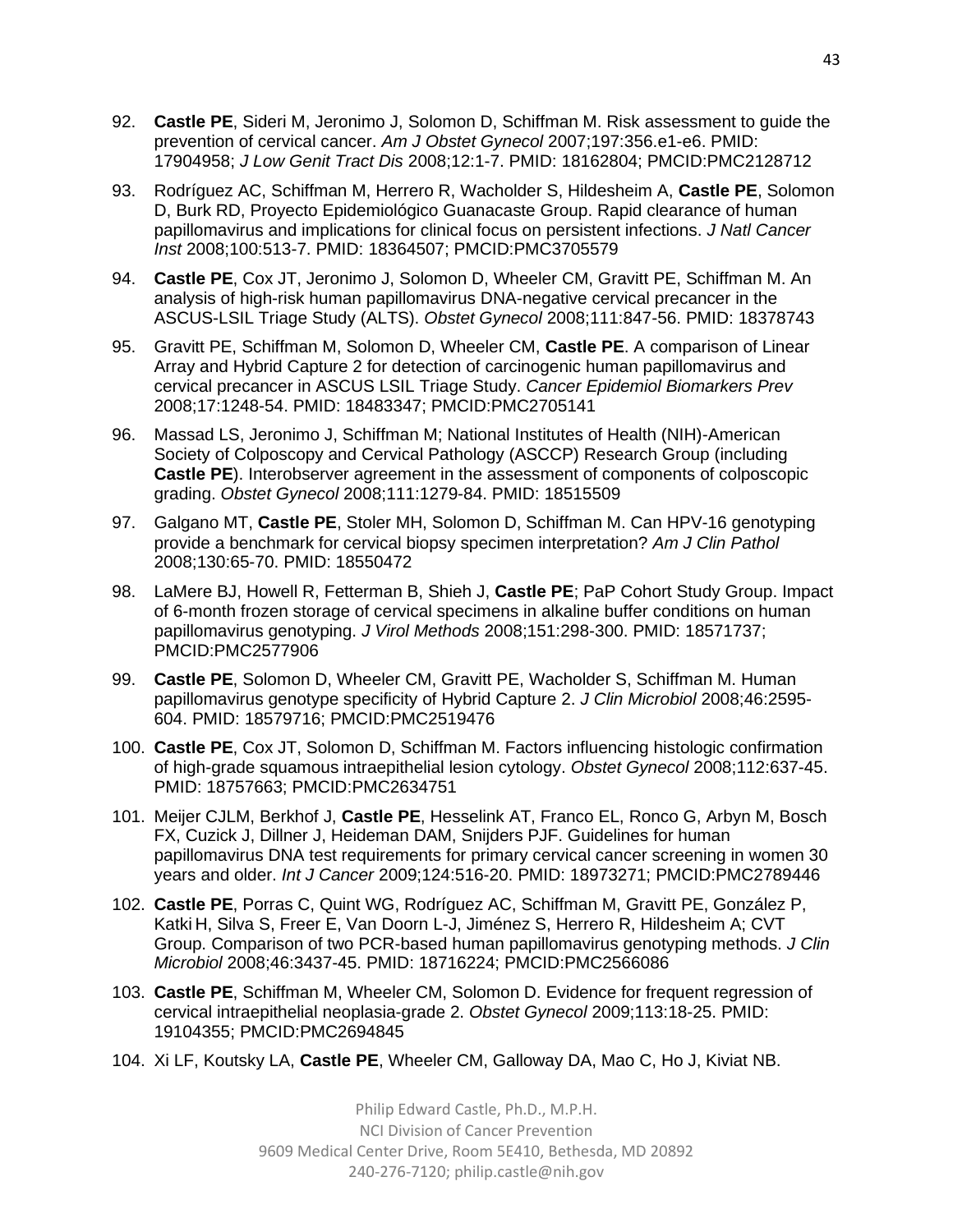Human papillomavirus type 18 DNA load and 2-year cumulative diagnoses of cervical intraepithelial neoplasia grades 2-3. *J Natl Cancer Inst* 2009;101:153-61. PMID: 19176451; PMCID:PMC2724855

- 105. Reimers LL, Anderson WF, Rosenberg PS, Henson DE, **Castle PE**. Etiologic heterogeneity for cervical carcinoma by histopathologic type, using comparative ageperiod-cohort models. *Cancer Epidemiol Biomarkers Prev* 2009;18:792-800. PMID: 19258470
- 106. **Castle PE**, Fetterman B, Poitras N, Lorey T, Shaber R, Kinney W. Five-year experience of human papillomavirus DNA and Pap test cotesting. *Obstet Gynecol* 2009;113:595-600. PMID: 19300322; PMCID:PMC2747731
- 107. Wheeler CM, Hunt WC, Joste NE, Key CR, Quint WGV, **Castle PE**. Human papillomavirus genotype distributions: implications for vaccination and cancer screening in the United States. *J Natl Cancer Inst* 2009;101:475-87. PMID: 19318628; PMCID:PMC2664090
- 108. Safaeian M, Schiffman M, Gage J, Solomon D, Wheeler CM, **Castle PE**. Detection of precancerous cervical lesions is differential by human papillomavirus type. *Cancer Res* 2009;69:3262-6. PMID: 19351830; PMCID:PMC3155840
- 109. **Castle PE**, Kreimer AR, Wacholder S, Wheeler CM, Koutsky LA, Rydzak G, Buckman DW, Graubard B, Schiffman M. Influence of loop electrosurgical excision procedure on subsequent acquisition of new human papillomavirus infections. *J Infect Dis* 2009;199:1612-20. PMID: 19405865; PMCID:PMC2790913
- 110. Wentzensen N, Gravitt PE, Solomon D, Wheeler CM, **Castle PE**. A study of Amplicor human papillomavirus DNA detection in the Atypical Squamous Cells of Undetermined Significance/Low-Grade Squamous Intraepithelial Lesions Triage Study. *Cancer Epidemiol Biomarkers Prev* 2009;18:1341-9. PMID: 19423515; PMCID:PMC2804087
- 111. Singh DK, Anastos K, Hoover DR, Burk RD, Shi Q, Ngendahayo L, Mutimura E, Cajigas A, Bigirimani V, Cai X, Rwamwejo J, Vuolo M, Cohen M, **Castle PE**. Human papillomavirus infection and cervical cytology in HIV-infected and HIV-uninfected Rwandan women. *J Infect Dis* 2009;199:1851-61. PMID: 19435429; PMCID:PMC2814215
- 112. **Castle PE**, Fetterman B, Akhtar I, Husain M, Gold MA, Guido R, Glass AG, Kinney W. Age-appropriate use of human papillomavirus vaccines in the U.S. *Gynecol Oncol* 2009;114:365-9. PMID: 19464729; PMCID:PMC2729751
- 113. Massad LS, Jeronimo J, Katki H, Schiffman M; National Institutes of Health (NIH)- American Society for Colposcopy and Cervical Pathology Research Group (including **Castle PE**). The accuracy of colposcopic grading for detection of high-grade cervical intraepithelial neoplasia. *J Low Genit Tract Dis* 2009;13:137-44. PMID: 19550210; PMCID:PMC2921444
- 114. **Castle PE**, Rodríguez AC, Burk RD, Herrero R, Hildesheim A, Solomon D, Sherman ME, Jeronimo J, Alfaro M, Morales J, Guillen D, Hutchinson ML, Wacholder S, Schiffman M. Neither one-time negative screening tests nor negative colposcopy provides absolute reassurance against cervical cancer. *Int J Cancer* 2009;125:1649-56. PMID: 19569231; PMCID:PMC2766540
- 115. **Castle PE**, Rodríguez AC, Burk RD, Herrero R, Wacholder S, Alfaro M, Morales J, Guillen D, Sherman ME, Solomon D, Schiffman M, Proyecto Epidemiológico Guanacaste (PEG)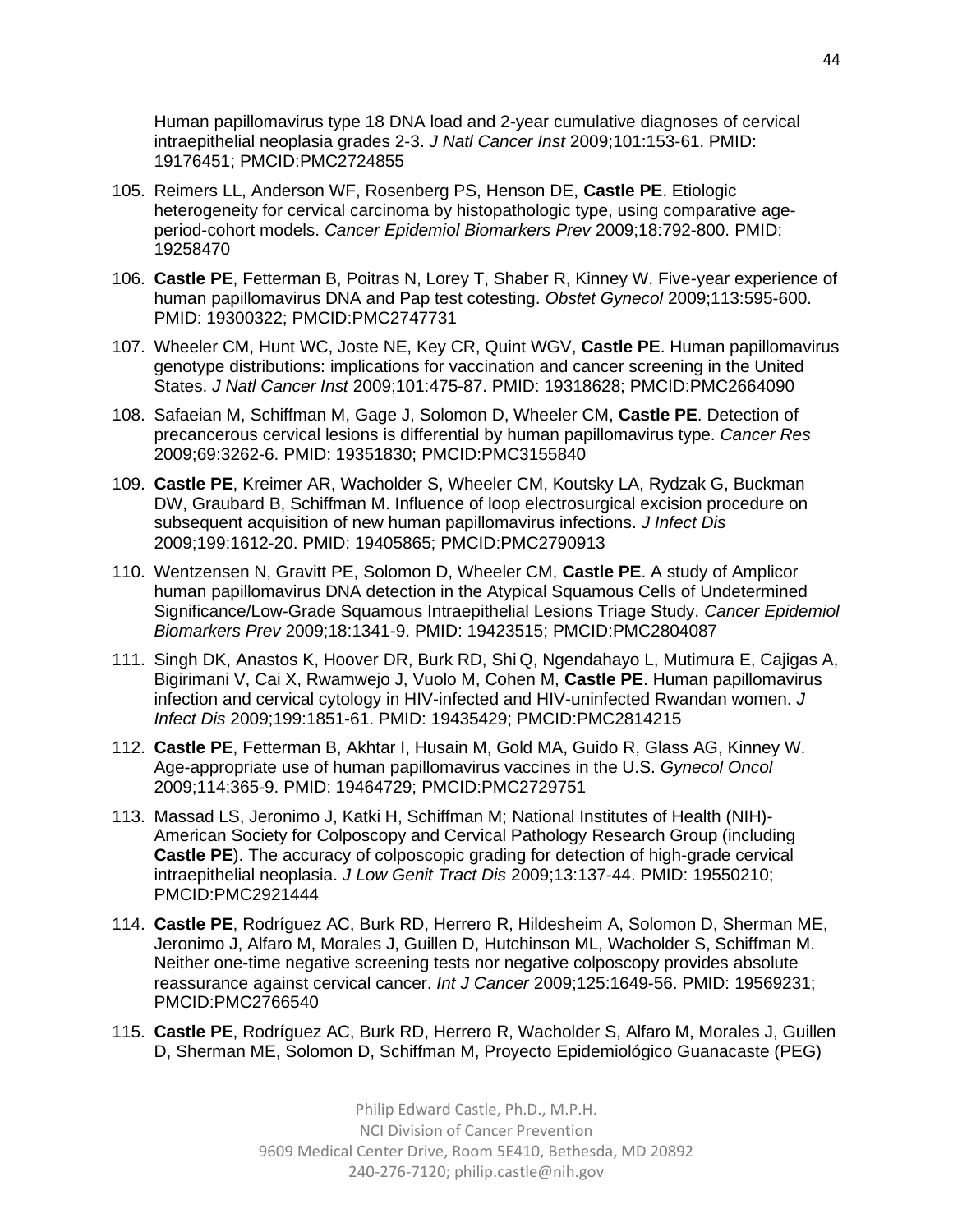Group. Short term persistence of human papillomavirus and risk of cervical precancer and cancer: population based cohort study. *BMJ* 2009;339:b2569. PMID: 19638649; PMCID:PMC2718087

- 116. **Castle PE**, Sadorra M, Lau T, Aldrich C, Garcia FA, Kornegay J. Evaluation of a prototype real-time PCR assay for carcinogenic human papillomavirus (HPV) detection and simultaneous HPV genotype 16 (HPV16) and HPV18 genotyping. *J Clin Microbiol* 2009;47:3344-7. PMID: 19675214; PMCID:PMC2756930
- 117. Arbyn M, Ronco G, Cuzick J, Wentzensen N, **Castle PE**. How to evaluate emerging technologies in cervical cancer screening? *Int J Cancer* 2009;125:2489-96. PMID: 19626591; PMCID:PMC2790915
- 118. Maucort-Boulch D, Plummer M, **Castle PE**, Demuth F, Safaeian M, Wheeler CM, Schiffman M. Predictors of human papillomavirus persistence among women with equivocal or mildly abnormal cytology. *Int J Cancer* 2010;126:684-91. PMID: 19609952
- 119. Xi LF, Koutsky LA, **Castle PE**, Edelstein ZR, Meyers C, Ho J, Schiffman M. Relationship between cigarette smoking and human papillomavirus types 16 and 18 DNA load. *Cancer Epidemiol Biomarkers Prev* 2009;18:3490-6. PMID: 19959700; PMCID:PMC2920639
- 120. **Castle PE**, Schiffman M, Wheeler CM, Wentzensen N, Gravitt PE. Impact of improved classification on the association of human papillomavirus with cervical precancer. *Am J Epidemiol* 2010;171:155-63. PMID: 20007673; PMCID:PMC2878104
- 121. **Castle PE**, Fetterman B, Poitras N, Lorey T, Shaber R, Kinney W. Relationship of atypical glandular cell cytology, age, and human papillomavirus detection to cervical and endometrial cancer risks. *Obstet Gynecol* 2010;115:243-8. Erratum in: Obstet Gynecol. 2010;116:775-7. PMID: 20093895
- 122. **Castle PE**, Wentzensen N, Wheeler CM, Rydzak G, Schiffman M. Effect of the number of biopsies on the subsequent acquisition of new human papillomavirus infections. *Obstet Gynecol* 2009;114:1057-62. PMID: 20168107
- 123. Schiffman M, Rodríguez AC, Chen Z, Wacholder S, Herrero R, Hildesheim A, Desalle R, Befano B, Yu K, Safaeian M, Sherman ME, Morales J, Guillen D, Alfaro M, Hutchinson M, Solomon D, **Castle PE**, Burk RD. A population-based prospective study of carcinogenic human papillomavirus (HPV) variant lineages, viral persistence, and cervical neoplasia. *Cancer Res* 2010;70:3159-69. PMID: 20354192; PMCID:PMC2855741
- 124. Moore G, Fetterman B, Cox JT, Poitras N, Lorey T, Kinney W, **Castle PE**. Lessons from practice: risk of CIN3 or cancer associated with HPV-positive ASC-US or LSIL screening result in women aged 21-24. *J Low Genit Tract Dis* 2010;14:97-102. PMID: 20354416; PMCID:PMC2907060
- 125. Scarinci I, Garcia FA, Kobetz E, Partridge EE, Brandt HM, Bell MC, Dignan M, Ma GX, Day JL, **Castle PE**. Cervical cancer prevention: new tools and old barriers. *Cancer*  2010;116:2531-42. PMID: 20310056; PMCID:PMC2876205
- 126. **Castle PE**. Do selective estrogen receptor modulators treat cervical precancer and cancer? *Int J Cancer* 2011;128:997-8. PMID: 20473883; PMCID:PMC2944904
- 127. **Castle PE**, Fetterman B, Cox JT, Shaber R, Poitras N, Lorey T, Kinney W. The agespecific relationships of abnormal cytology and HPV DNA results with the risk of cervical precancer and cancer. *Obstet Gynecol* 2010;116:76-84. PMID: 20567171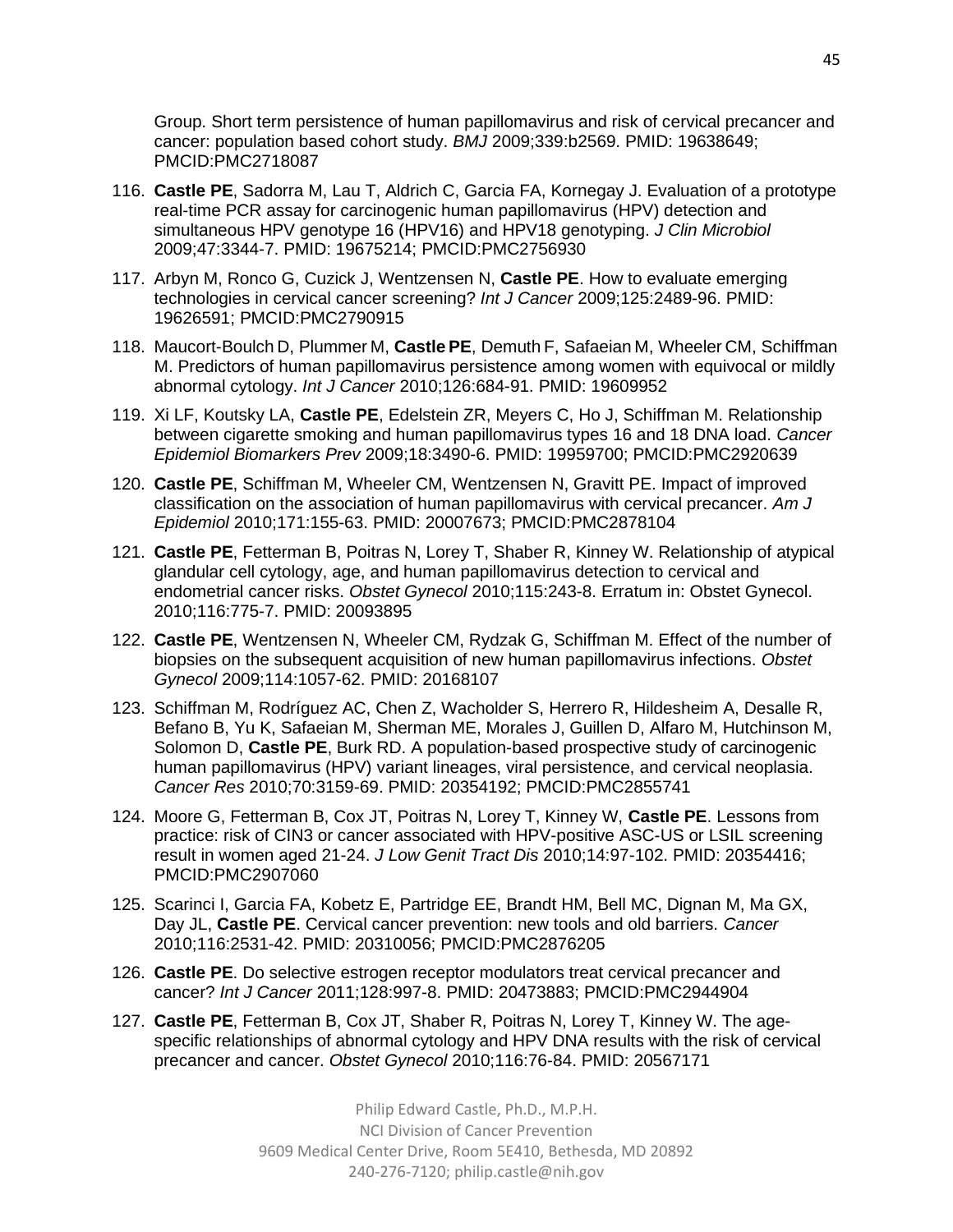- 128. Gage JC, Schiffman M, Solomon D, Wheeler CM, **Castle PE**. Comparison of measurements of human papillomavirus persistence for post-colposcopic surveillance for cervical precancerous lesions. *Cancer Epidemiol Biomarkers Prev* 2010;19:1668-74. PMID: 20615884; PMCID:PMC2919053
- 129. **Castle PE**, Schiffman M, Wheeler CM, Wentzensen N, Gravitt PE. Human papillomavirus genotypes detected at the time of cervical intraepithelial neoplasia grade 3 diagnoses. *Cancer Epidemiol Biomarkers Prev* 2010;19:1675-81. PMID: 20615885; PMCID:PMC2901898
- 130. **Castle PE**, Bulten J, Confortini M, Klinkhamer P, Pellegrini A, Siebers AG, Ronco G, Arbyn M. Age-specific patterns of unsatisfactory results for conventional Pap smears and liquid-based cytology: data from two randomized clinical trials. *BJOG* 2010;117:1067-73. PMID: 20604775; PMCID:PMC2915792
- 131. Gage JC, Schiffman M, Solomon D, Wheeler CM, **Castle PE**. Comparison of measurements of human papillomavirus persistence for postcolposcopic surveillance for cervical precancerous lesions. Cancer Epidemiol Biomarkers Prev 2010;19:1668-74. PMID: 20615884; PMCID:PMC2919053
- 132. Galgano MT, **Castle PE**, Atkins KA, Brix WK, Nassau S, Stoler MH. Using biomarkers as objective standards in the diagnosis of cervical biopsies. *Am J Surg Pathol* 2010;34:1077- 87. PMID: 20661011; PMCID:PMC2921638
- 133. Gage JC, Duggan MA, Nation JG, Gao S, **Castle PE**. Detection of cervical precancer and cancer by endocervical curettage in 13,467 colposcopically-guided biopsy examinations. *Am J Obstet Gynecol* 2010; 203:481.e1-9. PMID: 20800216; PMCID:PMC2975767
- 134. Schweizer J, Lu PS, Berard-Bergery M, Bisht A, Labiad Y, Ho M, Mahoney C, Ramasamy V, Silver JE, Peck RB, Lim J, Jeronimo J, Howard R, Gravitt PE, **Castle PE**. A feasibility study of a human papillomavirus E6 oncoprotein test for detection of cervical precancer and cancer. *J Clin Microbiol* 2010;48:4646-8. PMID: 20926711; PMCID:PMC3008434
- 135. Wentzensen N, Wilson L, Wheeler CM, Carreon JD, Gravitt PE, Schiffman M, **Castle PE**. Hierarchical clustering of HPV genotypes patterns in the ASCUS-LSIL triage study. *Cancer Res* 2010;70:8578-86. PMID: 20959485; PMCID:PMC2970748
- 136. Anastos K, Hoover DR, Cajigas A, Burk RD, Shi Q, Singh DK, Mutimura E, Bigirimani V, Cai X, Rwamwejo J, Cohen M, **Castle PE**. Risk factors for cervical precancer and cancer in HIV-infected, HPV-positive Rwandan women. *PLoS ONE* 2010;5:e13525. PMID: 20976000; PMCID:PMC295812
- 137. Xi LF, Koutsky LA, **Castle PE**, Edelstein ZR, Huibert A, Schiffman M, Kiviat NB. Human papillomavirus type 16 variants in paired enrollment and follow-up cervical samples: implications for proper understanding of type-specific persistent infections. *J Infect Dis* 2010;202:1667-70. PMID: 20977339; PMCID:PMC3107552
- 138. Zhao F-H, Lin MJ, Hu S-Y, Chen F, Zhang R, Belinson JL, Sellors JW, Franceschi S, Qiao Y-L, **Castle PE** (and CCSG). Performance of high-risk human papillomavirus DNA testing as a primary screening tool for cervical cancer: a pooled analysis of 17 population-based studies from China. *Lancet Oncol* 2010;11:1160-71. PMID: 21075054
- 139. Littell RD, Kinney W, Fetterman B, Cox JT, Shaber R, Poitras N, Lorey T, **Castle PE**. Short-term risk of cervical precancer and cancer in women aged 30 and older with a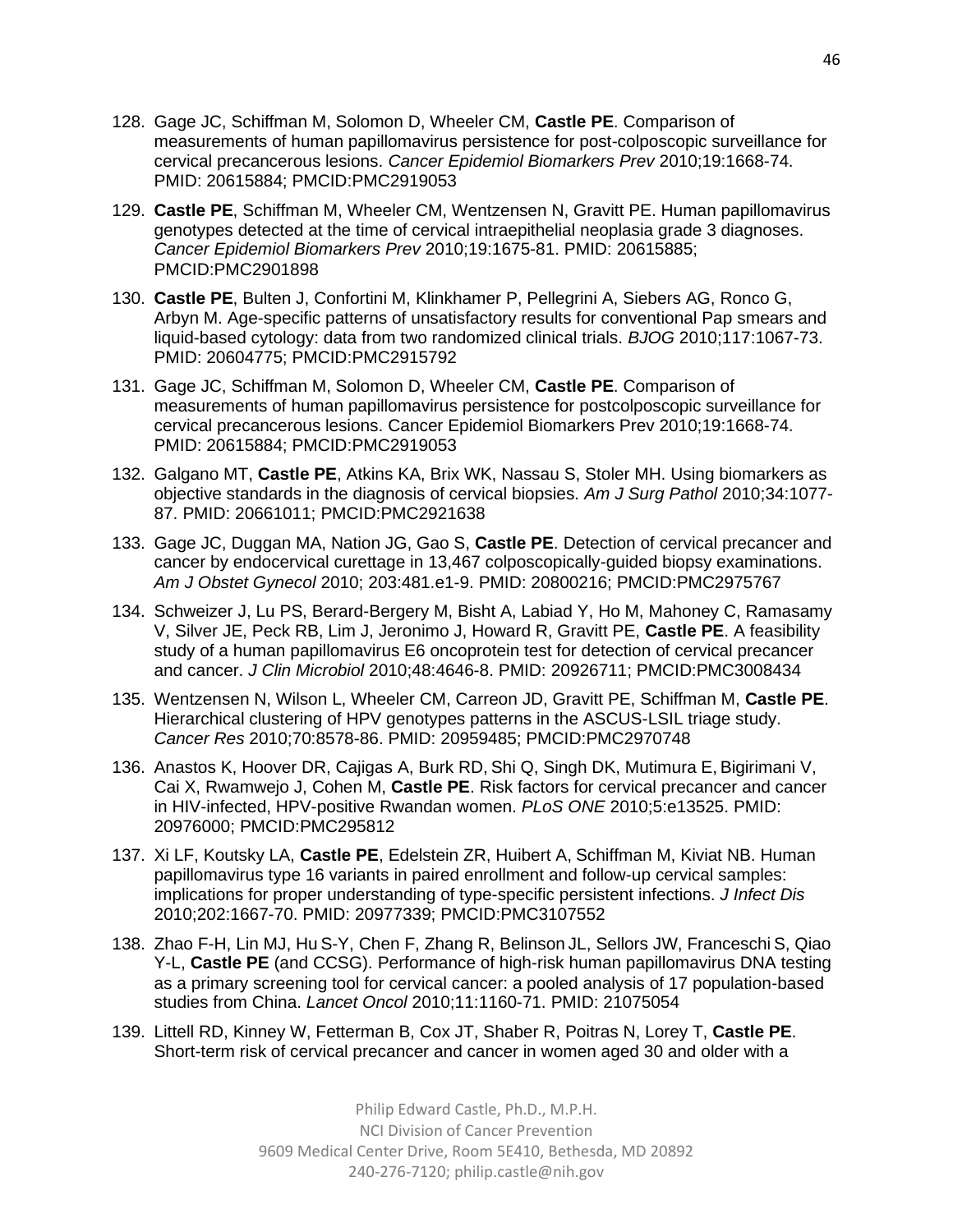human papillomavirus-negative low-grade squamous intraepithelial lesion screening result. *J Low Genit Tract Dis* 2011;15:54-9. PMID: 21192178

- 140. Campos NG, Rodriguez AC, **Castle PE**, Herrero R, Hildesheim A, Katki H, Kim JJ, Wacholder S, Morales J, Burk RD, Schiffman M. Persistence of concurrent infections with multiple human papillomavirus types: A population-based cohort study. *J Infect Dis* 2011;203:823-7. PMID: 21257737; PMCID:PMC3071138
- 141. **Castle PE**, Rodríguez AC, Burk RD, Herrero R, Wacholder S, Hildesheim A, Morales J, Rydzak G, Schiffman M; For the Proyecto Epidemiológico Guanacaste (PEG) Group. Long-term human papillomavirus persistence in the absence of detectable cervical precancer and cancer. *J Infect Dis.* 2011;203:814-822. PMID: 21343148; PMCID:PMC3071125
- 142. **Castle PE**, Fetterman B, Poitras N, Lorey T, Shaber R, Schiffman M, Demuth F, Kinney W. Variable risk of cervical precancer and cancer after a human papillomavirus-positive test. *Obstet Gynecol* 2011;117:650-6. PMID: 21343769
- 143. Kinney W, Fetterman B, Cox JT, Lorey T, Flanagan T, **Castle PE**. Characteristics of 44 cervical cancers diagnosed following Pap negative, high risk HPV positive screening in routine clinical practice. *Gynol Oncol* 2011;121:309-13. PMID: 21276605; PMCID:PMC3081890
- 144. Xi LF, Hughes JP, **Castle PE**, Edelstein ZR, Wang C, Galloway DA, Koutsky LA, Kiviat NA, Schiffman M. Viral load in the natural history of human papillomavirus type 16 infection: a nested case-control study. *J Infect Dis* 2011;203:1425-33. PMID: 21415020; PMCID:PMC3080901
- 145. **Castle PE**, Shaber R, LaMere B, Kinney WK, Fetterman B, Poitras N, Lorey T, Schiffman M, Dunne A, Ostolaza JM, McKinney S, Burk RD. Human Papillomavirus (HPV) genotypes in women with cervical precancer and cancer at Kaiser Permanente Northern California. *Cancer Epidemiol Biomarkers Prev* 2011;20:946-53. PMID: 21415357; PMCID:PMC3117227
- 146. **Castle PE**, Rausa A, Walls T, Gravitt PE, Partridge EE, Olivio V, Niwa S, Morrissey K, Tucker L, Katki H, Scarinci I. Comparative community outreach to increase cervical cancer screening in the Mississippi Delta. *Prev Med* 2011;52:452-5. PMID: 21497619; PMCID:PMC3114876
- 147. Nuño T, **Castle PE**, Harris R, Estrada A, Garcia F.A.R., for the Yuma Project Technical Team. Breast and cervical cancer screening utilization among older Hispanic women living near the U.S.-Mexico border. *J Women's Health (Larchmt)* 2011;20:685-93. PMID: 21428792
- 148. Katki HA, Kinney WK, Fetterman B, Lorey T, Poitras NE, Cheung L, Demuth F, Schiffman M, Wacholder S, **Castle PE**. Cervical cancer risk for over 330,000 women undergoing screening by HPV testing and Pap smears in routine clinical practice. *Lancet Oncol* 2011;12:663-72. PMID: 21684207; PMCID:PMC3272857
- 149. Schiffman M, Glass AG, Wentzensen N, Rush BB, **Castle PE**, Scott DR, Buckland J, Sherman ME, Lorincz AT, Wacholder S, Burk RD. A long-term prospective study of typespecific HPV infection and cervical cancer risk among 20,000 women in the Portland Kaiser Cohort Study. *Cancer Epi Biomarkers Prev* 2011;20:1398-409. PMID: 21602310; PMCID:PMC3156084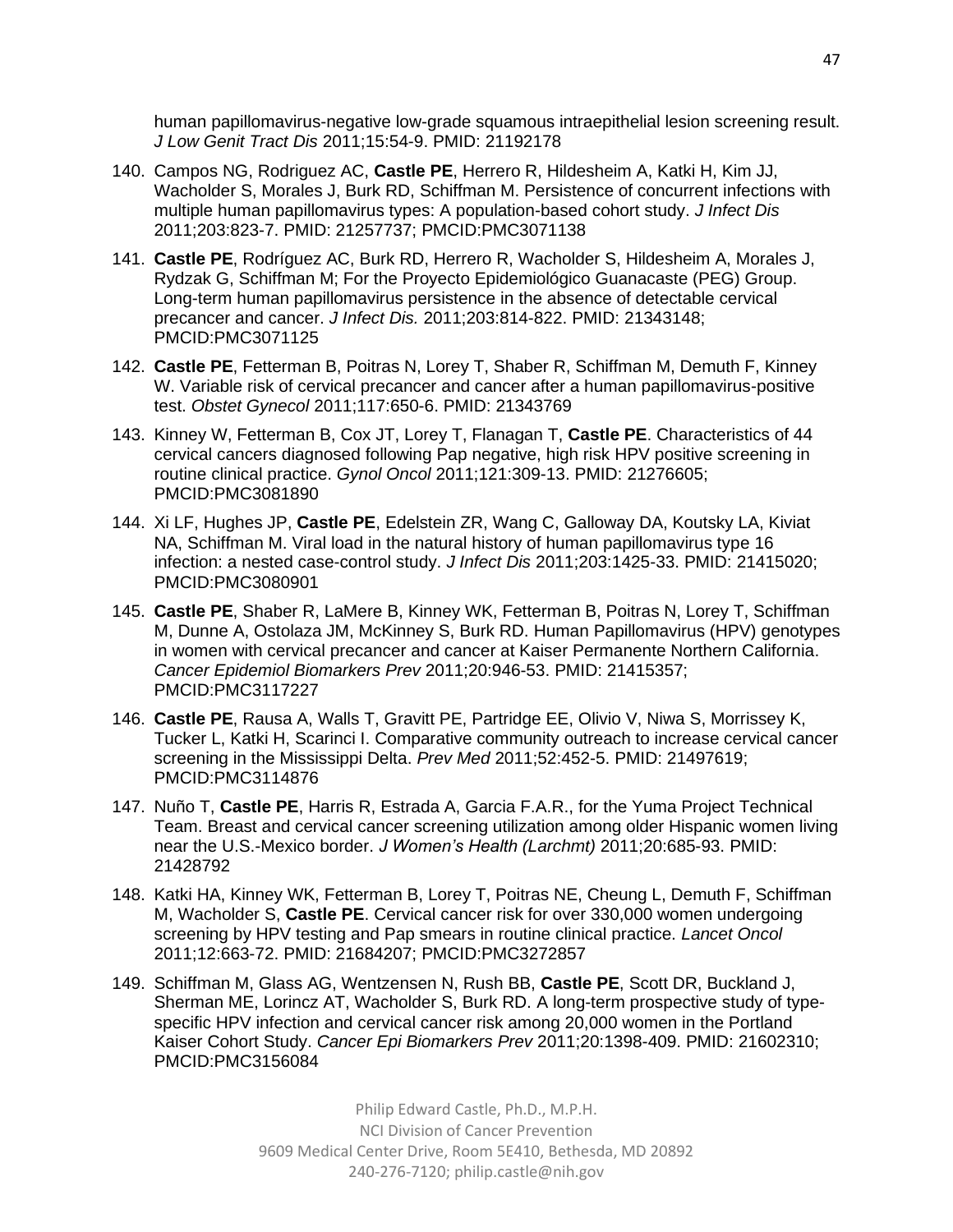- 150. Yang HP, Walmer D, Merisier D, Gage JC, Bell L, Rangwala S, Shrestha N, Kobayashi L, Eder PS, **Castle PE**. A pilot analytic study of a prototype, low-cost human papillomavirus (HPV) 16, 18, and 45 test. *J Virol Methods* 2011;176:112-4. PMID: 21640138; PMCID:PMC3155880
- 151. Gage JC, Ghosh A, Borgonovo S, Follansbee S, Wentzensen N, Gravitt PE, Grabe N, Lahrmann B, **Castle PE**. A comparison of Dacron vs. flocked nylon swabs for anal specimen collection. *Acta Cytologica* 2011;55:364-7. PMID: 21791907; PMCID:PMC3150956
- 152. **Castle PE**, Gutierrez EC, Leitch SV, Maus CE, McMillian RA, Nussbaumer WA, Vaughan LM, Wheeler CM, Gravitt PE, Schiffman M. An evaluation of a new DNA test for carcinogenic human papillomavirus. *J Clin Microbiol* 2011;49:3029-32. PMID: 21632892; PMCID:PMC3147736
- 153. **Castle PE**, Stoler MH, Wright TC, Sharma A, Wright TL, Behrens CM and the ATHENA Study Group. Performance of Carcinogenic Human Papillomavirus (HPV) and HPV16/18 Testing For Detection for Cervical Precancer and Cancer in 40,000 Women. *Lancet Oncol*  2011;12:880–90. PMID: 21865084
- 154. **Castle PE**, Gage JC, Wheeler CM, Schiffman M. The clinical meaning of a cervical intraepithelial neoplasia grade 1 biopsy. *Obstet Gynecol* 2011;118:1222-9. PMID: 22105250; PMCID:PMC3229199
- 155. Gage JC, Scarinci I, Rausa A, Partridge EE, Walls T, Gravitt PE, Olivio V, Niwa S, Morrissey K, Tucker L, **Castle PE**. Comparative performance of human papillomavirus DNA testing using novel sample collection methods. *J Clin Microbiol* 2011;49:4185-9. PMID: 21998422; PMCID:PMC3232937
- 156. Schiffman M, Wentzensen N, Wacholder S, Kinney W, Gage J, **Castle PE**. HPV testing in the prevention of cervical cancer. *J Natl Cancer Inst* 2011;103:368-83. PMID: 21282563; PMCID:PMC3046952
- 157. Gage JC, Sadorra M, LaMere BJ, Aldrich CA, Shaber R, Kinney W, Fetterman B, Lorey T, **Castle PE**. A comparison of the cobas(R) HPV test with Hybrid Capture 2 and Linear Array HPV DNA tests. *J Clin Microbiol* 2012 50:61-65. PMID: 22075592; PMCID:PMC3256696
- 158. Marks M, **Castle PE**, Schiffman M, Gravitt PE. Evaluation of any or type-specific persistence of high-risk human papillomavirus for detecting cervical precancer. *J Clin Microbiol* 2012;50:300-6. PMID: 22162556; PMCID:PMC3264159
- 159. Zhao FH, Lewkowitz A, Chen F, Lin MJ, Hu SY, Zhang X, Pan QJ, Li CQ, Ma JF, Li SM, Smith JS, Belinson JL, Qiao YL, **Castle PE**. A pooled analysis of self-collected cervicovaginal specimen and HPV DNA testing performance as primary screening test for cervical cancer in rural China. *J Natl Cancer Inst* 2012;104:178-88. PMID: 22271765; PMCID:PMC3274511
- 160. Katki HA, Li Y, Edelstein D, **Castle PE**. Estimating the agreement and diagnostic accuracy of two diagnostic tests when one test is conducted on only a subsample of specimens. *Stat Med* 2012;31:436-48. PMID: 22139832; PMCID:PMC3809897
- 161. Belinson JL, Du H, Yang B, Wu R, Belinson SE, Qu X, Pretorius RG, BGI, **Castle PE**. Improved sensitivity of vaginal self-collection and high-risk human papillomavirus testing.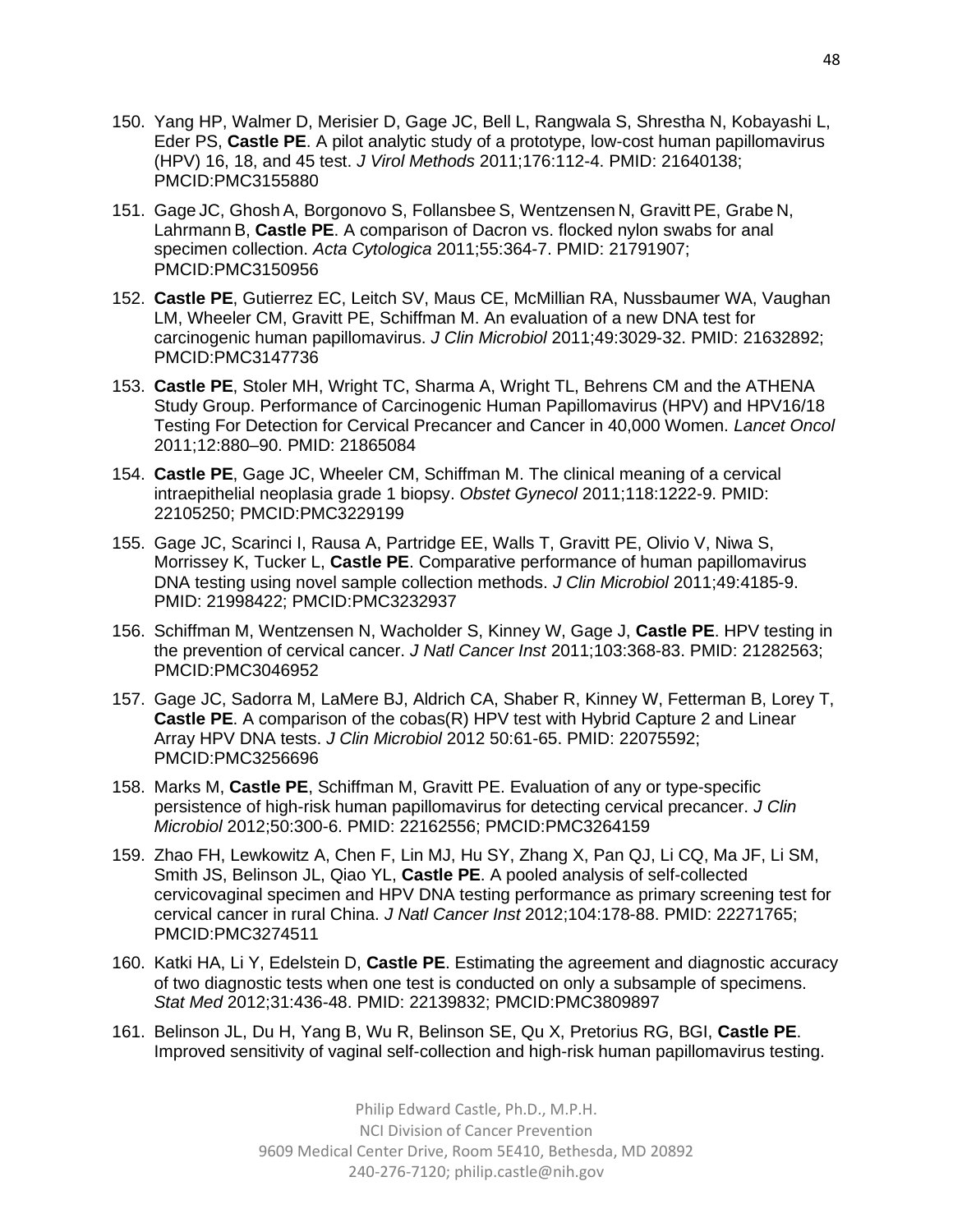*Int J Cancer* 2012;130:1855-60. PMID: 21630255

- 162. Plummer M, Peto J, Franceschi S, on behalf of the **International Collaboration of Epidemiological Studies of Cervical Cancer**. Time since first sexual intercourse and the risk of cervical cancer. *Int J Cancer* 2012;130:2638-44. PMID: 21702036; PMCID:PMC3982220
- 163. Campos NC, Kim JJ, **Castle PE**, Ortendahl JD, O'Shea M, Sanchis MD, Goldie SJ. Health and economic impact of HPV16/18 vaccination and cervical cancer screening in Eastern Africa. *Int J Cancer* 2012 130:2672-84. PMID: 21717458; PMCID:PMC3314721
- 164. D'Souza G, Burk RD, Zhong Y, Minkoff H, Massad LS, Xue X, Watts DH, Anastos K, Palefsky JM, Levine AM, Colie C, **Castle PE**, Strickler HD. Cervicovaginal HPV infection before and after hysterectomy: evidence of different tissue tropism for oncogenic and nononcogenic HPV types in a cohort of HIV-positive and HIV-negative women. *Int J Cancer*  2012;131:1472-8. PMID: 22120980; PMCID:PMC3321069
- 165. Campos NG, **Castle PE**, Schiffman M, Kim JJ. Policy implications for adjusting randomized trial data for economic evaluations: a demonstration from the ASCUS-LSIL Triage Study. *Med Decis Making* 2012;32:400-27. PMID: 22147881; PMCID:PMC3647223
- 166. Dinkelspiel H, Poitras N, Fetterman B, Kinney W, Cox JT, Lorey T, **Castle PE**. Screening History Preceding a Diagnosis of Cervical Cancer in Women Age 65 and Older. *Gynecol Oncol* 2012;126:203-6. PMID: 22561038
- 167. **Castle PE**, Fetterman B, Poitras N, Lorey T, Kinney W. Safety against cervical precancer and cancer following negative human papillomavirus and Pap tests in HIV-infected women. *Arch Intern Med* 2012;172:1041-3. PMID: 22641193
- 168. Keller MJ, Burk RD, Xie X, Anastos K, Massad LS, Minkoff H, Xue X, D'Souza G, Watts HD, Levine AM, **Castle PE**, Colie C, Palefsky JM, Strickler HD. Cervical pre-cancer risk in cytologically normal HIV-infected women who tested negative for oncogenic human papillomavirus (HPV). *JAMA* 2012;308:362-9*.* PMID: 22820789; PMCID:PMC3556987
- 169. Gage JC, Ajenifuja KO, Wentzensen NA, Adepiti AC, Stoler MH, Eder PS, Bell L, Shrestha N, Eklund C, Reilly M, Hutchinson ML, **Castle PE**, Burk RD, Schiffman M. Validation of a lower-cost rapid HPV DNA test in rural Nigeria. *Int J Cancer* 2012;131:2903-9. PMID: 22473652; PMCID:PMC3404249
- 170. Wheeler CM, Hunt WC, Cuzick J, Ingersoll E, Pearse A, Montoya GD, Robertson M, Shearman C, **Castle PE**, For The New Mexico HPV Pap Registry Steering Committee. A population-based study of HPV genotype prevalence in the United States: the New Mexico HPV Pap Registry. *Int J Cancer* 2013;132:198-207. PMID: 22532127; PMCID:PMC3852415
- 171. Guan YY, Wang S, Li B, Feng C, Ci B, Li X, Zhang W, Zhang X, **Castle PE**, Gravitt PE, Qiao YL. Acceptability of Self-Collection for HPV Testing Using FTA Cartridge. *Sex Trans Infect* 2012;88:490-4. *PMID*: 22645391
- 172. Smith BC, McAndrew T, Chen Z, Harari A, Rodriguez AC, **Castle PE**, Schiffman M, Burk RD. Long-term serial sampling and methodological comparison of cervicovaginal microbiome analyses. *PLoS ONE* 2012;7:e40425. PMID: 22792313; PMCID:PMC3392218
- 173. Darragh TM, Tokugawa D, **Castle PE**, Follansbee S, Borgonovo S, Tokugawa D, Schwartz L, LaMere BJ, Gage JC, Fetterman B, Lorey T, Wentzensen N. Inter-rater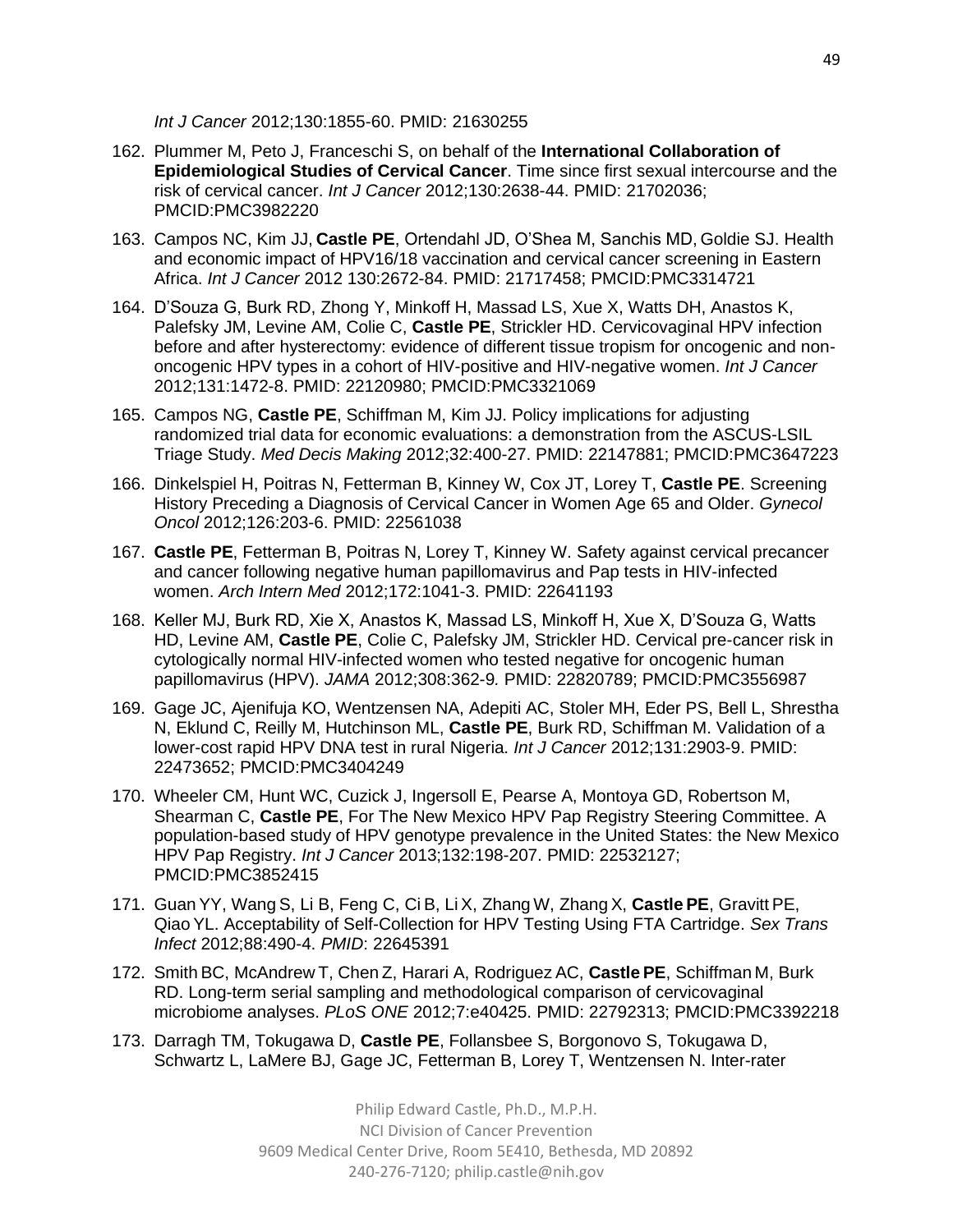agreement for anal cytology. *Cancer Cytopathol* 2013;121:72-8. PMID: 22811048; PMCID:PMC3479324

- 174. Yang Y-S, Smith-McCune K, Darragh TM, Lai Y, Lin J-H, Chang T-C, Guo H-Y, Kesler T, Carter A, **Castle PE**, Cheng S. Direct HPV E6 Whole-Cell ELISA – Objective Measurement of E6 Oncoproteins in Cytology Samples. *Clin Vaccine Immunol* 2012;19:1474-9. PMID: 22815148; PMCID:PMC3428408
- 175. **Castle PE**, Glass AG, Rush BB, Scott DR, Buckland J, Sherman ME, Rydzak G, Lorincz AT, Wentzensen N, Gage JC, Wacholder S. Clinical HPV detection forecasts cervical cancer risk over 18 years of follow-up in 20,000 women. *J Clin Oncol* 2012;30:3044-3050. *PMID*: 22851570; PMCID:PMC3732003
- 176. **Castle PE**, Gravitt PE, Wentzensen N, Schiffman M. A descriptive analysis of prevalent versus incident cervical intraepithelial neoplasia grade 3. *Am J Clin Pathol* 2012 138:241- 246. PMID: 22904136
- 177. Pierce MC, Guan YY, Quinn MK, Wang S, Feng C, Zhang X, Zhang WH, Qiao Y-L, Gravitt PE, **Castle P**, Richards-Kortum R. A pilot study of low-cost, high-resolution microendoscopy as a tool for identifying women with cervical precancer. *Cancer Prev Res* (Phila). 2012;5:1273-9. PMID: 22926339; PMCID:PMC3494281
- 178. Wentzensen N, Follansbee S, Borgonovo S, Tokugawa D, Schwartz L, Darragh TM, Sahasrabuddhe V, LaMere BJ, Gage JC, Fetterman B, Lorey T, **Castle PE**. Performance of HPV genotyping, HPV mRNA expression, and p16/ki67 cytology to detect anal cancer precursors in HIV-positive men. *AIDS* 2012;26:2185-92. PMID: 23018436
- 179. Benard VB, Saraiya MS, **Castle PE**, Watson M. Cervical cancer incidence rates among young females in the United States. *Obstet Gynecol* 2012; 120:1117-23. PMID: 23090530; PMCID:PMC4540330
- 180. Wentzensen N, Sun C, Ghosh A, Kinney W, Mirabello L, Wacholder S, Shaber R, LaMere B, Clarke M, Lorincz AT, **Castle PE**, Schiffman M, Burk RD. Methylation of HPV18, HPV31, and HPV45 genomes is associated with cervical intraepithelial neoplasia grade 3. *J Natl Cancer Inst* 2012;104:1738-49. PMID: 23093560; PMCID:PMC3571257
- 181. **Castle PE**, Follansbee S, Borgonovo S, Tokugawa D, Schwartz L, Lorey TS, LaMere B, Gage J, Fetterman B, Rodriguez AC, Wentzensen N. A comparison of human papillomavirus genotype-specific DNA and E6/E7 mRNA detection to identify anal precancerous lesions among HIV-infected men who have sex with men. *Cancer Epidemiol Biomarkers Prev* 2013;22:42-9. PMID: 23155136; PMCID:PMC3538931
- 182. Sahasrabuddhe VV, **Castle PE**, Stephen Follansbee S, Borgonovo S, Tokugawa D, Schwartz L, Lorey TS, LaMere B, Gage J, Fetterman B, Boyle S, Sadorra M, Tang SD, Darragh TM, Wentzensen N. HPV genotype attribution to anal intraepithelial neoplasia among HIV-infected men who have sex with men. *J Infect Dis* 2013;207:392-401. PMID: 23162133
- 183. Cox JT, **Castle PE**, Behrens CM, Sharma A, Wright TL, Wright TC, Jack Cuzick and the ATHENA (*Addressing THE Need for Advanced HPV Diagnostics*) HPV Study Group. Clinical outcomes of primary screening for cervical cancer with pooled hrHPV and HPV genotype 16/18: Results from the ATHENA HPV study. *Am J Obstet Gynecol*  2013;208:184.e1-184.e11. PMID: 23174289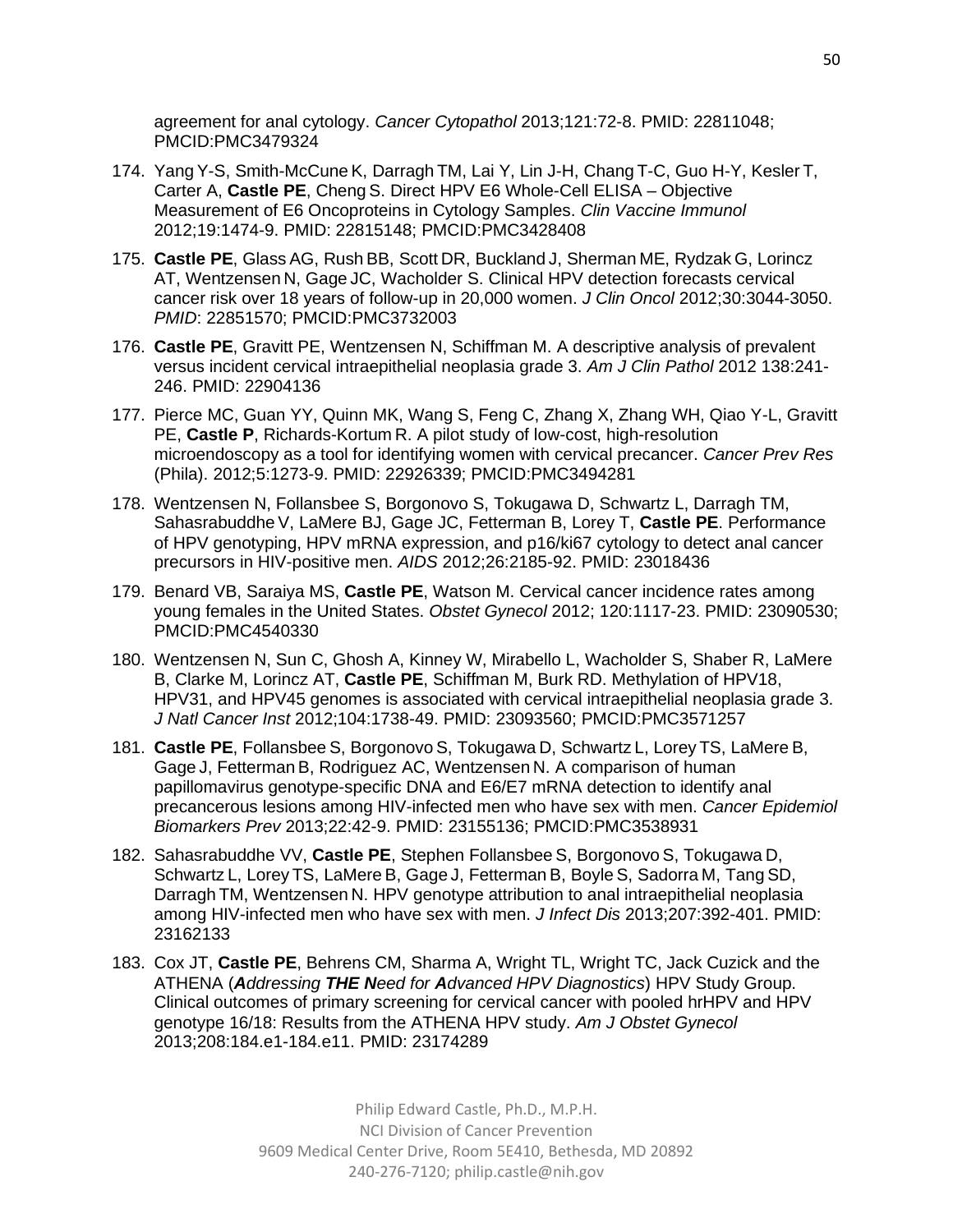- 184. **Castle PE**, Gage JC, Partridge EE, Rausa A, Gravitt PE, Scarinci I. Human papillomavirus genotypes in clinician-collected and self-collected specimens from women living in the Mississippi Delta. *BMC Infect Dis.* 2013;13:5. PMID: 23289357
- 185. Gage JC, Duggan MA, Nation JG, Gao S, **Castle PE**. Risk of cervical precancer following a CIN1 diagnosis by endocervical curettage versus biopsy. *J Lower Genit Tract Dis* 2013;17:137-41. PMID: 23343702; PMCID:PMC3608705.
- 186. Guan Y, Gravitt PE, Howard R, Eby YJ, Wang S, Li B, Feng C, Qiao YL, Castle PE. Agreement for HPV genotyping detection between self-collection specimens on a FTA cartridge and clinician-collected specimens. *J Virol Methods* 2013;189:167-71. PMID: 23370404; PMCID:PMC4763924
- 187. Litton A, **Castle PE**, Partridge EE, Scarinci I. Cervical cancer screening preferences among African American women in the Mississippi Delta. *J Health Care Poor Underserved* 2013;24:46-55. PMID: 23377716
- 188. LaMere BJ, **Castle PE**, Fetterman B, Poitras N, Stanley M, Shieh J, Lorey T, Kinney W, Shaber R, Schiffman M. A study of borderline positive Hybrid Capture 2 tests in the Kaiser Permanente Northern California cervical screening program: evidence against retesting. *J Virol Methods* 2013;189:77-79. PMID: 23384678
- 189. Scarinci IC, Litton A, Garcés-Palacio I, Partridge EE, **Castle PE**. Acceptability and usability of self-collected sampling for HPV testing among African American women living in the Mississippi Delta. *Women's Health Issues* 2013;23:e123-30. PMID: 23410619; PMCID:PMC3596478
- 190. Gage JC, Schiffman M, Hunt WC, Joste N, Ghosh A, Wentzensen N, Wheeler CM; **New Mexico HPV Pap Registry Steering Committee**. Cervical histopathology variability among laboratories: a population-based statewide investigation. *Am J Clin Pathol* 2013;139:330-5. PMID: 23429369
- 191. Katki HA, Schiffman M, **Castle PE**, Fetterman B, Poitras N, Lorey T, Cheung L, Raine-Bennett T, Gage JC, Kinney WK. Benchmarking CIN 3+ risk as the basis for incorporating HPV and Pap cotesting into cervical screening and management guidelines. *J Low Genit Tract Dis* 2013;17:S28-35. PMID: 23519302; PMCID:PMC3616419
- 192. Katki HA, Schiffman M, **Castle PE**, Fetterman B, Poitras N, Lorey T, Cheung L, Raine-Bennett T, Gage JC, Kinney WK. Five-year risks of CIN 3+ and cervical cancer among women with HPV testing of ASC-US Pap results. *J Low Genit Tract Dis* 2013 Apr;17:S36- 42. PMID: 23519303; PMCID:PMC3616508
- 193. Katki HA, Schiffman M, **Castle PE**, Fetterman B, Poitras N, Lorey T, Cheung L, Raine-Bennett T, Gage JC, Kinney WK. Five-year risks of CIN 2+ and CIN 3+ among women with HPV-positive and HPV-negative LSIL Pap results. *J Lower Genit Tract Dis* 2013;17:S43-9. PMID: 23519304; PMCID:PMC3637971
- 194. Katki HA, Schiffman M, **Castle PE**, Fetterman B, Poitras N, Lorey T, Cheung L, Raine-Bennett T, Gage JC, Kinney WK. Five-year risks of CIN 3+ and cervical cancer among women with HPV-positive and HPV-negative high-grade Pap results. *J Lower Genit Tract Dis* 2013;17:S50-5. PMID: 23519305; PMCID:PMC3616447
- 195. Katki HA, Schiffman M, **Castle PE**, Fetterman B, Poitras N, Lorey T, Cheung L, Raine-Bennett T, Kinney WK. Five-year risks of CIN 3+ and cervical cancer among women who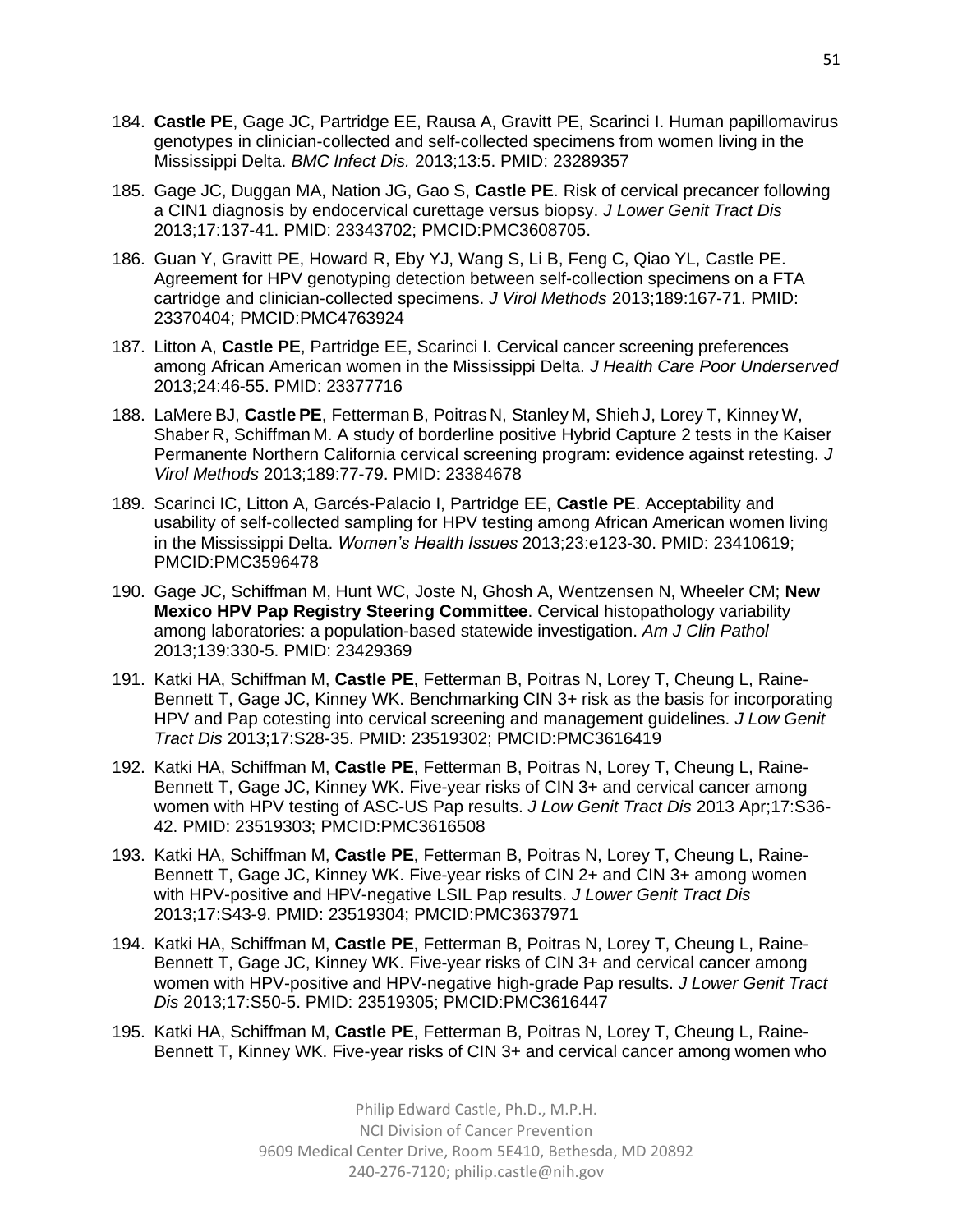test Pap-negative but are HPV-positive. *J Lower Genit Tract Dis* 2013;17:S56-63. PMID: 23519306; PMCID:PMC3616446

- 196. Katki HA, Schiffman M, **Castle PE**, Fetterman B, Poitras N, Lorey T, Cheung L, Raine-Bennett T, Gage JC, Kinney WK. Five-year risk of CIN 3+ to guide the management of women aged 21 to 24 years. *J Lower Genit Tract Dis* 2013;17:S64-8. PMID: 23519307; PMCID:PMC3616448
- 197. Katki HA, Gage JC, Schiffman M, **Castle PE**, Fetterman B, Poitras N, Lorey T, Cheung L, Raine-Bennett T, Kinney WK. Follow-up testing after colposcopy: five-year risk of CIN 2+ after a colposcopic diagnosis of CIN 1 or less. *J Lower Genit Tract Dis* 2013 Apr;17(5 Suppl 1):S69-77. PMID: 23519308; PMCID:PMC3616505
- 198. Katki HA, Schiffman M, **Castle PE**, Fetterman B, Poitras N, Lorey T, Cheung L, Raine-Bennett T, Gage JC, Kinney WK. Five-year risk of recurrence after treatment of CIN 2, CIN 3, or AIS: performance of HPV and Pap cotesting in posttreatment management. *J Lower Genit Tract Dis* 2013;17:S78-84. PMID: 2351930; PMCID:PMC3616418
- 199. Wilson L, Pawlita M, **Castle PE**, Waterboer T, Sahasrabuddhe V, Gravitt P, Schiffman M, Wentzensen N. Natural immune responses against eight oncogenic human papillomaviruses in the ASCUS-LSIL triage study. *Int J Cancer* 2013;133:2172-81. PMID: 23588935; PMCID:PMC4238230
- 200. Gage JC, Schiffman M, Solomon D, Wheeler CM, Gravitt PE, **Castle PE**, Wentzensen N. Risk of precancer determined by HPV genotype combinations in women with minor cytologic abnormalities. *Cancer Epidemiol Biomarkers Prev* 2013;22:1095-101. PMID: 23603204; PMCID:PMC3687215
- 201. De Sanjose S, Wheeler CM, Quint W, Hunt WC, Alemany L, Bosch FX, Myers ER, **Castle PE**. Age-specific occurrence of HPV16- and HPV18-related cervical cancer. *Cancer Epidemiol Biomarkers Prev* 2013;22:1313-8. PMID: 23632816; PMCID:PMC4306595
- 202. Luhn P, Houldsworth J, Cahill L, Schiffman M, **Castle PE**, Zuna RE, Dunn ST, Gold MA, Walker JL, Wentzensen N. Chromosomal gains measured in cytology samples from women with abnormal cervical cancer screening results. *Gynecol Oncol* Gynecol Oncol. 2013;130:595-600. PMID: 23769811; PMCID:PMC3833871
- 203. Zhao F-H, Jeronimo J, Qiao Y-L, Schweizer J, Chen W, Valdez M, Lu P, Kang L-L, Bansil P, Paul P, Mahoney C, Berard-Bergery M, Bai P, Peck R, Li J, Chen F, Stoler MH, **Castle PE**. An evaluation of novel, lower-cost molecular screening tests for human papillomavirus (HPV) in rural China. *Cancer Prev Res (Phila)* 2013;6:938-48. *PMID*: 23878179
- 204. Schwartz LM, **Castle PE**, Follansbee S, Borgonovo S, Fetterman B, Tokugawa D, Lorey TS, Sahasrabuddhe VV, LaMere BJ, Gage JC, Jay N, Berry JM, Darragh TM, Wentzensen N. Risk factors for anal HPV-infection and anal precancer in HIV-positive men who have sex with men. *J Infect Dis* 2013;208:1768-75. PMID: 23908478; PMCID:PMC3814839
- 205. Walmer D, Eder PS, Bell L, Salim H, Kobayashi L, Ndirangu J, Tinfo N, **Castle PE**. Human papillomavirus prevalence in a population of women living in Port-au-Prince and Leogane, Haiti. *PLoS One* 2013;8:e76110. PMID: 24098429; PMCID:PMC3789741
- 206. Dinkelspiel H, Poitras N, Fetterman B, Kinney W, Cox JT, Lorey T, **Castle PE**. Cervical cancer rates following the transition from annual Pap to 3-year HPV and Pap. *J Lower Genit Track Dis* 2014;18:57-60. PMID: 24022057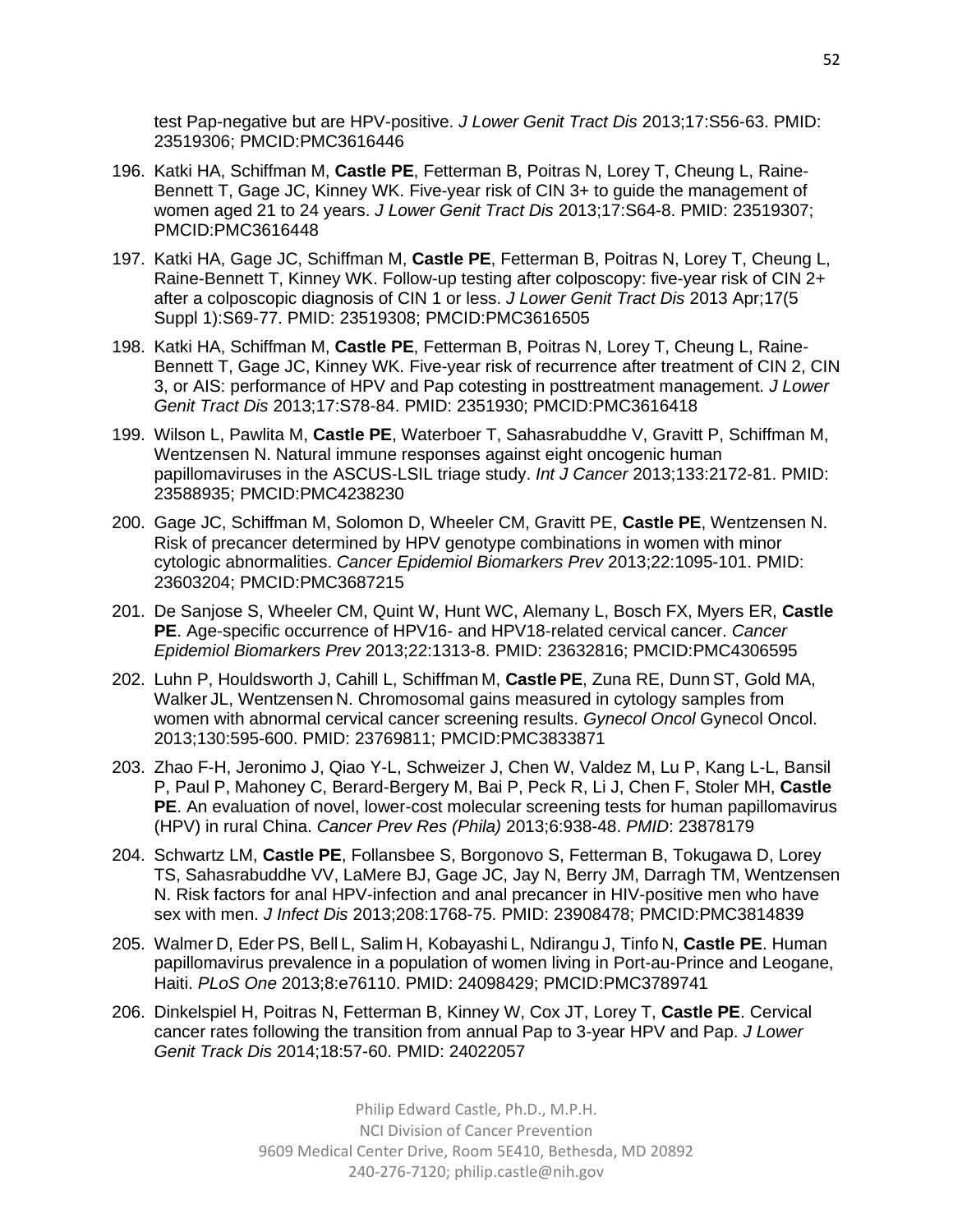- 207. Wentzensen N, Nason M, Schiffman M, Dodd L, Hunt WC, Wheeler CM; for **The New Mexico HPV Pap Registry Steering Committee**. No evidence for synergy between human papillomavirus genotypes for risk of HSIL in a large population-based study. *J Infect Dis* 2014;209:855-64. PMID: 24179110; PMCID:PMC3935473
- 208. Sahasrabuddhe VV, Gravitt PE, Dunn TS, Brown D, Allen RA, Smith K, Zuna RE, Zhang RR, Gold ML, Schiffman M, Walker JL, **Castle PE**, Wentzensen N. Comparison of HPV detection in urine, vulvar, and cervical samples from women attending a colposcopy clinic. *J Clin Microbiol* 2014;52:187-92. PMID: 24197879; PMCID:PMC3911475
- 209. Wheeler CM, Hunt WC, Cuzick J, Ingersoll E, Pearse A, Montoya GD, Robertson M, **Castle PE**, For The New Mexico HPV Pap Registry Steering Committee. A populationbased study of the human papillomavirus-specific three-year risk of cervical precancer and cancer. *Int J Cancer* 2014;135:624-34. PMID: 24226935; PMCID:PMC4020996
- 210. Qiao Y-L, Jeronimo J, Zhao F-H, Schweizer J, Chen W, Valdez M, Lu P, Kang L-L, Bansil P, Paul P, Mahoney C, Berard-Bergery M, Bai P, Peck R, Li J, Chen F, Stoler MH, **Castle PE**. Lower-cost strategies for triage of human papillomavirus DNA-positive women. *Int J Cancer* 2014;134:2891-901.PMID: 24248915; PMCID:PMC4232922
- 211. Cuzick J, Myers O, Hunt WC, Robertson M, Joste NE, **Castle PE**, Benard V, Wheeler CM, on behalf of the New Mexico HPV Pap Registry Steering Committee. Population-based cervical screening in the United States: the New Mexico experience 2008-2011. *Cancer Epi Biomark Prevent* 2014;23:765-73. [Epub ahead of print]. PMID: 24302677; PMCID:PMC4011954
- 212. Xue X, Kim MY, **Castle PE**, Strickler HD. A New Method to Address Verification Bias in Studies of Clinical Screening Tests: Cervical Cancer Screening Assays as an Example. *J Clin Epidemiol* 2014;67:343-53. PMID: 24332397; PMCID:PMC3946800
- 213. **Castle PE**, Hunt WC, Erika Ingersoll E, Wheeler CM. Three-Year Risk of cervical precancer and cancer following the detection of low-risk HPV genotypes targeted by a commercial test. *Obstet Gynecol* 2014;123:49-56. PMID: 24463663; PMCID:PMC3926945
- 214. Jeronimo J, Bansil P, Lim J, Peck R, Paul P, Amador JJ, Mirembe F, Byamugisha J, Poli UR, Satyanarayana L, Asthana S; **START-UP Study Group**. A multi-country evaluation of careHPV™ testing, visual inspection with Acetic Acid, and Pap testing for the detection of cervical precancer and cancer. *Int J Gynecol Cancer* 2014;24:576-85. PMID: 24557438; PMCID:PMC4047307
- 215. **Castle PE**, Qiao Y-L, Zhao F-H, Chen W, Valdez M, AVC, Kang L-L, Bansil P, Paul P, Bai P, Peck R, Li J, Chen F, Jeronimo J. Clinical determinants of a positive visual inspection after acetic acid for cervical cancer screening. *BJOG* 2014;121:739-46. PMID: 24575872
- 216. Thomsen LT, Frederiksen K, Munk C, Junge J, **Castle PE**, Iftner T, Kjaer SK. Absolute risk of cervical intraepithelial neoplasia grade 3 or cervical cancer among women tested for high-risk and low-risk human papillomavirus. *Obstet Gynecol* 2014;123:57-64. PMID: 24463664
- 217. Kang L-N, **Castle PE**, Zhao F-H, Jeronimo J, Chen F, Bansil P, Li J, Chen W, Zhang X, Qiao Y-L. A prospective study of age trends of high-risk human papillomavirus infection in rural China. *BMC Infect Dis* 2014;14:96. PMID: 24559293; PMCID:PMC3936871
- 218. Kinney W, Hunt WC, Dinkelspiel H, Robertson M, Cuzick J, Wheeler CM; **For The New**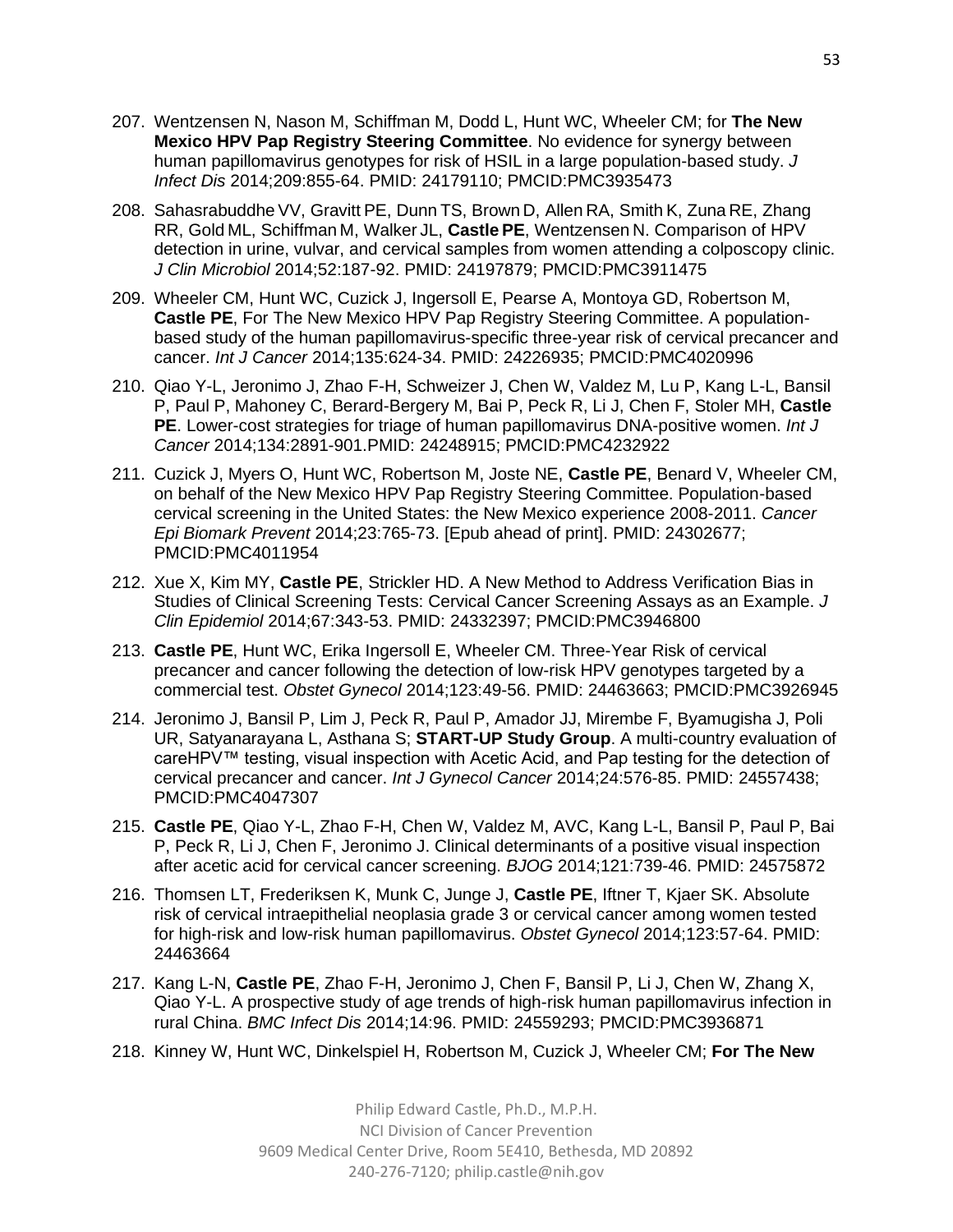**Mexico HPV Pap Registry Steering Committee**. Cervical excisional treatment of young women: A population-based study in the United States. *Gynecol Oncol* 2014;132:628-35. PMID: 24395062; PMCID:PMC3992337

- 219. **Castle PE**, Hunt WC, Langsfeld E, Wheeler CM; New Mexico HPV Pap RegistrySteering Committee. Three-year risk of cervical precancer and cancer after the detection of low-risk human papillomavirus genotypes targeted by a commercial test. *Obstet Gynecol*  2014;123:49-56. PubMed. PMID: 24463663; PubMed Central; PMCID:PMC3926945.
- 220. Wilson L, Pawlita M, **Castle PE**, Waterboer T, Sahasrabuddhe V, Gravitt PE, Schiffman M, Wentzensen N. Seroprevalence of eight oncogenic human papillomaviruses and acquired immunity against reinfection. *J Infect Dis* 2014;210:448-55. PMID: 24569064; PMCID:PMC4110458
- 221. Kang L-N, Jeronimo J, Qiao Y-L, Zhao F-H, Chen W, Valdez V, Zhang X, Bansil P, Paul P, Bai P, Peck R, Stoler MH, Li J, Chen F, Stoler MH, **Castle PE**. The optimal positive cutpoints of careHPV testing on clinician- and self-collected specimens in primary cervical cancer screening: an analysis from rural China. *J Clin Microbiol* 2014;52:1954-61. PMID: 24671789; PMCID:PMC4042749
- 222. Einstein MH, Smith KM, Davis TE, Schmeler KM, Ferris DG, Savage AH, Gray JH, Stoler MH, Wright TC, Ferenzy A, **Castle PE**. Clinical evaluation of the cartridge-based GeneXpert human papillomavirus assay in a colposcopy referral population. *J Clin Microbiol* 2014;52:2089-95. PMID: 24719440; PMCID:PMC4042758
- 223. Wentzensen N, Follansbee S, Borgonovo S, Tokugawa D, Sahasrabuddhe V, Chen J, Lorey T, Gage JC, Fetterman B, Boyle S, Sadorra M, Tang S, Darragh TM, **Castle PE**. Analytic and clinical performance of cobas HPV testing in anal specimens from HIVpositive men who have sex with men. *J Clin Microbiol* 2014;52:2892-7. PMID: 24899025; PMCID:PMC4136172
- 224. Rosenbaum AJ, Gage JC, Alfaro K, Ditzian L, Maza M, Scarinci I, **Castle PE**, Villata S, Miranda E, Cremer M. Acceptability of self-collected vs. provider-collected sampling for human papillomavirus DNA testing among women in rural El Salvador. *Int J Gynecol Cancer* 2014;126:156-60. PMID: 24880188
- 225. Sahasrabuddhe VV, Gravitt PE, Dunn TS, Robbins D, Brown D, Allen RA, Eby YJ, Smith K, Zuna RE, Zhang RR, Gold MA, Schiffman M, Walker JL, **Castle PE**, Wentzensen N. Evaluation of the clinical performance of a novel urine-based HPV detection assay. *J Clin Virol* 2014;60:414-7. PMID: 24881489; PMCID:PMC4146457
- 226. Cremer M, Ditzian L, Winkler J, Jeronimo J, Singleton J, Franco HV, Maza M, Conlisk E, Gage J, **Castle P,** Santos C. Comparison of depth of necrosis using cryotherapy by gas and number of freeze cycles. *J Lower Genit Tract Dis* 2015 2015;19:1-6. PMID: 24886871
- 227. Gage JC, Schiffman M, Katki H, **Castle PE**, Fetterman B, Wentzensen N, Poitras N, Lorey T, Cheung LC, Kinney WK. Evidence on the potential safety of stand-alone HPV testing from 1 million women undergoing HPV and Pap testing in routine cervical cancer screening since 2003. *J Natl Cancer Inst* 2014;106(8). PMID: 25038467; PMCID:PMC4111283
- 228. Gage JC, Katki HA, Schiffman M, **Castle PE**, Fetterman B, Poitras NE, Lorey T, Cheung LC, Behrens C, Sharma A, Zhao F-H, Cuzick J, Yang ZH, Kinney WK. Is HPVnegative/ASC-US Pap a negative screening result? *Cancer Cytopathol* 2014;122:842-50.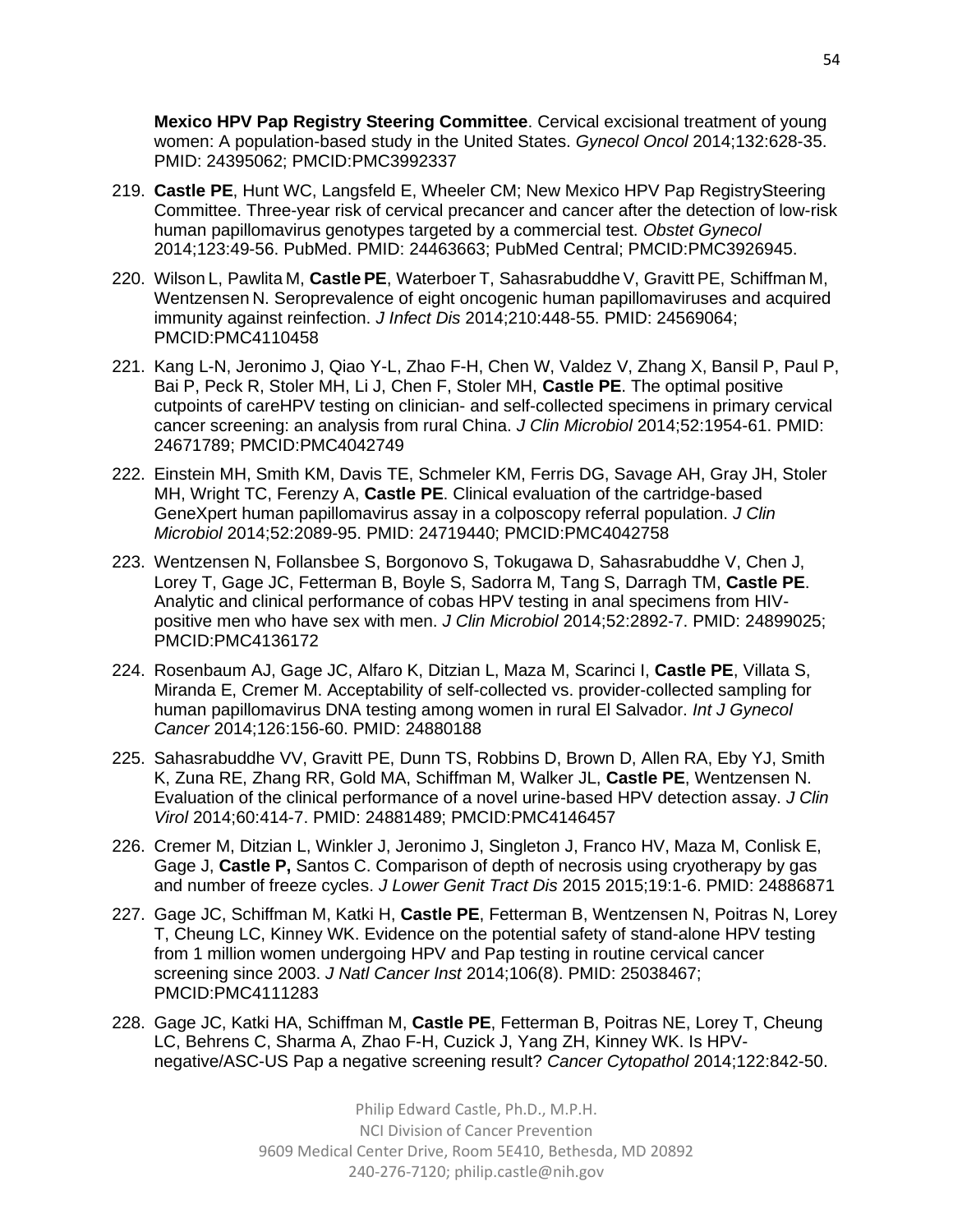PMID: 25045058

- 229. Mirabello L, Frimer M, Harari A, McAndrew T, Smith B, Chen Z, Wentzensen N, Wacholder S, **Castle PE**, Raine-Bennett T, Schiffman M, Burk RD. HPV16 methylation is a consistent biomarker of cervical precancer using both a novel next-generation sequencing method and pyrosequencing. *Int J Cancer* 2015;136:E146-53. PMID: 25081507; PMCID:PMC4262737
- 230. Wentzensen N, Fetterman B, Tokugawa D, Schiffman M, **Castle PE**, Wood S, Stiemerling E, Poitras N, Lorey, Kinney W. Interobserver reproducibility and accuracy of p16/Ki-67 dual stain cytology. *Cancer Cytopath* 2014;122:914-20. PMID: 25132656
- 231. Gage JC, Katki HA, Schiffman M, Fetterman B, Poitras NE, Lorey T, Cheung LC, **Castle PE**, Kinney WK. Age-stratified 5-year risks of cervical precancer among women with enrollment and newly detected HPV infection. *Int J Cancer* 2015; 136:1665-71. PMID: 25136967; PMCID:PMC4314342
- 232. Liao GD, Chen W, Qiao Y-L, Zhang X, Kang L-N, Zhao F-H, Stoler MH, Mills A, **Castle PE**. P16 immunohistochemistry interpretation by non-pathologists as an alternative method for diagnosing cervical precancer in low-and middle-income countries. *J Lower Genital Tract Dis* 2015;19:207-11. PMID: 25171105; PMCID: PMC5463559
- 233. Jeronimo J, Bansil P, Valdez M, Kang L-N, Zhao F-H, Qiao Y-L, Chen W, Zhang X, Paul P, Bai P, Peck R, Li J, Chen F, Stoler MH, **Castle PE**. Relationship of human papillomavirus types on the visualization of cervical precancer and cancer. *J Lower Genital Tract Dis* 2015;19:220-3. PMID: 25279978
- 234. Schiffman M, Burk R, Boyle S, Raine-Bennett T, Katki H, Gage J, Wentzensen N, Korngay Aldrich C, Tam T, Erlich H, Apple R, Befano B, **Castle PE**. A study of genotyping for the management of human papillomavirus-positive, cytology-negative cervical cancer screening results. *J Clin Microbiol* 2015;53:52-9. PMID: 25339396; PMCID:PMC4290932
- 235. Joste NE, Ronnett BM, Hunt WC, Pearse A, Langsfeld E, Leete T, Jaramillo M, Stoler MH, **Castle PE**, Wheeler CM, New Mexico HPV Pap Registry Steering Committee. Human papillomavirus genotype-specific prevalence across the continuum of cervical neoplasia and cancer. *Cancer Epidemiol Biomarkers Prev* 2015;24:230-40. PMID: 2536363; PMCID:PMC4294978
- 236. Cuzick J, Myers O, Hunt C, Saslow D, **Castle PE**, Kinney W, Waxman A, Robertson M, Wheeler CM, on behalf of the New Mexico HPV Pap Registry Steering Committee. Human papillomavirus testing 2007-2012: co-testing and triage utilization and impact on subsequent clinical management. Int J Cancer. 2015;136:2854-63. PMID: 25447979; PMCID:PMC4737644
- 237. Chen W, Jeronimo J, Zhao F-H, Qiao Y-L, Valdez M, Zhang X, Kang L-N, Bansil P, Paul P, Bai P, Peck R, Li J, Chen F, Stoler MH, **Castle PE**. The concordance of HPV DNA detection by Hybrid Capture 2 and careHPV on clinician- and self-collected specimens. *J Clin Virol* 2014;61:553-557. PMID: 25453572
- 238. **Castle PE**, Smith KM, Davis TE, Schmeler KM, Ferris DG, Savage AH, Gray JH, Stoler MH, Wright TC, Ferenzy A, Einstein MH. Reliability of the Xpert HPV Assay to detect highrisk human papillomavirus DNA in a colposcopy referral population. *Am J Clin Pathol* 2015;143:126-33. PMID: 25511151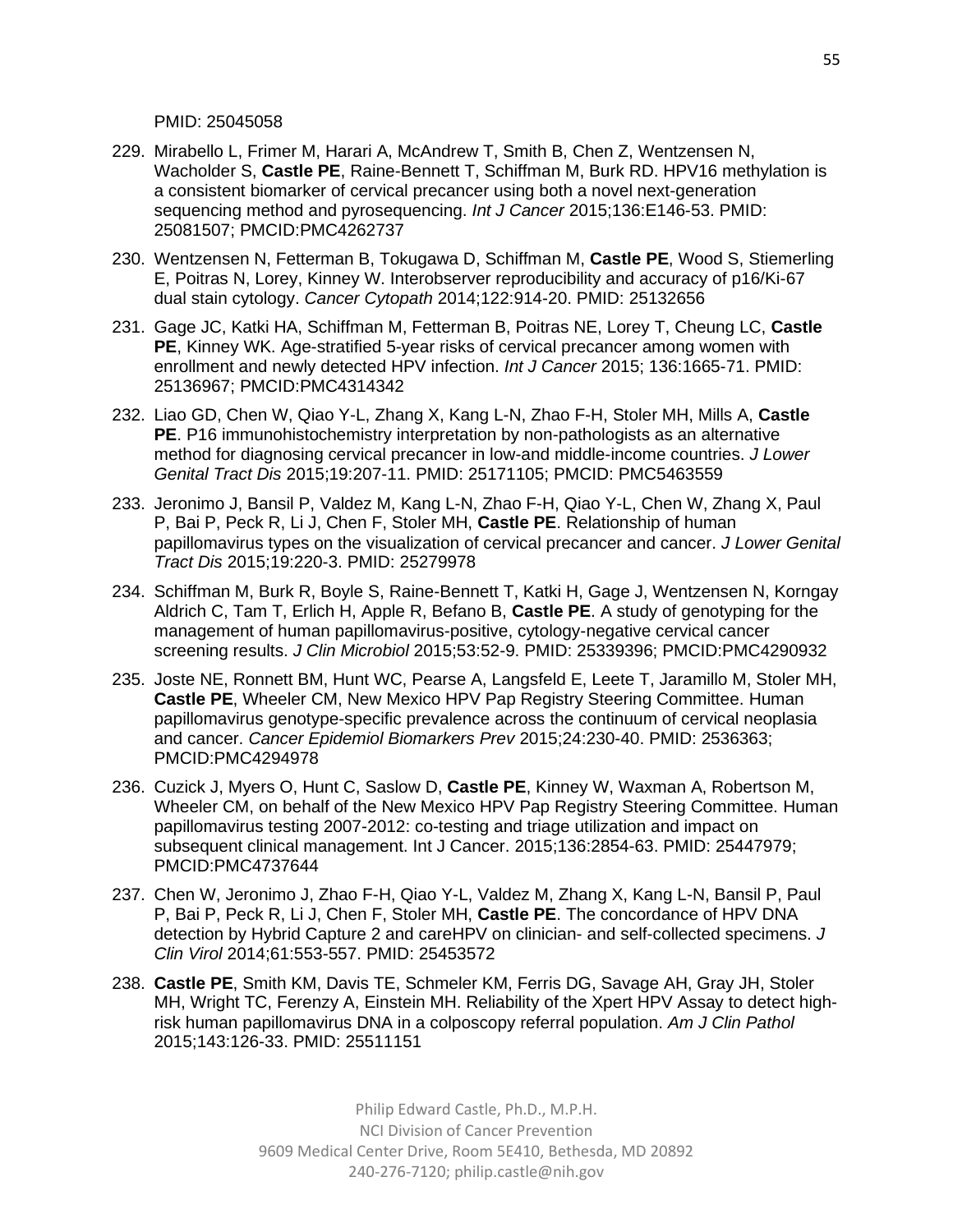- 239. **Castle PE**, Cuzick J, Reid JL, Dockter J, Giachetti C, Getman D. Detection of HPV16, 18, and 45 in women with ASC-US cytology and the risk of cervical precancer: results from the CLEAR HPV study. *Am J Clin Pathol* 2015;143:160-7. PMID: 25596241
- 240. Mills AM, Paquette C, **Castle PE**, Stoler MH. The Risk Stratification By p16 Immunostaining of CIN1 Biopsies: A Retrospective Study of Patients from the Quadrivalent HPV Vaccine Trials *Am J Surg Pathol* 2015;39:611-7. PMID: 25602791
- 241. Stoler MH, Ronnett BM, Joste NE, Hunt WC, Cuzick J, Wheeler CM; **For the New Mexico HPV Pap Registry Steering Committee**. The Interpretive Variability of Cervical Biopsies and Its Relationship to HPV Status. *Am J Surg Pathol* 2015;39:729-36. PMID: 25602796; PMCID:PMC4428379
- 242. Campos NG, Cremer ML, Maza M, Alfaro K, Gage JC, **Castle PE**, Felix J, Lopez MEA, Kim JJ. The comparative and cost-effectiveness of cervical cancer screening algorithms in El Salvador *Int J Cancer* 2015 Aug 15;137:893-902. PMID: 25639903
- 243. **Castle PE**, Eaton B, Reid J, Getman D, Dockter J. A comparison of human papillomavirus detection by Aptima HPV and cobas HPV tests in a population of women referred to colposcopy for an ASC-US Pap cytology result. *J Clin Microbiol* 2015;53:1277-81.PMID: 25653409; PMCID:PMC4365215
- 244. Sinayobye JD, Sklar M, Hoover DR, Shi Q, Duzingize JC, Cohen M, Mutimura E, Asiimwe-Kateera B, **Castle PE**, Strickler H, Anastos K. Prevalence and risk factors for high-risk human papillomavirus infection among HIV-infected and –uninfected Rwandan women. *Infect Agents Cancer* 2014;9:40. PMID: 25926864; PMCID:PMC4413542
- 245. Joura EA, Giuliano AR, Iversen OE, Bouchard C, Mao C, Mehlsen J, Moreira ED Jr, Ngan Y, Petersen LK, Lazcano-Ponce E, Pitisuttithum P, Restrepo JA, Stuart G, Woelber L, Yang YC, Cuzick J, Garland SM, Huh W, Kjaer SK, Bautista OM, Chan IS, Chen J, Gesser R, Moeller E, Ritter M, Vuocolo S, Luxembourg A; **Broad Spectrum HPV Vaccine Study**. A 9-valent HPV vaccine against infection and intraepithelial neoplasia in women. *N Engl J Med* 2015;372:711-23. PMID: 25693011
- 246. Campos NG, **Castle PE**, Wright TC, Kim JJ. Cervical cancer screening in resource-limited settings: A framework for evaluating tradeoffs between test performance and programmatic attributes. *Int J Cancer* 2015;137:2208-19. PMID: 25943074; PMCID: PMC4910518
- 247. Schiffman M, Boyle S, Raine-Bennett T, Katki H, Gage JC, Wentzensen N, Kornegay J, Apple R, Aldrich C, Tam T, Befano B, Burk RD, **Castle PE**. The role of human papillomavirus (HPV) genotyping in cervical cancer screening: A large-scale evaluation of the cobas HPV test. *Cancer Epidemiol Biomark Prev* 2015;24:1304-10. PMID: 26088703; PMCID:PMC4560647
- 248. Schiffman M, Vaughan L, Raine-Bennett TR, **Castle PE**, Katki HA, Gage JC, Befano B, Wentzensen N. A Study of HPV Typing for the Management of HPV-Positive ASC-US Cervical Cytologic Results*. Gynecol Oncol.* 2015;138:573-8. PMID: 26148763; PMCID:PMC4556538
- 249. **Castle PE**, Reid J, Dockter J, Getman D. Reliability of high-risk human papillomavirus and human papillomavirus genotypes by Aptima in a population of women with an ASC-US Pap *J Clinic Virol* 2015;69:52-5. PMID: 26209379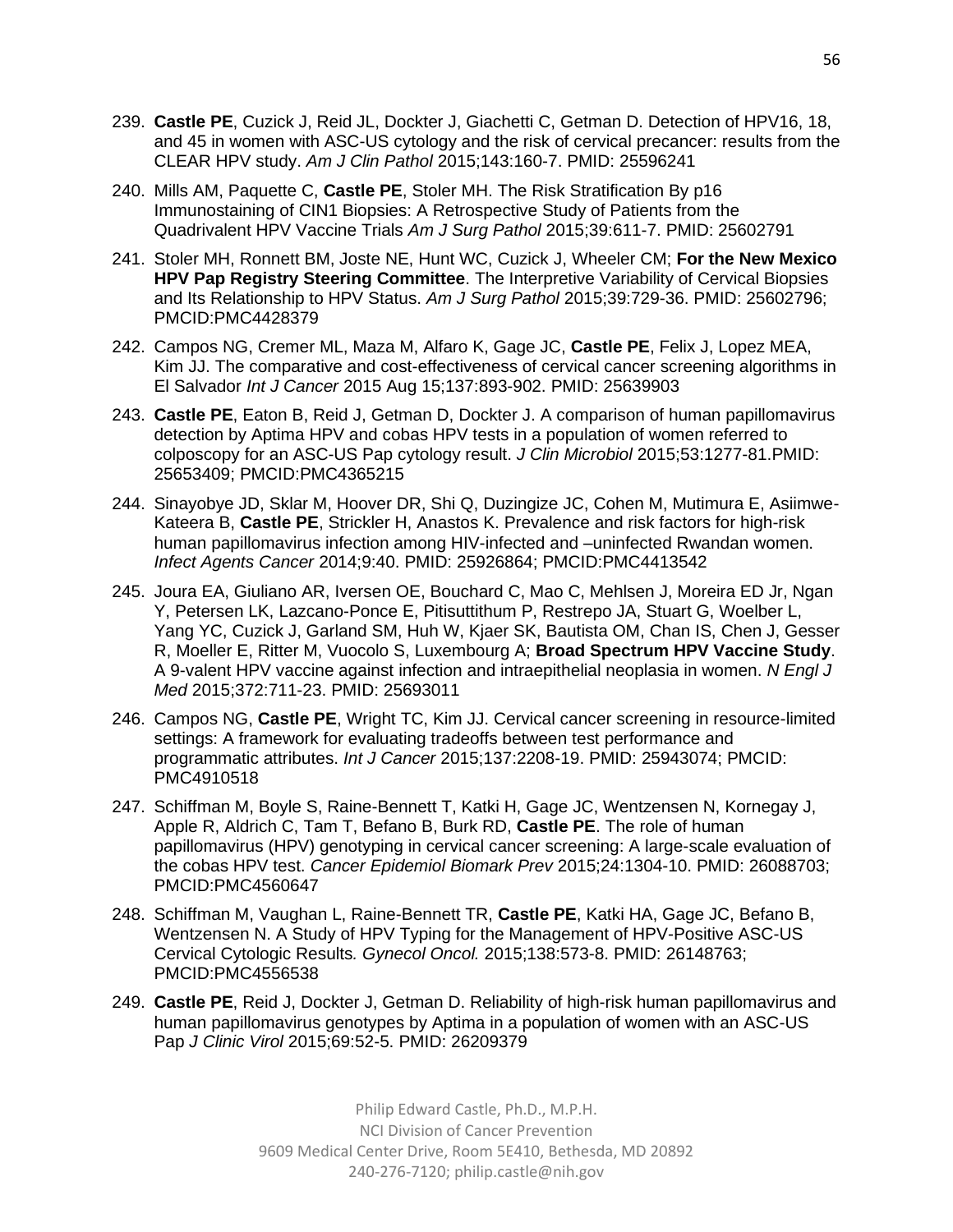- 250. Sultana F, Gertig DM, Wrede CD, English DR,Simpson JA, Drennan KT, Brotherton JML, Phillips G, Heley S, **Castle PE**, Saville M. A pilot study to compare dry cervical sample collection with standard practice of wet cervical samples for human papillomavirus testing. *J Clinic Virol* 2015;69:210-3. PMID: 26209409
- 251. Reid JL, Wright TC, Stoler MH, Cuzick J, **Castle PE**, Dockter J, Getman D, Giachetti C. HPV Oncogenic mRNA testing for Cervical Cancer Screening; Baseline and Longitudinal Results from the CLEAR Study. *Am J Clin Pathol* 2015;144:473-83. PMID: 26276778
- 252. Wentzensen N, Fetterman B, **Castle PE**, Schiffiman M, Wood S, Stiemerling D, Tokugawa D, Bodelon C, Poitras N, Lorey T, Kinney W. p16/Ki-67 dual stain cytology for detection of cervical precancer in HPV-positive women. *J Natl Cancer Inst* 2015;107(12). PMID: 26376685; PMCID:PMC4675094
- 253. Keller MJ, Burk RD, Massad LS, Eltoum IE, Hessol N, **Castle PE**, Anastos K, Xie X, Minkoff H, Xue X, D'Souza G, Flowers L, Levine AM, Colie C, Rahangdale L, Palefsky JM, Strickler HD. Cervical precancer risk in HIV-infected women who test positive for oncogenic human papillomavirus despite a normal Pap test. *Clin Infect Dis*. 2015 61:1573- 81. PMID: 26187020; PMCID: PMC4614409
- 254. Cullen M, Boland JF, Schiffman M, Chen Z, Zhang X, Wentensen N, Yang Q, Yu K, Mitchell J, Roberson D, Bass S, Burdette L, Machado M, Ravichandran S, Luke B, Machiela M, Andersen M, Osentoski M, Laptewicz M, Wacholder S, Raine-Bennett T, Lorey T, **Castle PE**, Yeager M, Burk RD, Mirabello L. High depth genome sequencing of HPV16: A new tool for exploring the carcinogenicity and natural history of HPV16 infection. *Papillomavirus Res* 2015;1;1:3-11. PMID: 26645052; PMCID:PMC4669577
- 255. Katki HA, Cheung LC, Fetterman B, **Castle PE**, Sundaram R,. A joint model of persistent human papillomavirus infection and cervical cancer risk: Implications for cervical cancer screening. *J R Stat Soc Ser A Stat Soc* 2015;178:903-923. PMID: 26556961; PMCID:PMC4635446
- 256. Kim JJ, Campos NG, Sy S, Burger EA, Cuzick J, **Castle PE**, Hunt C, Waxman A, Wheeler CM; New Mexico HPV Pap Registry Steering Committee. Costs and benefits of U.S. cervical cancer screening practice using population-based data: a model-based analysis. *Ann Intern Med* 2015;163:589-97. PMID: 26414147; PMCID: PMC5104349
- 257. Valdez M, Jeronimo J, Bansil P, Qiao Y-L, Zhao F-H, Schweizer J, Chen W, Lu P, Zhang X, Kang L-N, Paul P, Mahoney C, Berard-Bergery M, Bai P, Peck R, Li J, Chen F, Stoler MH, **Castle PE**. Effectiveness of novel, lower-cost molecular human papillomavirus-based tests for cervical cancer screening in rural China. *Int J Cancer* 2016;138:1453-61. PubMed. PMID: 26421807
- 258. **Castle PE**, Maza M. HPV Vaccination: Past, Present, and Future. *Epidemiol Infect* 2015 Oct 2:1-20. PMID: 26429676 (CORRIGENDUM: Epidemiol Infect. 2016;144:2472. PMID: 27125301)
- 259. Alfaro K, Gage JC, Rosenbaum AJ, Ditzian L, Maza M, Scarinci I, **Castle PE**, Cremer M. Factors affecting attendance to cervical cancer screening among women in the Paracentral Region of El Salvador. *BMC Public Health* 2015;15:1058. PMID: 26474762; PMCID:PMC4609068
- 260. Gage JC; Hunt WC; Schiffman M; Katki HA; Cheung LC; Cuzick J; Myers O; **Castle PE**; Wheeler CM for The New Mexico HPV Pap Registry Steering Committee. Risk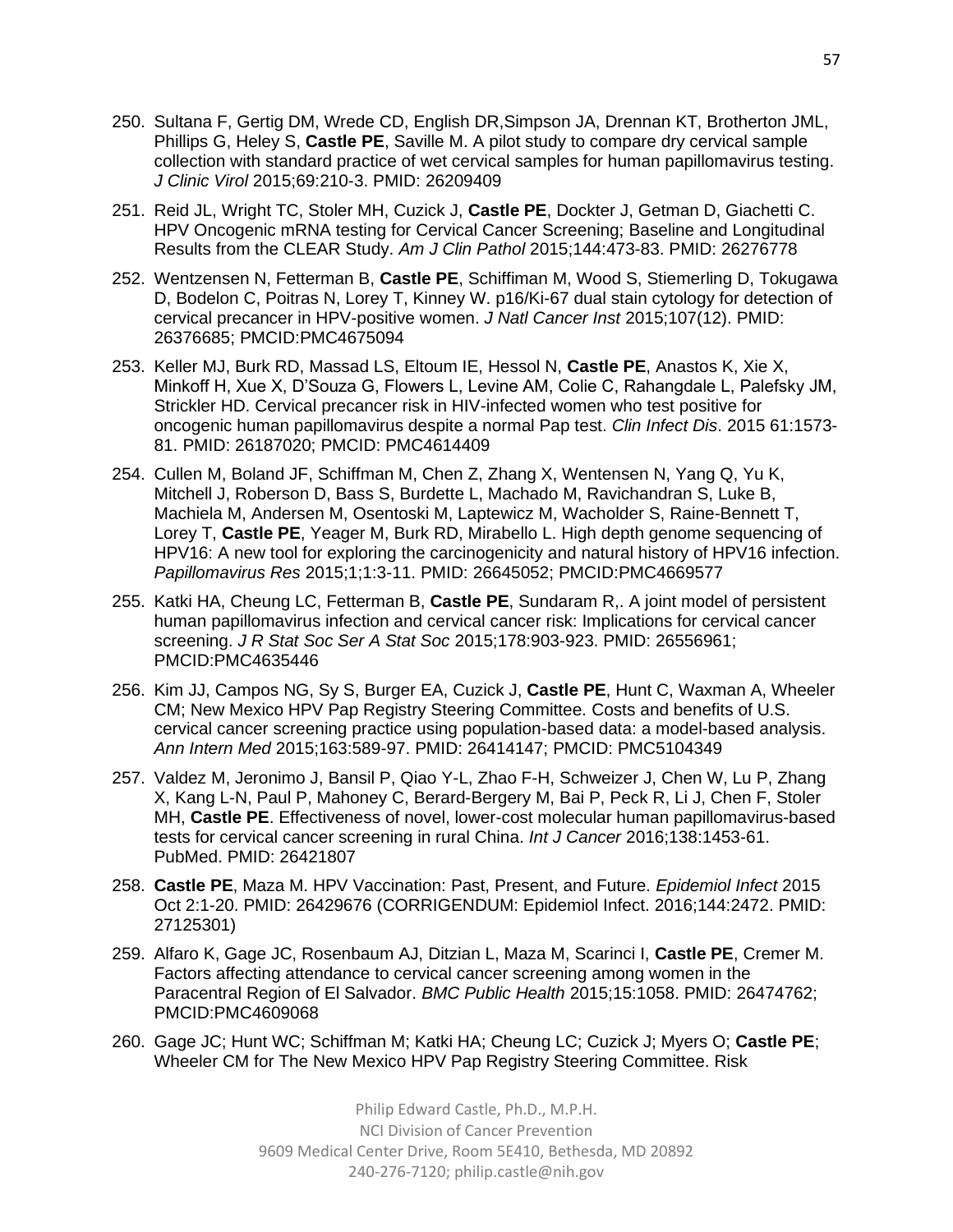stratification using human papillomavirus testing among women with equivocally abnormal cytology: results from a state-wide surveillance program. *Cancer Epidem Biomark Prev* 2016;25:36-42.PMID: 26518316; PMCID: PMC4852208

- 261. Grant B, Fregnani JHTG, Resende JP, Scapulatempo-Neto C, Macedo G, Quang T, Stoler MH, **Castle PE**, Schmeler K, Kortum-Richards R. High-resolution microendoscopy (HRME): a point-of-care diagnostic for cervical dysplasia. *Eur J Cancer Prev* 2017; 26:63- 70.
- 262. Buckley N, Huber A, Lo Y, **Castle PE**, Kemal K, Burk RD, Strickler HD, Einstein MH, Young M, Anastos K, Herold BC. Association of High-Risk Human Papillomavirus with Genital Tract Mucosal Immune Factors In HIV Infected Women. *Am J Reprod Immunol*  2016;75:146-54. PMID: 26685115; PMCID:PMC4715979
- 263. Zhao F-H, Hu S-Y, Zhang Q, Chen W, Zhang X, Gage JC, Wentzensen N, **Castle PE**, Qiao Y-L, Katki HA, Schiffman M. Comparative study of single and combined cervical cancer screening methods in a large chinese population. *Int J Cancer* 2016; 138(11):2639- 47. PMID: 26800481
- 264. Cremer M, Maza M, Alfaro K, Kim JJ, Ditzian L, Villalta S, Alonzo TA, Felix J, **Castle PE**, Gage JC. Introducing a high-risk HPV test into a public sector screening program in El Salvador. *J Lower Genit Tract Dis* 2016;20:145-50. PMID: 26890683; PMCID:PMC4819528
- 265. Mirabello L, Yeager M, Cullen M, Boland JF, Chen Z, Wentzensen N, Zhang Z, Yu K, Yang Q, Mitchell, Roberson D, Bass S, Xiao Y, Burdett L, Raine-Bennett T, Lorey T, **Castle PE**, Burk RD, Schiffman M. A 3,200-woman study of HPV16 whole genomes reveals strong associations of variants with histology-specific cancer risk modified by ethnicity. *J Natl Cancer Inst* 2016 Apr 29;108(9). pii: djw100. Print 2016 Sep. PMID: 27130930
- 266. Schroeder L, Guarner J, Elbireer A, **Castle PE**, Amukele TK. A Model List of Essential Diagnostics. *N Engl J Med* 2016;374:2511-4. PMID: 27355530
- 267. Salmerón J, Torres-Ibarra L, Bosch FX, Cuzick J, Franco E, Lörincz A, Wheeler CM, **Castle PE**, Robles C, Lazcano E. HPV vaccination impact on cervical cancer screening program: broadening the scope of prevention for cervical cancer. *Salud Pública de México* 2016;58:211-219. PMID: 27557379
- 268. Torres-Ibarra L, Lazcano-Ponce E, Franco EL, Cuzick J, Hernández-Ávila M, Lorincz A, Rivera B, Ramírez P, Mendiola-Pastrana I, Rudolph SE, León-Maldonado L, Hernández R, Barrios E, Gravitt P, Moscicki AB, Schmeler KM, Flores YN, Méndez-Hernández P, Salmerón J; FRIDA Study Group. Salud Publica Mex. 2016 Apr;58(2):197-210. PMID: 27557378
- 269. McDonald YJ, Goldberg DW, Scarinci IC, **Castle PE**, Cuzick J, Robertson M, Schwind M, Wheeler CM, New Mexico HPV Pap Registry Steering Committee. Landscape of cervical cancer screening, diagnostic, and pre-cancerous treatment services in New Mexico, USA. *J Rural Health* 2017;33:382-392. PMID: 27557124; PMCID: PMC5939944
- 270. Silver MI, Schiffman M, Fetterman B, Poitras N, Gage JC, Wentzensen N Lorey T, Kinney W, **Castle PE**. HPV/cytology cotesting at 3-year intervals reduces cervical cancer risk and results in reduced yield of precancer per screen over time. *Cancer* 2016;122:3682-3686. PMID: 27657992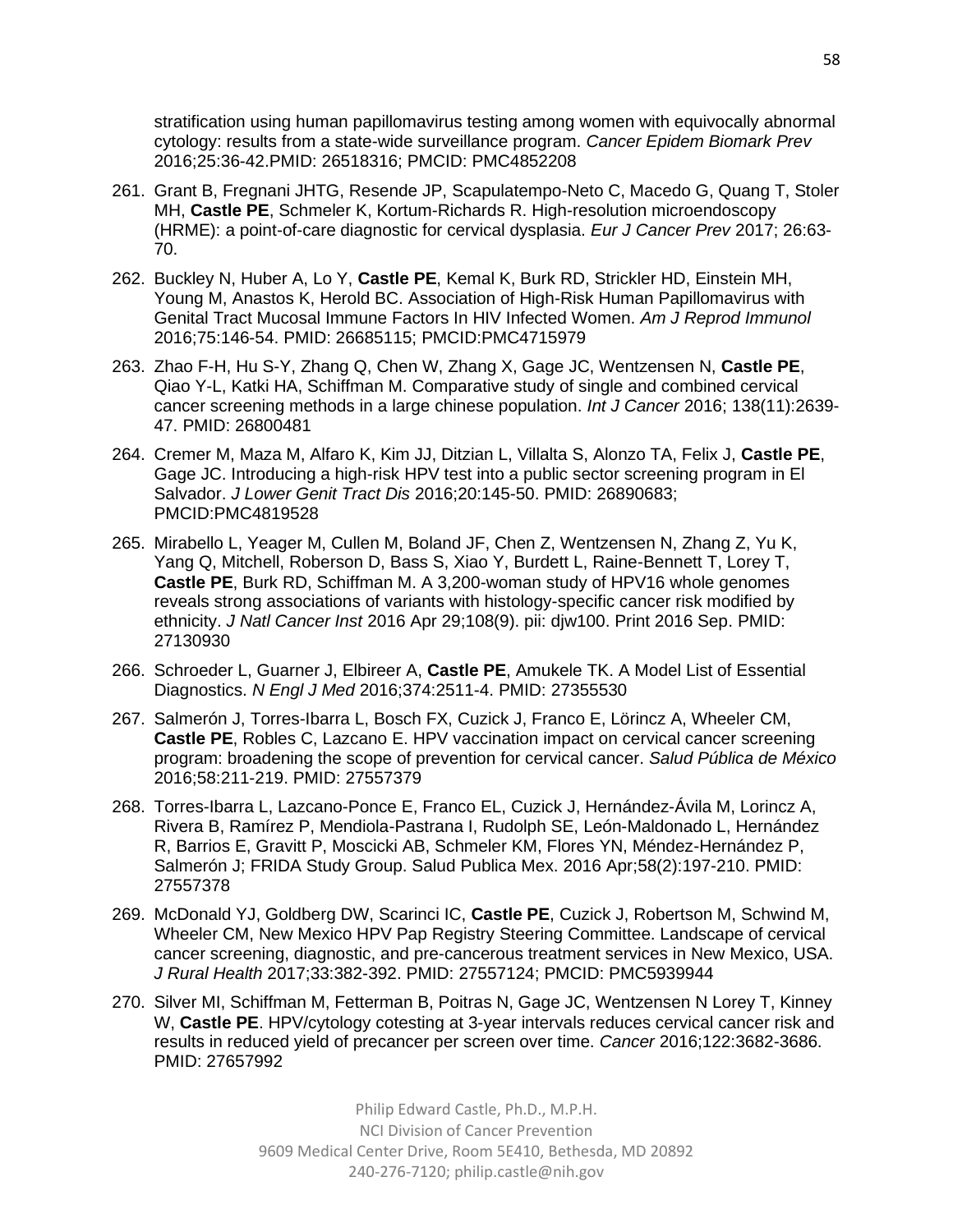- 271. Simms KT, Smith MA, Lew J-B, **Castle PE**, Canfell K. Cervical cancer screening in women offered next generation HPV vaccines. *Int J Cancer* 2016 139:2771-2780. PMID: 27541596
- 272. **Castle PE**, Aslam S, Behrens C. Cervical precancer and cancer risk by human papillomavirus status and cytologic interpretation: implications for risk-based management. *Cancer Epi Biomark Prev* 2016; 25:1595-1599. PMID: 27587789
- 273. Schiffman M, Hyun N, Raine-Bennett T, Katki H, Fetterman B, Gage JC, Cheung L, Befano B, Poitras N, **Castle PE**, Wentzensen N. A cohort study of cervical screening using HPV typing and cytology. *Int J Cancer* 2016;139:2606-15. PMID: 27509172
- 274. Grant B, Smith C, **Castle PE**, Schuerer M, Richards-Kortum R. A paper-based immunoassay to determine HPV vaccination status at the point-of-care. *Vaccine* 2016;34:5656-5663. PMID: 27667331; PMCID:PMC5075515
- 275. Benard VB, **Castle PE**, Jenison SA, Hunt WC, Kim JJ, Norville S, Cuzick J, Wheeler CM, for The New Mexico HPV Pap Registry Steering Committee. Population-based incidence rates of cervical intraepithelial neoplasia post-HPV vaccine era in New Mexico, 2007-2014. *JAMA Oncol* 2017;3:833-837 PMID: 27685805; PMCID: PMC5765871
- 276. Mills AM, Paquette C, Tatjana T, **Castle PE**, Stoler MH. CK7 immunohistochemistry as a predictor of CIN1 progression: a retrospective study of patients from the quadrivalent HPV vaccine trials. *Amer J Surg Pathol* 2017;41:143-152. PMID: 27680604
- 277. Jeronimo J, **Castle PE**, Temin S, Denny L, Gupta V, Kim J, Luciani S, Murokora D, Ngoma T, Qiao Y, Quinn M, Sankaranarayanan R, Sasieni P, Schmeler KM, Shastri S. Secondary Prevention of Cervical Cancer: An American Society of Clinical Oncology Resource Stratified Guideline Adaptation. *J Global Oncol* 2016;3:635-657. PMID: 29094101; PMCID: PMC5646891
- 278. Gage JC, Hunt WC, Schiffman M, Katki HA, Cheung LC, Myers O, Cuzick J, Waxman A, Wentzensen N, Kinney W, **Castle PE\***, Wheeler CM\*, for The New Mexico HPV Pap Registry Steering Committee. Similar Risk Patterns After Cervical Screening in Two Large U.S. Populations: Implications for Clinical Guidelines. *Obstet Gyncol* 2016;128:1248-1257. PMID: 27824767; PMC5247269 \*Co-Senior Authors
- 279. Cremer M, Maza M, Alfaro K, Velado MM, Felix J, **Castle PE**, Kim J, Gage JC, Alonzo TA, Conlisk E. Scale-up of a HPV-based testing implementation program in El Salvador. *J Lower Genit Tract Dis* 2016;21:26-32. PMID: 27922905; PMCID:PMC5201413
- 280. Engesæter B, an Diermen Hidle B, Hansen M, Moltu P, Staby KM, Borchgrevink-Pedersen S, Vintermyr O, Eide ML, Lönnberg S, Nygård M, Janssen EAM, **Castle PE**, Christiansen IK. Inter-laboratory reproducibility of the Cobas 4800 HPV test: Quality assurance of HPV testing in the implementation of HPV primary screening in Norway. *BMC Infect Dis* 2016;16:698-705. PMID: 27881082; PMCID:PMC5122146
- 281. Maza M, Alfaro K, Garai J, Velado MM, Gage JC, Castle PE, Felix J, Luciani S, Campos N, Kim J, Masch R, Cremer M. Cervical cancer prevention in El Salvador (CAPE)-An HPV testing-based demonstration project: Changing the secondary prevention paradigm in a lower middle-income country. *Gynecol Oncol Rep* 2017;20:58-61. PMID: 28337474; PMCID:PMC5352717
- 282. Fokom Domgue J, Schiffman M, Wentzensen N, Gage J, **Castle PE**, Raine-Bennett T,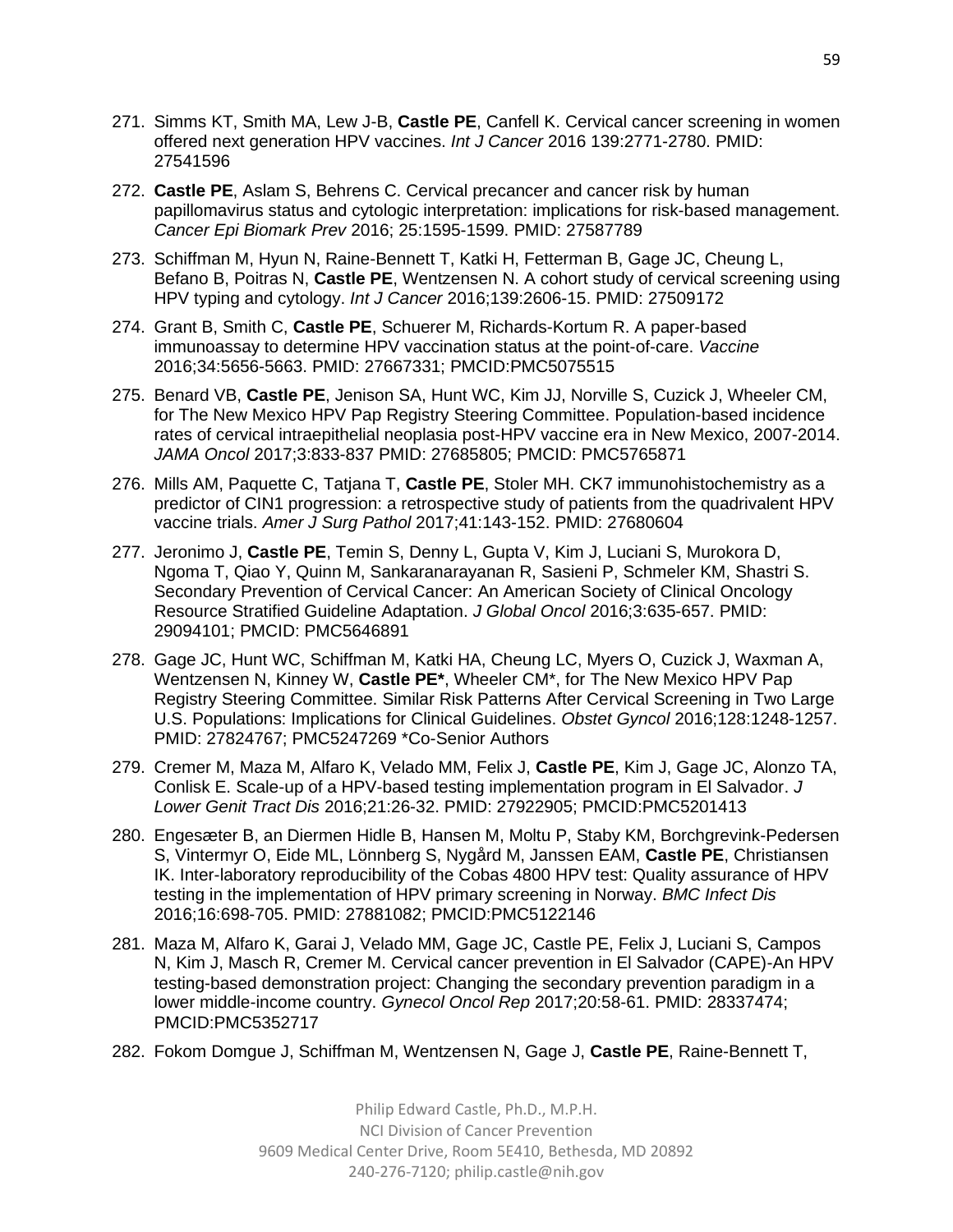Fetterman B, Lorey T, Poitras N, Befano B, Xie Y, Miachon L, Dean M. Assessment of a new lower-cost real-time PCR detection assay for high-risk HPV: Useful for cervical screening in limited resource settings? *J Clinic Microbiol* 2017; 55:2348-55. PMID: 28515214; PMCID: PMC5527412

- 283. Burger EA, Kim JJ, Sy S, **Castle PE**. Age of acquiring causal human papillomavirus (HPV) infections: Leveraging simulation models to explore the natural history of HPV-induced cervical cancer *Clinical Infect Dis* 2017;65:893-899. PMID: 28531261; PubMed Central PMCID: PMC5850533
- 284. Campos NG, Jeronimo J, Tsu V, **Castle PE**, Mvundura M, Kim JJ. The cost-effectiveness of visual triage of human papillomavirus-positive women in three low- and middle-income countries. *Cancer Epi Biomark Prevent* 2017;26(10):1500-1510. PMID: 28710075
- 285. Canfell K, Caruana M, Gebski V, Darlington-Brown J, Heley S, Brotherton J, Gertig D, Jennett C, Farnsworth A, Tan J, Wrede D, **Castle PE**, Saville M. Primary HPV vs. cytology for cervical screening in a population offered HPV vaccination: First findings from COMPASS, a randomised open-label trial. *PLoS Med* 2017;14:e1002388. PMID: 28926579; PMCID:PMC5604935; PMCID: PMC5604935
- 286. Mirabello L, Yeager M, Yu K, Clifford G, Xiao Y, Cullen M, Boland JF, Wentzensen N, Nelson CW, Raine-Bennett T, Zhu B, Chen Z, Song L, Yang Q, Steinberg M, Roberson D, Bass S, Burdette, Lorey T, Franceschi S, **Castle PE**, Burk RD, Schiffman M. E7 genetic conservation is critical to HPV16 carcinogenesis. *Cell* 2017; 170:1164-74. PMID: 28886384; PMCID: PMC5674785
- 287. Cheung L, Pan Q, Hyun N, Schiffman M, Fetterman B, **Castle P**, Lorey T, Katki H. Mixture models for left-censored and irregularly interval-censored data: Applications to a cancer screening cohort assembled from electronic health record. *Stats Med* 2017; 36(22):3583- 3595. PMID: 28660629; PMCID:PMC5583012.
- 288. Cuzick J, Myers O, Lee J-H, Shi Y, Gage GC, Hunt WC, Robertson M, Wheeler CM, on behalf of the **New Mexico HPV Pap Registry Steering Committee**. Benefits and harms of human papillomavirus testing among Women with cytology showing atypical squamous cells of undetermined significance (ASC-US). *JAMA Oncol* 2017;3:1327-34. PMID: 28655061; PMCID: PMC5710525
- 289. **Castle PE**, Kinney WK, Cheung LC, Gage JC, Fetterman B, Poitras NE, Lorey TS, Wentzensen N, Befano B, Schussler JE, Katki H, Schiffman M. Why does cervical cancer occur in a state-of-the-art screening program? *Gynecol Oncol* 2017;146:546-553. PMID: 28606721; PMCID: PMC5743197
- 290. DeMarco M, Lorey TS, Fetterman B, Cheung LC, Guido RS, Wentzensen N, Kinney WK, Poitras NE, Befano B, **Castle PE**\*, Schiffman M\*. Risks of CIN2+, CIN3+, and cancer by cytology and HPV status: the foundation of risk-based cervical screening guidelines. *J Lower Genit Tract Dis* 2017; 21:261-7. (\*Contributed equally). PMID: 28953116; PMCID: PMC5625966
- 291. Eldridge RC, Pawlita M, Wilson L, **Castle PE**, Waterboer T, Gravitt PE, Schiffman M, Wentzensen N. Smoking and subsequent infection of HPV: a mediation analysis. *Annals Epidemiol* 2017 ;27:724-730.PMID: 29107447; PMCID: PMC5705255
- 292. Canfell K, Saville M, Caruana M, Gebski V, Darlington-Brown J, Brotherton J, Heley, **Castle PE**. Protocol for Compass: A randomised controlled trial of primary HPV testing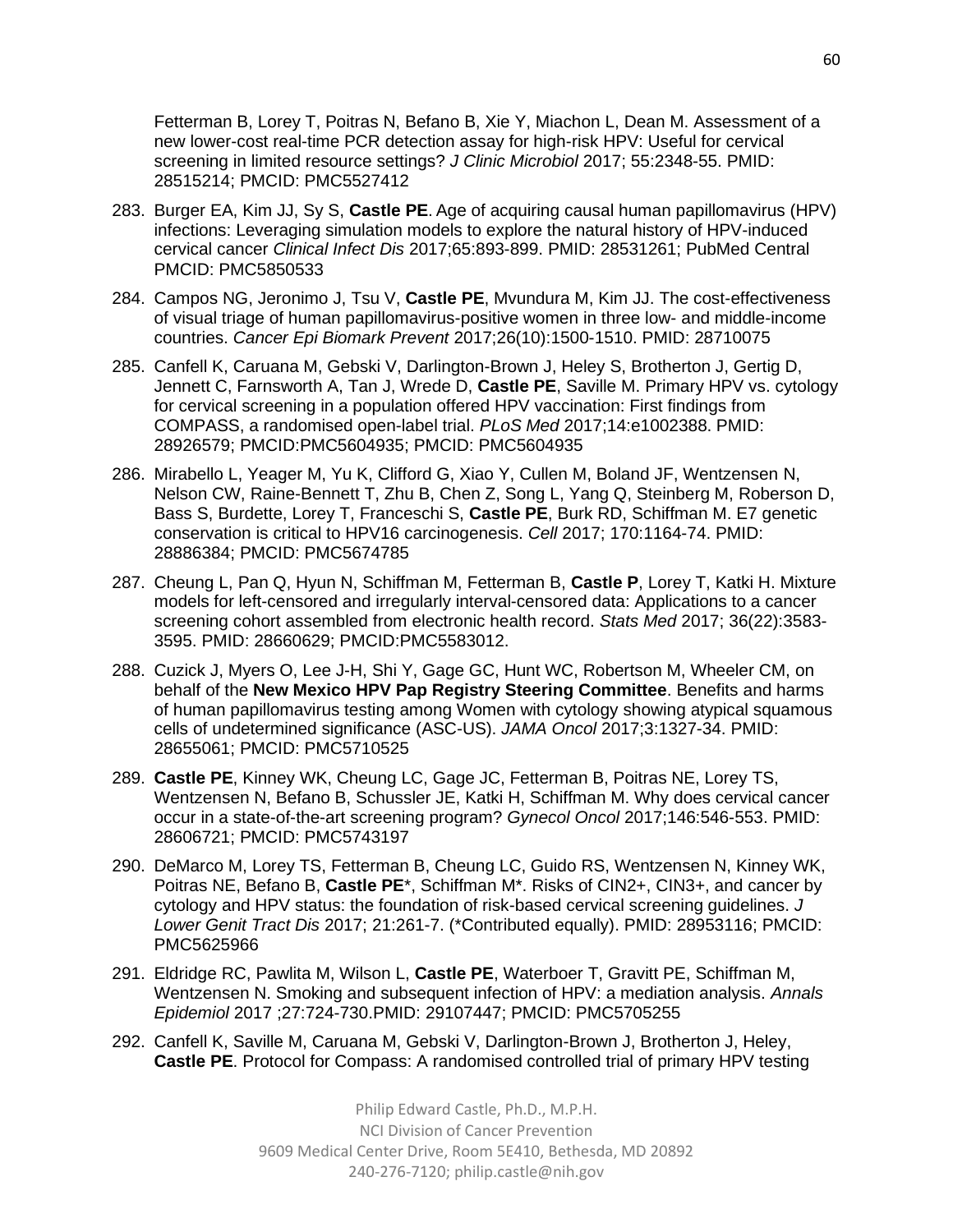versus cytology screening for cervical cancer in HPV-unvaccinated and vaccinated women aged 25 to 69 years, living in Australia. *BMJ Open* 2018;8:e016700. PMID: 29374658 PMCID: PMC5829592

- 293. Schiffman M**,** Kinney WK, Cheung LC, Gage JC, Fetterman B, Poitras NE, Lorey TS, Wentzensen N, Befano B, Schussler JE, Katki H, **Castle PE**. Screening history prior to cervical cancer diagnoses in a cohort of 1 million women undergoing triennial HPV and cytology cotesting. *J Natl Cancer Inst* 2018;110:501-508.PMID: 29145648; PMCID: PMC6279277
- 294. Taxa L, Jeronimo J, Alvarez M, Alonzo TA, Gage J, **Castle PE**, Cremer M, Felix JC. Depth of cervical intraepithelial neoplasia Grade 3 (CIN 3) in cervical tissue in a low-resource setting population. *J Lower Genit Tract Dis* 2018;22:27-30. PMID: 29271853; PMCID: PMC5745048
- 295. Colon-Lopez V, Shiels MS, Machin M, Ortiz AP, Strickler HD, **Castle PE**, Pfeiffer RM, Engels EA. Anal cancer risk among HIV-infected people in the United States. *J Clinic Oncol* 2018;36:68-75. PMID: 29140774; PMCID: PMC5791846
- 296. **Castle PE**, Kinney WK, Xue X, Cheung LC, Gage JC, Zhao F-H, Fetterman B, Poitras NE, Lorey TS, Wentzensen N, Katki H, Schiffman M. Effect of several negative rounds of human papillomavirus and cytology co-testing on safety against cervical cancer: an observational cohor study. *Ann Intern Med* 2018;168:20-29. PMID: 29181509
- 297. Landy R, Cheung LC, Schiffman M, Gage JC, Hyun N, Wentzensen N, Kinney WK, Fetterman B, Poitras NE, Lorey T, **Castle PE**, Sasieni PD, Katki HA. Risk estimation in the era of mining electronic health-records: the example of cervical cancer screening tests. *Prev Med* 2018;111:429-435. PMID: 29222045; PMCID: PMC5930038
- 298. **Castle PE**, Pierz A, Stoler MH. A systematic review and meta-analysis on the attribution of human papillomavirus (HPV) in neuroendocrine cancers of the cervix. *Gynecol Oncol* 2018;148:422-429. PMID: 29248196
- 299. Rendle KA, Schiffman M, Cheung LC, Kinney WK, Fetterman B, Poitras NE, Lorey T, **Castle PE**. Adherence patterns to extended cervical cancer screening intervals in women undergoing HPV and cytology cotesting: A population-based study in routine clinical practice. *Prev Med* 2018;109:44-50. PMID: 29288782
- 300. Clarke MA, Fetterman B, Cheung LC, Kinney WK, Gage JC, Katki HA, Befano B, Demarco M, Lorey TS, Poitras NE, Raine-Bennett T, Schussler J, Wentenzen N, **Castle PE**\*, Schiffman\*. Evidence that increased body weight increases risk of cervical cancer by decreased detection of precancer. *J Clin Oncol* 2018;36:1184-1191. PMID: 29356609 (\*Contributed equally); PMCID: PMC5908221
- 301. Leinonen MK, Schee K, Jonassen C, Lie K, Furlund C, Rangberg A, Furre I, Tropé A , Sjøborg K, Kristensen G, **Castle PE**, Nygård M. Human papillomavirus testing of selfcollected cervical specimens is safe and acceptable for detection of cervical cancer and high-grade lesions: a clinical trial of two cervicovaginal self-collection methods (SESAM) in Norway. *J Clinic Virol* 2017;99-100:22-30. PMID: 29289814
- 302. Clarke MA, Gradissmo A, Schiffman M, Lam J, Sollecito C, Fetterman B, Lorey T, Poitras N, Raine-Bennett TR, **Castle PE**, Wentzensen N, Burk RD. Human Papillomavirus DNA Methylation as a Biomarker for Cervical Precancer: Consistency across 12 Genotypes and Potential Impact on Management of HPV-Positive Women. *Clin Cancer Res*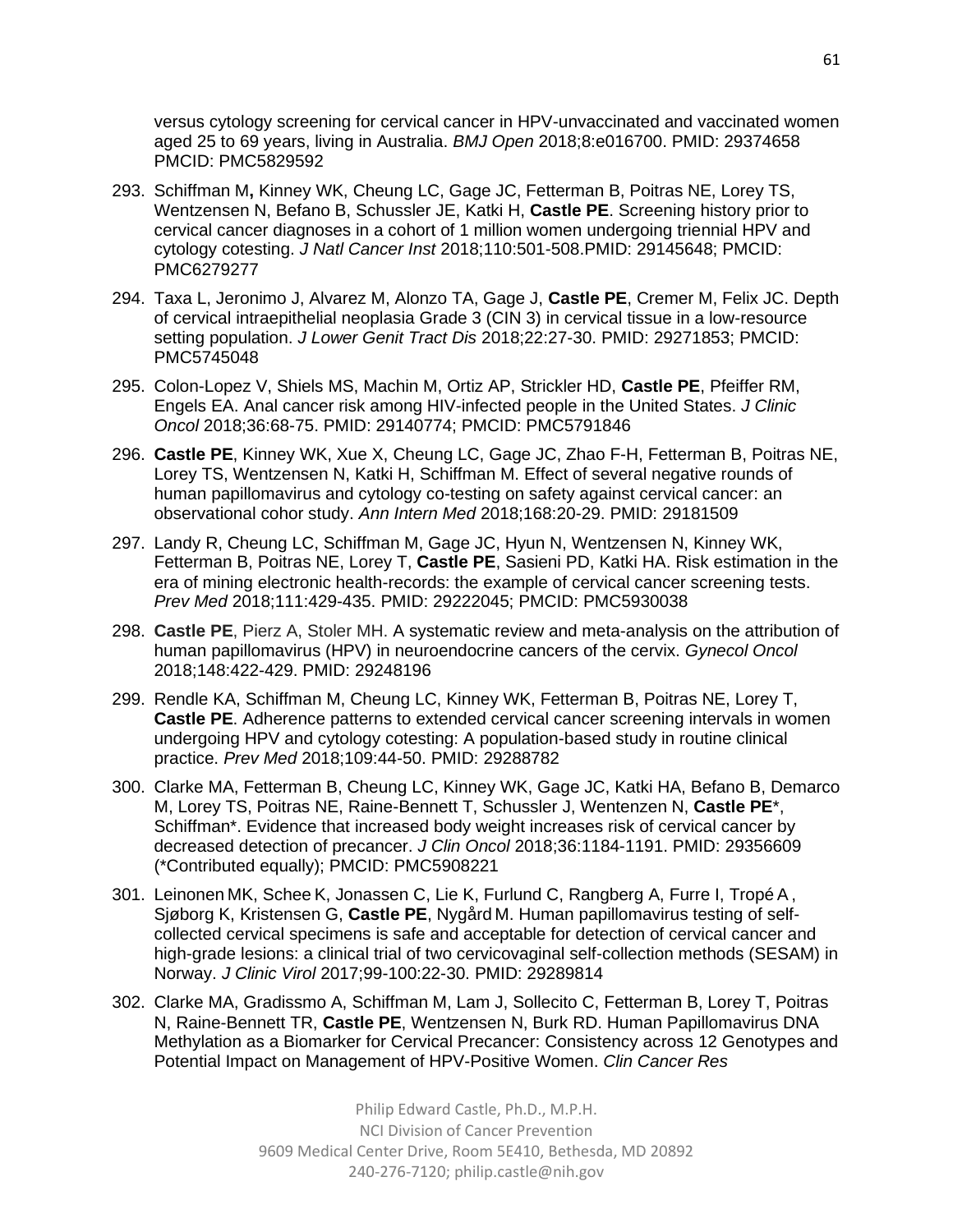2018;24:2194-2202. PMID: 29420222; PMCID: PMC5932258

- 303. Silver MI, Gage JC, Schiffman M, Fetterman B, Poitras NE, Lorey T, Cheung LC, Raine-Bennett TR, Kinney WK, **Castle PE**. Clinical outcomes after conservative management of CIN1/2, CIN2, and CIN2/3 in 2,417 women ages 21-39 years. *Cancer Prev Res (Phila)* 2018 ;11:165-170. PMID: 29437696
- 304. Demarco M, Carter-Pokras O, Hyun M, **Castle PE**, He X, Dallal C, Chen J, Gage JC, Befano B, Fetterman B, Lorey T, Poitras N, Raine-Bennett TR, Wentzensen N, Schiffman M. Validation of a HPV DNA cervical screening test that provides expanded HPV typing. *J Clin Microbiol* 2018 Apr 25;56(5). PMID: 29491018; PMCID: PMC5925726
- 305. **Castle PE**, Wheeler CM, Campos NG, Sy S, Burger EA, Kim JJ; New Mexico HPV Pap Registry. Inefficiencies of over-screening and under-screening for cervical cancer prevention in the U.S. *Prev Med* 2018;111:177-179. PMID: 29548787; PMCID: PMC5930058
- 306. Demarco M, Cheung L, Kinney WK, Wentzensen N, Lorey T, Fetterman B, Poitras N, Befano B, **Castle PE**, Schiffman M. Low Risk of cervical cancer/precancer among most women undergoing post-colposcopy surveillance. *J Low Genit Tract Dis* 2018;22:97-103. PMID: 29570564; PMCID: PMC5895141
- 307. Doubeni CA, Skinner C, Wheeler CM, **Castle PE**, Werni, Halm E, Corley, Weaver D, Beaber E, Tosteson A, Mao C, Chubak J, Armstrong K, Schall M*.* Follow-up of positive or abnormal cancer screening results: recommendations of the PROSPR cancer screening consortium. *CA Cancer J Clinic* 2018; 68:199-216. PMID: 29603147; PMCID: PMC5980732
- 308. In H, Langon-Embry M, Gordon L, Dauer M, Schechter C, Wylie-Rosett J, **Castle PE**, Kemeny M, Rapkin B. A pilot case control study: could a gastric cancer risk screening tool help identify high risk patients for endoscopic screening in the US? *J Surg Res* 2018; 227:246-256. PMID: 29622399; PMCID: PMC5972059
- 309. Hunt B, Fregnani JHT, Schwarz RA, Pantano N, Tesoni S, Possati-Resende JC, Antoniazzi M, de Oliveira Fonseca B, de Macedo Matsushita G, Scapulatempo-Neto C, Kerr L, **Castle PE**, Schmeler K, Richards-Kortum R. Diagnosing cervical cancer precursor lesions in rural Brazil using in vivo microscopy in a mobile van versus a central hospital: A cluster-randomized community trial. *Cancer Prev Res* (Phila) 2018;11:359-370.PMID: 29618459; PMCID: PMC5984709
- 310. Yu K, Hyun NR, Fetterman B, Lorey T, Raine-Bennett T, Zhang H, Stamps RE, Poitras N, Wheeler B, Befano B, **Castle PE**, Wentzensen N, Schiffman M. Proof-of-principle of automated cervical screening and triage, based on HPV partial typing and computerinterpreted cytology. *J Natl Cancer Inst* 2018;110:1222-28. PMID: 29659930; PMCID: PMC6454428
- 311. Kienen N, Bittencourt L, Pelloso SM, Consolaro MEL, **Castle PE**, Partridge EE, Silva VRS, Scarinci IC. Cervical Cancer Screening among Under-/Un-screened Brazilian Women: Training Community Health Workers to be Change Agents. *Prog Community Health Partnersh* 2018;12(1S):111-119. PMID: 29755054
- 312. Murenzi G, Dusingize J-C, Rurangwa T, Sinayobye JD, Munyaneza A, Murangwa A, Zawadi T, Hebert T, Mugenzi P, Adedimeji A, Mutesa L, Anastos K, **Castle PE**. A study of cervical cancer screening technologies in human immunodeficiency virus-infected women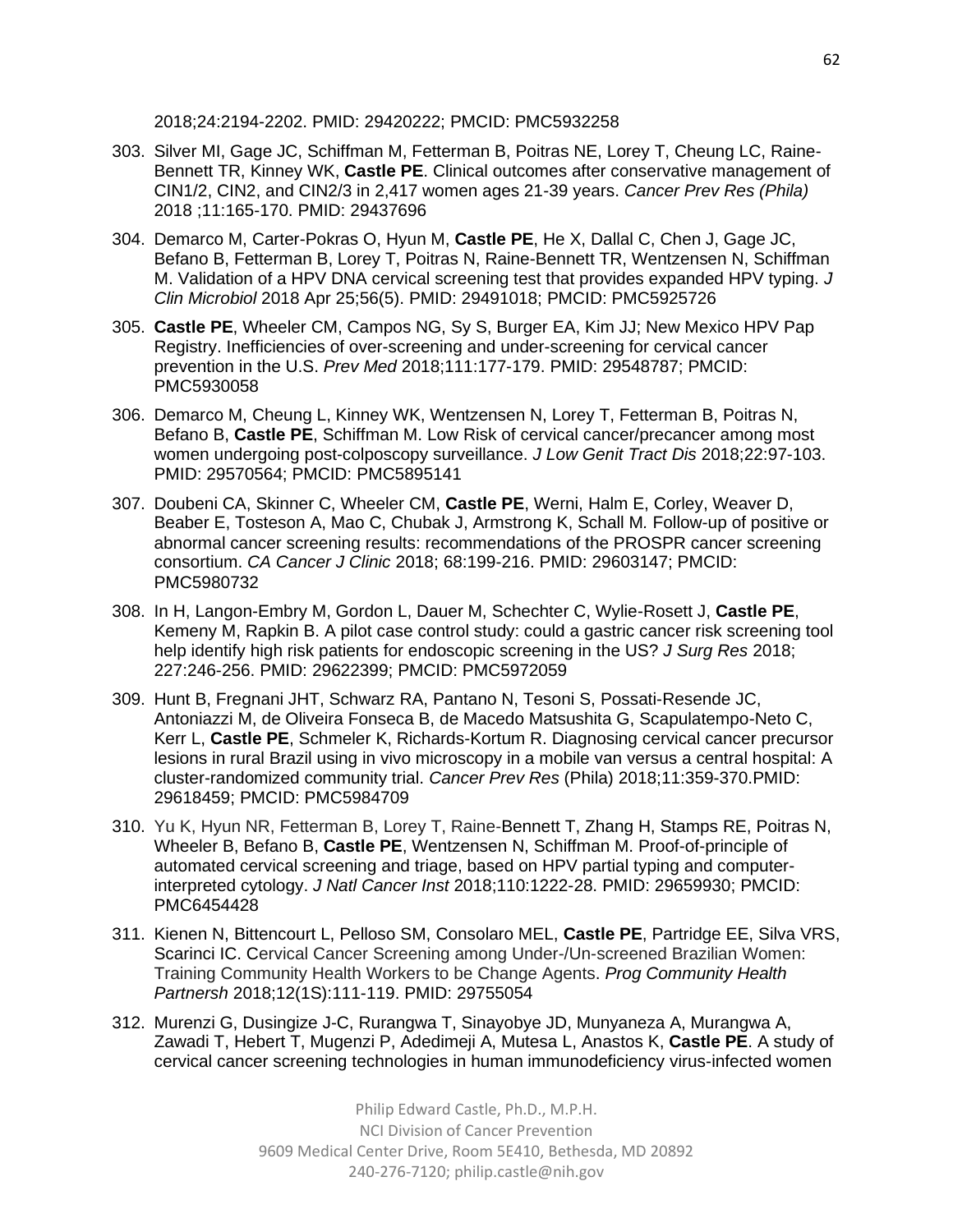living in Rwanda. *BMJ Open* 2018 Aug 5;8(8):e020432. PMID: 30082342; PMCID: PMC6078254

- 313. Maza M, Melendez M, Masch R, Alfaro K, Soler M, Conzuelo G, Gage JC, Alonzo TA, **Castle PE**, Felix JC, Cremer M. Acceptability of self-sampling and human papillomavirus testing among non-attenders of cervical cancer screening programs in El Salvador. *Prev Med* 2018;114:149-155. PMID: 29958860
- 314. Pantano N, Hunt B, Schwarz R, Humberto-Fregnani J, Parra S, Possate-Resende J, Longatto A, **Castle PE**, Schmeler K, Richards-Kortum R. Is proflavine exposure associated with disease progression in women with cervical dysplasia? A brief report. *Photochem Photobiol*. 2018;94:1308-1313.PMID: 29981148; PMCID: PMC6282608
- 315. **Castle PE**, Kinney WK, Cheung LC, Gage JC, Fetterman B, Poitras NE, Lorey TS, Wentzensen N, Katki H, Schiffman M. Impact of multiple negative rounds of HPV and cytology cotesting on cervical cancer risk following a positive screen. *J Natl Cancer Inst* 2019;111:820-827. PMID: 30576462; PMCID: PMC6695308
- 316. Gibson EG, Gage J, **Castle PE**, Scarinci IC. Perceived susceptibility to cervical cancer among African-American women in the Mississippi Delta: does adherence to screening matter? *Women's Health Issues* 2019; 29(1):38-47. PMID: 30401612
- 317. **Castle PE**, Xie X, Xue X, Poitras NE, Lorey TS, Kinney WK, Wentzensen N, Strickler HD, Schiffman M. Impact of human papillomavirus vaccination on the meaning of cervical screening results. *Prev Med* 2019; 118:44-50. PMID: 30316878
- 318. Clarke MA, Cheung LC, **Castle PE**, Schiffman M, Tokugawa D, Poitras N, Lorey T, Kinney W, Wentzensen N. Five-year risk of CIN2+ following p16/Ki-67 dual stain triage of HPVpositive women. *JAMA Oncol* 2019;5:181-186. PMID: 30325982; PMCID: PMC6439556
- 319. Arbyn M, Smith S, Temin S, Sultana F, **Castle PE**, on half of the Collaboration on Self-Sampling and HPV Testing. HPV testing on vaginal self-samples or urine: As good as on samples taken by a clinician? More effective in reaching women who do not participate in cervical cancer screening programmes – a meta-analysis. *BMJ* 2018;363:k4823. PMID: 30518635; PMCID: PMC6278587
- 320. Clarke MA, Cheung LC, Lorey L, Hare B, Landy R, Tokugawa D, Gage J, Darragh T, **Castle PE**, Wentzensen N. 5-Year Prospective Evaluation of Cytology, Human Papillomavirus Testing, and Biomarkers for Detection of Anal Precancer in Human Immunodeficiency Virus-Positive Men Who Have Sex With Men. *Clin Infect Dis* 2019;69:631-638. PMID: 30418518; PMCID: PMC6669293
- 321. Adedimeji AA, Sinayobye JD, Chaudhry J, Assimwe-Kateera B, Businge L, Gitembagara A, Murenzi G, Mugenzi P, Patel V, **Castle PE**, Mutesa L, Palefski J, Anastos KM. Social contexts and sexual behaviors of Rwandan men who have sex with men: Implications for HIV and STI acquisition.*PLoS One* 2019;14:e0211099. PMID: 30657797; PMCID: PMC6338414
- 322. **Castle PE**, Silva VRS, Consolaro MEL, Kienen N, Bittencourt L, Pelloso SM, Partridge EE, Pierz A, Scarcini IC. A study of participation in cervical screening by self-collection and HPV testing, Pap, or a choice of either in Brazil. *Cancer Prev Res* (Phila) 2019;12:159- 170. PMID: 30651294 NIHMSID:NIHMS1519131.
- 323. Nguyen DNT, Simms K, Nguyen HQV, Tran TV, Nguyen NH, Huy PQ, LaMontagne S,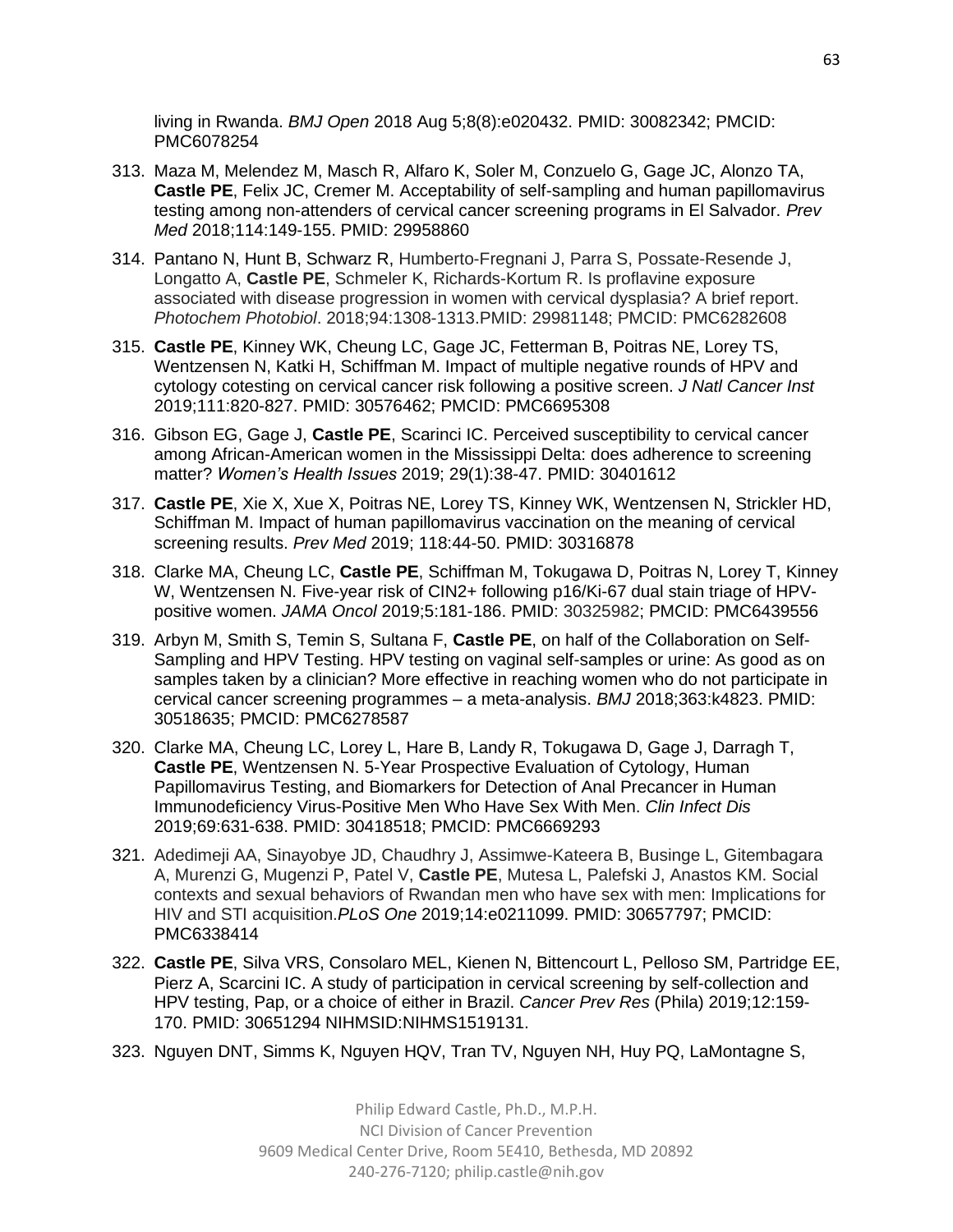**Castle P**, Canfell K. The burden of cervical cancer in Vietnam: a synthesis of the evidence. *Cancer Epidemiol* 2019;59:83-103. PMID: 30710841

- 324. Campos NG, Maza M, Alfaro K, Gage JC, **Castle PE**, Felix J, Masch R, Cremer M, Kim JJ. The cost-effectiveness of implementing HPV testing for cervical cancer screening in El Salvador. *Int J Gynecol Obstet* 2019;145:40-46. PMID: 30702142; PMCID: PMC6988124
- 325. Grant B, Quang T, Resende JCP, Scapulatempo-Netoc C, Matsushita GM, Mauad EC, Stoler MH, **Castle PE**, Fregnani JHTG, Schmeler K, Richards-Kortum R. A mobile-phone based high-resolution microendoscope to image cervical precancer. *PLoS One* 2019;14:e0211045. PMID: 30726252; PMCID: PMC6364962
- 326. Simms KT, Caruana M, Smith MA, Lew J-B, **Castle PE**, Bray F, Canfell K. Timeline to global elimination of cervical cancer: projections of the impact of HPV vaccination and cervical screening in 181 countries; 2020-2099. *Lancet Onc*ol 2019;20:394-407. PMID: 30795950
- 327. Landy R, Sasieni PD, Schiffman M, Cheung LC, Katki HA, Rydzak G, Wentzensen N, Poitras NE, Lorey T, Kinney WK, **Castle PE**. Absolute risks of cervical precancer among women who fulfil exiting guidelines based on HPV and cytology cotesting. *Int J Cancer* 2020;146:617-626. PMID: 30861114
- 328. Velentzis LS, Smith MA, Simms KT, Lew J-B, Hall M, Hughes S, Yuill S, Killen J, Keane A, Butler K, Darlington-Brown J, Hui H, Lawrence B, Brotherton J, Skinner R, Brand A, Heley S, Carter J, Bateson D, Frazer I, Garland S, Guy R, Hammond I, Grogan P, Arbyn M, **Castle PE**, Saville M, Armstrong BK, Canfell K. Pathways to a cancer-free future: a protocol for modelled evaluations to maximize the future impact on cervical cancer in Australia. *Gynecol Oncol* 2019;152:465-471. PMID: 30876490
- 329. Ruiz-López T, Sen S, Jakobsen E, Tropé A, **Castle PE**, Hansen BT, Nygård, M. FightHPV: Design and evaluation of a mobile game to raise HPV awareness and nudge people to take action against cervical cancer. *JMIR Serious Games* 2019;7:e8540. PMID: 30958271; PMCID: PMC6475825
- 330. Wentzensen N, Clarke M, Bremer R, Poitras N, Tokugawa D, Goldhoff PE, **Castle PE**, Schiffman M, Kingery J, Grewal KK, Locke A, Kinney W, Lorey TS. p16/Ki-67 dual stain and HPV16/18 genotyping for triage of HPV-positive women: Clinical validation in a large organized screening program. *JAMA Intern Med* 2019;179:881-888. PMID: 31081870; PMCID: PMC6515572
- 331. Dawson ET, Wagner S, Roberson D, Yeager M, Boland J, Garrison E, Chanock S, Schiffman M, Raine-Bennett T, Lorey T, **Castle PE**, Mirabello L, Durbin R. Viral coinfection analysis using a MinHash toolkit. BMC Bioinformatics. 2019;20(1):389. PMID: 31299914
- 332. Cremer M, Alfaro K, Garai, J, Salinas, M, Maza M, Zevallos A, Taxa L, Díaz AC, **Castle P**, Alonzo TA, Masch R, Soler M, Conzuelo G, Gage, J, Felix JC. Evaluation of two alternative ablation treatments for cervical pre-cancer against standard gas-based cryotherapy: a randomized non-inferiority study. *Int J Gynecol Cancer* 2019 May 3. pii: ijgc-2018-000148. doi: 10.1136/ijgc-2018-000148. [Epub ahead of print]. PMID: 31055452
- 333. León-Maldonado L, Cabral A, Brown B, Ryan GW, Maldonado A, Salmerón J, Allen-Leigh B, Lazcano-Ponce E; **FASTER Study Group**. Feasibility of a combined strategy of HPV vaccination and screening in Mexico: the FASTER-Tlalpan Study experience. *Hum Vaccin Immunother* 2019;15:1986-94. PMID: 31184976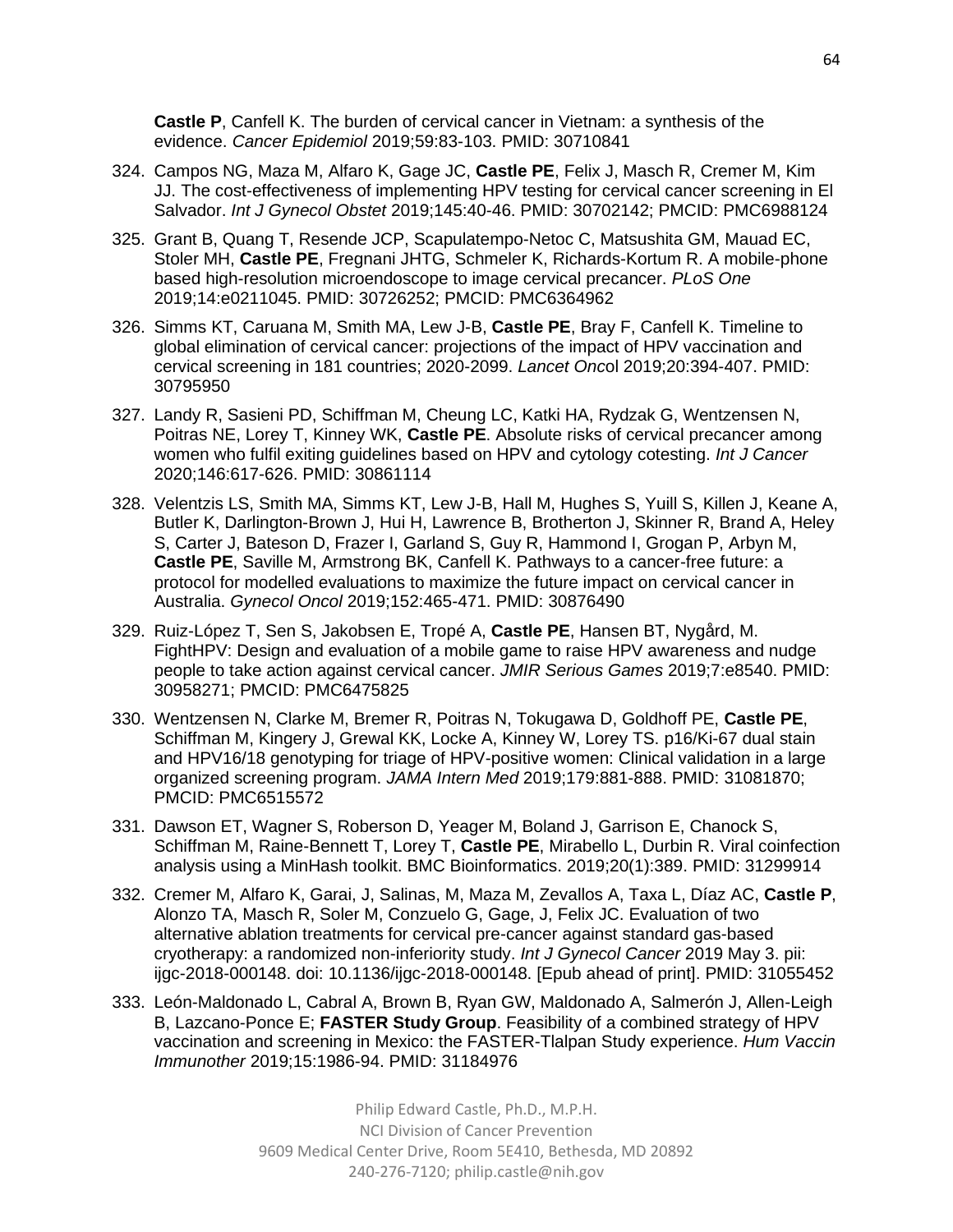- 334. Adcock R, Cuzick J, Hunt WC, McDonald RM, Wheeler CM, for the **New Mexico HPV Pap Registry (NMHPVPR)** Steering Committee. Role of HPV genotype, multiple infections, and viral load on the risk of high-grade cervical neoplasia. Cancer Epidemiol Biomarkers Prev 2019;28:1816-1824
- 335. Knapp GC, Sharma A, Olopade B, Alatise O, Olasehinde, O, Arije OO, Castle PE, Kingham TP. An exploratory analysis of fecal immunochemical test performance for colorectal cancer screening in nigeria. *World J Surg* 2019;43:2674-2680. PMID: 31407091
- 336. Nguyen DNT, Hughes S, Egger S, Simms K, **Castle PE**, Canfell. Systemic review and meta-analysis of childhood mortality related to maternal death in lower-resource settings: implications for cervical cancer prevention. BMC Public Health. 2019;19:1281. PMID: 31601205; PMCID: PMC6788023
- 337. Cheung LC, Berg CD, **Castle PE**, Katki HA, Chaturvedi AK. Benefit-based versus riskbased selection of individuals for cancer screening: Application to lung-cancer screening for US smokers. *Ann Intern Med* 2019 Oct 22. doi: 10.7326/M19-1263. [Epub ahead of print]. PMID: 31634914
- 338. **Castle PE**, Adcock R, Cuzick J, Wentzensen N, Torrez-Martinez NE, Torres SM, Stoler MH, Ronnett BM, Joste NE, Darragh TM, Gravitt PE, Schiffman M, Hunt WC, Kinney WK, Wheeler CM, on behalf of the New Mexico HPV Pap Registry Steering Committee and for the p16 IHC Study Panel. Relationships of p16 immunohistochemistry and other biomarkers with diagnoses of cervical abnormalities: implications for LAST terminology. *Arch Pathol Lab Med.* 2019 Nov 13. doi: 10.5858/arpa.2019-0241-OA. [Epub ahead of print]. PMID: 31718233
- 339. Campos NG, Alfaro K, Maza M, Sy S, Melendez M, Masch R, Soler M, Conzuelo-Rodriguez, G, Gage JC, Alonzo TA, **Castle PE**, Felix JC, Cremer M, Kim JJ. The costeffectiveness of cervical HPV self-collection among screening non-attenders in El Salvador. *Prev Med* 2019 Nov 22:105931. doi: 10.1016/j.ypmed.2019.105931. [Epub ahead of print]. PMID: 31765712
- 340. **Castle PE**, Burk RD, Massad LS, Eltoum I-E, Hessor NA, Anastos K, Xie X, Minkoff H, Xue X, D'Souza G, Flowers L, Levine AM, Colie C, Rahangdale L, Fischl MA, Palefsky JM, Strickler HD. Epidemiologic evidence that human papillomavirus (HPV) types differ in their ability to evade immune surveillance: results from a large cohort of HIV-infected and HIVuninfected women. Int J Cancer. 2019 Oct 2. doi: 10.1002/ijc.32693. [Epub ahead of print]
- 341. Demarco M, Hyun N, Carter-Pokras O, Raine-Bennett TR, Cheung L, Chen X, Hammer A, Campos N, Kinney, Gage JC, Befano B, Perkins R, He X, Dallal C, Chen J, Poitras N, Mayrand M-H, Coutlee F, Burk RD, Lorey T, **Castle PE**, Wentzensen N, Schiffman MA study of type-specific HPV natural history and implications for contemporary cervical cancer screening programs (*EClinicMed*, in Press)
- 342. Torres-Ibarra L, Cuzick J, Lorincz AT, Spiegelman D, Lazcano-Ponce E, Franco EL, Moscicki A-B, Mahmud, SM, Wheeler, CM, Rivera-Paredez, B, Hernández-López, R, León-Maldonado L, Jorge Salmerón, **for the FRIDA Study Group**. Comparison of HPV-16 and HPV-18 Genotyping and Cytological Testing as Triage Testing Within Human Papillomavirus–Based Screening in Mexico. *JAMA Netw Open*. 2019 Nov 1;2(11):e1915781. doi: 10.1001/jamanetworkopen.2019.15781. PMID: 31747033
- 343. Landy R, Sasieni PD, Mathews C, Wiggins CL, Robertson M, McDonald YJ, Goldberg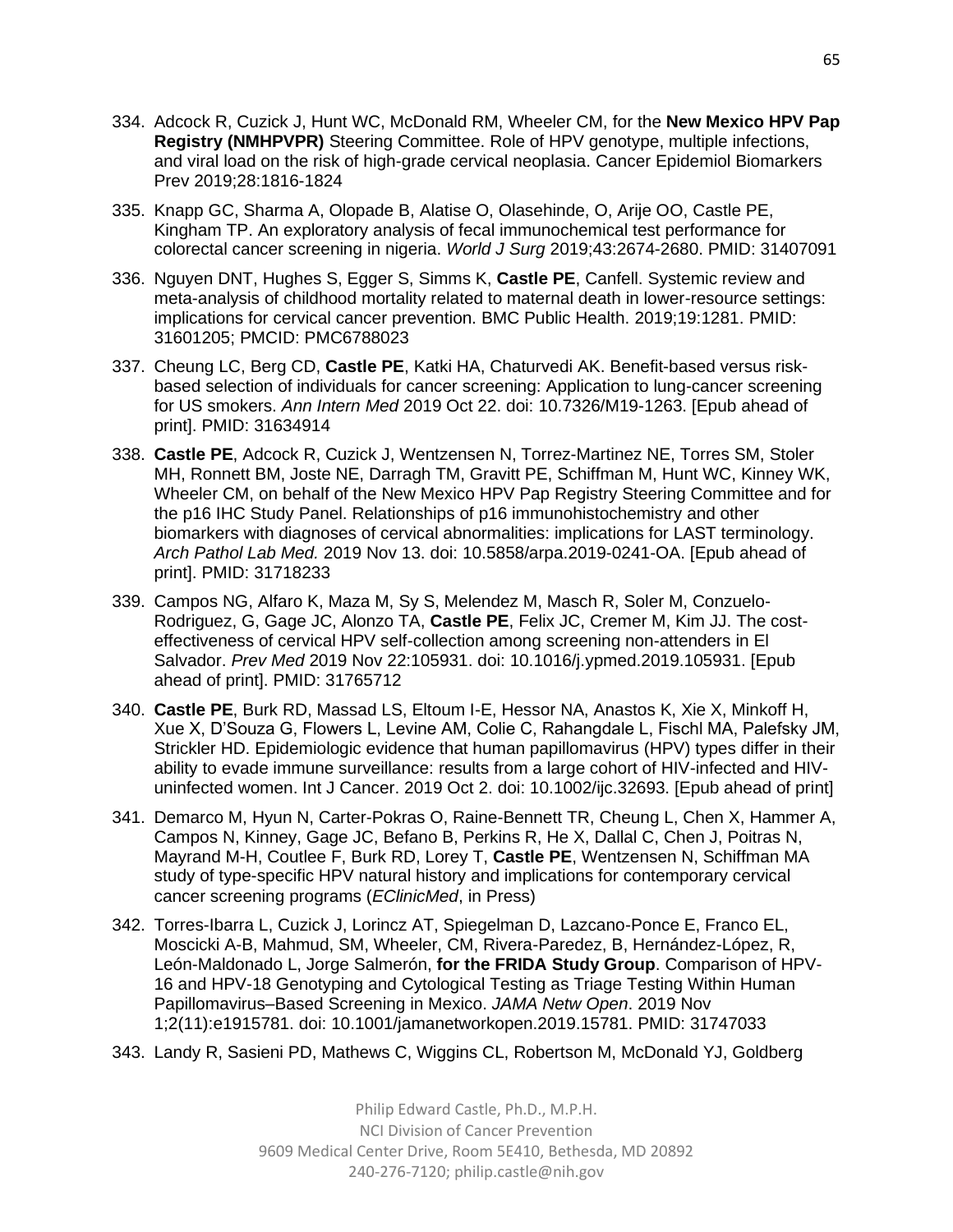DW, Scarinci IC, Cuzick J, Wheeler CM, **for the New Mexico HPV Pap Registry Steering Committee**. Impact of screening on cervical cancer incidence in New Mexico. A nested case-control study. *Int J Cancer* 2019 Dec 13. doi: 10.1002/ijc.32826. [Epub ahead of print]. PMID: 31837006; PMCID: PMC6742586

- 344. Zhu B, Xiao Y, Yeager M, Clifford G, Wentzensen N, Cullen M, Boland JF, Burk RD, Bass S, Steinberg M, Raine-Bennett T, Nelson CW, Pinheiro, M, Burdett L, Yu K, Wu H-H, Song L, Dean M, Roberson D, Lorey T, Franceschi S, **Castle PE**, Walker J, Zuna R, Schiffman M, Mirabello L. APOBEC3-induced mutations of HPV16 are diminished in cervical precancer-cancer cases and contribute to viral evolution. *Nature Commun* 2020; 11:886. PMID: 32060290; PMCID: PMC7021686
- 345. **Castle PE**, Varallo JE, Betram MM, Ratshaa B, Kitheka M, Rammipi K, Pheto T. High-risk human papillomavirus prevalence in self-collected cervicovaginal specimens from human immunodeficiency virus (HIV)-negative women and women living with HIV living in Botswana. *PLoS One* 2020;15:e0229086. PMID: 32053659 ; PMCID: PMC7018080
- 346. Usyk M, **Castle PE**, Befano B, Porras C, Herrero R, Gradissimo A, Hildesheim A, Safaeian M, Kreimer A, Schiffman M, Burk RD. Role of the cervical microbiome in the HPV natural history. *PLoS Pathol* 2020;16(3):e1008376. PMID: 32214382 PMCID: PMC7098574.
- 347. Murenzi G, Kanyabwisha F, Murangwa A, Kubwimana G, Mutesa L, Burk RD, Anastos K, **Castle PE**. Twelve-year trend in the prevalence of high-risk human papillomavirus infection among Rwandan women living with HIV. *J Infect Dis* 2020 Feb 12. pii: jiaa065. doi: 10.1093/infdis/jiaa065. [Epub ahead of print]. PMID: 3205002
- 348. Hashim D, Engesæter B, Skare GB, **Castle PE**, Bjørge T, Røysland K, Andreassen T, Trope A, Nygård M. Real world data on cervical cancer risk stratification by cytology and HPV results to inform the management of HPV-positive women in routine cervical screening. *Brit J Cancer* 2020 Apr 3. doi: 10.1038/s41416-020-0790-1. [Epub ahead of print] PMID: 32242098
- 349. Wentzensen N, Lahrmann B, Clarke M, Kinney W, Tokugawa D, Poitras N, Bartels L, Krauthoff A, Walker J, Zuna R, Grewal KK, Goldhoff PE, Kingery JD, **Castle PE**, Schiffman M, Lorey T, Grabe N. Deep learning-based evaluation of dual stain cytology improves efficiency of cervical cancer screening.(*J Natl Cancer Instit*, in Press)
- 350. Hammer A, Demarco M, Campos N, Befano B, Gravitt PE, Cheung L, Lorey TS, Poitras N, Wentzensen N, **Castle PE**, Schiffman. Results of a 15-Year Experience with HPV-Based Cervical Screening for Detection of CIN3+ among 1.5 Million Women at Kaiser Permanente Northern California Int J Cancer 2020 Mar 6. doi: 10.1002/ijc.32950. [Epub ahead of print]. PMID: 32141607
- 351. In H, Solsky I, **Castle PE**, Schlecter C, Parides M, Friendmann P, Wylie-Rosett J, Kemeny MM, Rapkin. Utilizing cultural and ethnic variables in screening models to identify individuals at high risk for gastric cancer. *Cancer Prev Res* 2020; May 14. pii: canprevres.0490.2019. doi: 10.1158/1940-6207.CAPR-19-0490. [Epub ahead of print] PMID: 32409594
- 352. Murenzi G, Kim H-Y, Munyaneza A, Tuyisenge P, Zawadi T, Buteera A, Adedimeji A, Mutesa L, **Castle PE**, Anastos K, Palefsky JM. Anogenital human papillomavirus and HIV infection in Rwandan men who have sex with men. (JAIDS, in Press)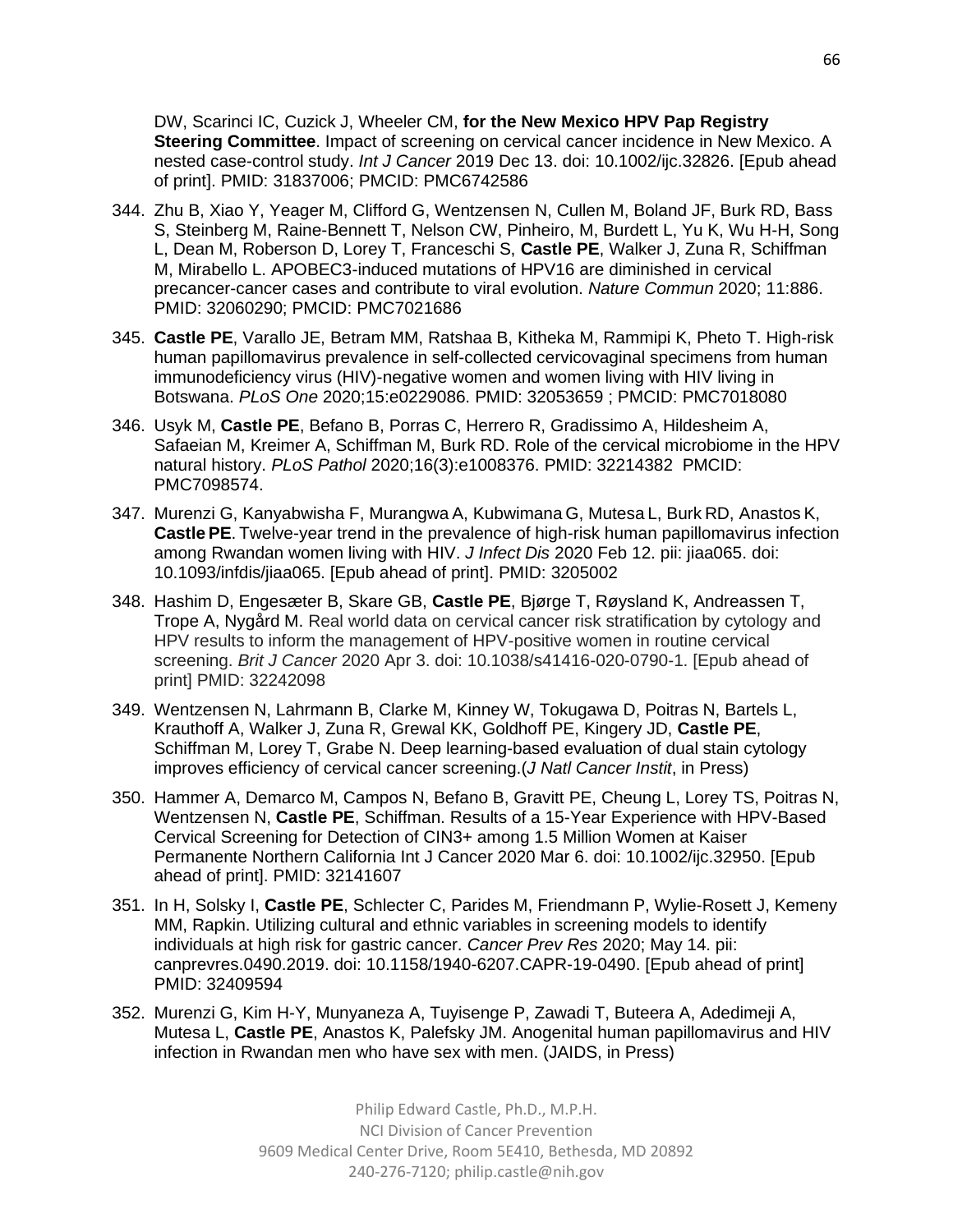- 353. Alfaro K, Maza M, Felix J, Gage JC, **Castle PE**, Alonzo TA, Chacón A, González E, Soler M, Conzuelo-Rodriguez G, Masch R, Cremer M. Outcomes for Step-Wise Implementation of a Human Papillomavirus Testing-Based Cervical Screen and Treat Program in El Salvador. (*J Global Oncol*, Accepted)
- 354. Perkins RB, Guido RL, **Castle PE**, Chelmow D, Einstein MH, Garcia F, Huh WK, Kim J, Moscicki A-B, Nayar R, Saraiya M, Sawaya G, Wentzensen N, Schiffman, for the 2019 ASCCP Risk-Based Management Consensus Guidelines Conference. 2019 Updated Consensus Guidelines for the Management of Abnormal Cervical Cancer Screening Tests and Cancer Precursors: ASCCP Risk-Based Management Consensus Guidelines. *J Low Genit Tract Dis* 2020 24:102-131. PMID: 32243307
- 355. Egemen D, Cheung LC, Chen X, Demarco M, Kinney W, Poitras N, Befano B, Locke A, Perkins R, Guido R, Wiser AL, Gage J, Katki HA, Wentzensen N, **Castle PE**, Schiffman M, Lorey T. Risk Estimates Supporting the 2019 ASCCP Risk-Based Management Consensus Guidelines. *J Low Genit Tract Dis* 2020;24:132-143. PMID: 32243308
- 356. DeMarco M, Egemen D, Raine-Bennett TR, Cheung LC, Befano B, Poitras NE, Lorey TS, Chen X, Gage JC, **Castle PE**, Wentzensen N, Perkins RB, Guido RS, Schiffman M. A Study of Partial HPV Genotyping in Support of the 2019 ASCCP Risk-Based Management Consensus Guidelines. *J Low Genit Tract Dis* 2020;24:144-147. PMID: 32243309
- 357. Pinheiro M, Schiffman M, Clifford G, Chen Z, Yeager M, Cullen M, Boland JF, Raine-Bennett T, Steinberg M, Bass S, Gage J, Xiao Y, Vanessa Tenet V, Wentzensen N, Yu K, Zhu B, Burdett L, TuranS, Lorey T, **Castle PE**, Burk RD, Mirabello L. HPV35 A2 sublineage confers increased risks of cervical precancer/cancer in women of African ancestry. *Int J Cancer* 2020 May 4. doi: 10.1002/ijc.33033. [Epub ahead of print] PMID: 32363580
- 358. Adedimeji A, Ajeh R, Pierz A, Nkegre R, Ndekeh J, Fuhngwa N, Nsame D, Dzudie A, Anastos KM, **Castle PE**. Challenges and opportunities to reduce the burden of cervical cancer in a low income, high HIV prevalence context. (*BMC Women's Health*, Accepted)
- 359. Adedimeji A, Ajeh R, Dzudie A, Kendowo E, Fuhngwa N, Nsame D, Orock E, Hebert TM, Pierz A, Murokora D, Anastos KM, **Castle PE**. Cervical human papillomavirus DNA detection in HIV-infected and HIV-uninfected women living in Limbe, Cameroon. (*J Clinic Virol*, in Press)
- 360. Keller MJ, Hessol N, Eltoum I-E, Einstein MH, **Castle PE**, Massad LS, Flowers L, Rahangdale K, Atrio JM, Ramirez C, Minkoff H, Adimora AA, Ofotokum I, Colie C, Huchko M, Fischl M, Wright R, D'Souza G, Hennessy M, Leider J, Diaz O, Sanchez-Keeland L, Watts H, Shresthra S, Wrenn A, Xie X, Xue X, Anastos K, Palefsky J, Burk RD, Strickler HD. Primary HPV and Molecular Cervical Cancer Screening in Women Living with HIV. (*Clinic Infect Dis*, Accepted)
- 361. Baena A, Agudelo MC, Lopez C, Ramírez AT, Castañeda M, Riveros M, Posada G, Buitrago CA, Suescun D, Gomez LJ, Ochoa JC, Stoler M, Gage J, **Castle PE**, Sasieni P, Almonte M, Herrero R, Sanchez GI; for the ASCUS-COL Trial Group\* Comparison of immediate colposcopy, repeat conventional cytology and hrHPV testing for the management of ASC-US cytology in routine health services of Medellin, Colombia: The ASCUS-COL Trial (*Int J Cancer*, Accepted)
- 362. Pierz AJ, Randall TC, Ingabire CM, Uwinkindi F, **Castle PE**, Murenzi G. A Scoping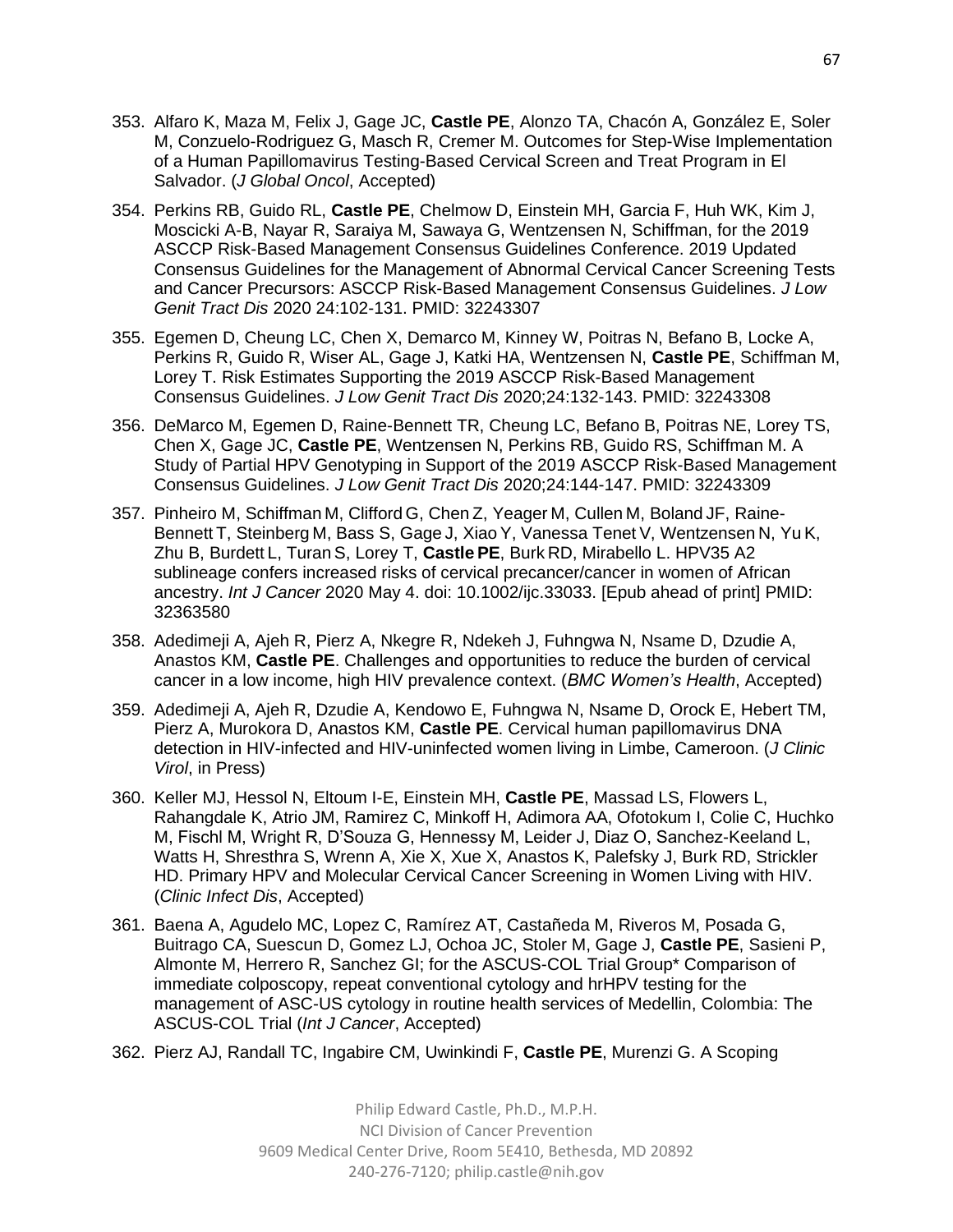Review: Facilitators and Barriers of Cervical Cancer Screening and Early Diagnosis of Breast Cancer in Sub-Saharan African Health Settings. (*Gynecol Oncol Report*, Accepted)

- 363. **Castle PE**, Pierz AJ, Adcock A, Aslam S, Austin J, Basu P, Belinson JL, Cuzick J, El-Zein-M, Ferrecio C, Firnhaber C, Franco EL, Gravitt PE, Isidean SD, Lin J, Mahmud S, Monsonego J, Muwonge R, Ratman S, Safaeian M, Schiffman M, Smith JS, Swarts A, Wright TC, Van De Wyngard V, Xi L-F. A pooled analysis to compare the clinical characteristics of human papillomavirus-positive and -negative cervical precancers. (*Cancer Prev Res*, Accepted)
- 364. Torres SM, Wentzensen N, Stoler MH, Darragh TM, Gravitt PE, Schiffman M, Ronnett BM, Joste NE, Torrez-Martinez N, Adcock R, Cuzick J, Wheeler CM, For the p16 Study Panel and the **New Mexico HPV Pap Registry Steering Committee**. Estimating the benefits and harms of p16 utilization on cervical biopsy interpretation in routine clinical practice. (*APLM*, Accepted)

## **XIX.B. Non-Peer Reviewed Articles (Chapters, Reviews, or Commentaries)**

## **XIX.B.1. Reviews and Guidelines**

- 1. **Castle PE**, Dean J. Molecular genetics of the zona pellucida: implications for immunocontraceptive strategies. *J Reprod Fertil Suppl* 1996;50:1-8. PMID: 8984171
- 2. **Castle PE**, Dean J. Manipulating the genome to study reproduction. Mice with 'humanized' zonae pellucidae. *Hum Reprod* 1999;14:1927-39. PMID: 10438400
- 3. Schiffman M, **Castle PE**. Human papillomavirus: epidemiology and public health. *Arch Pathol Lab Med* 2003:127:930-4. PMID: 12873163
- 4. **Castle PE**, Giuliano AR. Chapter 4: Genital tract infections, cervical inflammation, and antioxidant nutrients--assessing their roles as human papillomavirus cofactors. *J Natl Cancer Inst Monogr* 2003;31:29-34. PMID: 12807942
- 5. Solomon D**, Castle PE**. ALTS: Impact on cervical cytology screening, triage and patient management. *Pathol Case Rev* 2005;10:128-37.
- 6. Meijer CJM, Snijders PJF, **Castle PE**. Clinical utility of HPV genotyping. *Gynecol Oncol* 2006;103:12-7. PMID: 16934860
- 7. Saslow D, **Castle PE**, Cox JT, Davey DD, Einstein MH, Ferris DG, Goldie SJ, Harper DM, Kinney W, Moscicki AB, Noller KL, Wheeler CM, Ades T, Andrews KS, Doroshenk MK, Kahn KG, Schmidt C, Shafey O, Smith RA, Partridge EE, Gynecologic Cancer Advisory Group, Garcia F. American Cancer Society Guideline for human papillomavirus (HPV) vaccine use to prevent cervical cancer and its precursors. *CA Cancer J Clin* 2007;57:7-28. PMID: 17237032
- 8. Safaeian M, Solomon D, **Castle PE**. Cervical cancer prevention--cervical screening: science in evolution. *Obstet Gynecol Clin North Am* 2007;34:739-60. PMID: 18061867; PMCID:PMC2762353
- 9. **Castle PE.** The potential utility of HPV genotyping in screening and clinical management. *J Natl Compr Canc Netw* 2008;6:83-95. PMID: 18267061
- 10. **Castle PE**, Solomon D, Saslow D, Schiffman M. Predicting the effect of successful human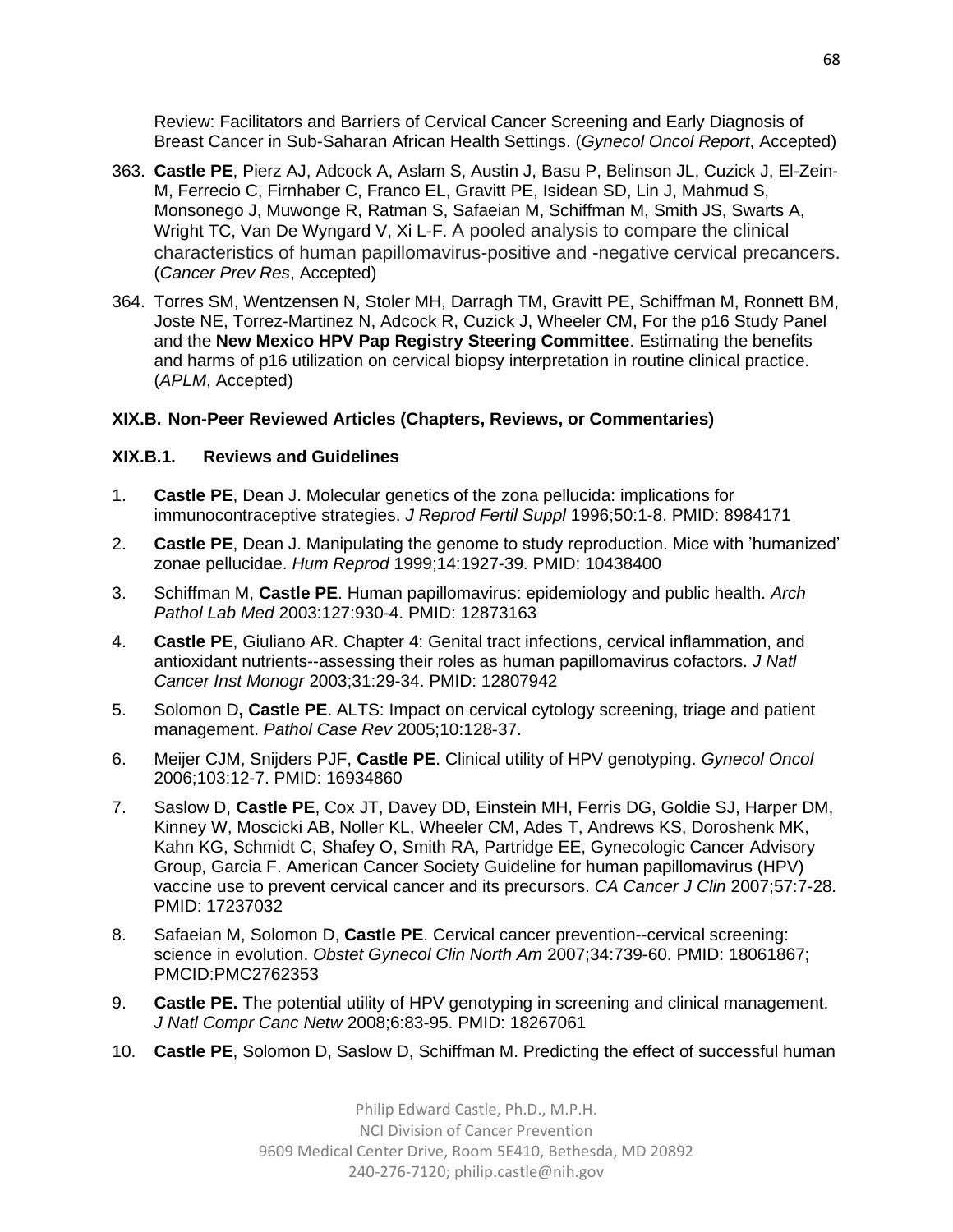papillomavirus vaccination on existing cervical cancer prevention programs in the United States. *Cancer* 2008;113(10 Suppl):3031-5. PMID: 18980285

- 11. HPV Vaccines I, II, and III. UpToDate [\(http://www.uptodate.com/home/clinicians/toc.do?tocKey=table\\_of\\_contents/-1/8\)](http://www.uptodate.com/home/clinicians/toc.do?tocKey=table_of_contents/-1/8) (2009- 2017).
- 12. Saslow D, Solomon D, Lawson H, Killackey M, Kulasingam S, Cain J, Kinney W, Garcia FAR, Moriarty A, Waxman A, Wilbur D, Wentzensen N, Downs L, Spitzer M, Moscicki AB, Saraiya M, Franco EL, Stoler MS, Schiffman M, Castle PE<sup>†</sup>, Evan R. Myers<sup>†</sup>; ACS-ASCCP-ASCP Cervical Cancer Guideline Committee. American Cancer Society, American Society for Colposcopy and Cervical Pathology, and the American Society for Clinical Pathology Screening Guideline for the Prevention of Cervical Cancer. (†Co-senior authors) *CA Cancer J Clin* 2012;62:147-72. PMID: 22422631; *Am J Clin Pathol* 2012;137:516-42. PMID: 22431528; *J Lower Gen Tract Dis* 2012;16:175-204. PMID: 22418039
- 13. Darragh TM, Colgan TJ, Cox JT, Heller DS, Henry MR, Luff RD, McCalmont T, Nayar R, Palefsky JM, Stoler MH, Wilkinson EJ, Wilbur DC, **For Members of the LAST Project Work Groups**. The HPV-associated Lower Anogenital Squamous Terminology Project of the College of American Pathologists and the American Society for Colposcopy and Cervical Pathology Terminology: Background and Consensus Recommendations. *J Lower Gen Tract Dis* 2012;16:205-242. PMID: 22820980; Arch Pathol Lab Med. 2012;136:1266- 97. PMID: 22742517; *Int J Gynecol Pathol* 2013 Jan;32(1):76-115;. PMID: 23202792
- 14. Massad LS, Einstein MH, Huh WK, Katki HA, Kinney WK, Schiffman M, Solomon D, Wentzensen N, Lawson, **on behalf of the 2012 ASCCP Consensus Guidelines Conference**. Updating guidelines for the management of abnormal cervical cancer screening tests and cancer precursors. *J Lower Genit Tract Dis* 2013;17:S1-S27. PMID: 23519301
- 15. **Castle PE**, Cremer M. HPV Testing in Cervical Cancer Screening. *Obstet Gynecol Clin North Am* 2013;40:377-90. *PMID*: 23732037
- 16. **Castle PE**, de Sanjose S, Qiao Y-L, Belinson JL, Lazcano-Ponce E, Kinney W. Introduction of HPV DNA screening in the world: 15 years of experience In: The need for professional information on HPV and the novel options for cancer prevention. Monograph series on HPV and cancer. *Vaccine* 2012; Volume 30, Supplement 5, F117-22. PMID: 23199954
- 17. Bosch FX, Broker TR, David Forman D, Moscicki A-B, Gillison ML, Doorbar J, Stern PL, Stanley M, Arbyn M, Poljak M, Cuzick J, **Castle PE**, Schiller JT, Markowitz LE, Fisher WA, Canfell K, Denny LA, Franco EL, Steben M, Kane MA, Schiffman M, Meijer CJLM, Sankaranarayanan R, Castellsagué X, Kim JJ, Brotons M, Alemany L, Alberoa G, Diaz M, de Sanjosé S. Comprehensive Control of Human Papillomavirus Infections and Related Diseases. *Vaccine* 2013;31 Suppl 5:F1-F31. doi: 10.1016/j.vaccine.2013.10.001. PMID: 24331745; Suppl 6:G1-G31. doi: 10.1016/j.vaccine.2013.10.002. PMID: 24331817; Suppl 7:H1-H31. doi: 10.1016/j.vaccine.2013.10.003. PMID: 24332295.
- 18. Jeronimo J, **Castle PE**, Temin S, Shastri SS. Secondary Prevention of Cervical Cancer: American Society of Clinical Oncology Resource-Stratified Clinical Practice Guideline Summary. *J Oncol Pract* 2016 Nov 15:JOP2016017889. [Epub ahead of print] No abstract available. PMID: 27845871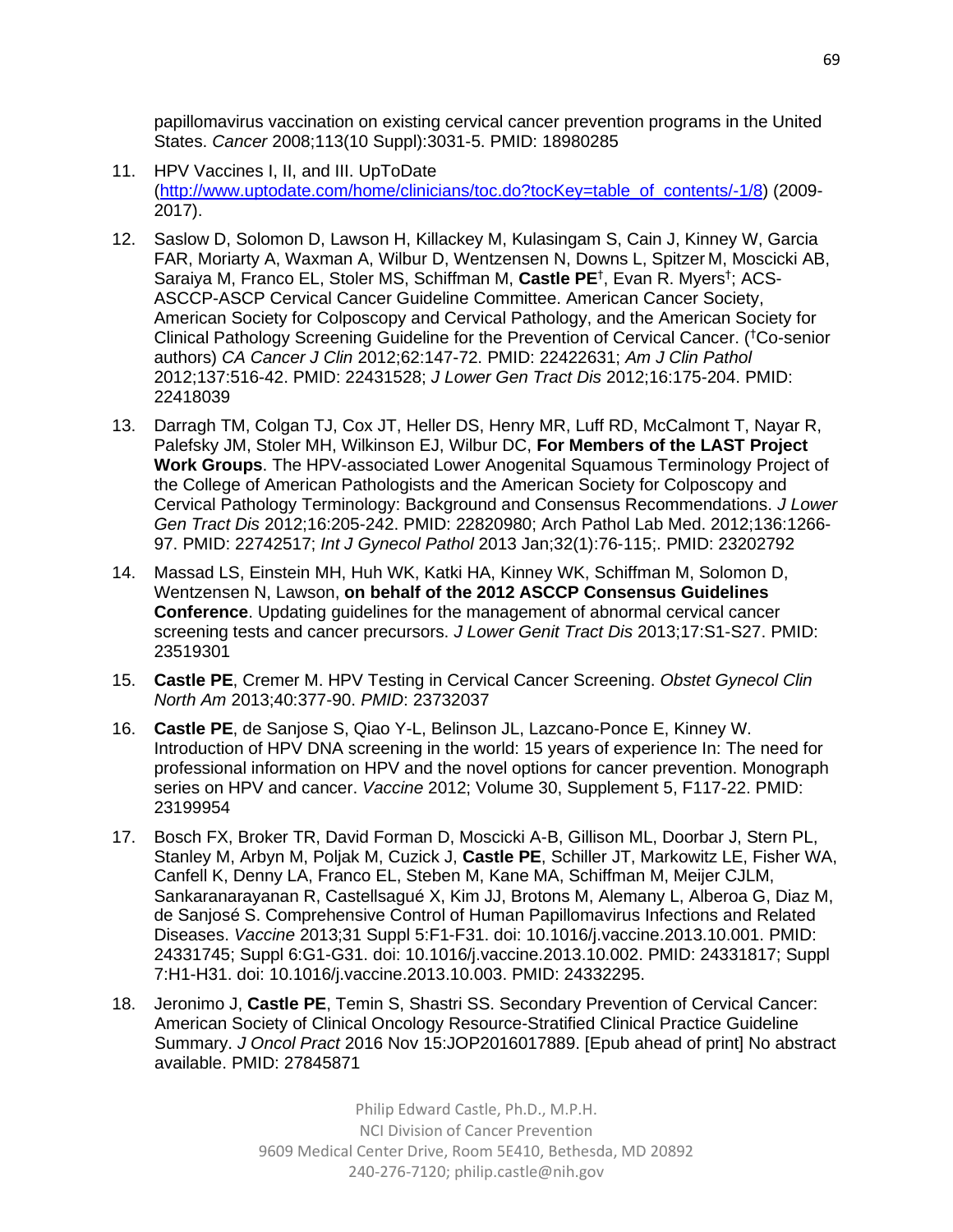- 19. **Castle PE**, Temin S, Shastri SS, Jeronimo J. Screening To Prevent Invasive Cervical Cancer: ASCO Resource-Stratified Clinical Practice Guideline. *J Clinic Oncol* 2017;35:1250-1252. PMID: 28135111
- 20. **Castle PE**, Murokora D, Perez C, Alvarez M, Quek SC, Campbell C. Treatment of cervical intraepithelial lesions. *Int J Gynecol Cancer* 2017;138 Suppl 1:20-25. PMID: 28691333
- 21. **Castle PE**, Pierz A. (At least) Once in her lifetime. *Obstet Gynecol Clin North Am* 2019;46:107-123. PMID: 30683258

## **XIX.B.2. Commentaries**

- 22. Schiffman M, **Castle PE**. Commentary on "Persistent HPV infection is associated with a greater risk of developing cervical lesions than a single positive test." *Evidence-Based Obstet Gynecol* 2002;4:148-9.
- 23. **Castle PE**, Schiffman M. Commentary on "Management of women who test positive for high-risk types of human papillomavirus: the HART study." *Evidence-Based Obstet Gynecol* 2004;6:150-1.
- 24. **Castle PE**. Review of: Rohan T, Shah K (eds.). Cervical cancer: from etiology to prevention. *Cancer Causes Control* 2004;15:435.
- 25. Pfeiffer RM, **Castle PE**. With or without a gold standard. *Epidemiology* 2005;16:595-7. PMID: 16135933
- 26. Schiffman M**, Castle PE**. The promise of global cervical-cancer prevention. *N Engl J Med* 2005;353:2101-4. PMID: 16291978
- 27. Schiffman M, **Castle PE**. When to test women for human papillomavirus. *BMJ* 2006;332:61-2. PMID: 16410556
- 28. **Castle PE**. Commentary: Hormonal contraceptives and the risk of cervical precancer. *Salud(i)Ciencia*, 2006.
- 29. **Castle PE.** "Does contraceptive use impact cervical cancer risk?" *Contraceptive Technology Update*, March 2006:31-32.
- 30. Stoler MH, **Castle PE**, Solomon D, Schiffman M. The expanded use of HPV testing in gynecologic practice per ASCCP-guided management requires the use of well-validated assays. *Am J Clin Pathol* 2007;127:335-7. PMID: 17276947
- 31. Stoler M, **Castle P**, Solomon D, Schiffman M. Re.: The expanded use of human papillomavirus testing in gynecologic practice. *Am J Clin Pathol* 2007;128:883-6. PMID: 17276947
- 32. **Castle PE**. Invited commentary: is monitoring human papillomavirus infection for viral persistence ready for use in cervical cancer screening? *Am J Epidemiol* 2008;168:138-44. PMID: 18483124; PMCID:PMC2443359
- 33. Cox JT, Moriarty AT, **Castle PE**. Commentary on: Statement on HPV DNA Test Utilization. *Am J Clin Pathol* 2009;131:770-773, *Diagn Cytopathol* 2009;37:471-4, *J Low Genit Tract Dis* 2009;13:131-4; *Arch Pathol Lab Med* 2009;133:1192-4. PMID: 19550208 and. PMID: 19459174
- 34. **Castle PE**. The evolving definition of carcinogenic human papillomavirus. *Infect Agent*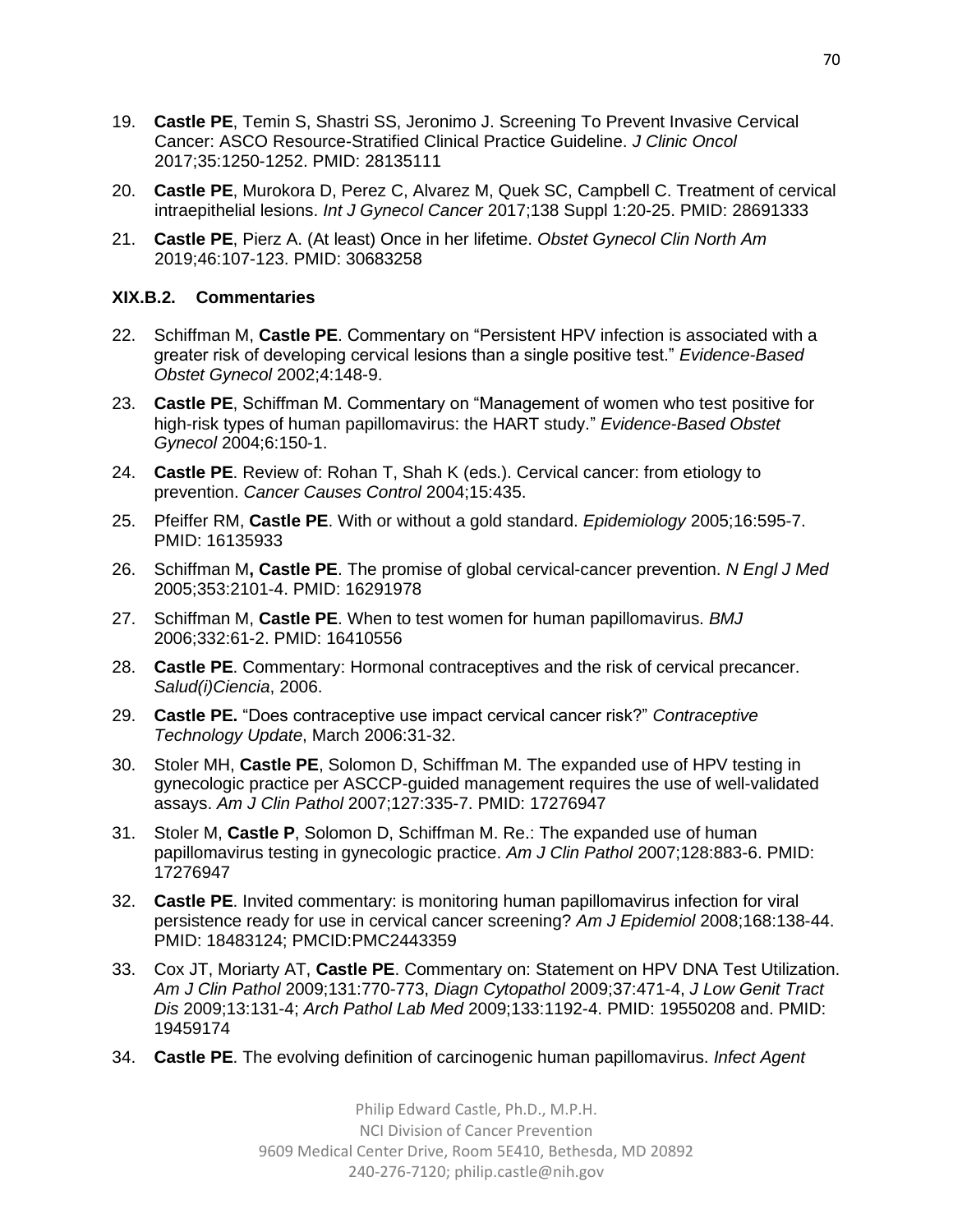*Cancer* 2009;4:7. PMID: 19432962

- 35. **Castle PE**, Katki HA. Benefits and risks of HPV testing in cervical cancer screening. *Lancet Oncol* 2010;11:214-5. PMID: 20089448
- 36. **Castle PE**. HPV testing for cervical cancer: the good, the bad, and the ugly. *Nature Rev Clin Oncol* 2010;7:364-5. PMID: 20592711
- 37. Kinney W, Stoler MH, **Castle PE**. Special commentary: Patient safety and the next generation of HPV DNA tests. *Am J Clin Pathol* 2010;134:193-199. PMID: 20660320
- 38. Gage JC, **Castle PE**. Preventing cervical cancer globally by acting locally: If not now, when. *J Natl Cancer Inst* 2010;102:1524-7. PMID: 20884892; PMCID:PMC2957431
- 39. Ghosh A**, Castle PE**. Invited Commentary: Comparing Effectiveness of Markers. *Am J Epidemiol* 2011;173:1388-90. PMID: 21571873
- 40. **Castle PE**. Abuses in HPV testing. *Obstet Gyncol* 2011;118:1-3. PMID: 21691156
- 41. **Castle PE**, Zhao F-H. Editorial on HPV Vaccination of Boys. *J Infect Dis* 2011;204:335-7. Erratum in: J Infect Dis. 2011;204:1149. PMID: 21742829
- 42. **Castle PE**. More Evidence for Supporting Human Papillomavirus Testing*. Nature Rev Clin Oncol* 2012;9:131-2. PMID: 22330684
- 43. Roberts DJ, Wilson ML, Nelson AM, Adesina AM, Fleming KA, Milner D, Guarner J, Rebbeck TR, **Castle P**, Lucas S. RE: The good news about cancer in developing countries – *Pathology answers the call*. *Lancet* 2012; 379:712. PMID: 22364759
- 44. **Castle PE**, Schmeler KM. Optimizing cervical cancer prevention in the United States. *Gynecol Oncol* 2012;127:437-9. PMID: 23140752
- 45. **Castle PE**. A LASTing Impression: Incorporating p16 immunohistochemistry into routine diagnosis of cervical neoplasia. *Pathology Case Rev* 2013; 18:154-7.
- 46. **Castle P**. Current status and future trends in cervical cancer screening. Womens Health (Lond) 2014; 10:129-33. PMID: 24147567
- 47. **Castle PE**. The new standard of care: high-risk human papillomavirus testing for cervical cancer screening. *Nature Rev Clinic Oncol* 2015; Apr;12:194-6. PMID: 25707625
- 48. Arbyn M, **Castle PE**. Offering self-sampling kits for HPV testing to reach women who do not attend in the regular cervical cancer screening programme. *Cancer Epidemiol Biomarkers Prev* 2015;24:769-72. PMID: 25713024
- 49. **Castle PE**. Understanding the limitations of cytology for screening. *HPV Today*
- 50. **Castle PE**. Cervical Cancer Prevention in 21st Century in Norway. Cancer in Norway 2015
- 51. Waxman AG, Buenconsejo-Lum LE, Cremer M, Feldman S, Ault KA, Cain JM, Diaz ML; **Expert Panel on Cervical Cancer Screening in the US Territories Pacific Island Jurisdictions**. Cervical Cancer Screening in the United States-Affiliated Pacific Islands: Options and Opportunities. *J Low Genit Tract Dis* 2016;20:97-104. PMID: 26704332
- 52. Khan MJ, Massad LS, Kinney W, Gold MH, Mayeaux EJ, Darragh TM, **Castle PE**, Chelmow, Lawson HW, Huh WK. A common clinical dilemma: management of abnormal vaginal cytology and HPV testing. *J Lower Genit Tract Dis* 2016;20:119-25. PMID: 26901279; *Gynecol Oncol* 2016 141(2):364-370. PMID: 26915529; PMCID:PMC4977828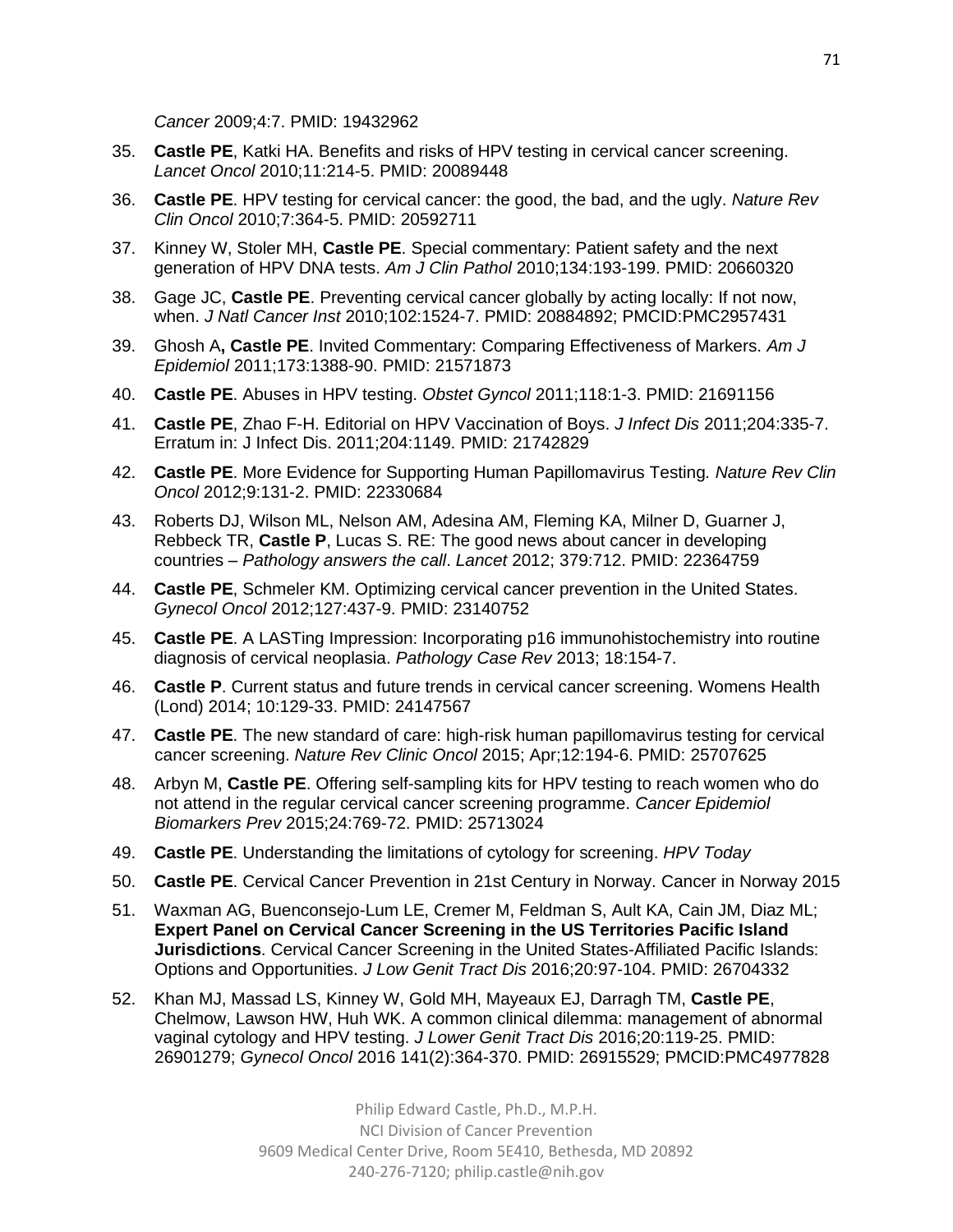- 53. **Castle PE**, Katki HA. A Risk-Based Framework to Decide Who Benefits from Cancer Screening. *Nat Rev Clin Oncol* 2016;13:531-2. PMID: 27323876; PMCID:PMC5505517
- 54. **Castle PE**, Burger EA. Age of HPV Vaccination? *Lancet Infect Dis* 2016:16:1091-3. PMID: 27373899
- 55. **Castle PE**. When less is more. *J Natl Cancer Inst*. 2017*;*109:. PMID: 27756809
- 56. Schiffman M, Wentzensen N, Khan MJ, **Castle PE**, Chelmow D, Huh WK, Moscicki AB, Stockdale CK, Darragh TM, Silver M, Guido RS. Preparing for the Next Round of ASCCP-Sponsored Cervical Screening and Management Guidelines. J Low Genit Tract Dis. 2017; 21:87-90. PMID: 28244885; PMCID: PMC5365374
- 57. **Castle P**, Feldman S, Perkins R. The next generation of cervical cancer screening: should guidelines focus on best practices for the future or current screening capacity? *J Low Genit Tract Dis* 2018;22:91-96. PMID: 29570563; PMCID: PMC5895142.
- 58. **Castle PE**. Time for Risk-Based Screening Guidelines for the Prevention of Anal Cancer? *Clinic Infect Dis*

## **XIX.B.3. Letters**

- 59. Gravitt PE, **Castle PE**. Chlamydia trachomatis and cervical squamous cell carcinoma. *JAMA* 2001;285:1703-4. PMID: 11277819
- 60. **Castle PE**. Could multiple low-affinity bonds mediate primary sperm-zona pellucida binding? *Reproduction* 2002;124:29-32. PMID: 12090915
- 61. **Castle P**. Cervical cancer screening among women without a cervix. *JAMA* 2004;292:1550-1; author reply 1551-2. PMID: 15467050
- 62. Schiffman M, **Castle PE**, Solomon D, Stoler ME, Wheeler C. Response to Re: A study of the impact of adding HPV types to cervical cancer screening and triage tests. *J Natl Cancer Inst* 2005;97:938-41. PMID: 15956659
- 63. **Castle PE**. Human papillomavirus (HPV) genotype 84 infection of the male genitalia: further evidence for HPV tissue tropism? *J Infect Dis* 2008;197:776-8. PMID: 18419356
- 64. **Castle PE**. How does tobacco smoke contribute to cervical carcinogenesis? *J Virol* 2008;82:6084-5. PMID: 18497423; PMCID:PMC2395121
- 65. **Castle PE**. Cervical cancers after HPV vaccination. *Obstet Gynecol* 2009;114:174. PMID: 19546791
- 66. Sasieni P, **Castle PE**, Cuzick J. Further analysis of the ARTISTIC trial. *Lancet Oncol* 2009;10:841-2. PMID: 19717086
- 67. Katki HA, Wacholder S, Solomon D, **Castle PE**, Schiffman M. Risk estimation for the next generation of prevention programmes for cervical cancer. *Lancet Oncol* 2009;10:1022-3. PMID: 19767237
- 68. **Castle PE**, Scarinci I. Should HPV vaccine be given to men? *BMJ* 2009;339:b4127. PMID: 19815585
- 69. Solomon D, **Castle P**, Hildesheim A, Schiffman M, Wacholder S. HPV vaccination in women aged 24-45 years. *Lancet* 2009; 374:1239. PMID: 19819386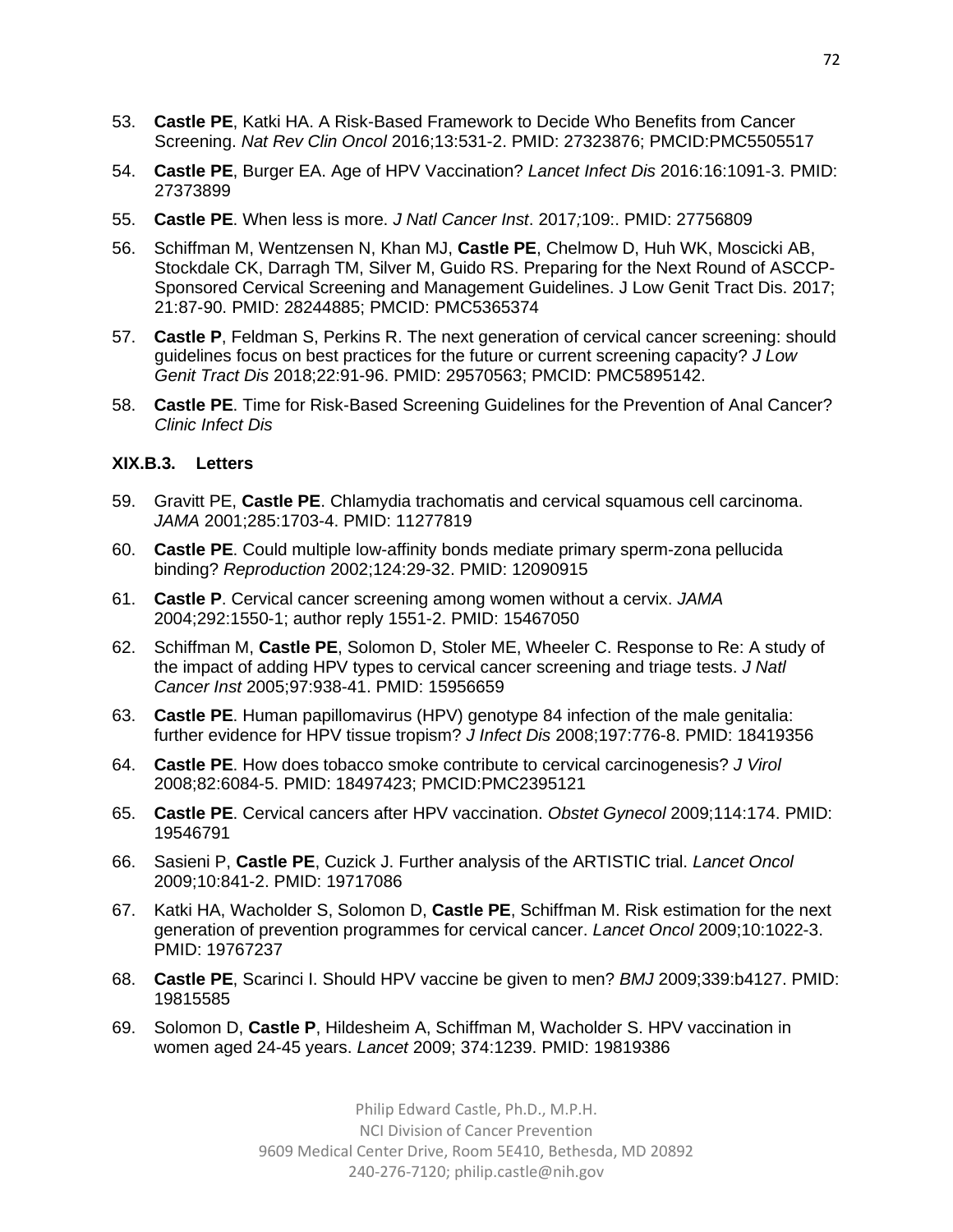- 70. Safaeian M, Schiffman M, Gage J, Solomon D, Wheeler CM, **Castle PE**. Reply to Comment re: Detection of cervical precancer by HPV genotype. *Cancer Res 2010;70:2136. PMID*: 20179199
- 71. **Castle PE**, Carreon JD. Letter to the Editor. Re: Practice improvement in cervical screening and management (PICSM): symposium on management of cervical abnormalities in adolescents and young women. *J Low Genit Tract Dis* 2010;14:238-40. PMID: 20592562
- 72. Kinney W, Stoler MH, **Castle PE**. Response to Letter to the Editor re. Special commentary: Patient safety and the next generation of HPV DNA tests (*Am J Clin Pathol* 2010;134:193-199). *Am J Clin Pathol* 2011;135:481-3. PMID: 20660320
- 73. **Castle PE**, Gage JC. Response to Letter to the Editor re. Preventing cervical cancer globally by acting locally: If not now, when (*J Natl Cancer Inst* 2010;102:1524-7). *J Natl Cancer Inst* 2011;103:612-3.
- 74. Schiffman M, Wentzensen N, Wacholder S, Kinney W, Gage J, **Castle PE**. Response to Letter to the Editor re. HPV testing in the prevention of cervical cancer. *J Natl Cancer Inst* 2011 103:1483-1484 (*J Natl Cancer Inst* 2011;103:368-83.).
- 75. Katki HA, Kinney WK, Fetterman B, Lorey T, Poitras NE, Cheung L, Demuth F, Schiffman M, Wacholder S, **Castle PE**. Premature conclusions on HPV-only testing---Author's reply*. Lancet Oncol* 2011:993. PMID: 21968223
- 76. Myers E, **Castle P**, Saslow D. In reply. *J Low Genit Tract Dis* 2012;16:483-5.
- 77. **Castle PE**. Letter to the Editor (RE: RE: Population-Level Impact of the Bivalent, Quadrivalent, and Candidate Nonavalent Human Papillomavirus Vaccines: A Comparative Model-Based Analysis.) *J Natl Cancer Inst* 2013;105:1254. PMID: 23907339
- 78. **Castle PE**. A teaching moment: why promising biomarkers do not always translate into clinically useful tests (RE: Evaluation of Human Papillomavirus Antibodies and Risk of Subsequent Head and Neck Cancer). *J Clin Oncol* 2014;32:359-61.PMID: 24366935
- 79. **Castle PE**. The Interpretation of LSIL-H. *Am J Clin Pathol* 2014;142:278-9. PMID: 25015874
- 80. **Castle PE**, Schmeler KS. HPV vaccination: for women of all ages? *Lancet* 2014 Sep 1. pii: S0140-6736(14)61230-7. doi: 10.1016/S0140-6736(14)61230-7. [Epub ahead of print]. PMID: 25189357
- 81. **Castle PE**. The new era of primary HPV screening for prevention of cervical cancer. *Cancer Forum* 2014;38:209-14
- 82. Kim JJ and **Castle PE**. Letter to the editor regarding Firnhaber et al.'s Evaluation of a Cervicography-Based Program to Ensure Quality of Visual Inspection of the Cervix in HIV-Infected Women in Johannesburg, South Africa. *J Lower Genit Tract Dis* 2015;19:e45-6. PMID: 25811272
- 83. Gage JC, Schiffman M, Katki H, **Castle PE**, Fetterman B, Wentzensen N, Poitras N, Lorey T, Cheung LC, Kinney WK. Responses Letter re. Evidence on the potential safety of stand-alone HPV testing from 1 million women undergoing HPV and Pap testing in routine cervical cancer screening since 2003 (*J Natl Cancer Inst* 2014;106(8)). *J Natl Cancer Inst* 2014; 107:390. PMID: 25542966

Philip Edward Castle, Ph.D., M.P.H. NCI Division of Cancer Prevention 9609 Medical Center Drive, Room 5E410, Bethesda, MD 20892 240-276-7120; [philip.castle@nih.gov](mailto:philip.castle@nih.gov)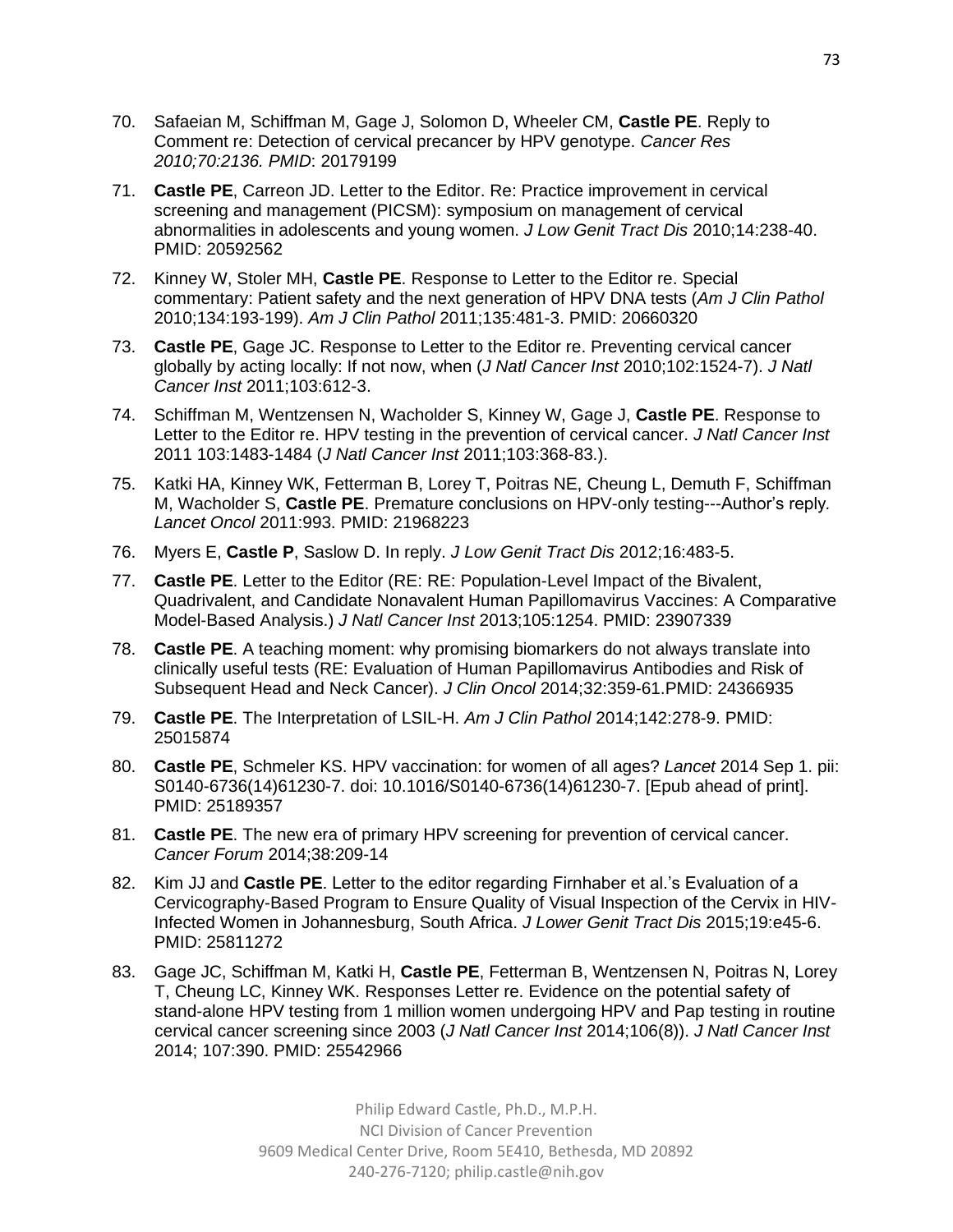- 84. **Castle PE**. Prostate-Specific Antigen Testing for Prostate Cancer Screening: *Lancet Oncol* 2015 Jan;16:e2-3. PMID: 25638549
- 85. **Castle PE**, Konno R, Bosch X. HPV vaccination: Just the facts. *Intern Med.* 2015;54:1829. PMID: 26179547
- 86. **Castle PE***.* Letter to the Editor. *Cancer Epi Biomark Prev* 2015;24:1295. PMID: 26240171
- 87. **Castle PE***.* Letter to the Editor. *Cancer Cytopath* 2015;123:566. PMID: 26179787
- 88. Wentzensen N, Fetterman B, Castle P, Schiffman M, Wood S, Tokugawa D, Bodelon C, Poitras N, Lorey T, Kinney W. Response. *J Natl Cancer Inst* 2016;108. PMID: 26711869; PMCID: PMC4862437.
- 89. **Castle PE**. Letter to the Editor. *Prev Med* 2017;105:356. PMID: 28939142
- 90. **Castle PE**. Charting the Future of Cancer Health Disparities Research-Letter. *Cancer Res* 2018;78:1883-1885. PMID: 29506973
- 91. Jeronimo J, Temin S, **Castle PE**, Shastri SS. Reply to M. Swanson *et al. J Glob Oncol*. 2018;(4):1-2. PMID: 30241216; PMCID: PMC6180766
- 92. Simms KT, Steinberg J, Caruana M, Smith MA, Lew JB, Soerjomataram I, **Castle PE**, Bray F, Canfell K. Towards global elimination of cervical cancer in all groups of women - Authors' reply. *Lancet Oncol* 2019 May;20(5):e239. PMID: 31044714

## **XIX.B.4. Chapters**

- 93. Alberts DS, Barakat RR, Daly M, Method MW, Benbrook DM, Boggess JF, Brewer MA, Brinton LA, **Castle PE**, Davanipour Z, Garcia FAR, Hanly MG, Hess LM, Hines JF, Kelaghan J, Lucci J, Minasian L, Muller C, Mutter GL, Rader JS, Rodríguez G, Sobel E, Walker JL. Prevention of gynecologic malignancies. In: Gershenson DM, McGuire WP, Gore M, Quinn MA, Thomas G, eds. Gynecologic cancer: controversies in management. Philadelphia: Elsevier Science, 2004;883-919.
- 94. Kitchener HC, **Castle PE**, Cox T. Chapter 7: Achievements and limitations of cervical cytology screening. In: HPV vaccines and screening for cervical cancer prevention. *Vaccine* 2006;24 Suppl 3:S3/63-70. PMID: 16950019
- 95. Konduri N, Quick J, Gralow J, Samiei M, **Castle P**, Guerrero R. Chapter 7, PART III: Access to affordable medicines, vaccines, and health technologies. Closing The Cancer Divide: An Equity Imperative. 2012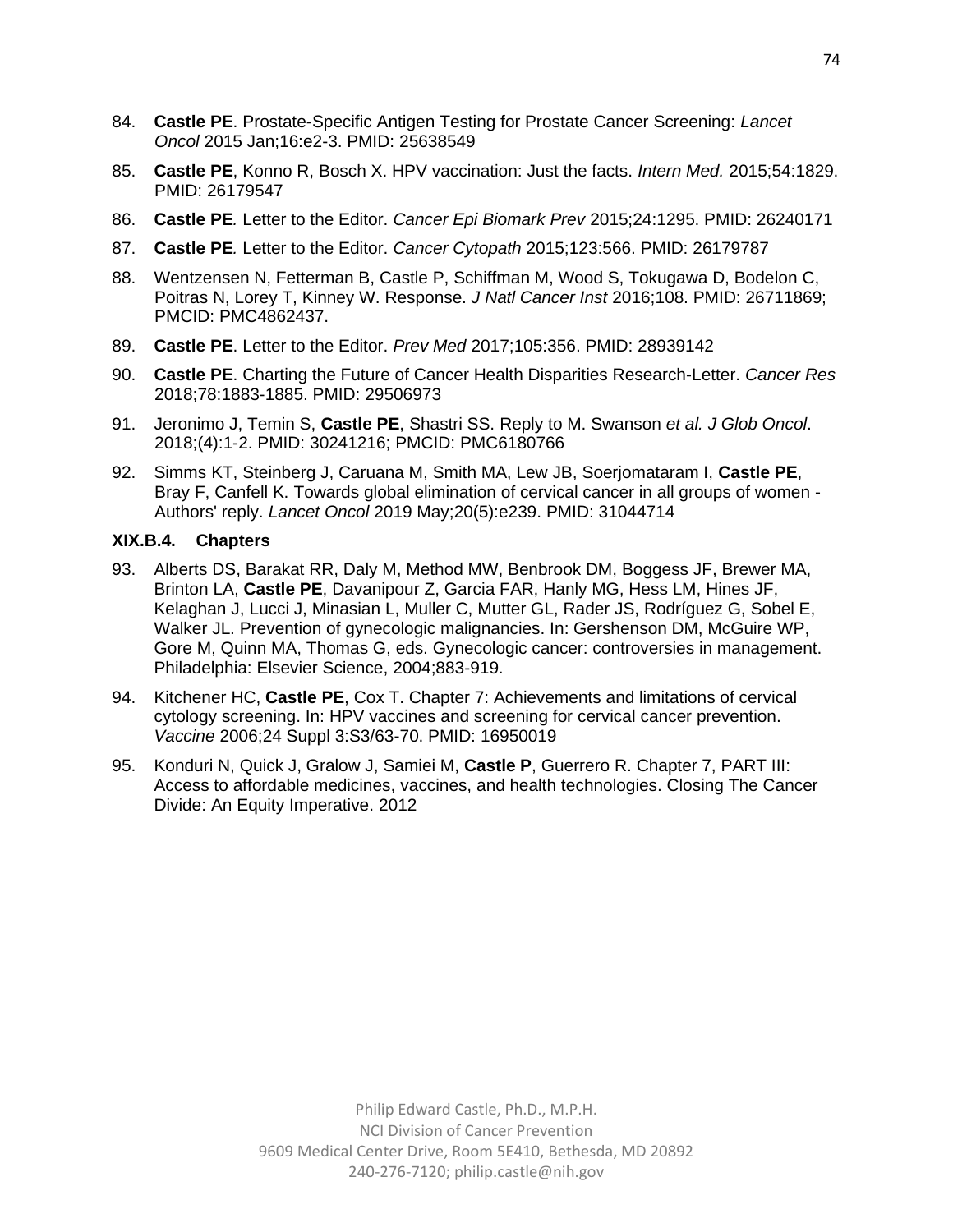## **Preparation/Submitted**

- Torres SM, Wentzensen N, Stoler MH, Darragh TM, Gravitt PE, Schiffman M, Ronnett BM, Joste NE, Torrez-Martinez N, Adcock R, Cuzick J, Wheeler CM, For the p16 Study Panel and the **New Mexico HPV Pap Registry Steering Committee**. Estimating the benefits and harms of p16 utilization on cervical biopsy interpretation in routine clinical practice. (*APLM*)
- Adedimeji A, Murenzi G, Sinayobye JD, Munyaneza A, Hoover DR, Kim H-Y, Shi Q, Gasana J, Mivumbi J-P, **Castle PE**, Mutesa L, Palefsky J, Anastos K. Cohort description and baseline participant characteristics: A study of HPV and HIV incidence and prevalence in Rwandan men who have sex with men.
- Pierz AJ, Randall TC, Ingabire CM, Uwinkindi F, **Castle PE**, Murenzi G. A Scoping Review: Facilitators and Barriers of Cervical Cancer Screening and Early Diagnosis of Breast Cancer in Sub-Saharan African Health Settings. (*Gynecol Oncol Report*)
- **Castle PE**, Kinney WK, Chen L, Kim J, Jenison S, Rossi G, Cuzick J, Wheeler CM, on behalf of the New Mexico HPV Pap Registry (NMHPVPR) Steering Committee.The impact of changing national guidelines on cervical screening adherence: a population-based evaluation from New Mexico.
- Munyaneza A, Kim H-Y, Ross J, Murenzi G, Kabahizi J, Gasana J, Nsengiyumva B, Kubwimana G, Muhoza B, Ingabire, Mutesa L, Adedimeji A, **Castle PE**, Palefsky JM, Anastos KM, Patel VV. Awareness and willingness to use HIV pre-exposure prophylaxis (PrEP) among men who have sex with men in Rwanda.
- **Castle PE**, Pierz AJ, Adcock A, Aslam S, Austin J, Basu P, Belinson JL, Cuzick J, El-Zein-M, Ferrecio C, Firnhaber C, Franco EL, Gravitt PE, Isidean SD, Lin J, Mahmud S, Monsonego J, Muwonge R, Ratman S, Safaeian M, Schiffman M, Smith JS, Swarts A, Wright TC, Van De Wyngard V, Xi L-F. A Limitation of Using Verification-Bias Adjustment in Estimating the Performance of Human Papillomavirus Testing for Detection of Cervical Precancer and Cancer. (*Cancer Epi Biomark Prev*)
- Savas LS, Atkinson JA, Figueroa-Solis E, Valdez A, Morales P, **Castle PE**, Fernandez ME. Evaluation of a Lay Health Worker Intervention to Improve Breast and Cervical Cancer Screening among Latinas in El Paso, Texas: Unidas Por Vida Y Salud. (*Amer J Prev Med*)
- Pierz A, Awoh AR, Fuhngwa N, Nasah J, Dzudie A, Nkeng R, Anastos K, **Castle PE**, Adedimeji A. Acceptability of Self-Sampling for Cervical Cancer Screening Among Women Living with HIV and HIV-Negative Women in Limbé, Cameroon.
- Pinheiro M, Harari A, Schiffman M, Clifford GM, Chen Z, Yeager M, Cullen M, Boland JF, Raine-Bennett T, Steinberg M, Bass S, Xiao Y, Tenet V, Wentzensen N, Yu K, Zhu B, Burdett L, Turan S, Lorey T, Castle PE, Burk RD, Mirabello LM. Characterization of viral genomic variation and methylation of the human papillomavirus type 31: a study of 2,228 viral genomes. (*J Virol*)
- Hunt B, Schwarz RA, Borba K, Andrade V, Silva E, Loami L, Pantano N, Brenes D, Carns J, Cherry K, Salcedo M, Cury F, Possati-Resende JC, Antoniazzi M, de Oliveira Fonseca B, de Macêdo Matsushita G, Kerr L, Santana I, Fregnani JHTG, **Castle PE**, Schmeler K, Richards-Kortum R. The CLARA Study – Cervical lesion assessment using real-time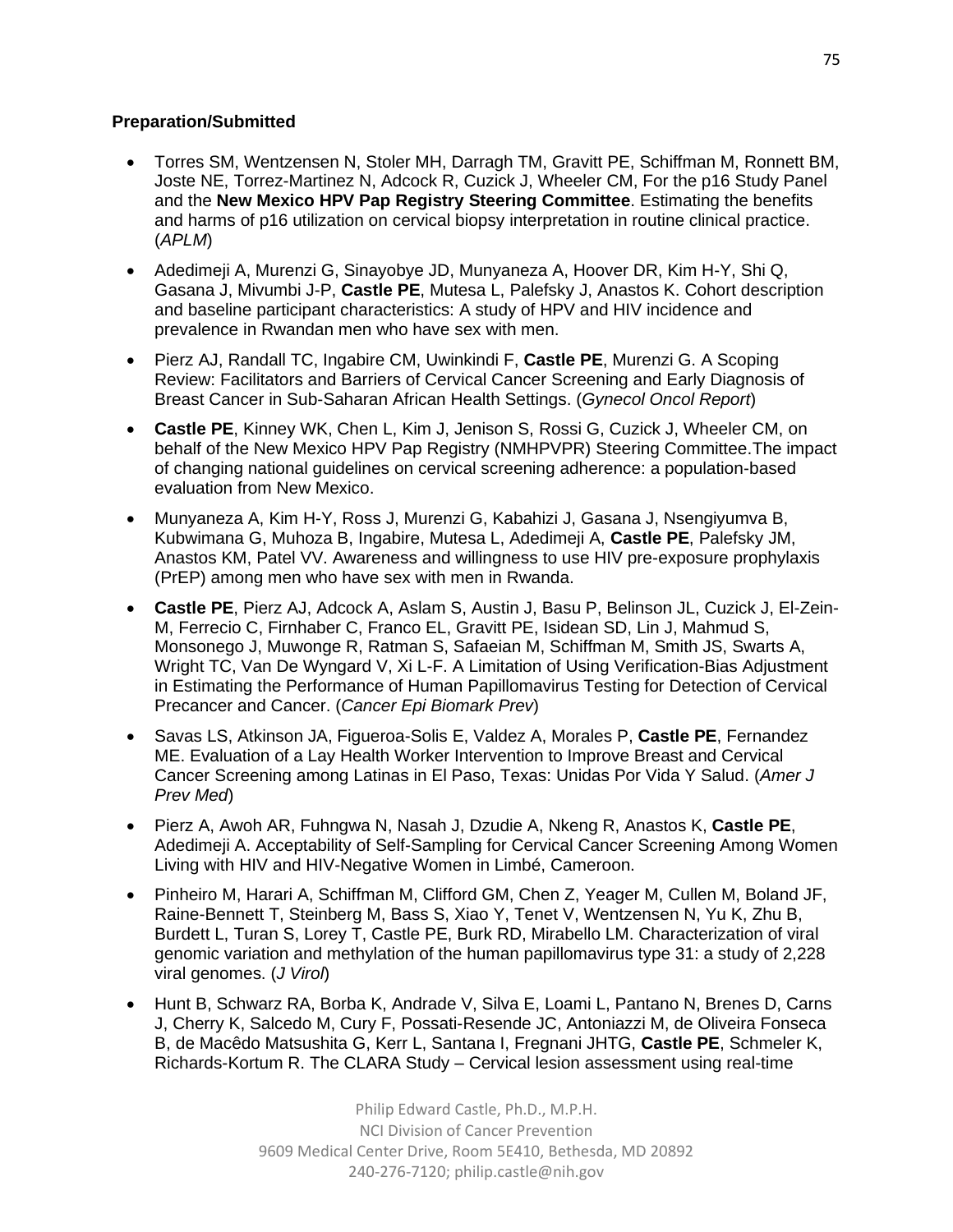microendoscopy image analysis: a validation study.

- Mayrand MH, Ndiaye C, Trottier H, Coutlee F, Schiffman M, Wentzensen N, Gage JC, Lorey TS, Poitras N, Raine-Bennett TR, Befano B, Burk RD, **Castle PE**. Age and risk of cervical high-grade intraepithelial lesion following high-risk HPV infection. (*Amer J Obstet Gynecol*)
- Landy R, Mathews C, Robertson M, Wiggins CL, McDonald YJ, Goldberg DW, Scarinci IC, Cuzick J, Sasieni PD, Wheeler CM, **for the New Mexico HPV Pap Registry Steering Committee**. A state-wide population-based evaluation of cervical cancers arising during opportunistic screening in the United States. (*Int J Cancer*)
- Knapp GC, Alatise O, Olopade B, Samson M, Olasehinde O, Wuraola F, Akinwunmi AO, Arije OO, **Castle PE**, Smith J, Weiser MR, Kingham TP. Feasibility and performance of the fecal immunochemical test (FIT) for average-risk colorectal screening in Nigeria.
- 211
- Cameroon
- Cotesting vs. HPV for Endo/Ovarian
- Nygård M, Engesæter B, **Castle PE**, Berland J, Eide ML, Iversen OE, Jonassen C, Christiansen IK, Vintermyr OK, Trope A. Randomized introduction of high-risk human papillomavirus testing within existing organized cervical cancer screening program in Norway.
- Engesæter B: Cancers
- Scarinci: Delta
- Salcedo MP, Oliveira C, Andrade V, Mariano AAN, Changule D, Rangeiro R, Monteiro ECS, Baker E, Phoolcharoen N, Varon ML, Matos T, Thomas JP, Castle PE, Fregnani JHTG, Lorenzoni C, Schmeler KM. The Capulana study: A prospective evaluation of cervical cancer screening using primary human papillomavirus (HPV) testing in Mozambique. (*Int J Gynecol Cancer*)
- 2<sup>nd</sup> Capulana manuscript
- Fight PV
- Parra S, Carns J, Schwartz R, Smith C, Felix J, Ramalingam P, **Castle PE**, Schmeler K, Richards-Kortum R. Evaluation of screening and triage strategies incorporating VIA, HPV DNA testing, and high-resolution microendoscopy to identify women needing immediate treatment for high-grade cervical abnormalities in El Salvador. (*Int J Cancer*)
- Murenzi G, Tuyisenge P, Kanyabwisha F, Munyaneza A, Muhoza B, Kubwimana G, Murangwa A, Mutesa L, Anastos K, **Castle PE**. Type-specific persistence, incidence and clearance of high-risk HPV among screen-positive Rwandan women living with HIV (*Infect Agent Cancer*)
- Marcus JZ, Abedin Y, Taveras Y, Parmar H, Sollecito CC, Pierz AJ, Burk RD, **Castle PE**. A pilot study of HPV detection in urine using the Xpert HPV Test. (*J Appl Lab Med*)
- **Castle PE**, Ajeh R, Dzudie A, Kendowo E, Fuhngwa N, Nsame D, Orock E, Hebert TM, Pierz AJ, Murokora D, Anastos A, Adedimeji A. A Comparison of Screening Tests for

Philip Edward Castle, Ph.D., M.P.H. NCI Division of Cancer Prevention 9609 Medical Center Drive, Room 5E410, Bethesda, MD 20892 240-276-7120; [philip.castle@nih.gov](mailto:philip.castle@nih.gov)